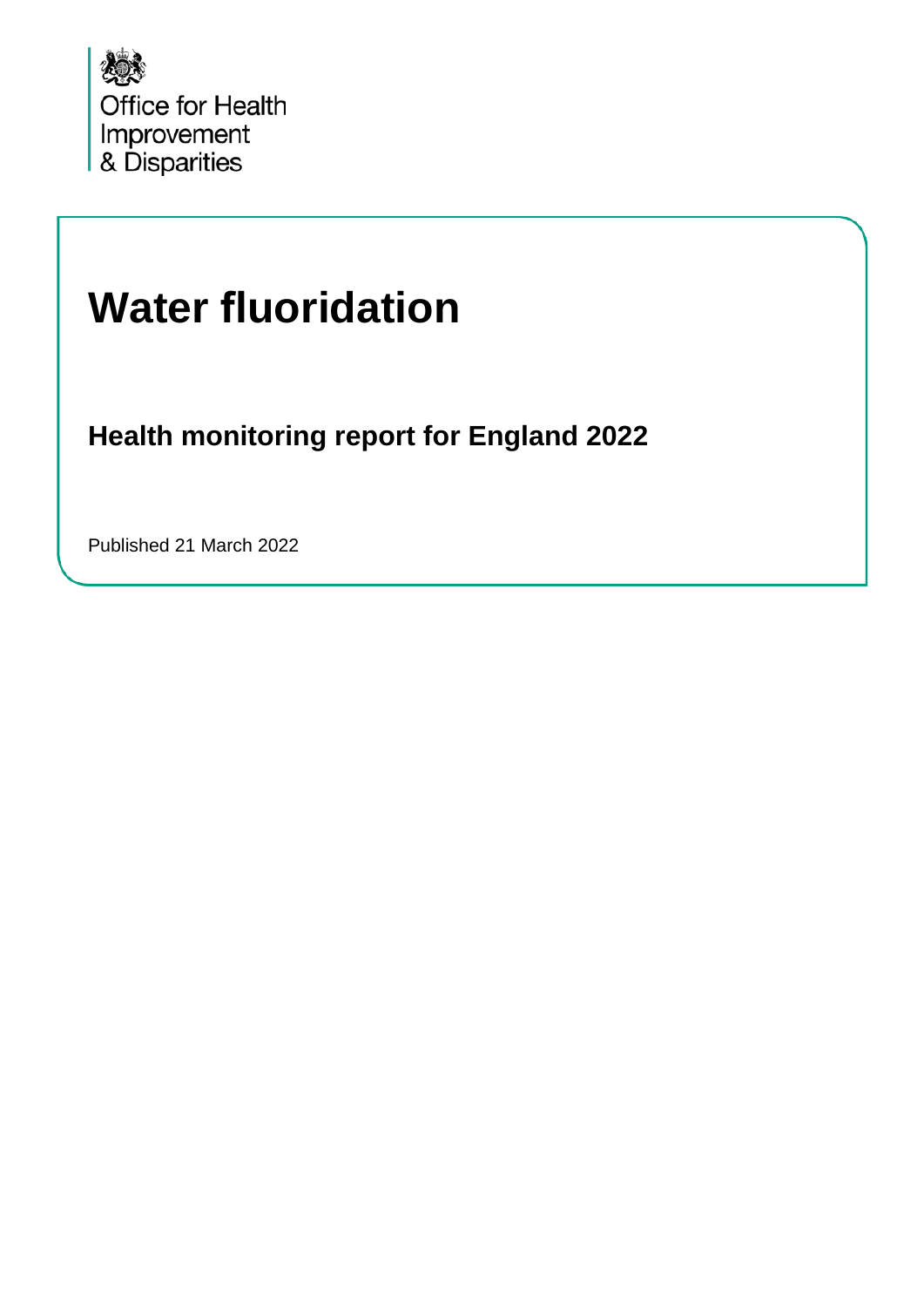# **Contents**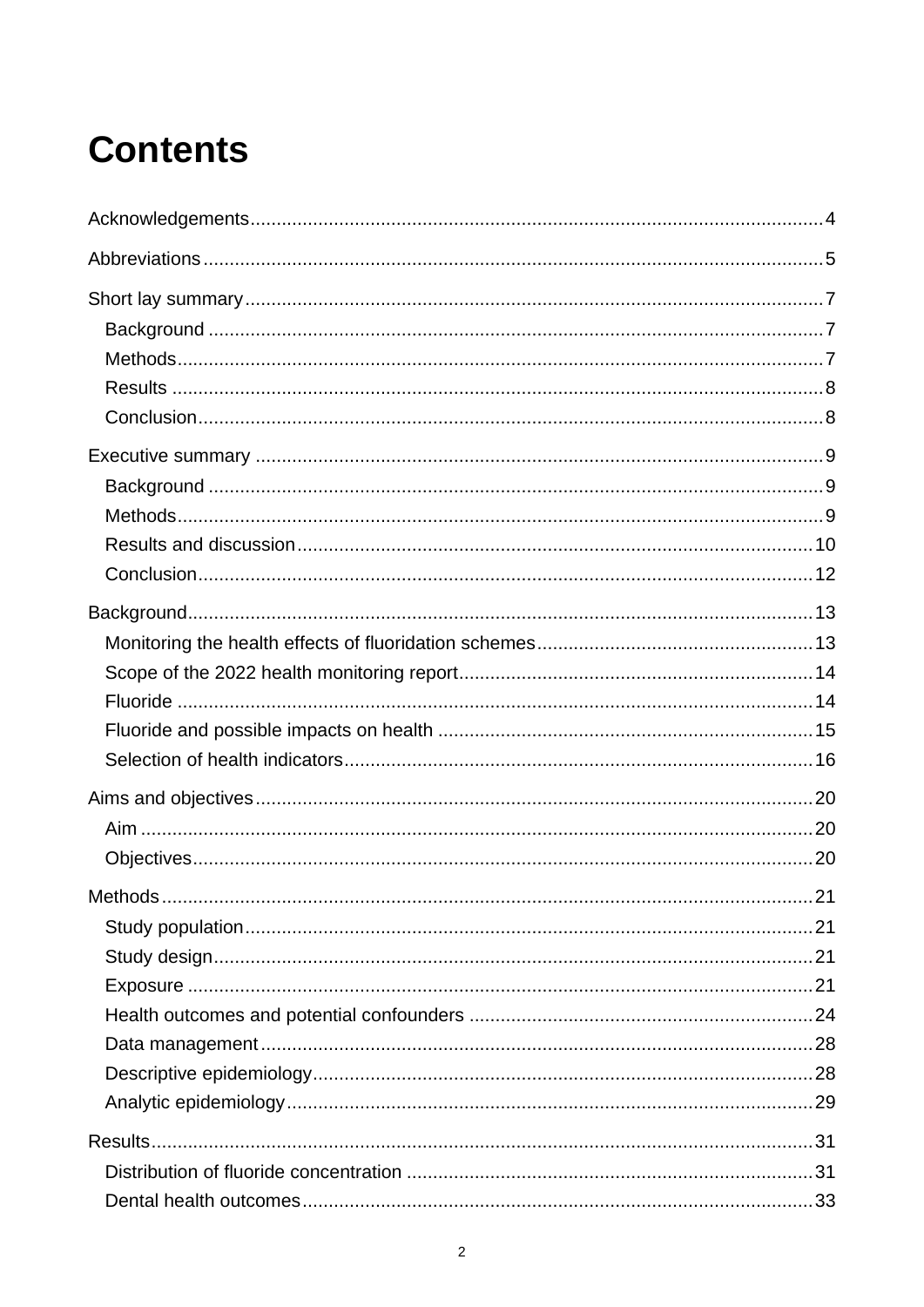| Results tables presented by Index of Multiple Deprivation decile77 |
|--------------------------------------------------------------------|
|                                                                    |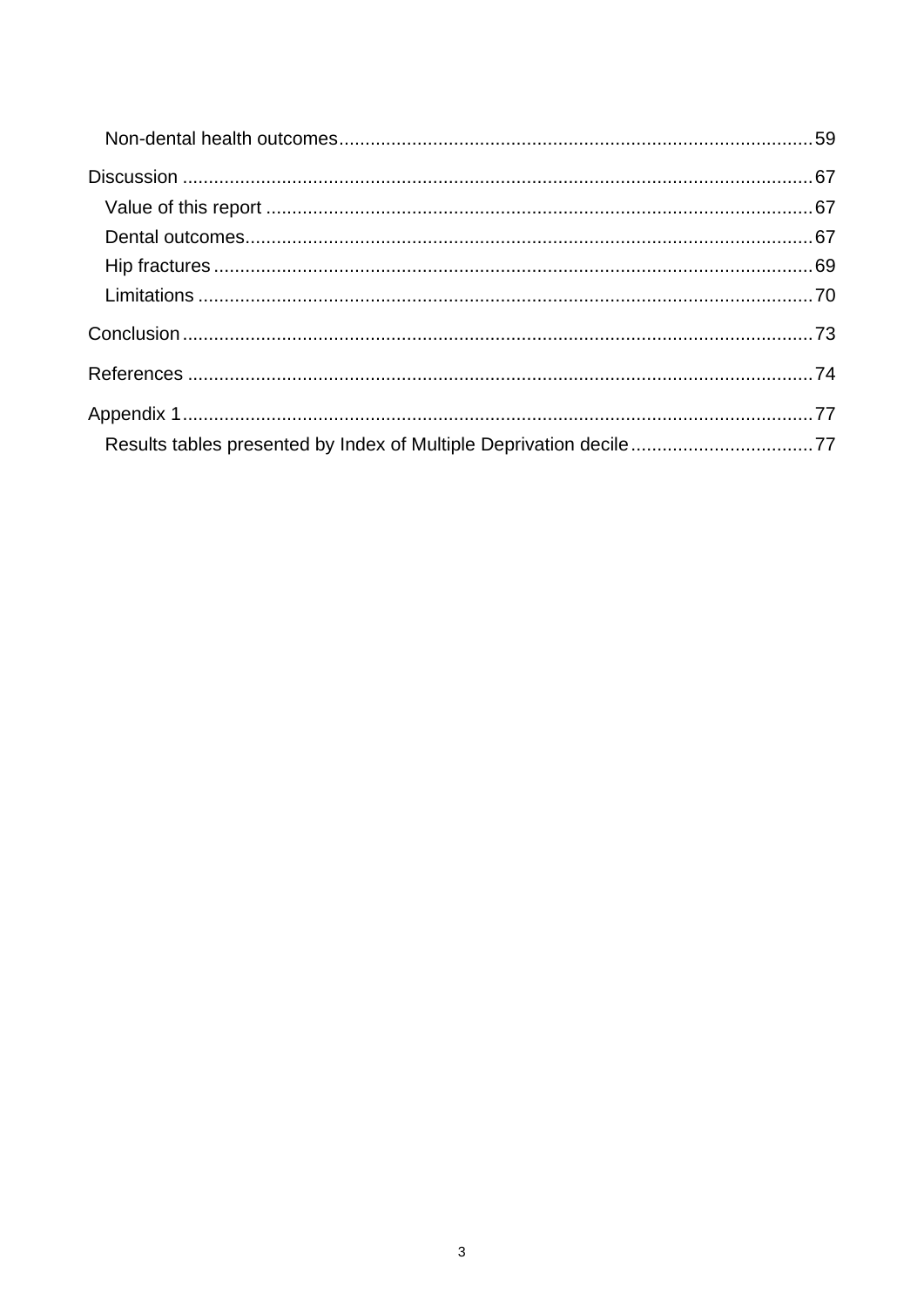# <span id="page-3-0"></span>**Acknowledgements**

This report is published by the Office for Health Improvement and Disparities (OHID). It was prepared by the Water Fluoridation Health Monitoring Working Group, comprising colleagues from both OHID and the UK Health Security Agency (UKHSA). This report would not have been possible without UKHSA's invaluable contribution.

The Water Fluoridation Health Monitoring Group would like to thank the following organisations and individuals for their support in preparing this report:

- Drinking Water Inspectorate
- Local authorities
- External peer reviewers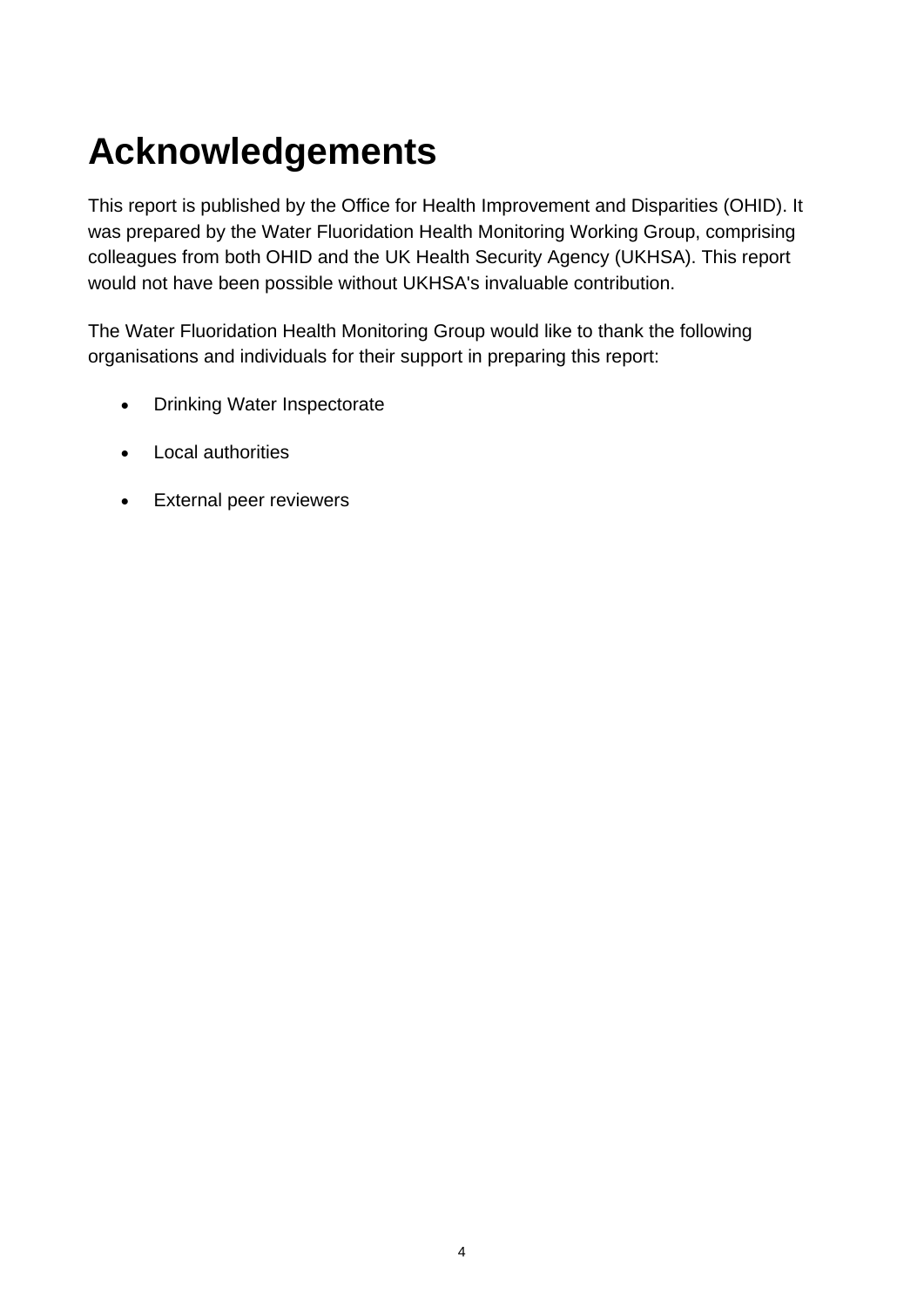# <span id="page-4-0"></span>**Abbreviations**

AHDH: Attention deficit hyperactivity disorder

A priori: Identified before analysis, based on prior knowledge and evidence

CI: Confidence interval(s)

CMO: Chief Medical Officer

COVID-19: Coronavirus Disease 2019

d<sub>3</sub>mft: Decayed (at dentinal level), missing due to decay, or filled due to decay primary teeth

DHSC: Department of Health and Social Care

DWI: Drinking Water Inspectorate

EFSA: European Food Safety Authority

EU: European Union

FSTA: Food Science and Technology Abstracts

HES: Hospital Episode Statistics

HMR: Health monitoring report

IMD / IMD19 : Indices of Multiple Deprivation (2019)

IQ: Intelligence quotient

IRR: Incidence rate ratio

LA: Local authority

LSOA: Lower-layer super output area

LTLA: Lower-tier local authority

MRC: Medical Research Council (UK)

MSOA: Middle-layer super output area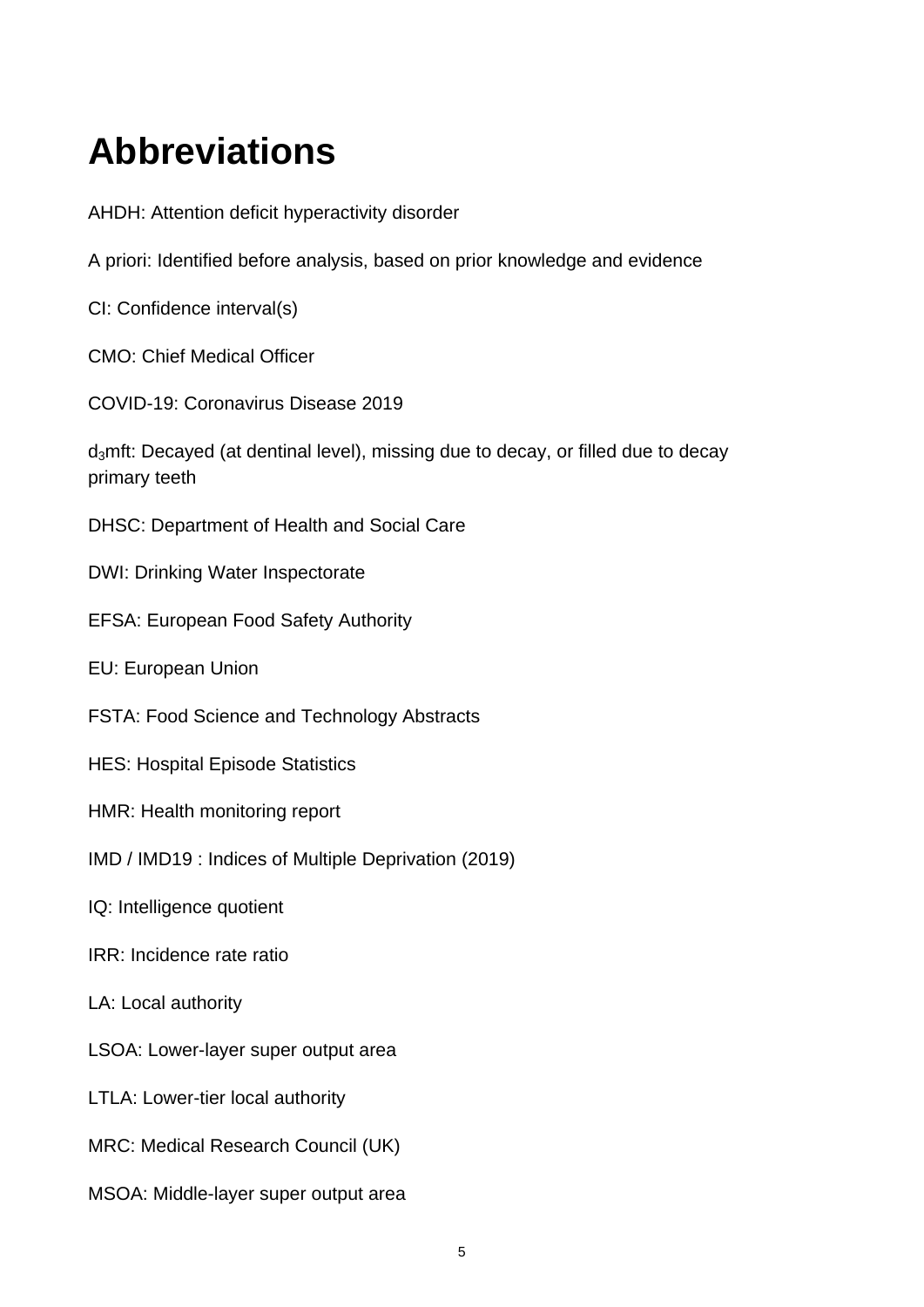MYE: Mid-year population estimate

NASEM: (United States) National Academies of Science, Engineering and Medicine

NHS: National Health Service

OHID: Office for Health Improvement and Disparities (within Department of Health and Social Care)

OHS: Oral health survey

ONS: Office for National Statistics

OR: Odds ratio

PHE: Public Health England

PYAR: Person-years at risk

RRR: Relative risk ratio

UKHSA: United Kingdom Health Security Agency

US NRC: United States National Research Council

WHO: World Health Organization

WSZ: Water supply zone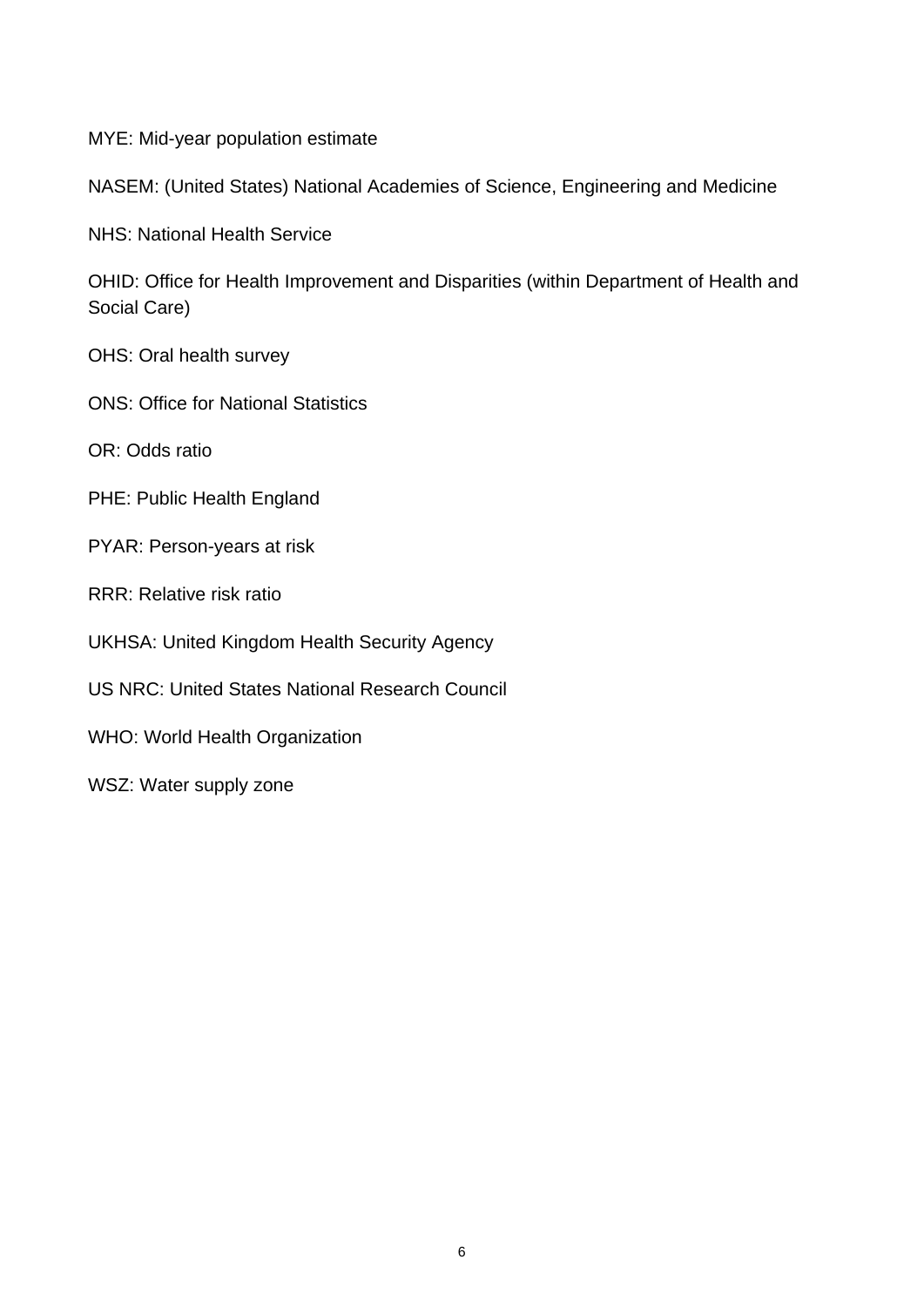# <span id="page-6-0"></span>**Short lay summary**

## <span id="page-6-1"></span>**Background**

This monitoring report was prepared by the Water Fluoridation and Health Monitoring Working Group, on behalf of the Secretary of State for Health and Social Care. It compares data on the health of people living in areas of England who have differing concentrations of fluoride in their drinking water supply.

Fluoride occurs naturally and can be present in water and some foods in varying concentrations. In some areas with low natural fluoride levels, fluoride is added to public drinking water, in line with safe limits, to improve dental health. Dental caries (tooth decay) is a significant public health problem in England. It is more common in the most deprived communities of the country. Nearly a quarter of 5-year-olds experience dental caries and around 38,000 children and young people have teeth removed (due to decay) in hospital every year.

Around one in 10 people in England currently have fluoride added to their drinking water supplies.

## <span id="page-6-2"></span>**Methods**

Three dental health outcomes were studied: experience and severity of dental caries in 3 and 5-year-olds children, and hospital admissions for removing teeth (due to decay) in children and young people. These were chosen to continue monitoring the impact of fluoride on dental health.

One non-dental health outcome was studied: hospital admissions for hip fracture in people of any age. This was prioritised because the previous monitoring report found some evidence of a relationship between fluoride and hip fractures which varied by age. No other outcomes were included because resources were focused on responding to the COVID-19 pandemic.

The occurrence of each of the health outcomes was compared across exposures to different concentrations of fluoride and whether fluoride had been added to the water supply. Other factors such as age, sex, and deprivation were taken into account.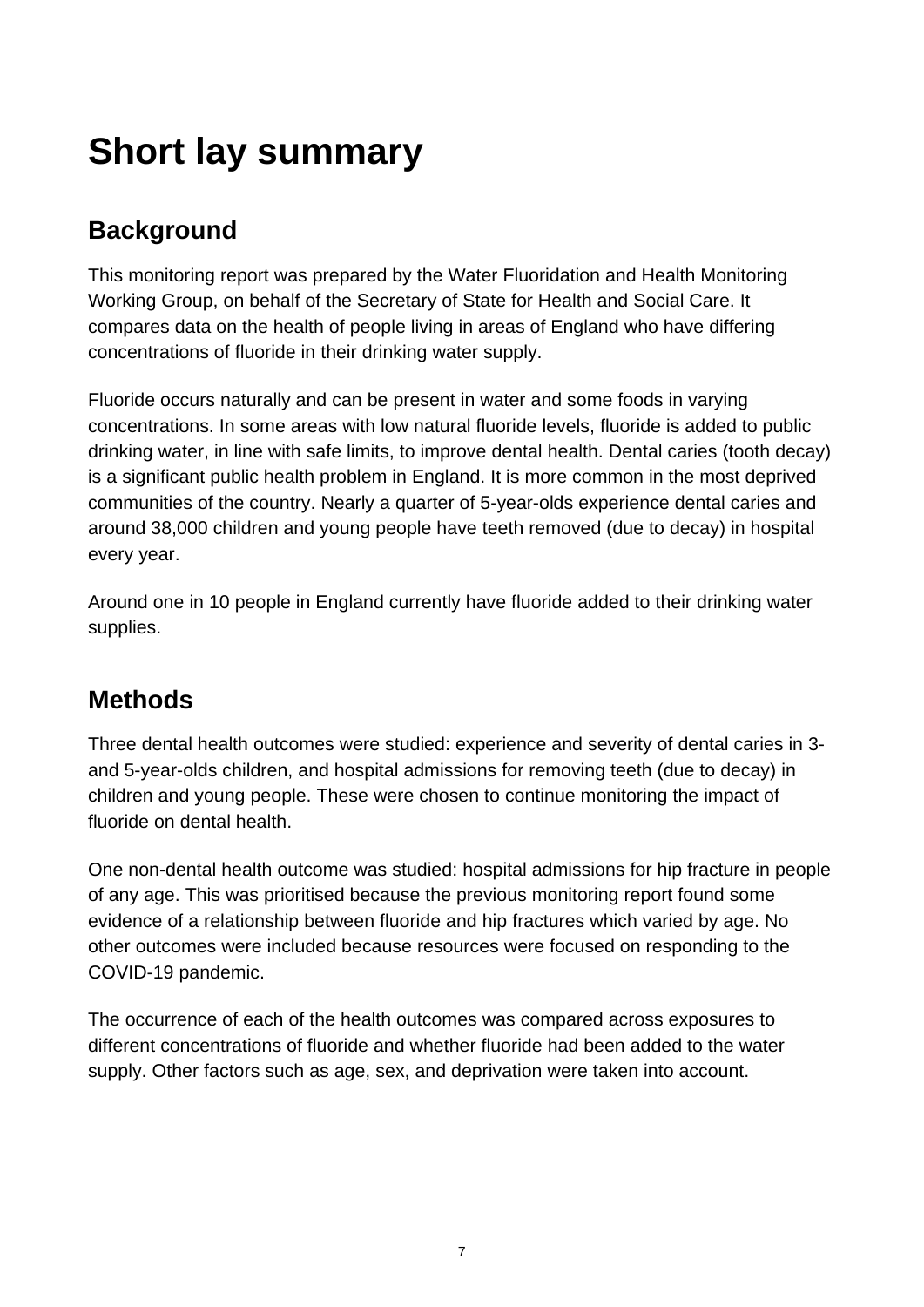## <span id="page-7-0"></span>**Results**

#### **Dental health**

- Five-year-olds in areas with higher fluoride concentrations were less likely to experience dental caries, and less likely to experience severe dental caries, than in areas with low fluoride concentrations.
- Five-year-olds in areas with a fluoridation scheme in place were less likely to experience dental caries than in areas without a scheme.
- Children and young people in areas with higher fluoride concentrations were less likely to be admitted to hospital to have teeth removed (due to decay) than in areas with low fluoride concentrations.
- Children and young people in areas with a fluoridation scheme in place were less likely to be admitted to hospital to have teeth removed (due to decay) than in areas without a scheme.
- These effects were seen at all levels of deprivation, but children and young people in the most deprived areas benefitted the most.

### **Hip fractures**

Taking wider research and the previous health monitoring reports into account, no convincing evidence was found of higher rates of hip fracture in areas with higher fluoride concentrations, or in areas with a fluoridation scheme in place.

## <span id="page-7-1"></span>**Conclusion**

This report supports earlier findings and wider evidence that water fluoridation, at levels recommended in the UK, is a safe and effective public health measure to reduce dental caries and inequalities in dental health.

The Water Fluoridation Health Monitoring Working Group continues to review evidence and will publish a further report within the next four years.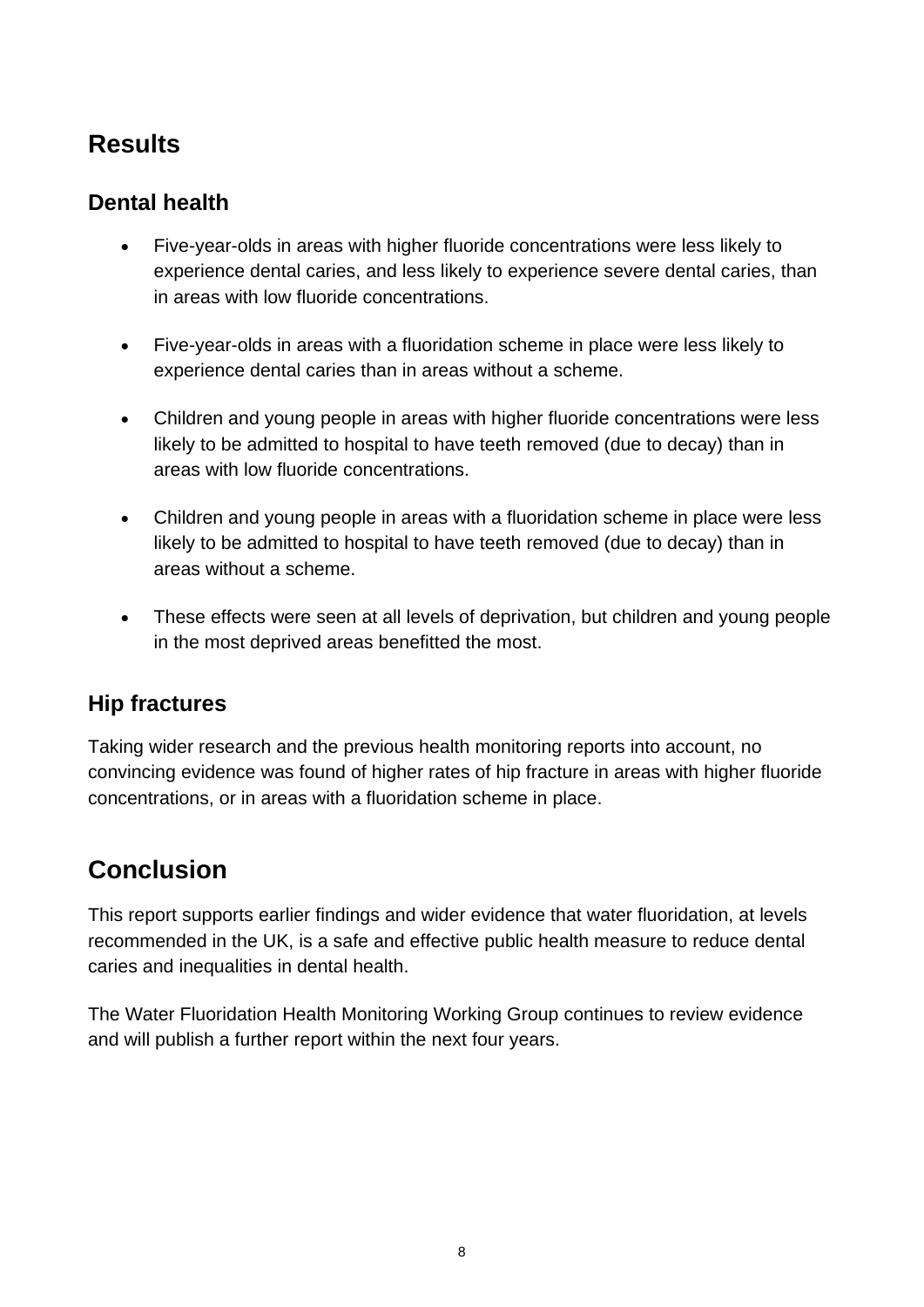## <span id="page-8-0"></span>**Executive summary**

## <span id="page-8-1"></span>**Background**

The Water Fluoridation Health Monitoring Working Group, on behalf of the Secretary of State for Health and Social Care, is required by legislation to monitor the effects of water fluoridation schemes on health, and to produce reports at no greater than 4-yearly intervals. This report, the third in the series, fulfils this requirement. The scope of this report has been impacted by the redeployment of members of the working group to support the COVID-19 pandemic response.

Fluoride occurs naturally in the environment and can be present in water and some foods in varying concentrations. In some areas with low natural fluoride levels, fluoride is added to public drinking water to improve dental health. In England, around 10% of the population receives public drinking water served by a fluoridation scheme. Water fluoridation schemes aim to achieve a level of 1mg of fluoride per litre of water. World Health Organization (WHO) guidance recommends a maximum concentration of fluoride in public water supplies of 1.5mg/l, this being protective against any known harmful effect over a lifetime of consumption.

The protective effect of community water fluoridation on dental caries is well established. Dental caries, also known as dental or tooth decay, is a disease that affects people at all life stages and affects both primary (baby) and permanent (adult) teeth. Sizeable inequalities in the prevalence of dental caries exist between affluent and deprived communities, and it is a common cause of hospital admissions in children. The evidence for potential adverse effects of community water fluoridation, at concentrations within WHO guidelines, on non-dental health outcomes is inconclusive.

The aim of the report was to estimate the association between concentration of fluoride in public water supplies in England and selected dental and non-dental health outcomes, to monitor the effects of water fluoridation arrangements.

## <span id="page-8-2"></span>**Methods**

The report used an ecological (population-level) study design and included residents of England in its analyses.

The geographical distribution of different concentrations of fluoride in drinking water supplies, as well as the presence or absence of water fluoridation schemes, were described.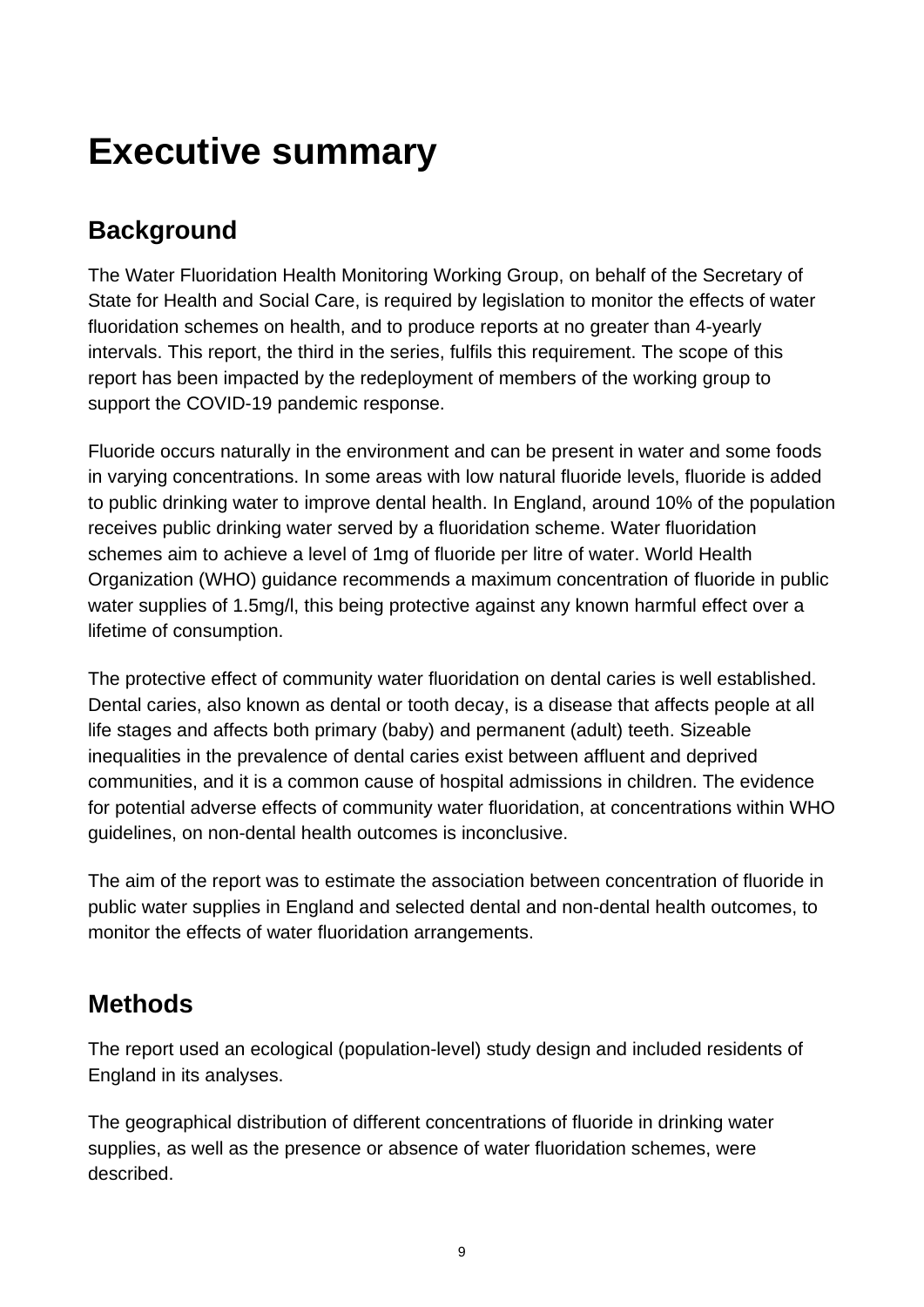Dental health outcomes (prevalence and severity of caries experience in 3- and 5-year-old children, and hospital admissions for carious tooth extraction in children and young people) were included to continue monitoring the impact of fluoride on dental health, and were chosen according to the availability of new data since the 2018 health monitoring report.

An evidence review and the findings of the 2018 health monitoring report were considered in prioritising non-dental health outcomes for analysis. Incidence of hip fractures was prioritised because the 2018 report found some evidence of a relationship between fluoride and hip fractures which varied by age group, and wider evidence suggests a biologically plausible relationship between fluoride and bone-related outcomes. No other non-dental outcomes were included due to the reduced scope of the report.

The frequency of health outcomes was compared across exposures to different concentrations of fluoride, and presence or absence of a water fluoridation scheme. Statistical models, adjusting where possible for age, sex, and deprivation, were used to measure any association between fluoride exposures and health outcomes.

### <span id="page-9-0"></span>**Results and discussion**

### **Distribution of fluoride**

Approximately 70% of the population in England lives in areas with <0.2mg/l fluoride in drinking water. There are 35 lower-tier local authority areas (of 309) where fluoride is added to drinking water supplies.

#### **Prevalence and severity of dental caries experience in three- and fiveyear-olds**

Ten per cent of 3-year-olds surveyed in 2020, and 23% of 5-year-olds surveyed in 2017 and 2019, had experience of dental caries.

Five-year-olds were less likely to experience dental caries, and less likely to experience caries of high severity, at higher fluoride concentrations. In the most deprived 20% of areas, the odds of experiencing caries was 25% lower in areas with a fluoridation scheme than in areas without.

#### **Carious tooth extractions**

Approximately 38,000 children and young people aged 0 to 19 years were admitted to hospital each year for carious tooth extractions.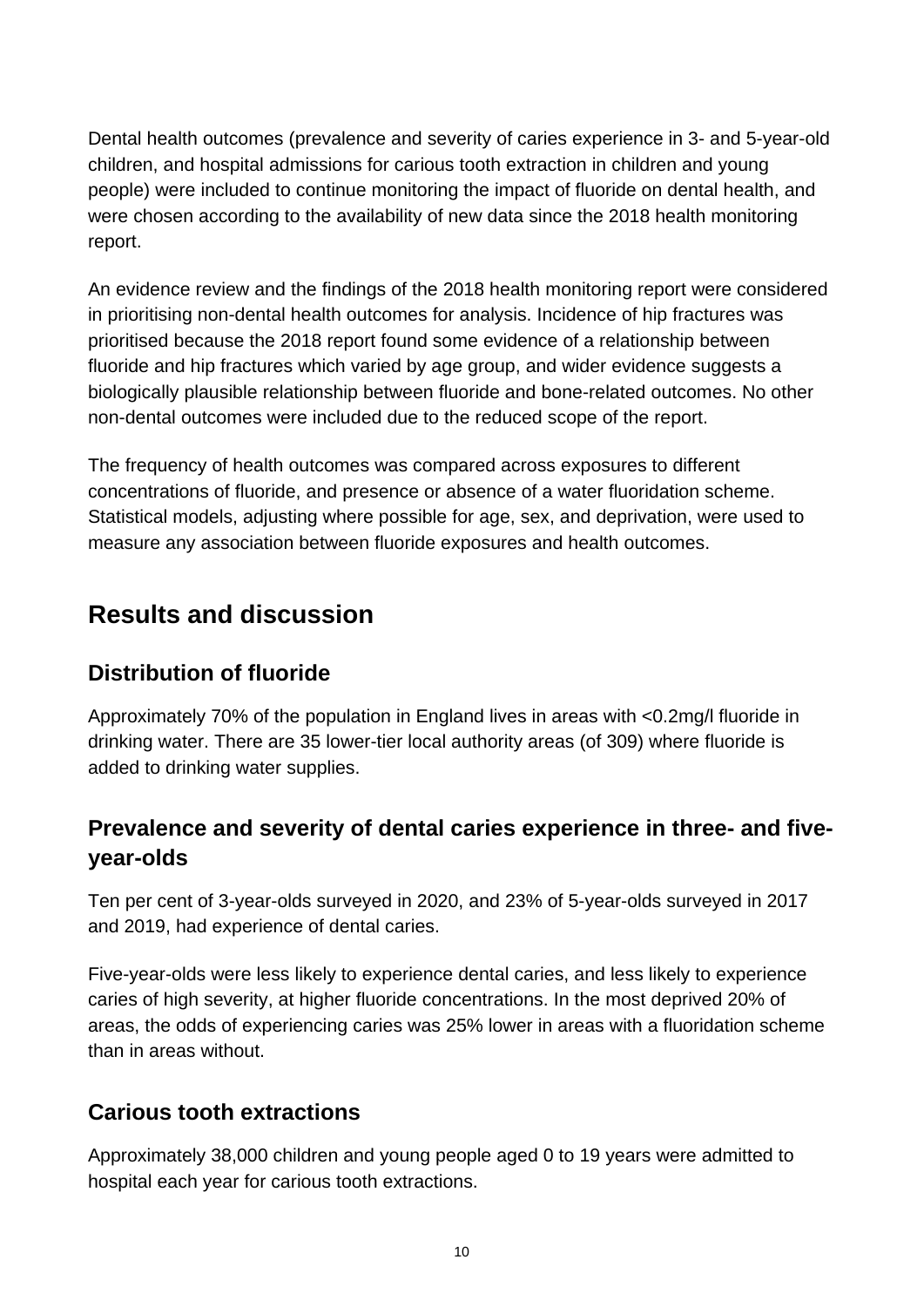Children and young people in areas with higher fluoride concentration were 57 to 63% less likely to be admitted than in areas with low fluoride concentrations. This effect was observed at all levels of deprivation. However, the difference was greatest in the most deprived areas. Children and young people in these areas benefitted the most from higher fluoride concentrations.

The incidence rate of carious tooth extractions was lower in areas with a fluoridation scheme in place than in areas without a scheme. If all children and young people in the most deprived 20% of areas with lower fluoride concentrations (<0.2mg/l) instead received water adjusted by a fluoridation scheme, 56% of carious tooth extractions in these areas would be prevented, assuming the reduction observed was due to fluoridation.

### **Hip fractures**

Approximately 65,000 people were admitted to hospital with hip fracture each year.

The association between fluoride concentration and hip fractures varied by age. For some individual fluoride concentration levels, there was an indication of a decreased risk of admission for hip fracture in younger age groups, and an increased risk of admission in the oldest age group. However, there was no pattern across fluoride concentrations in any age group. When further stratified by sex, there was no consistent change in the incidence rate of hip fracture admissions within sex- and age-specific groups, as the concentration of fluoride increased.

In some age groups, there was an indication of increased risk of admission for hip fracture in areas with a fluoridation scheme in place compared to those without. However, these findings were inconsistent with the results of the analysis using fluoride concentration.

These inconsistencies by fluoride concentration and age, taken together with the overall existing evidence, do not provide convincing evidence of an association.

### **Limitations**

The analysis used an ecological design with public drinking water supplies as the exposure of interest. Though it meets the objectives and statutory requirements of the health monitoring report, the scope was reduced in order to prioritise the response to the COVID-19 pandemic. No water fluoride concentration data were available for analysis from 2016 onwards, meaning some health outcomes analysed do not overlap with the exposure period. However, there have been no changes in legal agreements to schemes since 2017, and fluoride concentrations have previously been shown to be relatively stable over time. Ethnicity, identified as an a priori confounder, could not be included in the analysis. Deprivation could only be accounted for at population-level.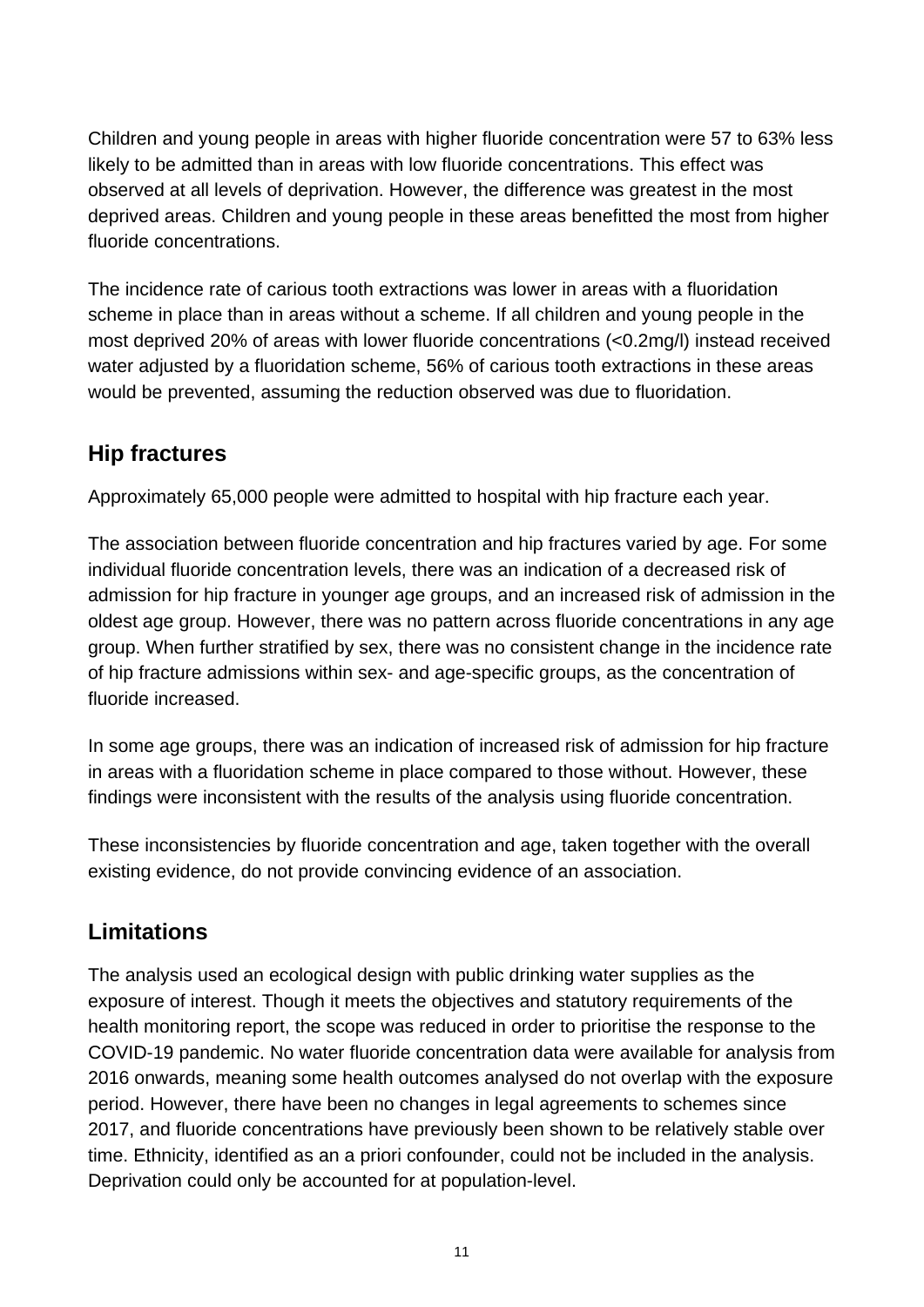## <span id="page-11-0"></span>**Conclusion**

The findings of the 2022 health monitoring report are consistent with the view that water fluoridation at levels within the UK regulatory limit (<1.5mg/l) is an effective, safe, and equitable public health intervention to reduce the prevalence, severity, and consequences of dental caries. It supports previous findings that these benefits are greatest in the most deprived areas, thereby contributing to reducing dental health inequalities.

The methods used in this report are not exactly the same as those followed in the 2018 report. Findings from this report should be viewed in the context of those from previous health monitoring reports, but cannot be directly compared.

Conclusions on causality of relationships rely on not just this report but evidence from multiple studies. The absence of any associations does not provide definitive evidence for a lack of a relationship. This is particularly the case for hip fractures, where wider evidence at fluoride concentrations comparable to those in England is limited.

The Water Fluoridation Health Monitoring Working Group continues to keep the wider evidence under review and will consult with local authorities prior to publication of a further report within the next 4 years.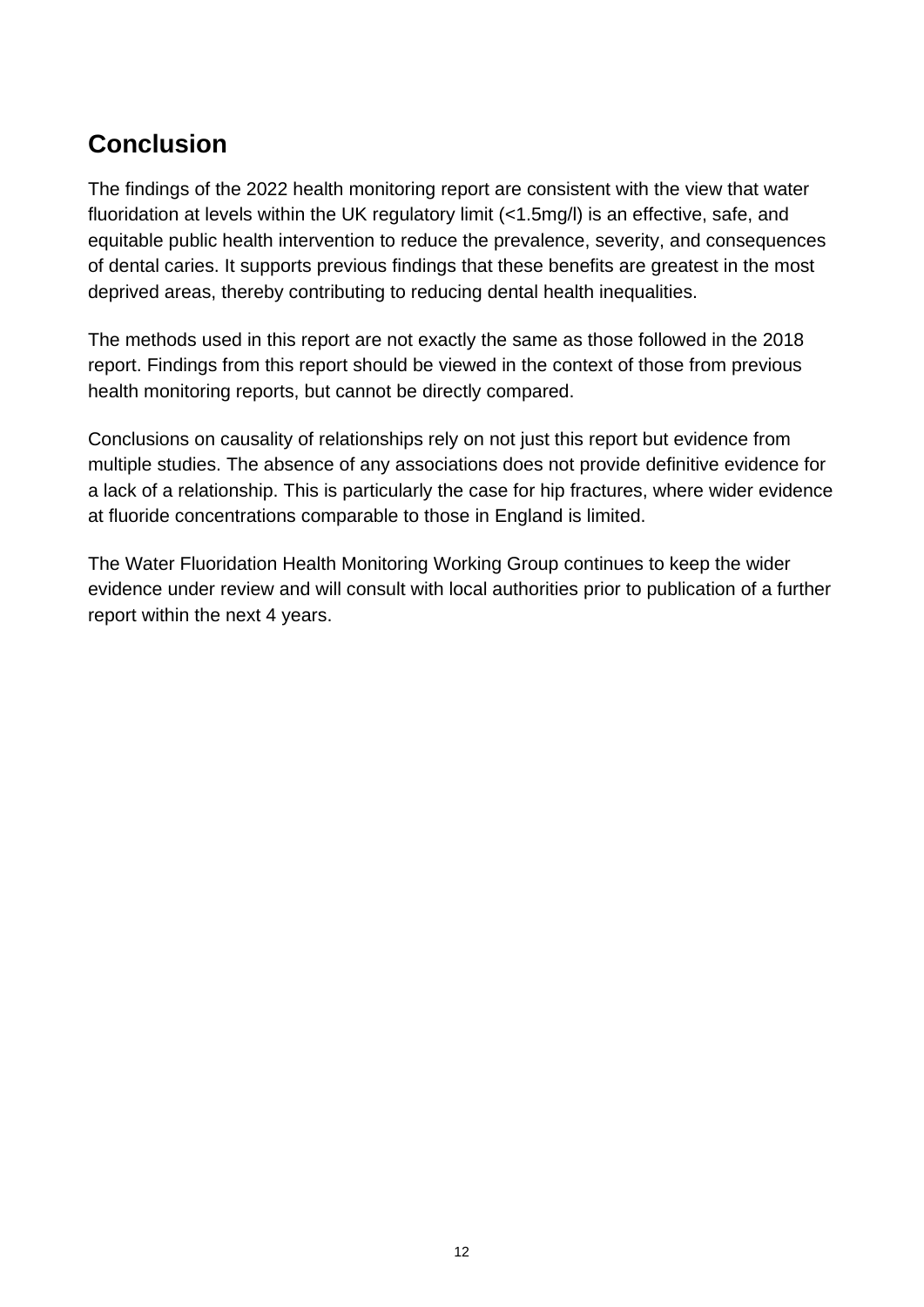# <span id="page-12-0"></span>**Background**

The Water Fluoridation Health Monitoring Working Group, on behalf of the Secretary of State for Health and Social Care, is required by legislation to monitor the effects of water fluoridation schemes on health and to produce reports at no greater than 4-yearly intervals.1 This report, the third in the series, fulfils this requirement.

## <span id="page-12-1"></span>**Monitoring the health effects of fluoridation schemes**

Section 90A of the Water Industry Act 1991, as amended, requires a "relevant authority". that has entered into fluoridation arrangements, to monitor the effects of the arrangements on the health of persons living in the area specified in the arrangements. It also requires that such an authority publishes reports containing an analysis of those effects, making available any information, or summaries of information, collected by it for these purposes.<sup>1</sup>

As of 1 April 2013, the Secretary of State for Health and Social Care is the "relevant authority" in England for the purposes of the fluoridation provisions. The Secretary of State's functions in relation to fluoridation health monitoring and reporting are exercised by the Water Fluoridation Health Monitoring Working Group (the working group), whose membership includes epidemiologists, dentists, other clinicians, and scientists from the Office for Health Improvement and Disparities (OHID) and the UK Health Security Agency (UKHSA). The working group was formerly within Public Health England (PHE), which published the previous reports. The first 2 reports monitoring the health effects of fluoride in drinking water were published in March 2014 and March 2018.<sup>2, 3</sup> Further reports are required at no greater than 4-yearly intervals, beginning with the date on which the last report was published, unless the schemes in question are terminated.

The protective effect of community water fluoridation on dental caries is well established. The 2014 and 2018 health monitoring reports found evidence for water fluoridation reducing the prevalence of dental caries, the incidence of hospital admission for removal of carious teeth, and dental health inequalities.<sup>2, 3</sup> The 2018 report also provided an updated understanding of the relationship between water fluoridation and dental fluorosis in England and added to the evidence base regarding possible associations with nondental health outcomes. Secular changes in diet and oral hygiene, including exposure to fluoride from sources other than drinking water, also affect dental caries risk. Reassessment of the association between fluoride in drinking water and dental health is therefore important, as well as continuing to monitor possible associations between fluoride and non-dental health outcomes. This report contributes to the assessment of whether the addition of fluoride to public water supplies in England is safe, effective, and where implemented, an equitable public health intervention.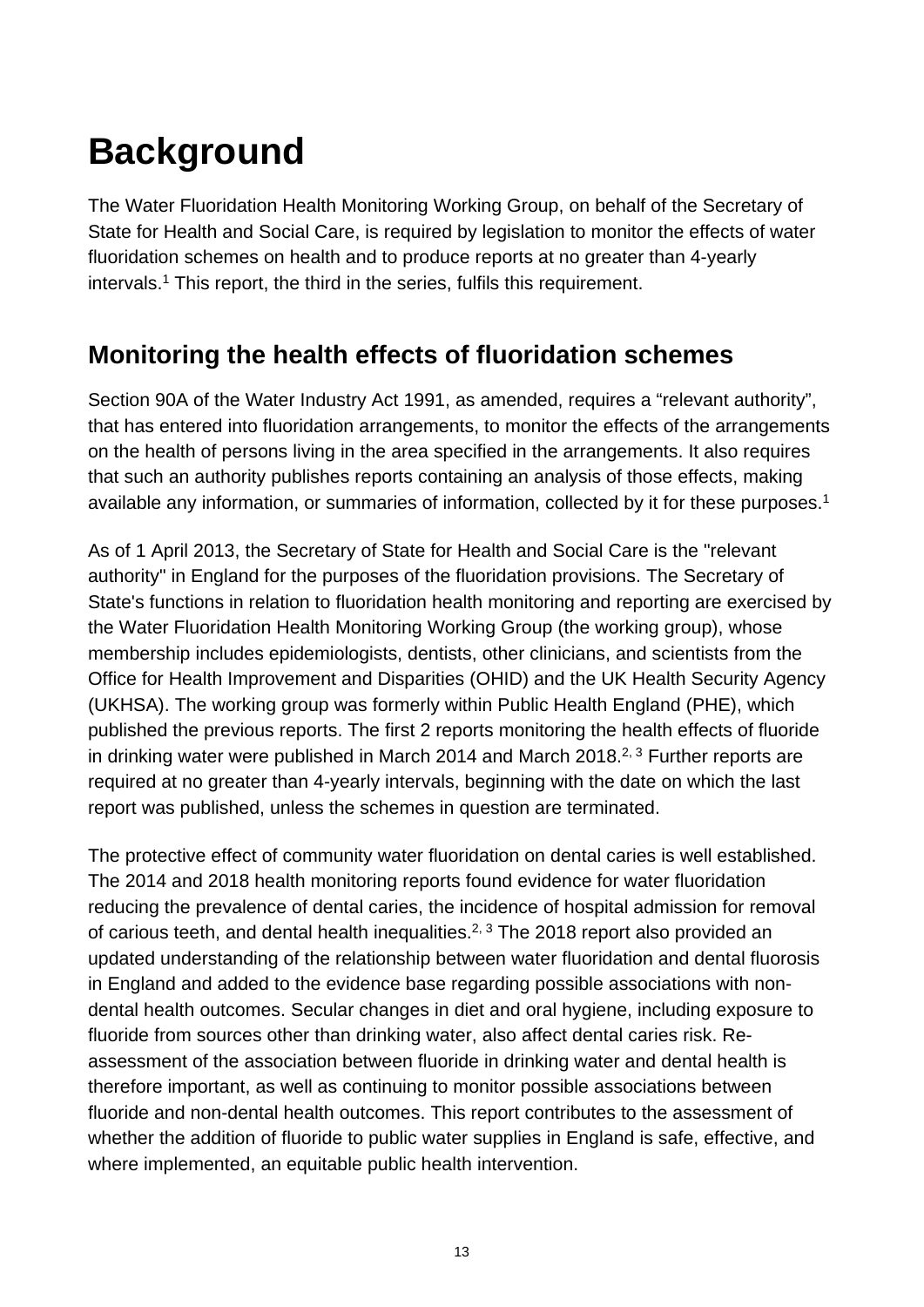## <span id="page-13-0"></span>**Scope of the 2022 health monitoring report**

Throughout 2020 and 2021, COVID-19 has required epidemiologists, dentists, other clinicians, and scientists from UKHSA and OHID (formerly PHE) to redeploy to support the pandemic response.

The preparation of this report necessarily focused the resources available on continued monitoring of dental caries and providing an updated assessment for hip fractures. Other health outcomes included in the 2014 and 2018 reports were considered but not included (rationale below). There were no additional exposure data available for analysis from 2016 onwards; analyses in this report use the exposure data prepared for the 2018 report. There have been no changes in legal agreements to schemes since 2017, and fluoride concentrations have previously been shown to be relatively stable over time, making this a justifiable approach.<sup>4</sup> Ethnicity, which was identified a priori as a potential confounder, has not been included in analysis.

### <span id="page-13-1"></span>**Fluoride**

Fluoride occurs naturally in the environment and can be present in water and some foods in varying concentrations.<sup>5</sup> Fluoride is also added to many toothpastes and other preventative dental treatments.

In some areas, fluoride is added to public drinking water to improve dental health. The first water fluoridation scheme was introduced in the USA in 1945; schemes now cover 73% of US residents using public water supplies. Following pilot schemes, the first substantive water fluoridation scheme in the UK was introduced in Birmingham in 1964, with subsequent schemes established since. In England, around 10% of the population receives public drinking water served by a fluoridation scheme.

Water fluoridation schemes in England aim to achieve a level of 1mg of fluoride per litre of water, equivalent to one part fluoride per million of water. This was chosen to reduce dental caries and to guard against dental fluorosis. World Health Organization guidance recommends a maximum concentration of fluoride in public water supplies of 1.5mg/l, this being protective against any harmful effect over a lifetime of consumption.<sup>6</sup> This recommendation is mirrored in UK drinking water standards covering both public and private supplies.7 Some water supplies in England, serving around a quarter of a million people, contain levels of fluoride that are naturally close to those that fluoridation schemes seek to achieve, due to the underlying geology of the area. Water companies that operate schemes must comply with the requirements of the Code of Practice published by the Drinking Water Inspectorate (DWI), the water quality regulator for England and Wales.<sup>8</sup>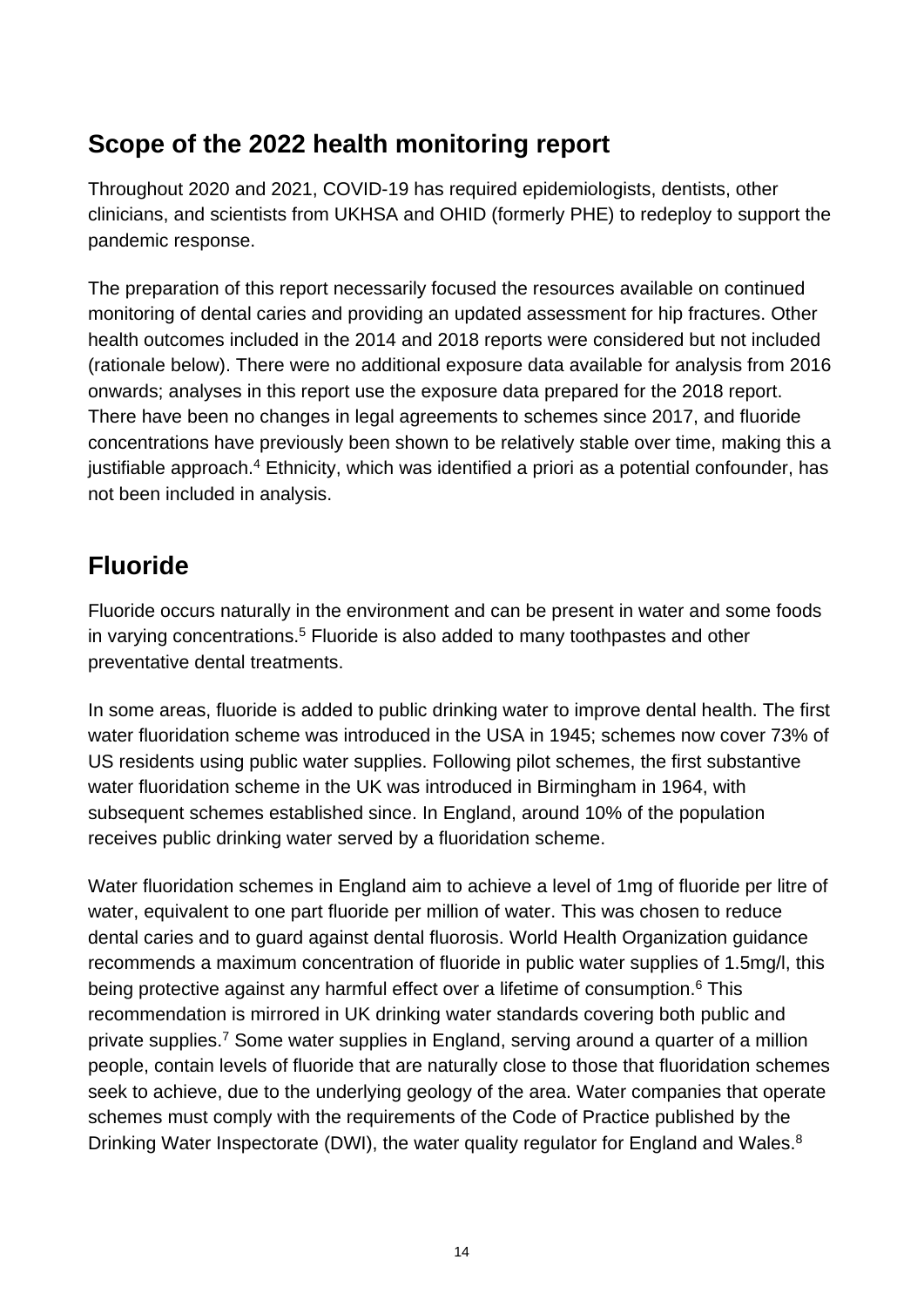## <span id="page-14-0"></span>**Fluoride and possible impacts on health**

The process for deciding which outcomes to include in this report is outlined below. The working group continually keeps scientific literature under review. This informs which dental and non-dental health outcomes are considered and prioritised for inclusion in health monitoring reports. Evidence reviews undertaken by authoritative public health bodies around the world have considered the effectiveness of water fluoridation in reducing the prevalence of dental caries. Such reviews have also considered the evidence in relation to potential adverse effects of fluoride exposure. Recent examples include:

- US Community Preventive Services Task Force 2013<sup>9</sup>
- Australian National Health and Medical Review Council 2017 10
- (EU) Scientific Committee on Health and Environmental Risks 2011 11
- Royal Society of New Zealand 2021 12
- (Ireland) Health Research Board 2015 13
- Cochrane Oral Health Group 2015<sup>14</sup>
- Canadian Agency for Drugs and Technologies in Health 2019 15
- (US) National Institutes of Health 2021 16

A more detailed summary of the wider evidence base and links to these reviews can be found in PHE's water fluoridation toolkit.7

The common finding of the reviews looking at dental health is that levels of dental caries are lower in fluoridated areas. Dental caries, also known as dental or tooth decay, is a disease that affects people at all life stages and affects both primary (baby) and permanent (adult) teeth. Dental caries occurs when oral bacteria produce acids that demineralise the tooth surface, allowing the bacteria to progressively invade the tooth. Consuming sugary food and drink fuels acid formation by oral bacteria. Unaddressed dental caries can damage the tooth structurally and cause pain and loss of self-esteem, can negatively impact speech, and can require time out of school. Extreme cases can lead to sepsis. Treatment of teeth can involve restoration of the affected tooth, where possible, or extraction. Treated teeth are at increased risk of future failure and retreatment is common, as is loss of the tooth when it can no longer be restored. Dental caries is a significant public health problem internationally and, despite reductions in prevalence since the 1970s, remains so in England. Sizeable inequalities still exist between affluent and deprived communities, and the removal of decayed teeth is one of the most common causes of hospital admission in children.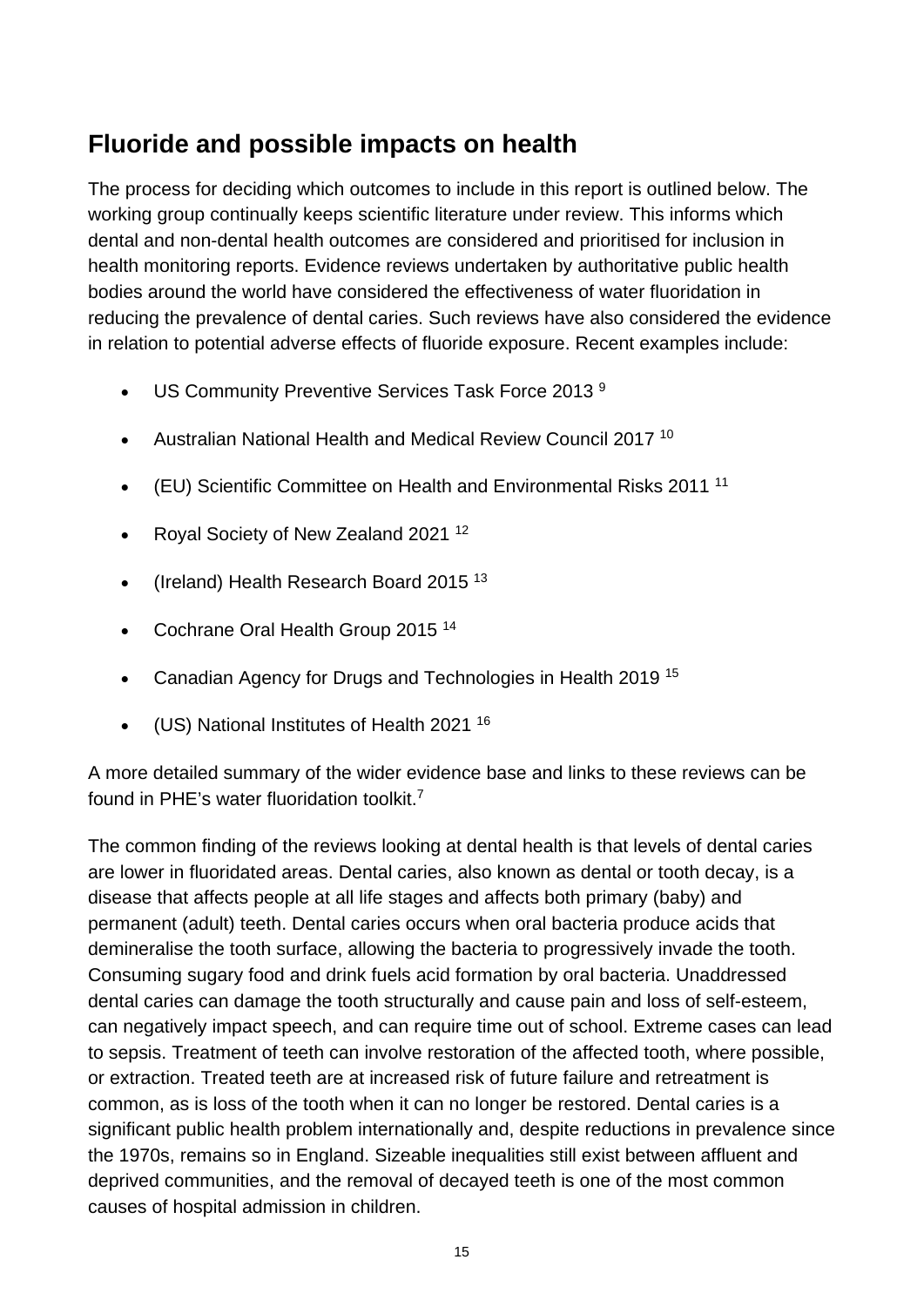It is known that increased exposure to fluoride during tooth formation can result in dental fluorosis. Dental fluorosis is mottles or flecks on teeth caused by fluoride and in its most severe forms can be unsightly. Dental fluorosis surveys included in the 2014 and 2018 reports have shown greater levels of dental fluorosis in fluoridated areas but with no greater levels of dissatisfaction with dental appearance.<sup>2, 3</sup>

Various expert evaluations from international organisations have found insufficient evidence to determine an association between drinking water fluoridation schemes, with fluoride concentrations within WHO guidelines, and adverse general health effects, including neurological harms.<sup>11, 12, 17, 18</sup> However, other research has suggested evidence for possible health effects following exposure to fluoride. These include: both adverse and protective associations with neurodevelopmental effects  $19, 20$ ; increased risk of thyroid disorder <sup>21</sup>, though a subsequent paper suggests these findings should be interpreted with caution 22; and increased risk of hypertension in areas with endemic fluorosis 23, 24.

At time of writing, the US National Toxicology Program (US NTP) has produced a draft systematic review of the evidence for fluoride and neurodevelopmental and cognitive health effects.<sup>25</sup> Reviews, including by the US National Academy of Sciences, Engineering and Medicine (US NASEM), have twice recommended improvements to the NTP draft report, and that findings cannot be used to draw conclusions regarding low fluoride exposures, including those typically associated with drinking water fluoridation schemes.<sup>26,</sup> <sup>27</sup> Recent reviews have also concluded there is insufficient evidence of an effect of water fluoridation on cognitive outcomes.<sup>12, 18</sup>

### <span id="page-15-0"></span>**Selection of health indicators**

There is strong evidence that fluoride in water at levels permitted by UK water quality standards has an effect on 2 dental health outcomes: dental caries and dental fluorosis. This report includes analysis on the association between fluoride and dental caries, using three outcome measures: prevalence of dental caries experience in 3- and 5-year-olds, severity of dental caries in 3- and 5-year-olds, and hospital admissions for carious tooth extractions in those aged under 20 years. The last survey of dental fluorosis in England was conducted in 2015, and was included in the 2018 health monitoring report.<sup>28</sup> Dental fluorosis is therefore not included in this report.

Table 1 summarises health outcomes included in this report. Table 2 summarises those which were considered for inclusion in this report, and the rationale for their exclusion. All had previously been considered for analysis in the 2014 and 2018 reports.<sup>2, 3</sup> An analysis of the possible association between fluoride and intelligence quotient (IQ) is underway, and the options for exploring the possible association between fluoride and thyroid disorder are being investigated by the working group.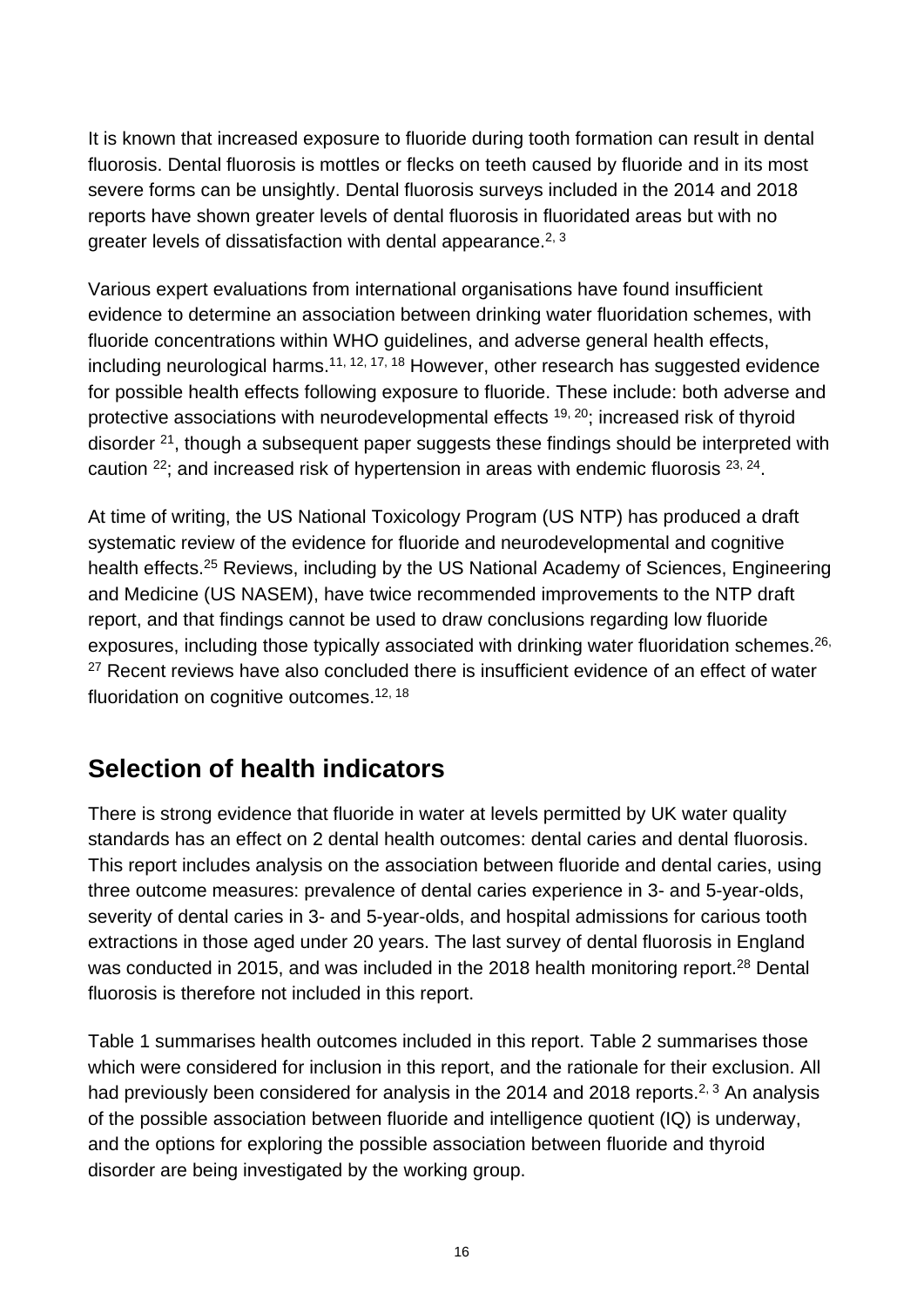This report includes analysis on the association between fluoride and hip fractures. There is international evidence of the adverse health effects of long-term exposure to high levels of fluoride (>3mg/l) on bone, including skeletal fluorosis and fracture.6 About half of fluoride ingested is taken up by bone.29 Concentrations of fluoride in bone are expected to increase over time, especially with long-term exposure. However, fluoride is also released during bone remodelling. An impact on bone health is plausible, although the direction of effect remains unclear.

A 2015 meta-analysis found inconsistent results regarding an association between hip fracture and fluoride and highlighted that further high quality studies were needed.<sup>13</sup> Other authoritative evaluations indicate that exposure, through drinking water or diet, to low concentrations of fluoride equivalent to those seen in England's fluoridation schemes, is unlikely to increase the risk of bone fracture.<sup>17, 30</sup>

The 2018 health monitoring report found some evidence of a biphasic relationship between fluoride and hip fractures, with exposure to fluoride being associated with a reduced risk of hip fracture in younger age groups, and with an increased risk in older age groups.2 Taking into account the wider literature, it concluded that there was no evidence overall of an association between fluoride and hip fracture. However, given the previous findings, hip fracture has been included for analysis again, using subsequent years' data.

| <b>Outcome</b> | <b>Proposed</b><br>indicator                                                                                                                                                     | <b>Rationale for inclusion</b>                                                                                                                                                                                                                                                                                                                                                                                                                                                                                                                                                                         |
|----------------|----------------------------------------------------------------------------------------------------------------------------------------------------------------------------------|--------------------------------------------------------------------------------------------------------------------------------------------------------------------------------------------------------------------------------------------------------------------------------------------------------------------------------------------------------------------------------------------------------------------------------------------------------------------------------------------------------------------------------------------------------------------------------------------------------|
| Dental caries  | Prevalence of<br>experience of<br>dental caries in 3-<br>and 5-year-olds<br>Severity of dental<br>caries in 3- and 5-<br>year-olds<br>Hospital<br>admission for<br>carious tooth | There is strong evidence of a protective association<br>between fluoride and dental caries. The 2018 report<br>found that the greatest benefit was seen in children<br>in the most deprived quintile of geographical areas<br>surveyed. Additional oral health survey data are<br>available from 2017 and 2019 for 5-year-olds, and<br>2020 for 3-year-olds. Additional data on hospital<br>admissions for carious tooth extractions are<br>available for the financial years 2016/17 to 2020/21.<br>Analysing the association between fluoride and<br>caries prevalence and severity using additional |
|                | extraction 0- to<br>19-year-olds                                                                                                                                                 | years of data enables ongoing monitoring of a<br>known benefit and of the effect on health<br>inequalities.                                                                                                                                                                                                                                                                                                                                                                                                                                                                                            |
| Hip fractures  | Emergency<br>consultant<br>inpatient episodes<br>with hip fracture                                                                                                               | The 2018 report found evidence of an interaction<br>between fluoride and age (that is, the association<br>between fluoride and hip fractures differed by age<br>group). There was evidence of a biphasic                                                                                                                                                                                                                                                                                                                                                                                               |

#### **Table 1 - Selected health outcome indicators for fluoride monitoring 2, 3**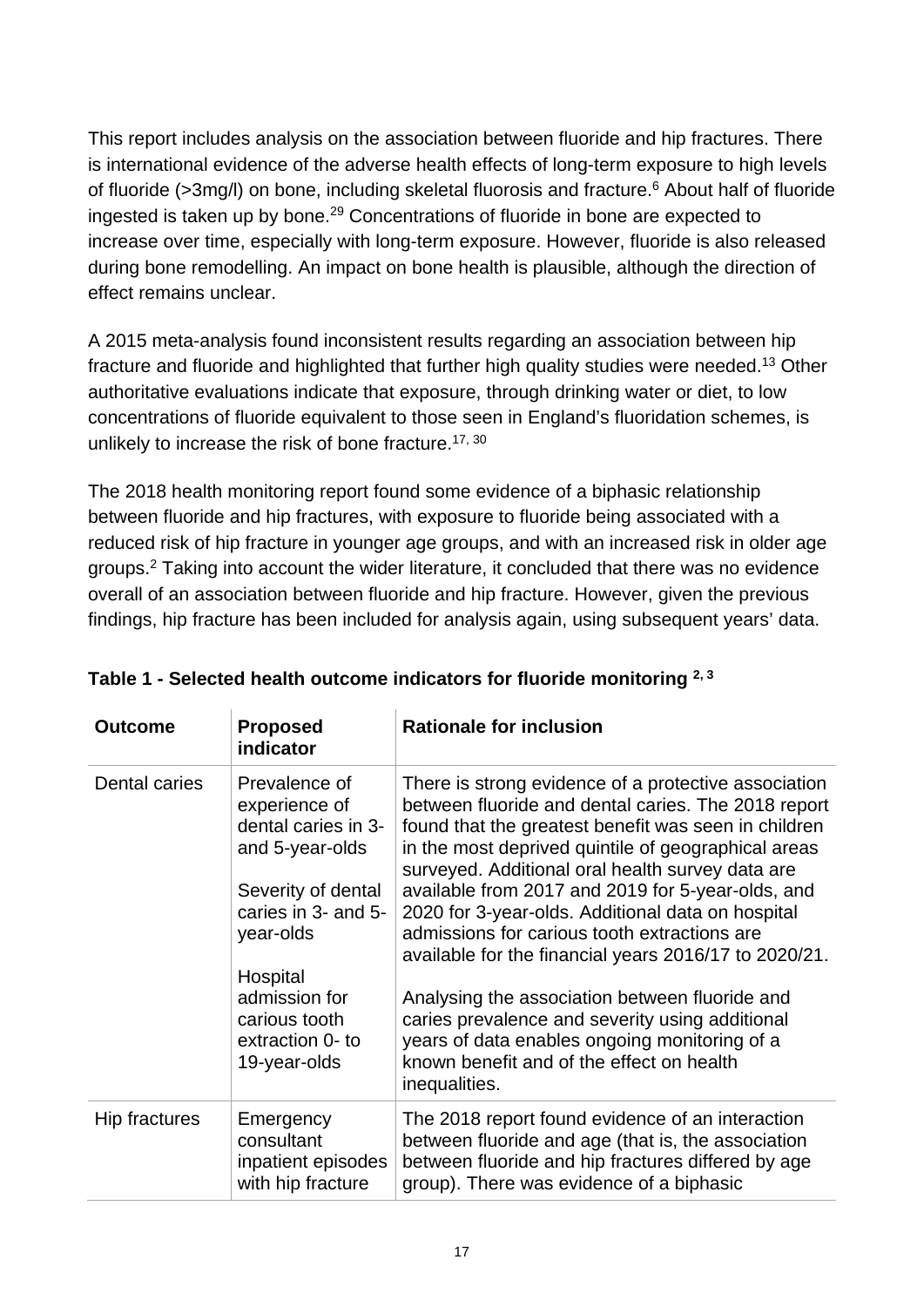| <b>Outcome</b> | <b>Proposed</b><br>indicator | <b>Rationale for inclusion</b>                                                                                                                                                                                                                                                                                                                                                                                |
|----------------|------------------------------|---------------------------------------------------------------------------------------------------------------------------------------------------------------------------------------------------------------------------------------------------------------------------------------------------------------------------------------------------------------------------------------------------------------|
|                |                              | relationship, with a protective association between<br>fluoride and hip fractures in those aged under 50<br>years, and a positive association (increased risk) in<br>those aged over 80 years. Taken in the context of<br>wider evidence, this was considered unconvincing.<br>Hip fractures are a very common health outcome,<br>and it is worth repeating analysis with subsequent<br>years' hospital data. |

## **Table 2 - Health outcomes considered for analysis but not included 2, 3**

| <b>Outcome</b>        | <b>Rationale for exclusion</b>                                                                                                                                                                                                                                                                                                                                                  |
|-----------------------|---------------------------------------------------------------------------------------------------------------------------------------------------------------------------------------------------------------------------------------------------------------------------------------------------------------------------------------------------------------------------------|
| Dental fluorosis      | A dental fluorosis survey has not been conducted in England since<br>the 2018 report.                                                                                                                                                                                                                                                                                           |
| Renal calculi         | The 2018 report found inconsistent results when fluoride was<br>considered as a range of concentrations and as a binary<br>exposure. There was evidence of a positive association between<br>fluoride and hospital admissions for renal calculi at low to mid-<br>range concentrations compared to the lowest concentration, but<br>no dose-response relationship was observed. |
| Down's syndrome       | The 2018 report found no convincing evidence of an association<br>between fluoride and Down's syndrome. There was evidence of an<br>association at some concentrations, but without a dose-response<br>relationship.                                                                                                                                                            |
| <b>Bladder cancer</b> | The 2018 report found weak evidence of a protective association<br>between fluoride and bladder cancer and suggested a threshold<br>effect at ≥0.7mg/l. There was no evidence of adverse impact. The<br>most common cause of bladder cancer is tobacco smoking 31,<br>which cannot be sufficiently accounted for in an ecological study.                                        |
| Osteosarcoma          | The 2018 report found no evidence of an association between<br>fluoride and new diagnoses of osteosarcoma.                                                                                                                                                                                                                                                                      |
| All cancers           | The 2014 report found no evidence of an association between<br>fluoride and new diagnoses of all cancers. It is difficult to interpret<br>or act on results for such a broad outcome measure. For the 2018<br>report, the working group prioritised more specific cancer<br>outcomes.                                                                                           |
| Thyroid outcomes      | A valid and accessible data source has not been identified but this<br>outcome remains under review. Evidence reviews have concluded<br>that the evidence of an association is inconclusive. <sup>12, 15</sup> Work is                                                                                                                                                          |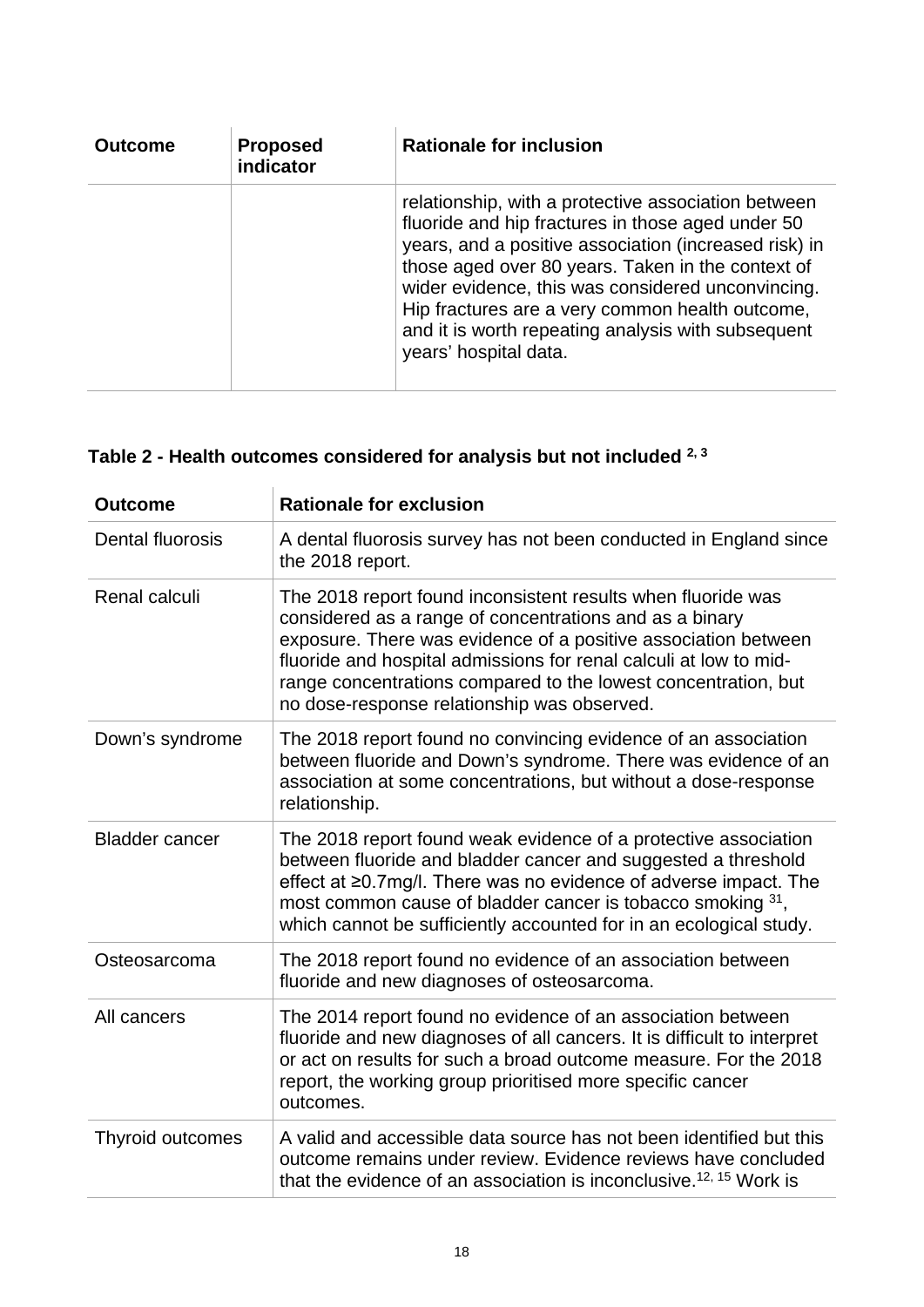| <b>Outcome</b>                             | <b>Rationale for exclusion</b>                                                                                                                                                                                                   |
|--------------------------------------------|----------------------------------------------------------------------------------------------------------------------------------------------------------------------------------------------------------------------------------|
|                                            | ongoing in this area.                                                                                                                                                                                                            |
| <b>Skeletal fluorosis</b>                  | There is no feasible indicator to use for analysis. Evidence<br>suggests that skeletal fluorosis only occurs at far higher<br>concentrations of fluoride than permissible under UK drinking<br>water standards.                  |
| Neurodevelopmental<br>and cognitive health | Whilst the evidence is contradictory in relation to these outcomes,<br>there are opportunities for primary studies of possible associations<br>with IQ in UK populations. Work is ongoing in this area.                          |
| All-cause mortality                        | The 2014 report found evidence of a weak protective association<br>between exposure to a fluoridation scheme and all-cause<br>mortality. For the 2018 and 2022 reports, the working group<br>prioritised more specific outcomes. |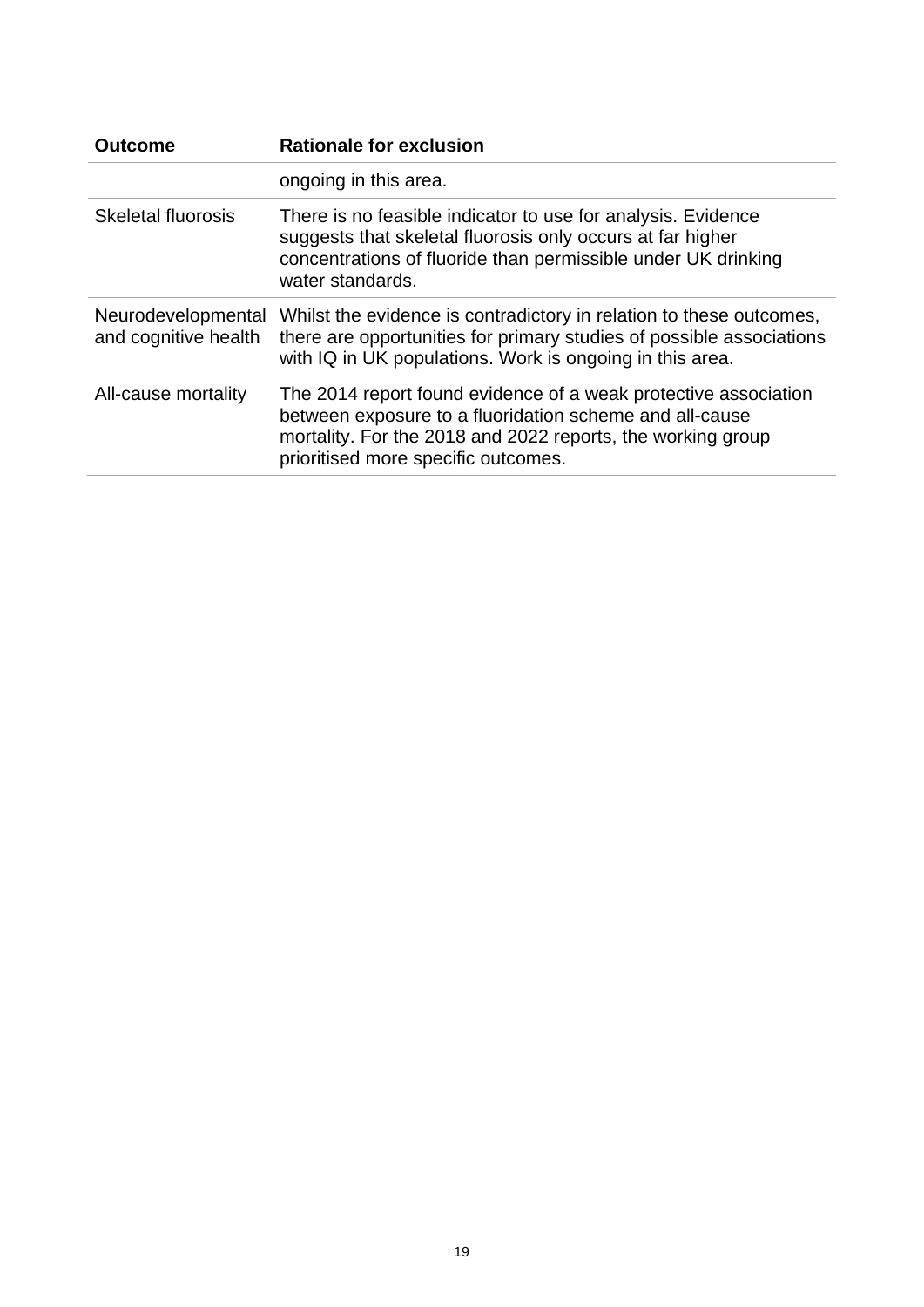# <span id="page-19-0"></span>**Aims and objectives**

## <span id="page-19-1"></span>**Aim**

To estimate the association between concentration of fluoride in public water supplies in England and selected dental and non-dental health outcomes, to monitor the effects of water fluoridation arrangements.

## <span id="page-19-2"></span>**Objectives**

- Describe the distribution of fluoride concentrations across England.
- Describe the frequency of dental and non-dental health outcomes in terms of drinking water fluoride concentration and, where available, age, sex, and arealevel deprivation.
- Determine and measure the association between water fluoride concentration and dental and non-dental health outcomes, adjusting for age, sex, and deprivation where possible.
- Determine and measure the association between exposure to a water fluoridation scheme and dental and non-dental health outcomes, adjusting for age, sex, and deprivation where possible.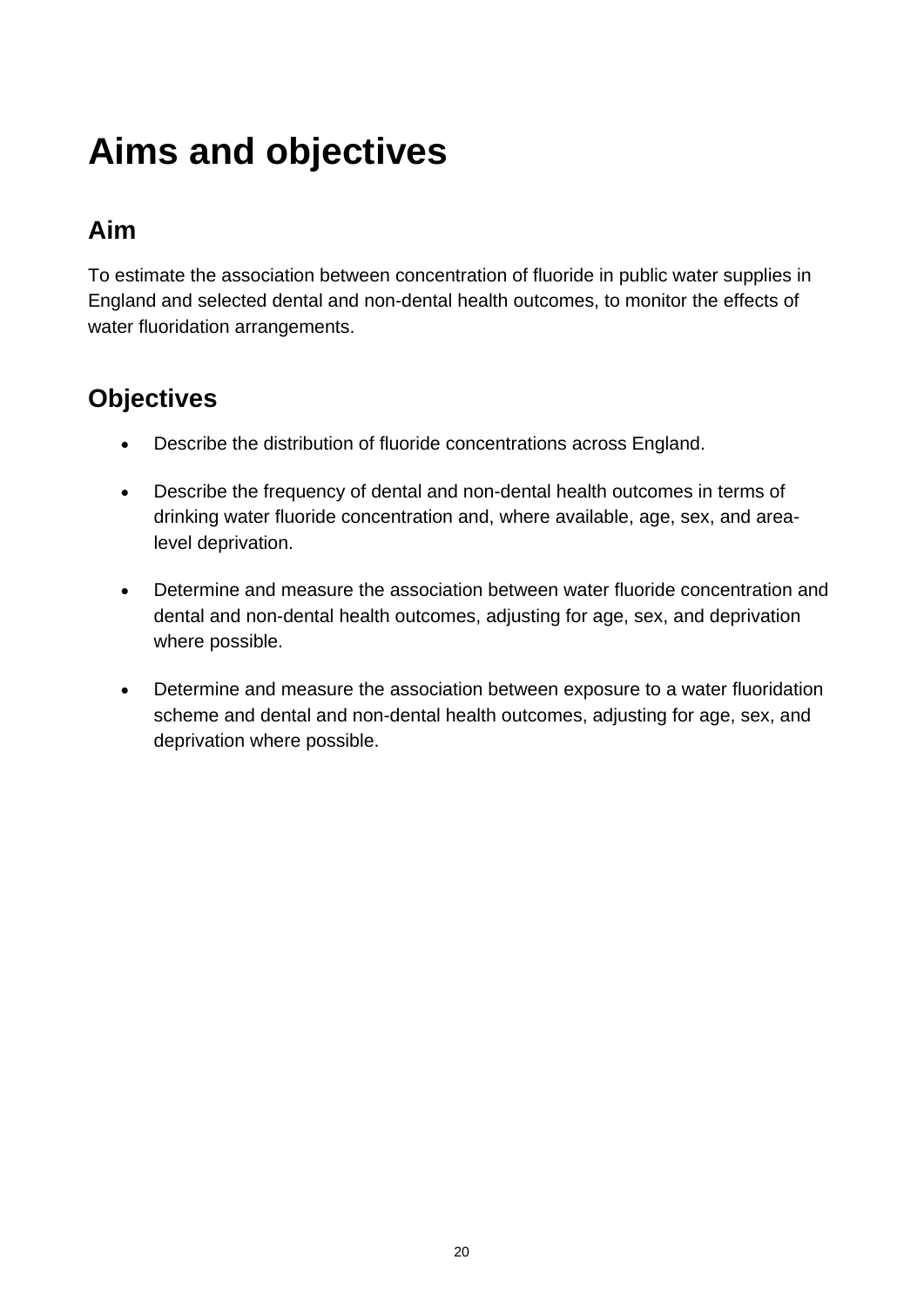## <span id="page-20-0"></span>**Methods**

## <span id="page-20-1"></span>**Study population**

Residents of England were included in the analyses. The age of the study population and the time period covered varied according to the health outcome studied and are defined below.

## <span id="page-20-2"></span>**Study design**

The study used an ecological design: the exposure, outcomes, and potential confounders were measured and analysed at area-level, rather than individual-level.

The study compared frequency of health outcomes between areas with contrasting drinking water fluoride concentrations. Comparing concentrations captures differences in average fluoride exposure between populations. This is of direct relevance to policy objectives which relate to regulation of the concentration of fluoride in drinking water. However, this is not an individual measure of exposure. A person's individual fluoride intake within an area can vary due to differences in the amount of water consumed and fluoride from other dietary sources such as drinking tea.

## <span id="page-20-3"></span>**Exposure**

### **Definition: Fluoride concentration category**

The exposure of interest was the grand mean (mean of annual means) fluoride concentration in the water supply, over the exposure period of interest. The exposure period of interest varied according to the health outcome studied.

Fluoride concentration was grouped a priori into 5 categories:

- $\bullet \quad <0.1$ mg/l
- $\bullet$  0.1 <0.2mg/l
- $\bullet$  0.2 <0.4mg/l
- $\bullet$  0.4 <0.7mg/l
- ≥0.7mg/l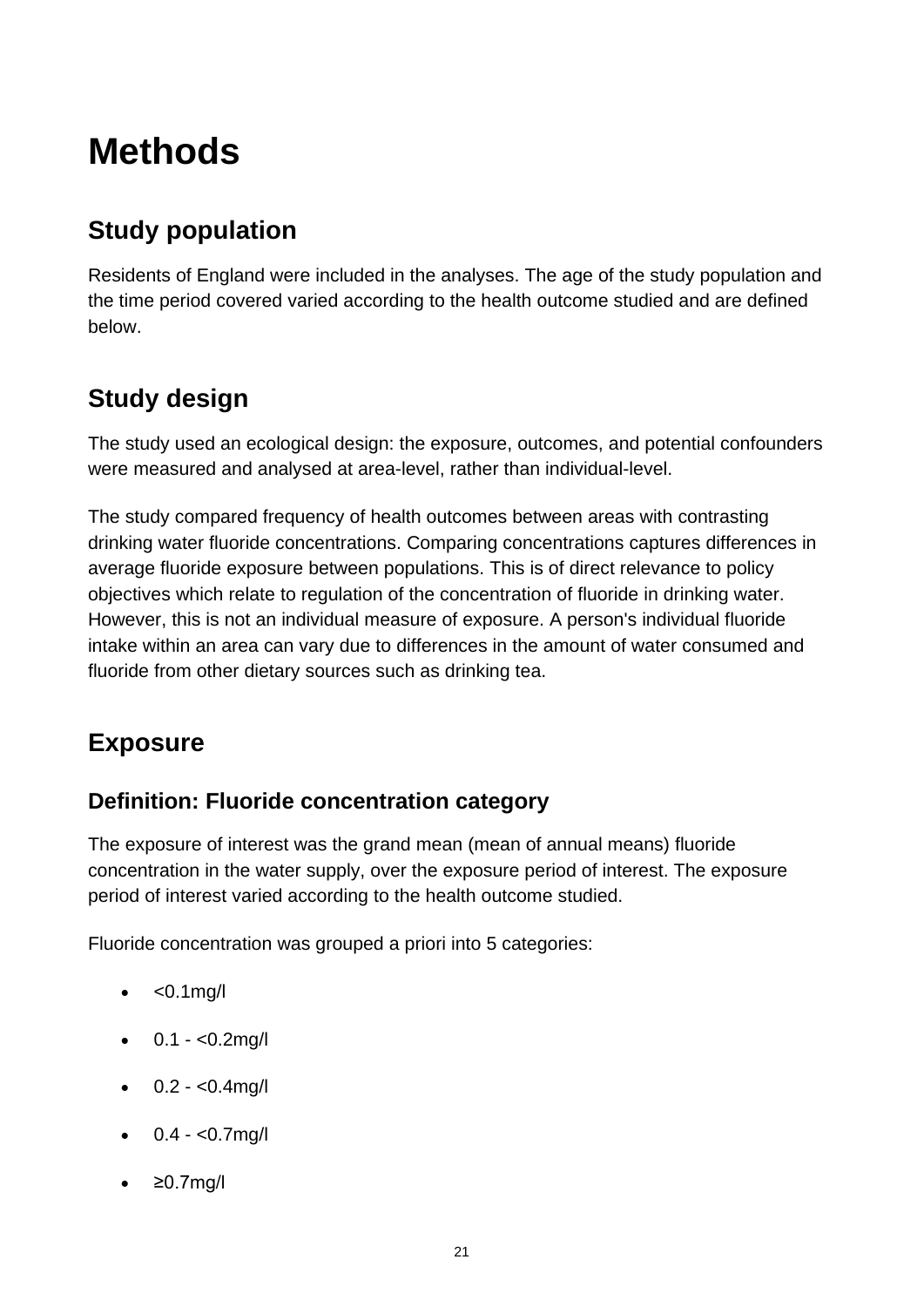These are the same groups as were used in the 2018 health monitoring report.

#### **Definition: Fluoride concentration as a continuous exposure**

To assess the trend in the association between fluoride concentration and health outcomes, fluoride concentration was also modelled as a continuous exposure. The exposure of interest is therefore the grand mean fluoride concentration as above, but not further categorised into concentration bands.

This approach tests for a linear association between fluoride concentration as a continuous exposure and the health outcome of interest. Evidence of an association may indicate a dose-response relationship but should be interpreted with caution.

#### **Definition: Fluoride scheme**

Exposed: Presence of a fluoridation scheme in any of the years of the exposure period, regardless of the mean fluoride concentration achieved (there were no areas with a fluoridation scheme in place and a grand mean fluoride concentration of <0.2mg/l)

Unexposed: No fluoridation scheme functioning in any of the years of the exposure period, and a grand mean fluoride of <0.2mg/l

Excluded: No fluoridation scheme functioning in any of the years of the exposure period, and a grand mean fluoride of ≥0.2mg/l

This exposure model has been included to directly address the monitoring requirements of the Water Industry Act.<sup>1</sup>

#### **Rationale for fluoride concentration categories**

This approach is consistent with that of the 2018 health monitoring report.<sup>2</sup> International evidence suggests that dental caries prevalence decreases with increasing fluoride concentrations, with reductions in dental caries plateauing at higher concentrations.<sup>32</sup>

Pilot work undertaken in the 2018 report to assess the population exposed to different categories of fluoride concentration found the population within each fluoride concentration category varied, resulting in the large majority of the population receiving a water supply with a low fluoride concentration (<0.4mg/l). Therefore, the number of events was high enough to allow categorising fluoride concentration below this level into several groups. This allows for detection of a potential dose-response and/or threshold effect between fluoride and the health outcome.<sup>2</sup>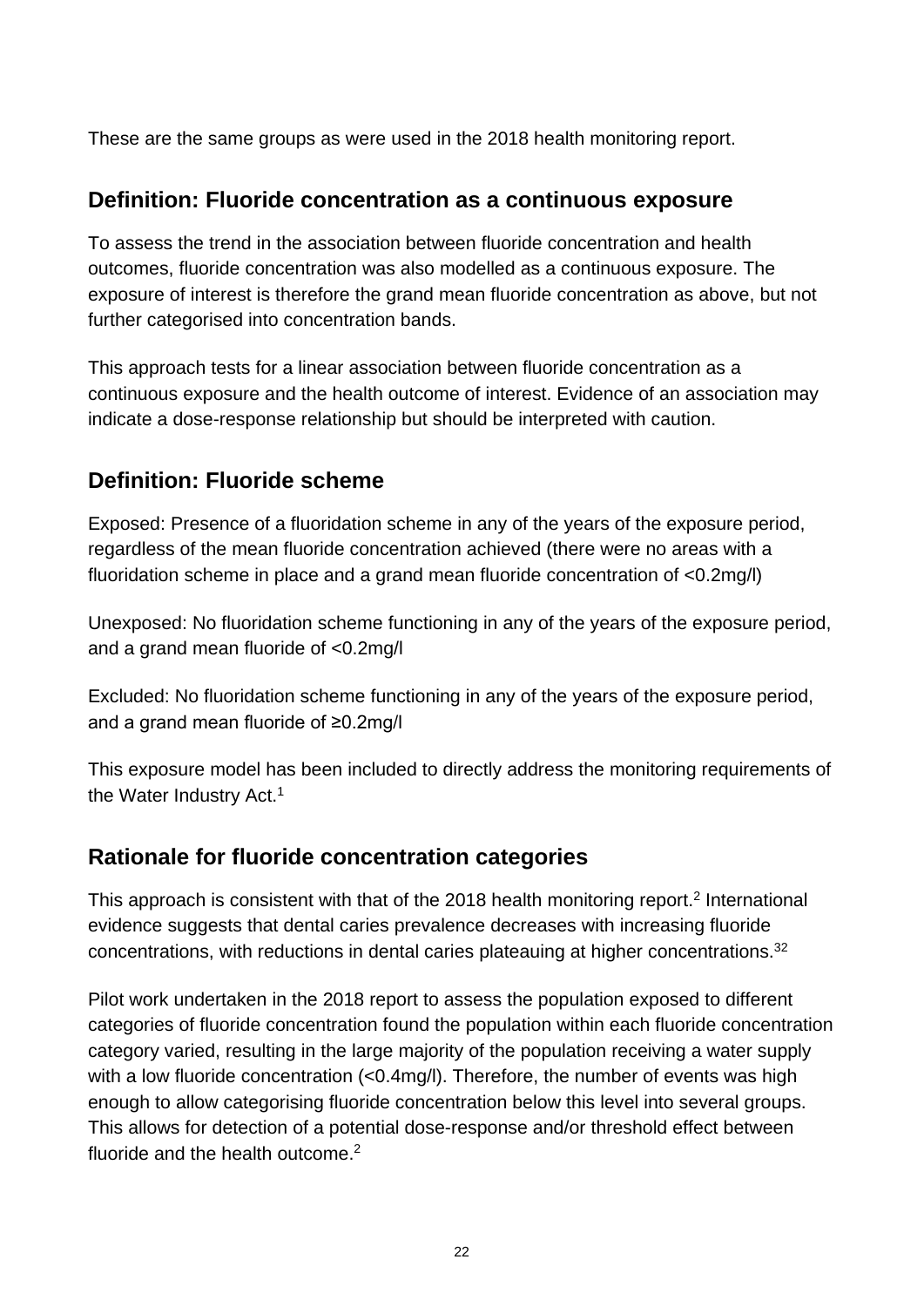Further categorising the fluoride concentration of the population receiving water supplies with fluoride >0.4mg/l enables detection of a dose-response, plateau, and threshold effect at higher fluoride levels. Detection of a dose response is important when considering evidence for causality of any potential association with an outcome.

Given the relatively low water fluoride concentrations in England, the population receiving supplies at concentrations >0.4mg/l was thought unlikely to be large enough for division into more than two further categories and still allow meaningful examination of associations with less common health outcomes.

### **Rationale for exposure model**

Fluoride concentration in drinking water is routinely monitored in all water supply zones (WSZ) in England.33 These data were processed for the 2018 health monitoring report to assign an annual mean fluoride concentration to each lower-level super output area (LSOA) in England for the years 2005 to 2015, for which WSZ boundary data were available. The methodology for this is published in full elsewhere.<sup>2, 4</sup> WSZ boundaries are not the same as local authority boundaries. Fluoride concentrations, and delivery of a water fluoridation scheme, is likely to vary within a local authority. LSOAs are much smaller geographical areas than local authorities. Variation of fluoride concentration within the LSOA is less likely, but is addressed in the methodology.4

There have been no changes in legal agreements to any schemes since 2017. Therefore, unless there were any unplanned stoppages in water fluoridation plants since then, the fluoride levels by WSZ before 2017 (used for the exposure classification) should correlate very well with the more recent levels. However, we have not been able to confirm this either from information on any possible disruptions in fluoridation nor from actual measurements.

Fluoride in drinking water is one of several sources of fluoride, including diet, fluoridecontaining toothpastes, and fluoride-containing dental treatments. Drinking water with more than 0.3mg/l fluoride is considered to be one of the main sources of human total fluoride intake; this is especially true at higher concentrations (for example, greater than 0.7mg/l).11

Where the fluoride concentration in drinking water is less than 0.3mg/l, other sources may be more important. However, data on fluoride intake from sources such as toothpastes and diet or estimates of exposure from biological measures (for example, urinary fluoride) are not available at a population level. Similarly, an individual's exposure to fluoride from drinking water depends on whether they consume water from sources other than mains water (for example, private borehole or bottled water, both of which may contain higher fluoride concentrations) and what volume, if any, of mains drinking water they consume. Data on this are not available at a population level.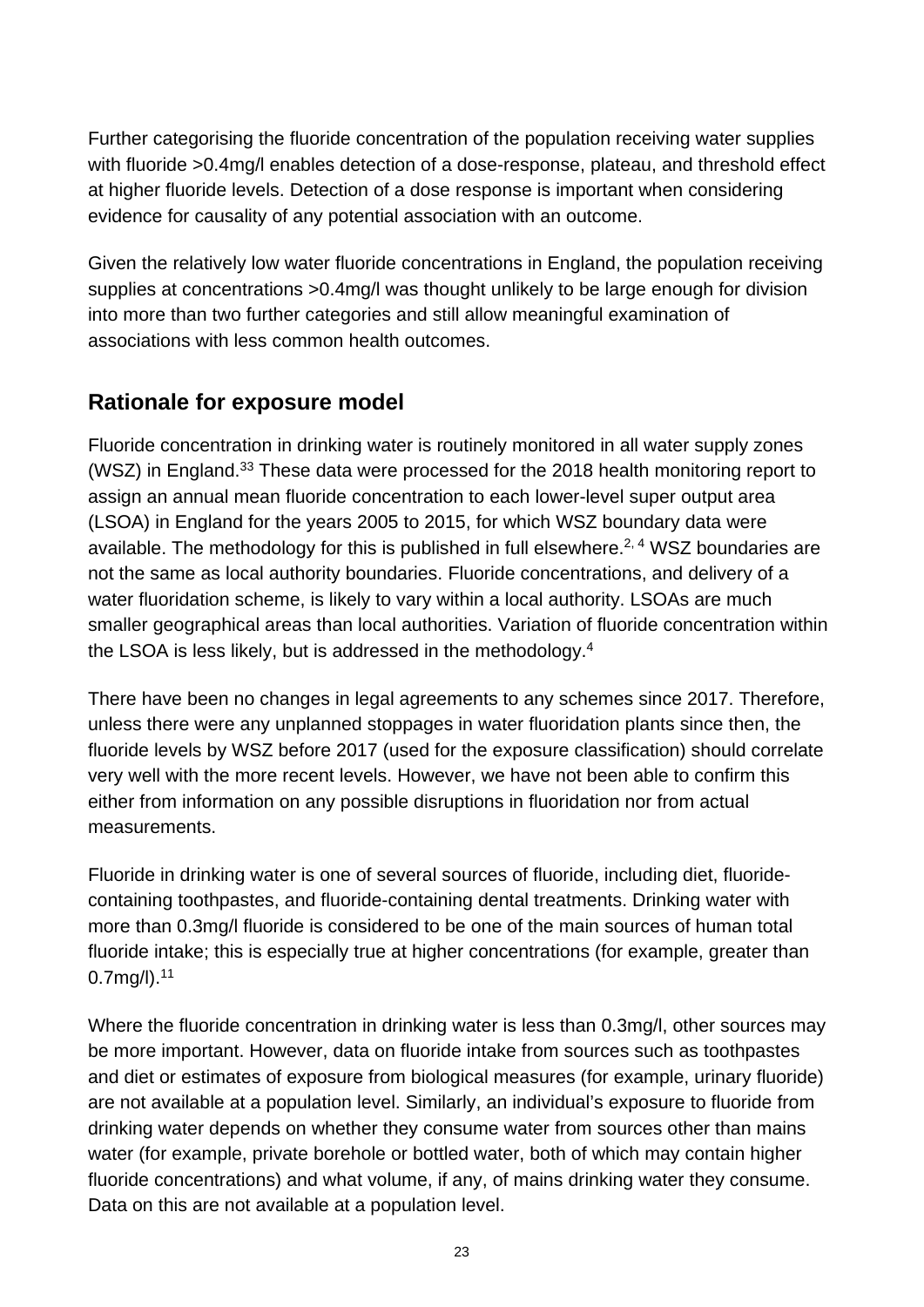Fluoride concentration of mains drinking water is therefore considered as the main exposure to fluoride in this report.

## <span id="page-23-0"></span>**Health outcomes and potential confounders**

#### **Health outcome indicators**

Table 3 presents the health outcomes investigated in this report, and for each: the source of data, indicator measure, geographical level, time-period studied, and potential a priori confounders.

Each of these outcomes was also analysed in the 2018 health monitoring report.2 The time periods studied in this report are therefore the periods for which data were available and which directly follow those previously analysed.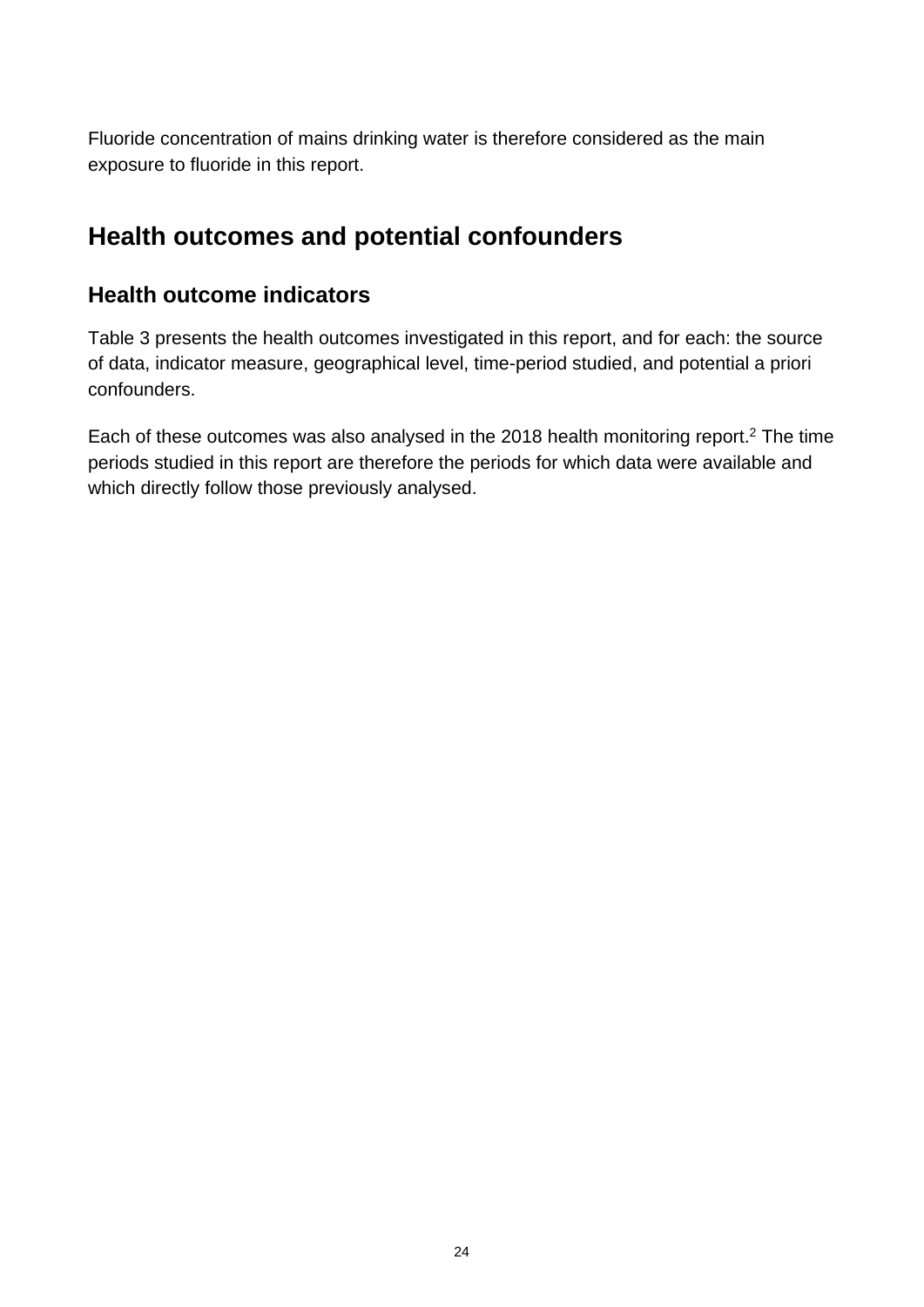**Table 3 – Health outcomes and data source, outcome indicator, geographical level of analysis, time period studied and potential confounders**

| <b>Health Outcome</b>                                | <b>Source of Data</b>                                                                      | <b>Outcome Indicator</b>                                                                                                                               | Geographical<br>level of outcome<br>data for analysis | <b>Time period</b>                                             | A priori potential<br>confounders                    |
|------------------------------------------------------|--------------------------------------------------------------------------------------------|--------------------------------------------------------------------------------------------------------------------------------------------------------|-------------------------------------------------------|----------------------------------------------------------------|------------------------------------------------------|
| Dental caries<br>experience<br>(prevalence)          | <b>National Dental</b><br>Epidemiology<br>Programme for<br>England - Oral health<br>survey | Prevalence of<br>$d_3$ mft > 0 in 3- and 5-<br>year-olds                                                                                               | <b>LSOA</b>                                           | 2017 (5-year-olds)<br>2019 (5-year-olds)<br>2020 (3-year-olds) | Deprivation<br><b>Ethnicity</b>                      |
| Dental caries<br>experience (severity)               | <b>National Dental</b><br>Epidemiology<br>Programme for<br>England - Oral health<br>survey | Mean $d_3$ mft score in<br>3- and 5-year-olds                                                                                                          | <b>LSOA</b>                                           | 2017 (5-year-olds)<br>2019 (5-year-olds)<br>2020 (3-year-olds) | Deprivation<br><b>Ethnicity</b>                      |
| Admissions for<br>extraction due to<br>dental caries | <b>Hospital Episodes</b><br><b>Statistics</b>                                              | Incidence of hospital<br>admission of 0- to 19-<br>year-olds for<br>extraction of one or<br>more primary or<br>permanent teeth due<br>to dental caries | <b>MSOA</b>                                           | 2016/17 to<br>2020/21                                          | Age<br>Sex<br>Deprivation<br><b>Ethnicity</b>        |
| Hip fracture                                         | <b>Hospital Episodes</b><br><b>Statistics</b>                                              | Incidence of<br>emergency<br>admissions; 1st or<br>2nd diagnosis                                                                                       | <b>MSOA</b>                                           | 2016/17 to<br>2020/21                                          | Age<br><b>Sex</b><br>Deprivation<br><b>Ethnicity</b> |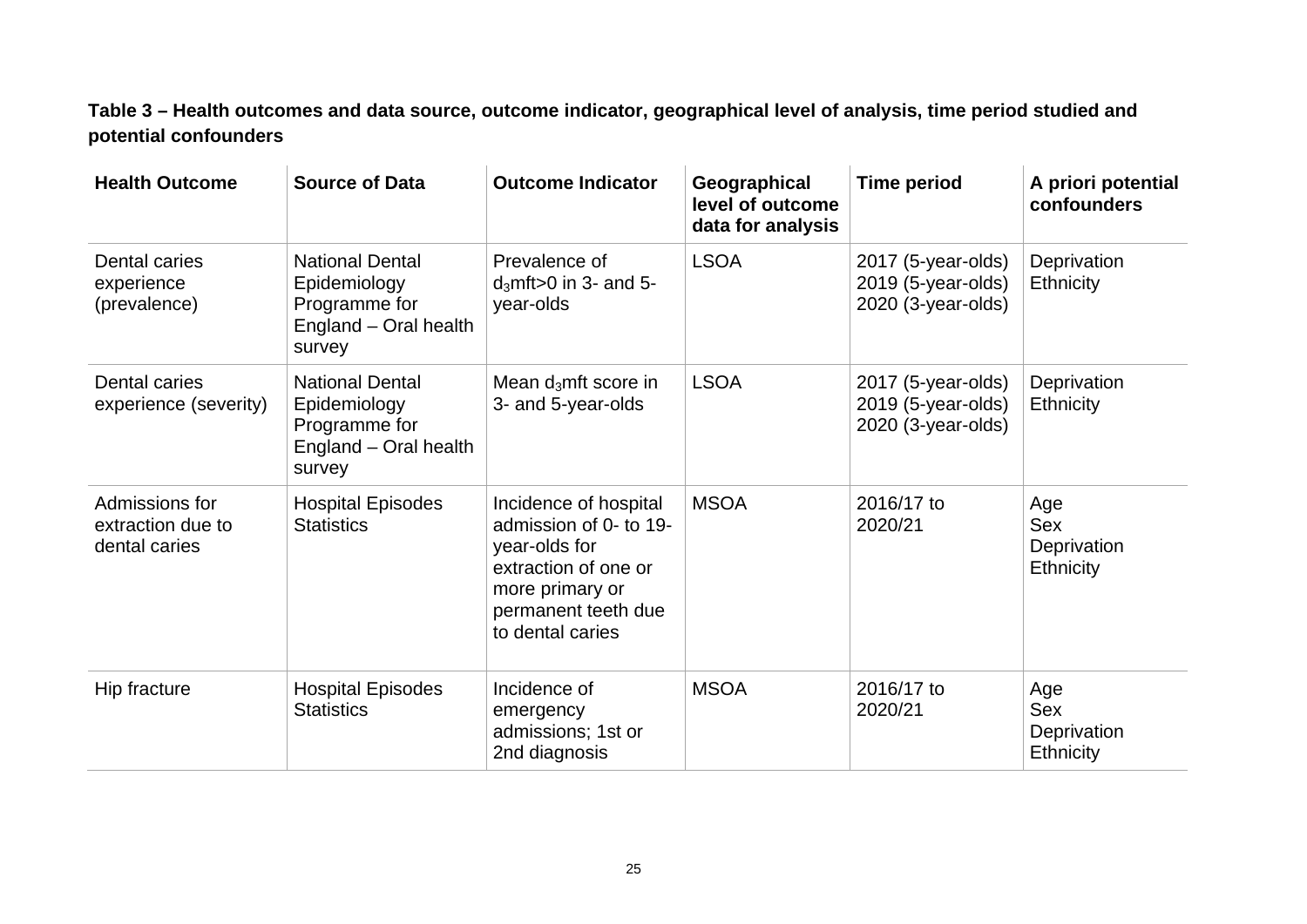### **Potential confounders**

All health outcomes were studied by aggregating data for each concentration category of exposure to fluoride in the water supply. Risk of illness is highly dependent on factors that vary between different areas of England, including age and sex distribution, deprivation, and ethnicity.

Confounders were considered for inclusion when:

- an effect on the direction and size of the association between fluoride and the health outcome was considered likely
- data were available at the same geographic level as the outcome

Deprivation was found to be an important confounder and effect modifier of several health outcomes in the 2018 health monitoring report.<sup>2</sup> Analyses in this report used the 2019 Index of Multiple Deprivation (IMD), an ecological measure based on income, employment, education, health and disability, crime, barriers to housing and services, and the living environment.<sup>34</sup> The IMD score has been documented to correlate with multiple other potential confounders, including smoking, diet, tooth brushing, alcohol consumption, and bone mineral density.35-39

Ethnicity was considered as an a priori confounder. It was excluded because the most recent and complete ethnicity data available at the same geographic level as the outcome was from the 2011 census, a decade old at the time of analysis, and because of the necessarily reduced scope of the 2022 report. Ethnicity may be considered for inclusion as a confounder in future work of the working group. In the 2018 report, ethnicity was included as an area-level characteristic defined as the proportion of the population which was of white ethnicity as recorded in the 2011 census.<sup>2</sup>

### **Prevalence of dental caries**

Dental caries prevalence data were obtained from the most recent oral health surveys of 3-year-old (2020) and 5-year-old (2017 and 2019) children carried out by the National Dental Epidemiology Programme for England.<sup>40-42</sup> These surveys involved visual examination of children's teeth by trained dental examiners, who followed a nationally agreed protocol. Data were available at LSOA-level. Survey methods are described in full in the national protocol.<sup>43</sup>

Dental caries experience is measured by the dmft index, which counts decayed, missing, or filled primary teeth, due to caries. This is denoted as  $d_3$ mft; the '3' indicates the threshold of decay measured, which is at the dentine level. The prevalence of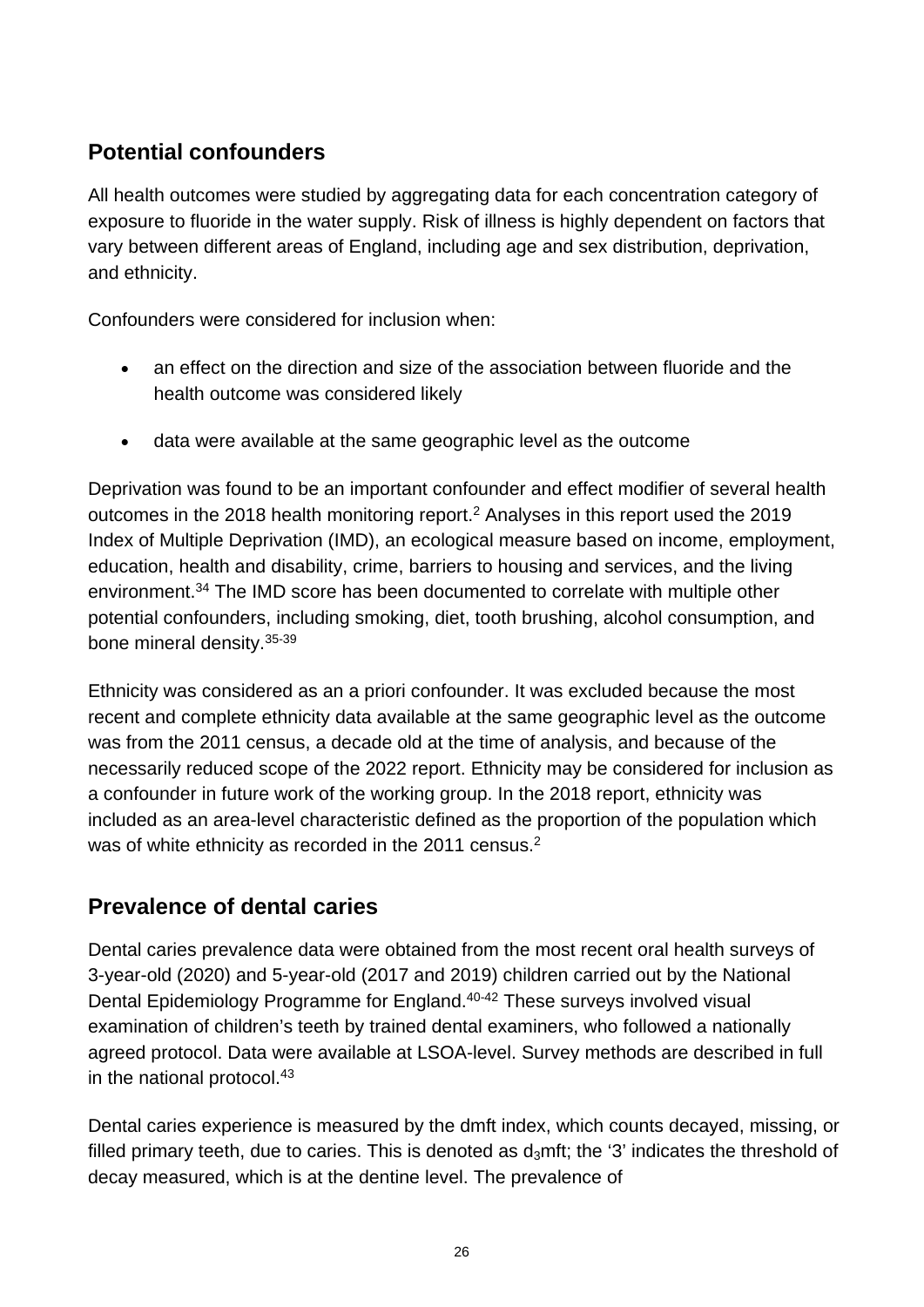caries is reported as the count of children with one or more  $d_3$ mft per number of children examined in each geographical area.

The 2020 survey on three-year-olds was conducted in the academic year 2019/20 and was curtailed by the outbreak of COVID-19 and the closure (except to children of key workers) of all schools and nurseries in England in March 2020. Therefore the survey had to be terminated and the final three months of data collection were lost. This meant 20 of 151 upper tier and 67 of 314 lower-tier local authorities were unable to return usable data. Additionally 30 upper-tier local authorities did not commission the survey. Very few areas reached the minimum sample size of 250 children and the results should be interpreted with caution, particularly when making comparisons with other surveys.<sup>42</sup>

The 2017 and 2019 surveys on 5-year-olds were combined for this analysis, to increase the available sample size.

#### **Severity of dental caries**

Dental caries severity data were obtained from the oral health surveys, described above. Severity was defined as the mean  $d_3$ mft of all children examined in each LSOA.<sup>43</sup>

#### **Admissions for dental extractions**

Data on admissions to hospital for carious tooth extraction in children and young people aged 0 to 19 years were obtained from Hospital Episode Statistics (HES) for the financial years 2016/17 to 2020/21, at MSOA-level. The denominator was person-years at risk, calculated by summing the Office for National Statistics (ONS) mid-year population estimates (MYE) for these age groups and years in each MSOA. For example, the MYE for 2016 provided the denominator population for hospital admissions which occurred in 2016/17.

#### **Admission for hip fracture**

HES data on emergency admissions to hospital for hip fracture were obtained for the financial years 2016/17 to 2020/21. The denominator was person-years at risk, calculated as above.

### **Time period of exposure**

The time period of the exposure of interest varied by the outcome being investigated. Exposure data were available for the years 2005 to 2015 inclusive. A 5-year exposure period (2011 to 2015) was used in the analysis of dental outcomes. A 10-year exposure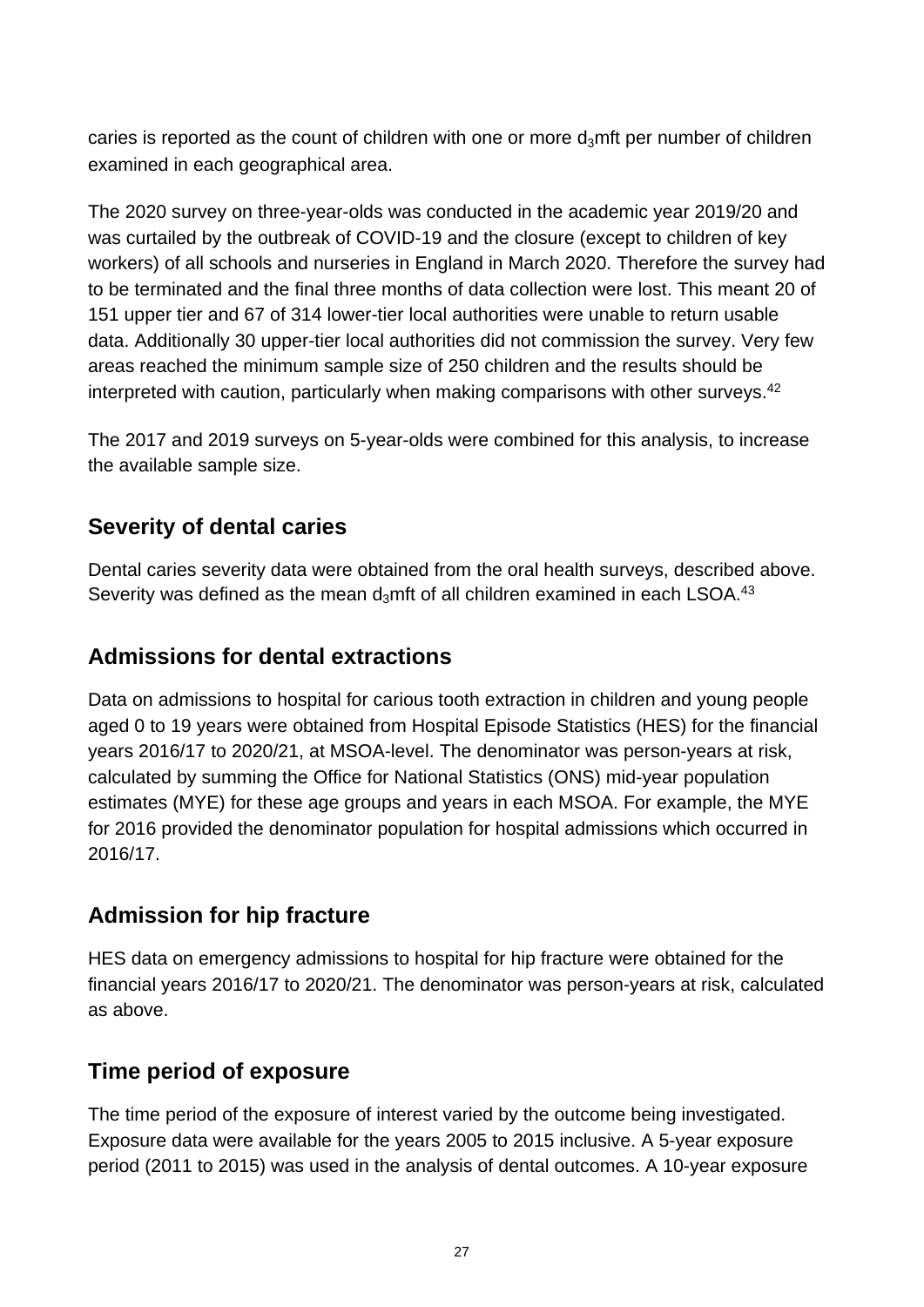period (2006 to 2015) was used in the analysis of hip fractures, as the induction period is expected to be relevant to a chronic exposure of at least this long.

## <span id="page-27-0"></span>**Data management**

Data cleaning, management, and visualisation were conducted in STATA 16, R 4.1, and R Studio 2021.09.0. Data analysis was conducted in STATA 16.

## <span id="page-27-1"></span>**Descriptive epidemiology**

#### **Distribution of fluoride concentration**

LSOA-level mean fluoride concentrations and presence of a fluoridation scheme in 2015 were mapped to LSOA and lower-tier local authority boundaries for 2020.

### **Prevalence and severity of dental caries**

Data on 5-year-olds from the 2 oral health surveys conducted in 2017 and 2019 were analysed together. Data on 3-year-olds from the survey conducted in 2020 were analysed separately.

Summary statistics of the survey coverage (number of children examined), prevalence of dental caries experience (number of children with  $d_3$ mft>0 per children examined), and severity of dental caries experience (grand mean of LSOA-level mean  $d<sub>3</sub>$ mft) were calculated for each category of fluoride exposure and each deprivation decile. Summary statistics of the 3- or 5-year-old population by fluoride exposure and deprivation decile were also presented, using MYEs for the years corresponding to the surveys.

### **Admissions for carious tooth extraction**

Case counts were aggregated by fluoride exposure category, age group, sex, and deprivation decile. The crude incidence of extractions per 100,000 person-years at risk was calculated at each fluoride exposure category.

### **Admissions for hip fracture**

Case counts were aggregated by fluoride exposure category, age group, sex, and deprivation decile. The crude incidence of hip fracture per 100,000 person-years at risk was calculated at each fluoride exposure category.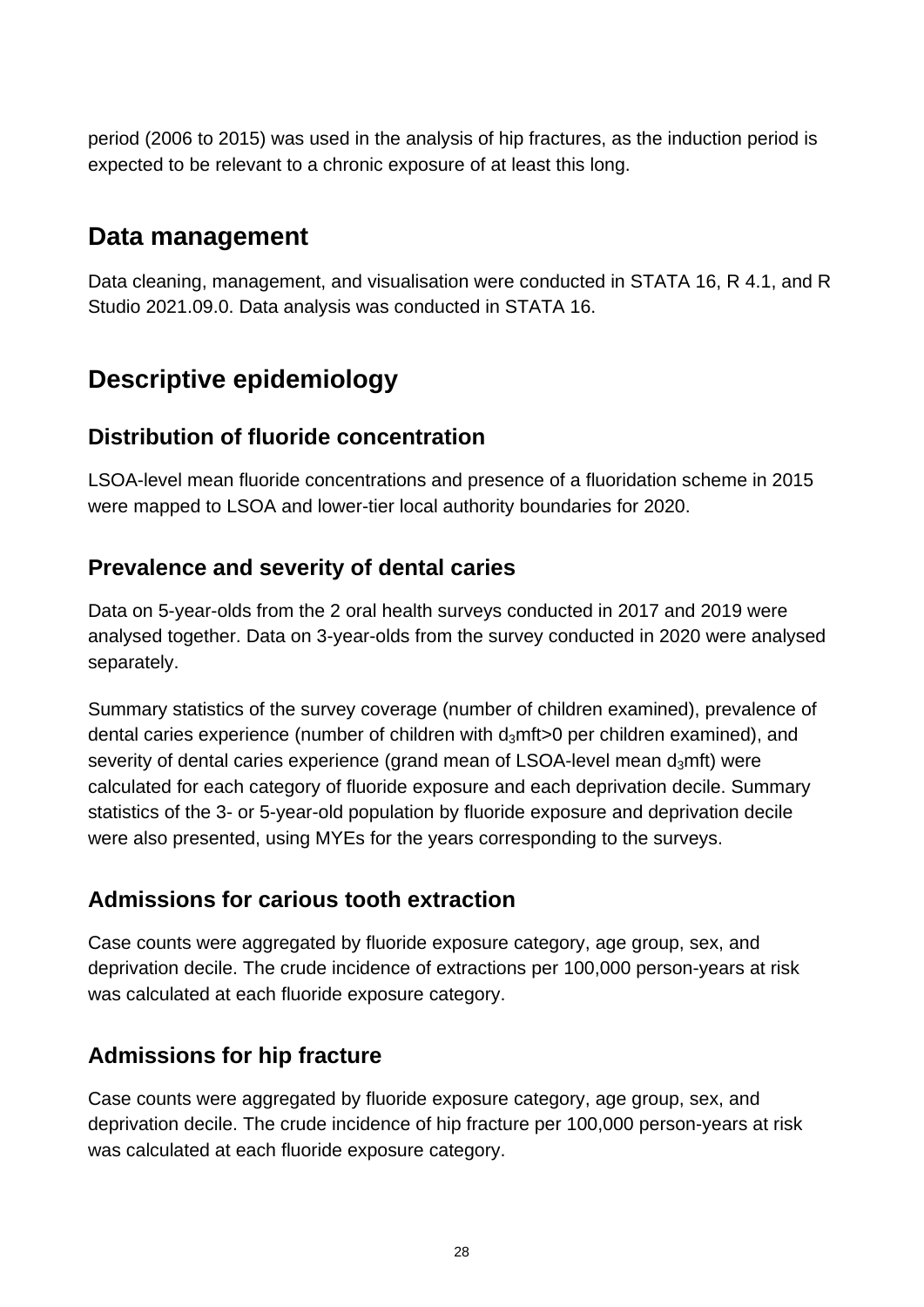## <span id="page-28-0"></span>**Analytic epidemiology**

#### **Distribution of fluoride concentration**

The association between presence of a fluoridation scheme and deprivation was estimated using univariate logistic regression. The association between mean fluoride concentration and deprivation was estimated using linear regression.

#### **All health outcomes**

Univariate regression was used to determine crude regression coefficients of the outcomes of interest for each category increase of fluoridation exposure, and each of the potential confounders (sex, age group, and deprivation decile).

Multivariable models were constructed to determine regression coefficients and their 95% confidence intervals, adjusted for all a priori selected potential confounders or effect modifiers. P values were calculated using Wald or composite Wald tests. Confidence intervals and p values were used to interpret the strength of the evidence against the null hypothesis that the regression coefficient did not vary by exposure to fluoride.

While smaller p values are helpful as a guide to indicate associations where the evidence is stronger, values above or below the conventional cut-off of p<0.05 should not be treated as a threshold to distinguish whether or not there is an association. It should be noted that very many results are presented here. Given so many comparisons, some will have smaller p values due to chance alone. Confidence intervals can be more informative as they show the degree of uncertainty around relative risk measures.

Fluoride exposure was modelled in three ways, described above. The main analyses used fluoride concentration as an ordered categorical variable. However, fluoride as a continuous variable using mean fluoride concentration values, rather than categories of concentration, was also used. The binary exposure of the presence or absence of a fluoridation scheme was analysed for the following health outcomes: prevalence of dental caries in 5-year-olds, hospital admissions for carious tooth extractions, and hospital admissions for hip fractures. The binary analysis was not carried out in relation to prevalence of dental caries in 3-year-olds due to the acknowledged limitations of the dataset.

Confounders (age, sex, and deprivation) were modelled as categorical variables. The age bands were defined a priori to be consistent with past analyses.

The regression technique used depended on the distribution of the outcome variable data.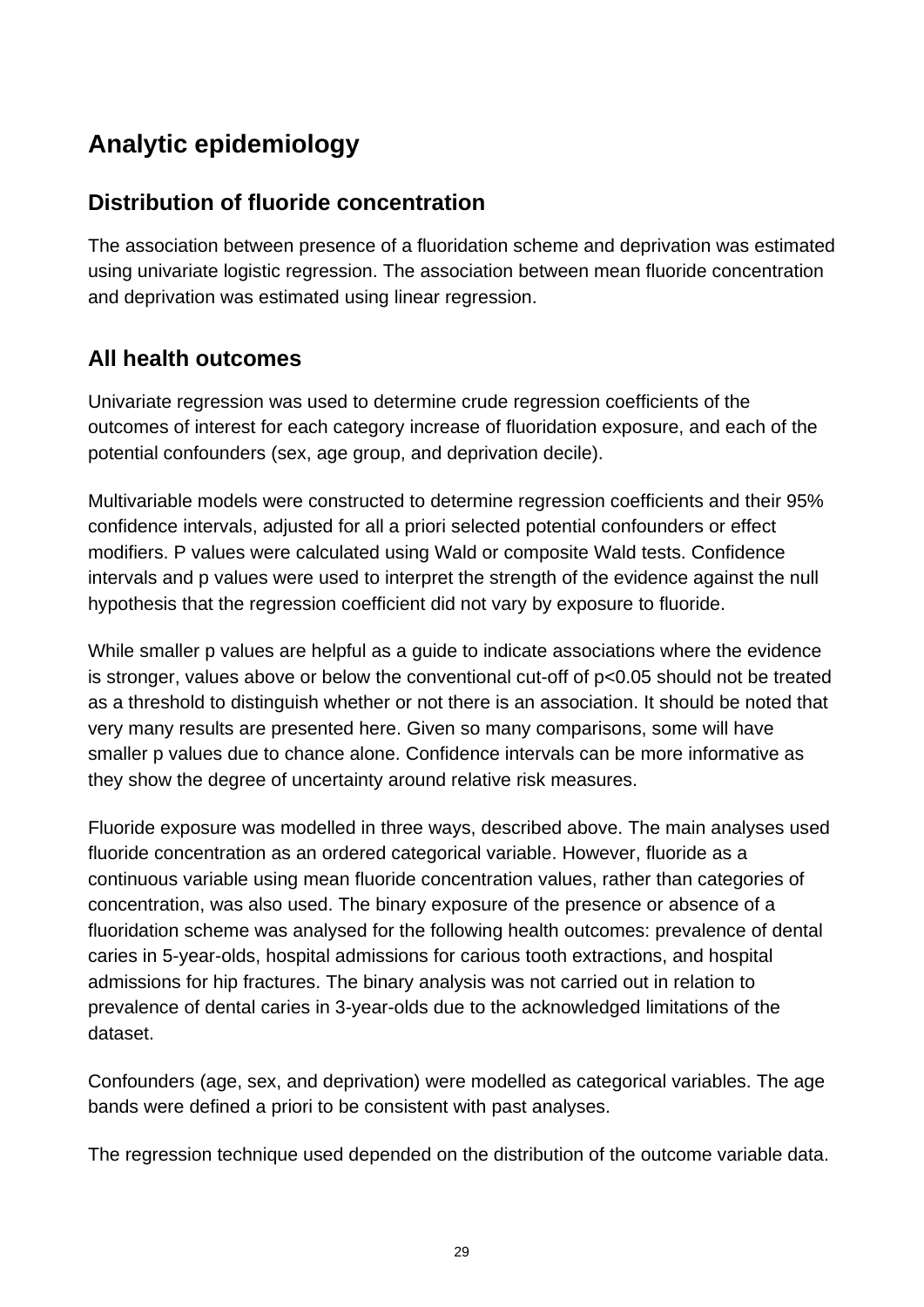Count data (hospital admissions for carious tooth extractions and hip fractures) were inspected using histograms. If the data appeared to fit a Poisson distribution, a Poisson model was fitted to the data aggregated at that geographic level of analysis. Where there was over-dispersion (defined here as deviance/degrees of freedom ≥2), a negative binomial model was used. Regression coefficients were converted to incidence rate ratios.

Proportion data (prevalence of  $d_3$ mft in 3- and 5-year-olds) were analysed using a binomial model with logit link, using the number of children examined per LSOA as the denominator. Odds ratios were calculated for each category of fluoride concentration relative to the lowest.

Mean  $d_3$ mft scores were severely skewed. Therefore an ordered logistic regression approach was taken, by grouping the outcome into ordered categories of 'zero' for zero values, and 'low', 'medium' and 'high', formed by splitting the remaining outcome data into non-overlapping groups each representing a third of the distribution of the data. This approach was also taken in the 2018 health monitoring report. The proportional odds assumption was tested across response categories using an approximate likelihood ratio test; the proportionality of odds was rejected when the p value was <0.05. Where the proportional odds assumption was violated, a generalised ordered logistic regression model was used.<sup>44</sup>

For all outcomes, a cluster option using the local authority area to which LSOAs or MSOAs belonged was adopted. This was to inflate the standard error to account for likely nonindependence between the values of the outcome variable for LSOAs or MSOAs within the same local authority.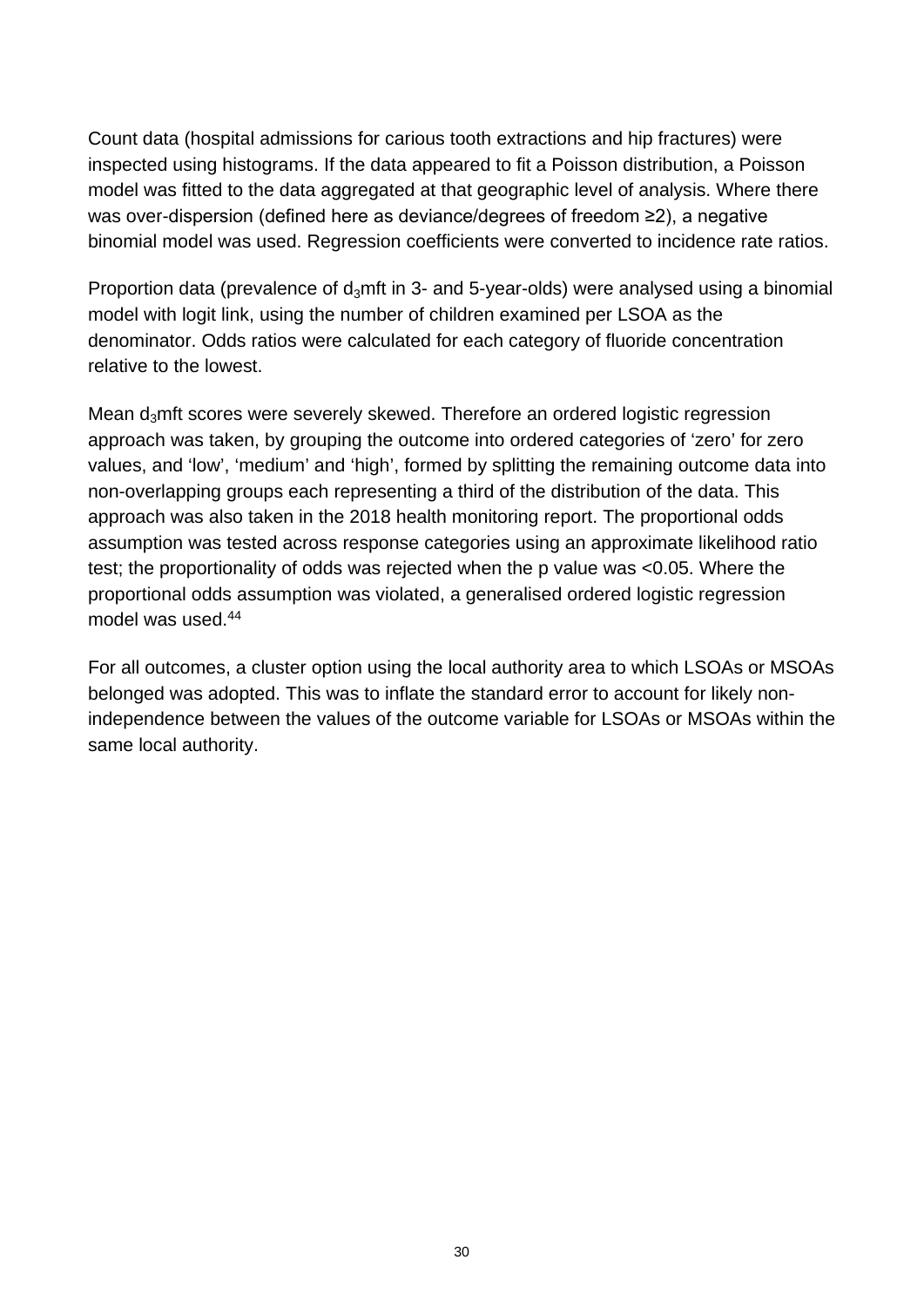## <span id="page-30-0"></span>**Results**

### <span id="page-30-1"></span>**Distribution of fluoride concentration**

There were 3,877 LSOAs (of 32,844), in 35 local authority areas across England, participating in fluoridation schemes.

There were 142 LSOAs which received water with fluoride concentrations ≥0.7mg/l through natural fluoridation relating to underlying geology, accounting for public water supplied to 0.4% of the population (tables 4, 5, and 6).

#### **Table 4 - Number of lower layer super output areas (LSOAs) and corresponding midyear population estimate in England in 2020, by fluoride concentration and fluoridation schemes status in 2015**

| Mean fluoride<br>concentration<br>(mg/l) | <b>LSOAs</b><br>(count) | <b>LSOAs</b><br>$(\% )$ | Population<br>count,<br>millions) | Population<br>$(\%)$ | <b>LSOAs</b><br>with a<br>scheme<br>(count) | <b>LSOAs</b><br>with a<br>scheme<br>$(\% )$ |
|------------------------------------------|-------------------------|-------------------------|-----------------------------------|----------------------|---------------------------------------------|---------------------------------------------|
| < 0.1                                    | 12,602                  | 38                      | 21.1                              | 37                   | 3                                           | 0                                           |
| $0.1 - 0.2$                              | 11,129                  | 34                      | 19.7                              | 35                   | 84                                          | 2                                           |
| $0.2 - 0.4$                              | 4,422                   | 13                      | 7.7                               | 14                   | 126                                         | 3                                           |
| $0.4 - 0.7$                              | 1,415                   | 4                       | 2.5                               | 4                    | 587                                         | 15                                          |
| ≥0.7                                     | 3,219                   | 10                      | 5.5                               | 10                   | 3,077                                       | 79                                          |
| No data                                  | 57                      | $\overline{0}$          | 0.1                               | 0                    | 0                                           | $\overline{0}$                              |
| Total                                    | 32,844                  | 100                     | 56.6                              | 100                  | 3,877                                       | 100                                         |

May not sum exactly due to rounding

#### **Table 5 - Number of middle layer super output areas (MSOAs) and corresponding mid-year population estimate in England in 2020, by fluoride concentration and fluoridation schemes status in 2015**

| Mean fluoride<br>concentration<br>(mg/l) | <b>MSOAs</b><br>(count) | <b>MSOAs</b><br>$(\% )$ | Population<br>(count,<br>millions) | Population<br>$(\% )$ | <b>MSOAs</b><br>with a<br>scheme<br>(count) | <b>MSOAs</b><br>with a<br>scheme<br>$(\% )$ |
|------------------------------------------|-------------------------|-------------------------|------------------------------------|-----------------------|---------------------------------------------|---------------------------------------------|
| < 0.1                                    | 2,630                   | 39                      | 21.2                               | 38                    |                                             | 0                                           |
| $0.1 - 0.2$                              | 2,294                   | 34                      | 19.7                               | 35                    | 18                                          | 2                                           |
| $0.2 - 0.4$                              | 892                     | 13                      | 7.5                                | 13                    | 28                                          | 3                                           |
| $0.4 - 0.7$                              | 289                     | 4                       | 2.4                                | 4                     | 121                                         | 15                                          |
| ≥0.7                                     | 673                     | 10                      | 5.6                                | 10                    | 640                                         | 79                                          |
| No data                                  | 13                      | $\overline{0}$          | 0.1                                | $\overline{0}$        | $\overline{0}$                              | 0                                           |
| Total                                    | 6,791                   | 100                     | 56.6                               | 100                   | 808                                         | 100                                         |

May not sum exactly due to rounding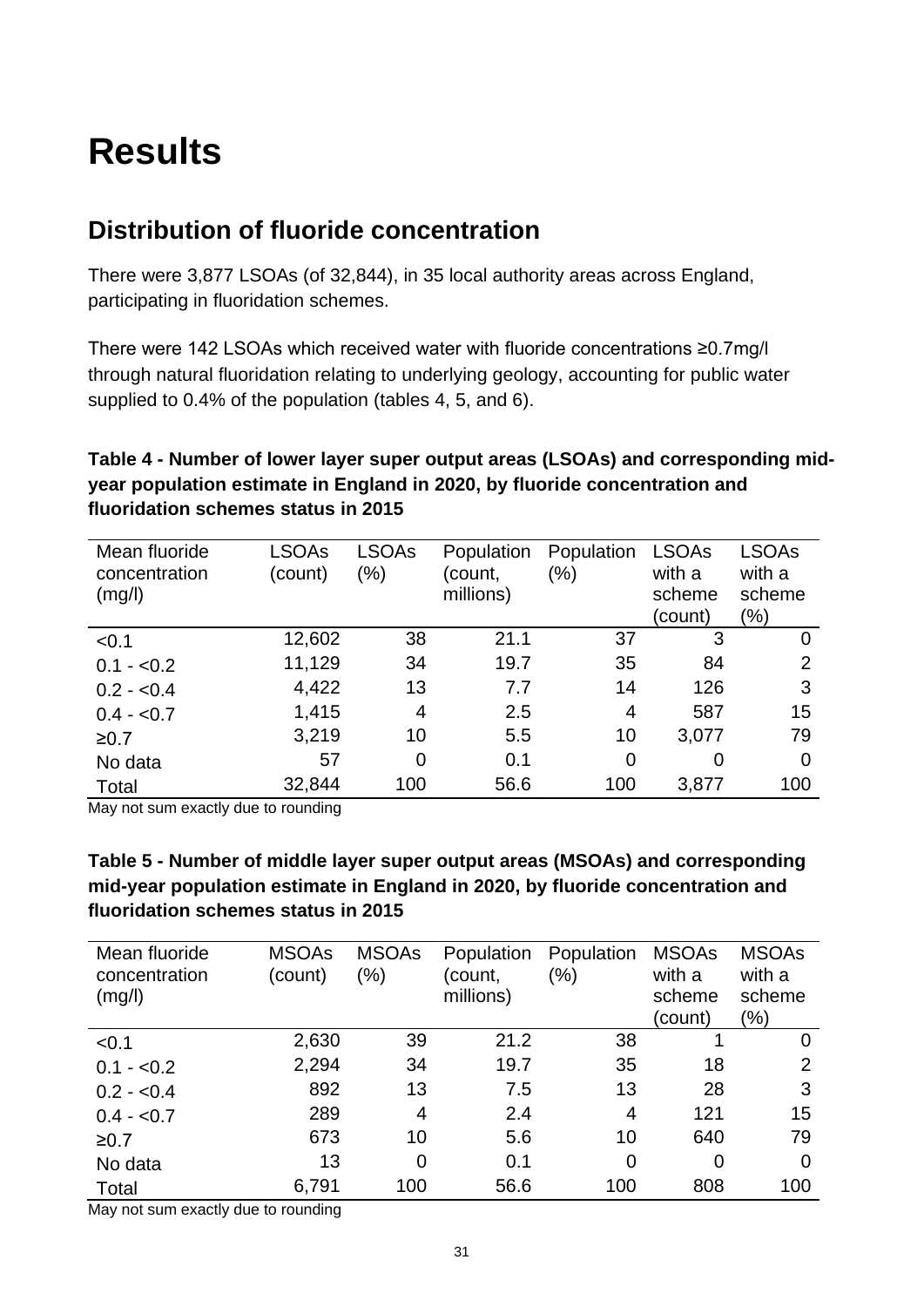**Table 6 - Number of lower-tier local authority areas (LTLAs) and corresponding midyear population estimate in England in 2020, by fluoride concentration and fluoridation schemes status in 2015** 

| Mean fluoride<br>concentration<br>(mg/l) | LTLAs<br>(count) | LTLAs<br>$(\% )$ | Population<br>(count,<br>millions) | Population<br>$(\% )$ | <b>LTLAs</b><br>with a<br>scheme | <b>LTLAs</b><br>with a<br>scheme |
|------------------------------------------|------------------|------------------|------------------------------------|-----------------------|----------------------------------|----------------------------------|
|                                          |                  |                  |                                    |                       | (count)                          | $(\% )$                          |
| < 0.1                                    | 113              | 37               | 21.2                               | 37                    |                                  | 0                                |
| $0.1 - 0.2$                              | 106              | 34               | 19.9                               | 35                    |                                  | 3                                |
| $0.2 - 0.4$                              | 48               | 16               | 8.7                                | 14                    | $\overline{2}$                   | 6                                |
| $0.4 - 0.7$                              | 11               | 4                | 1.6                                | 3                     | 3                                | 9                                |
| $≥0.7$                                   | 30               | 10               | 5.8                                | 10                    | 28                               | 82                               |
| No data                                  | 10               | 0                | 0                                  | $\Omega$              | $\overline{0}$                   | $\Omega$                         |
| Total                                    | 309              | 100              | 56.6                               | 100                   | 35                               | 100                              |

May not sum exactly due to rounding

Fluoride concentration varied across England, with much of the North and the South West having fluoride concentrations of <0.1mg/l (figure 1). Fluoridation schemes largely operated in the North West, North East, West Midlands, and South Yorkshire. Areas with naturally high water fluoride concentrations (≥0.7mg/l) were in Suffolk, parts of the South West, and parts of the North East (figure 2)

#### **Figure 1 - Mean fluoride concentration in LSOAs in England, with 2020 LTLA boundaries**

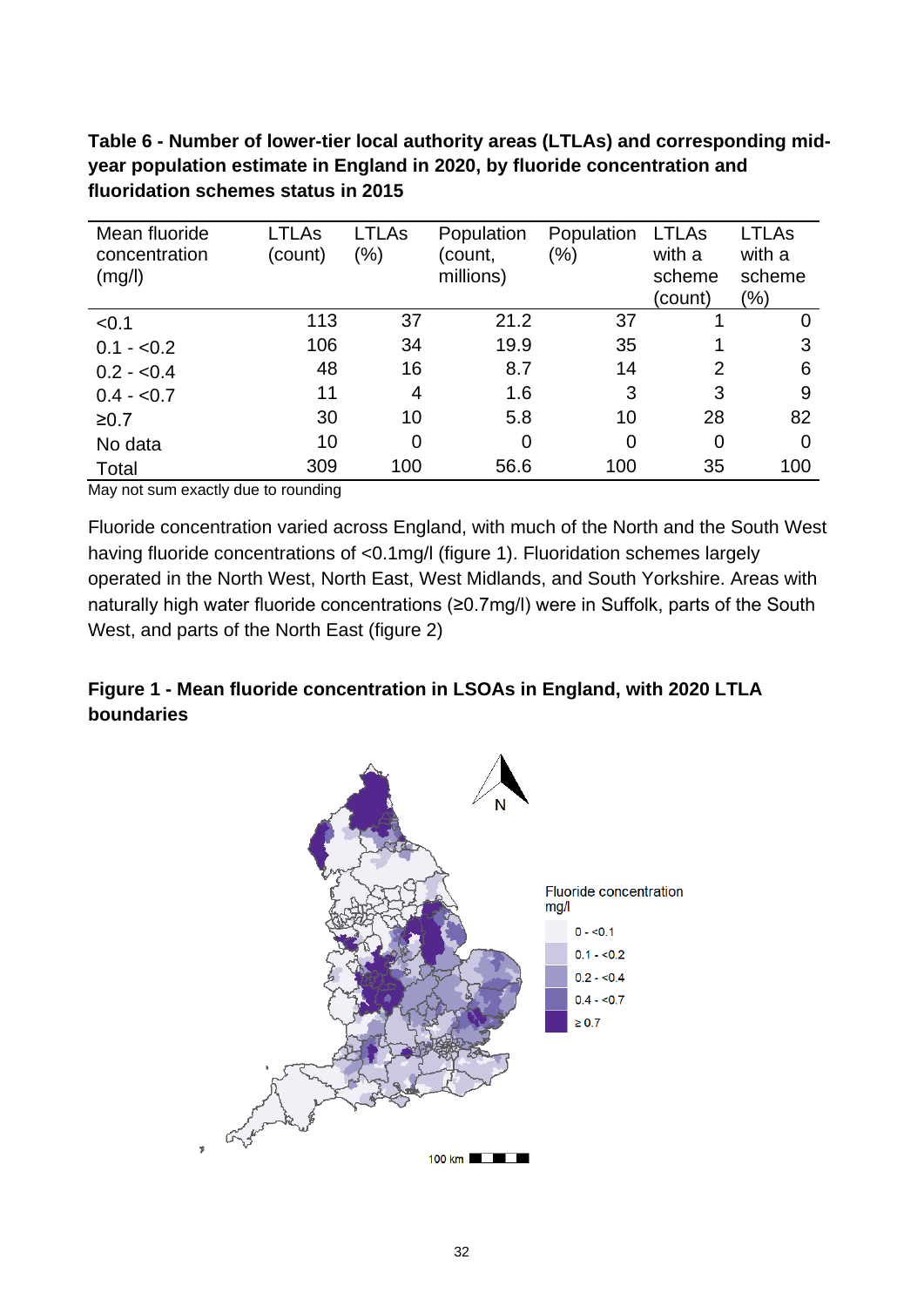**Figure 2 - LSOAs with a fluoridation scheme (yes/no) or with fluoride concentration naturally 0.7mg/l in England in 2015, with LA boundaries.** 



No association was identified between deprivation and either mean fluoride concentration or the presence of a fluoridation scheme.

### <span id="page-32-0"></span>**Dental health outcomes**

For all dental health outcomes, the interaction between fluoride concentration and deprivation was assessed using deprivation (IMD) deciles. For ease of reading, where the association between fluoride concentration and the outcome of interest varied by IMD decile (that is, the interaction was significant at the 5% level), results are presented in this section stratified by IMD quintile. However, this underestimates the effect of deprivation. Full results tables, stratified by IMD decile, are presented in appendix 1.

### **Prevalence and severity of dental caries experience in three-year-olds in 2020**

#### **Descriptive epidemiology**

Dental survey data were collected for 19,479 three-year-olds across 8,093 LSOAs, 19,444 (>99%) of whom were assigned a fluoride exposure category for 2011 to 2015. Distribution of surveyed children by LSOA-level deprivation score was broadly similar to the general population. Surveyed children with exposure to the highest level of fluoride may be under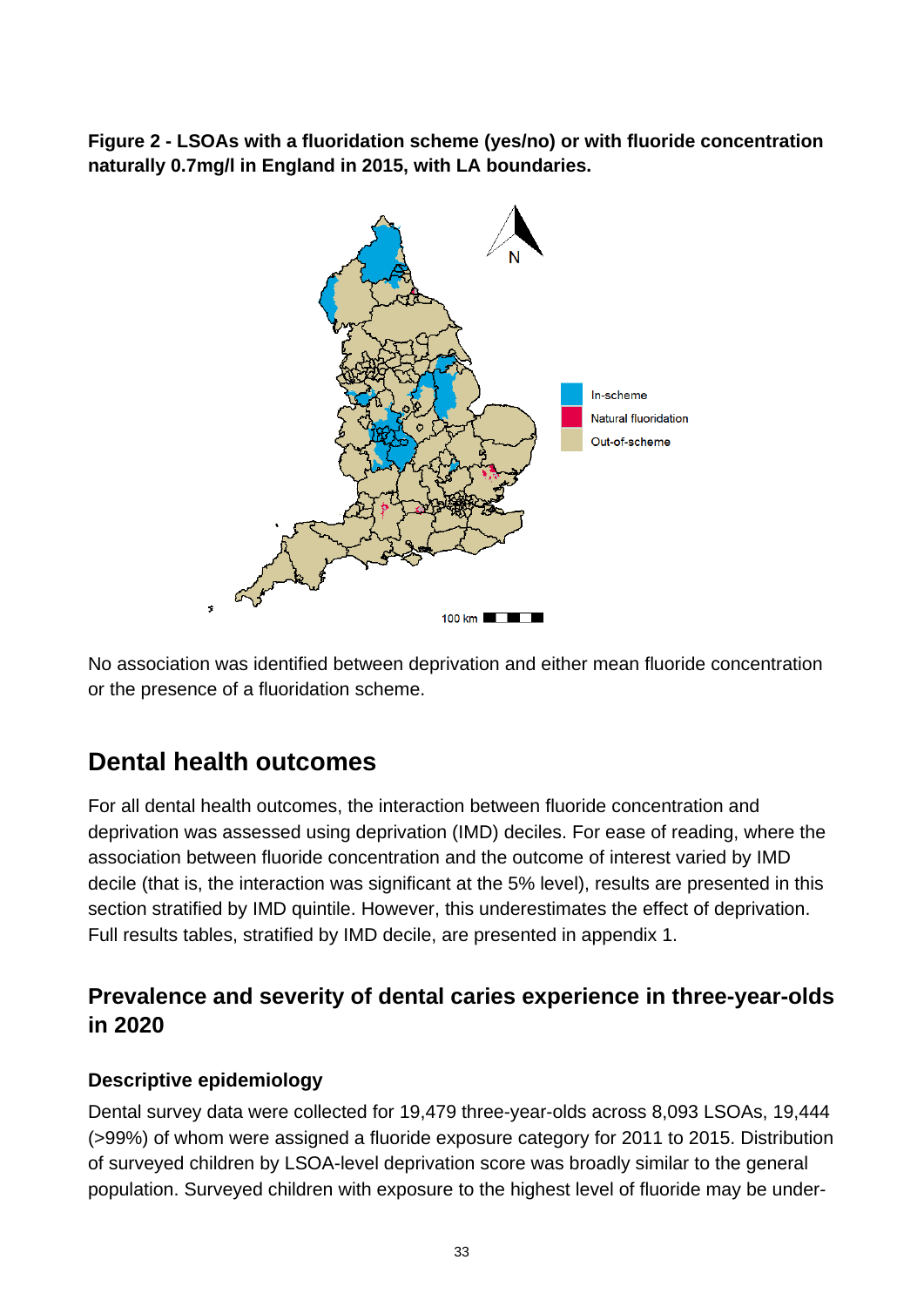represented as large areas of the West Midlands, which has fluoridation schemes in place, did not complete the survey (tables 7 and 8).

| <b>Mean fluoride</b><br>concentration 2011 to<br>2015 (mg/l) | <b>Surveyed</b><br>(count) | <b>Surveyed</b><br>$(\%)$ | <b>Population</b><br>(count) | <b>Population</b><br>(%) |
|--------------------------------------------------------------|----------------------------|---------------------------|------------------------------|--------------------------|
| < 0.1                                                        | 6,569                      | 33.72                     | 223,313                      | 33.59                    |
| $0.1 - 0.2$                                                  | 6,693                      | 34.36                     | 256,240                      | 38.54                    |
| $0.2 - 0.4$                                                  | 4,315                      | 22.15                     | 96,853                       | 14.57                    |
| $0.4 - 0.7$                                                  | 758                        | 3.89                      | 22,854                       | 3.44                     |
| ≥0.7                                                         | 1,109                      | 5.69                      | 65,444                       | 9.84                     |
| missing                                                      | 35                         | 0.18                      | 186                          | 0.03                     |
| Total                                                        | 19,479                     | 100.00                    | 664,890                      | 100.00                   |

**Table 7 – Distribution of 3-year-olds surveyed in the oral health survey in 2020 and estimated population of 3-year-olds in England using mid-year 2020 population estimates, by mean fluoride concentration 2011 to 2015** 

**Table 8 – Distribution of 3-year-olds surveyed in the oral health survey in 2020 and estimated population of 3-year-olds in England using mid-year 2020 population estimates, by index of multiple deprivation 2019 (IMD) decile**

| <b>IMD decile</b>   | <b>Surveyed</b><br>(count) | <b>Surveyed</b><br>$(\%)$ | <b>Population</b><br>(count) | <b>Population</b><br>$(\%)$ |
|---------------------|----------------------------|---------------------------|------------------------------|-----------------------------|
| 10 (least deprived) | 1,594                      | 8.18                      | 54,668                       | 8.22                        |
| 9                   | 1,895                      | 9.73                      | 57,167                       | 8.60                        |
| 8                   | 1,958                      | 10.05                     | 58,477                       | 8.79                        |
| 7                   | 1,898                      | 9.74                      | 58,573                       | 8.81                        |
| 6                   | 1,926                      | 9.89                      | 62,751                       | 9.44                        |
| 5                   | 1,849                      | 9.49                      | 64,625                       | 9.72                        |
| $\overline{4}$      | 1,967                      | 10.10                     | 67,714                       | 10.18                       |
| 3                   | 2,269                      | 11.65                     | 74,524                       | 11.21                       |
| $\overline{2}$      | 2,056                      | 10.55                     | 79,064                       | 11.89                       |
| 1 (most deprived)   | 2,067                      | 10.61                     | 87,327                       | 13.13                       |
| Total               | 19,479                     | 100.00                    | 664,890                      | 100.00                      |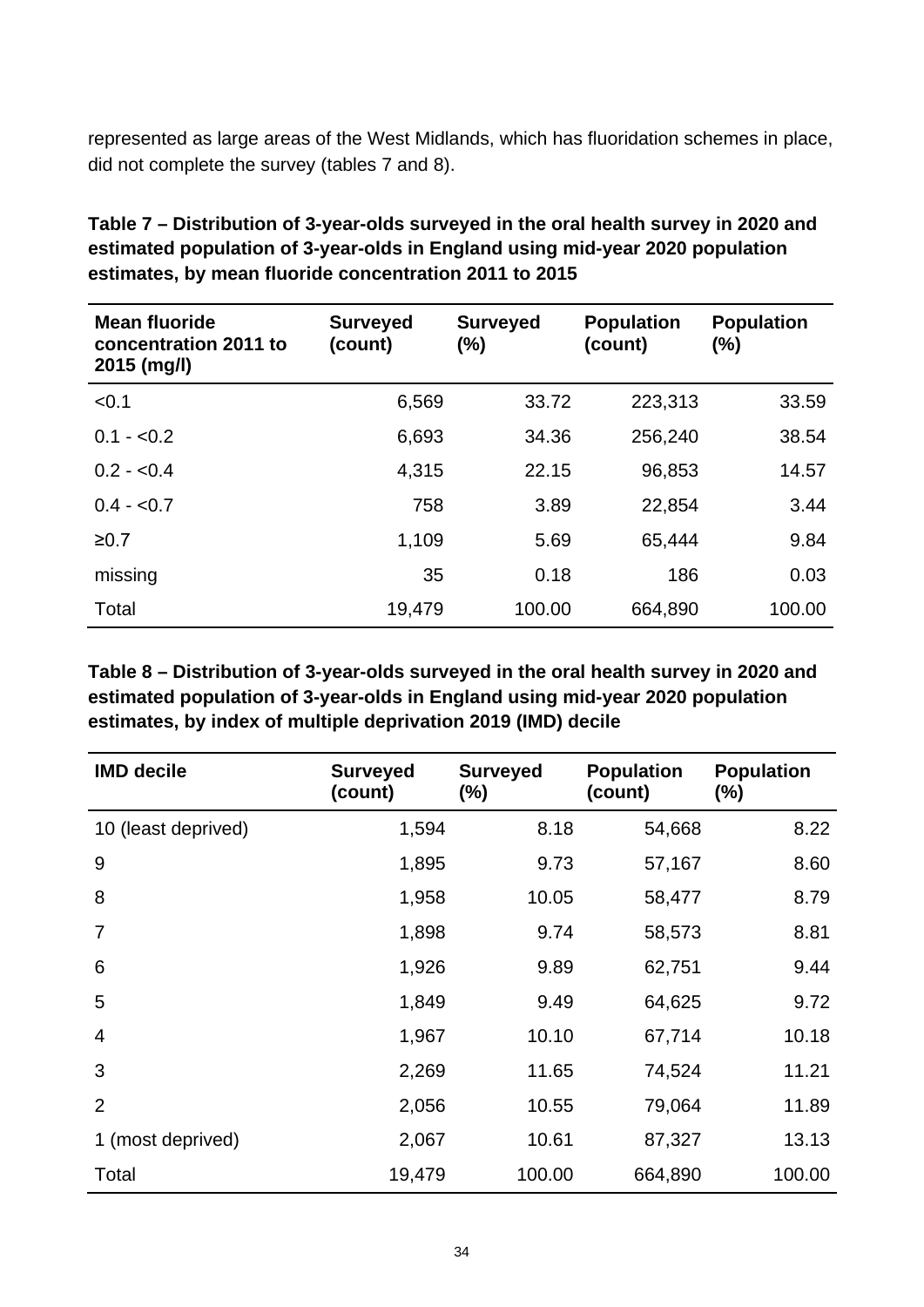Prevalence of caries experience, defined as the presence of one or more  $d_3$ mft, varied by fluoride exposure category. The highest prevalence (12%) was in areas with the lowest fluoride concentration, and the lowest prevalence (8%) in areas with the highest fluoride concentration (table 9).

| <b>Fluoride</b><br>concentration<br>2011-2015 (mg/l) | <b>Number of</b><br>children<br>examined | Number of<br>children with<br>dental caries | <b>Prevalence of</b><br>caries<br>experience % | 95%<br>confidence<br>intervals |
|------------------------------------------------------|------------------------------------------|---------------------------------------------|------------------------------------------------|--------------------------------|
| < 0.1                                                | 6,569                                    | 812                                         | 12.36                                          | $11.53 - 13.24$                |
| $0.1 - 0.2$                                          | 6,693                                    | 697                                         | 10.41                                          | $9.66 - 11.22$                 |
| $0.2 - 0.4$                                          | 4,315                                    | 349                                         | 8.09                                           | $7.26 - 8.98$                  |
| $0.4 - 0.7$                                          | 758                                      | 72                                          | 9.50                                           | $7.43 - 11.96$                 |
| $≥0.7$                                               | 1,109                                    | 89                                          | 8.03                                           | $6.44 - 9.88$                  |
| Total                                                | 194,444                                  | 2,019                                       | 10.38                                          | $9.94 - 10.85$                 |

**Table 9 - Prevalence of caries experience (presence of one or more d3mft) in 3-yearold children surveyed in the oral health survey 2020, by fluoride concentration category** 

Severity of dental caries experience also reduced with increasing fluoride concentration, from 0.34 in the lowest concentration category to 0.21 in the highest (table 10).

**Table 10 - Mean dental caries severity score in 3-year-old children surveyed in the oral health survey 2020, by fluoride concentration category, weighted by sample size** 

| <b>Mean fluoride</b><br>concentration 2011<br>to 2015 (mg/l) | Number of<br>children<br>examined | <b>Mean severity</b><br>score | 95% confidence<br>intervals |
|--------------------------------------------------------------|-----------------------------------|-------------------------------|-----------------------------|
| < 0.1                                                        | 6,569                             | 0.34                          | $0.31 - 0.36$               |
| $0.1 - 0.2$                                                  | 6,693                             | 0.31                          | $0.29 - 0.34$               |
| $0.2 - 0.4$                                                  | 4,315                             | 0.25                          | $0.22 - 0.27$               |
| $0.4 - 0.7$                                                  | 758                               | 0.35                          | $0.27 - 0.43$               |
| ≥0.7                                                         | 1,109                             | 0.21                          | $0.17 - 0.25$               |
| Total                                                        | 194,444                           | 0.30                          | $0.29 - 0.31$               |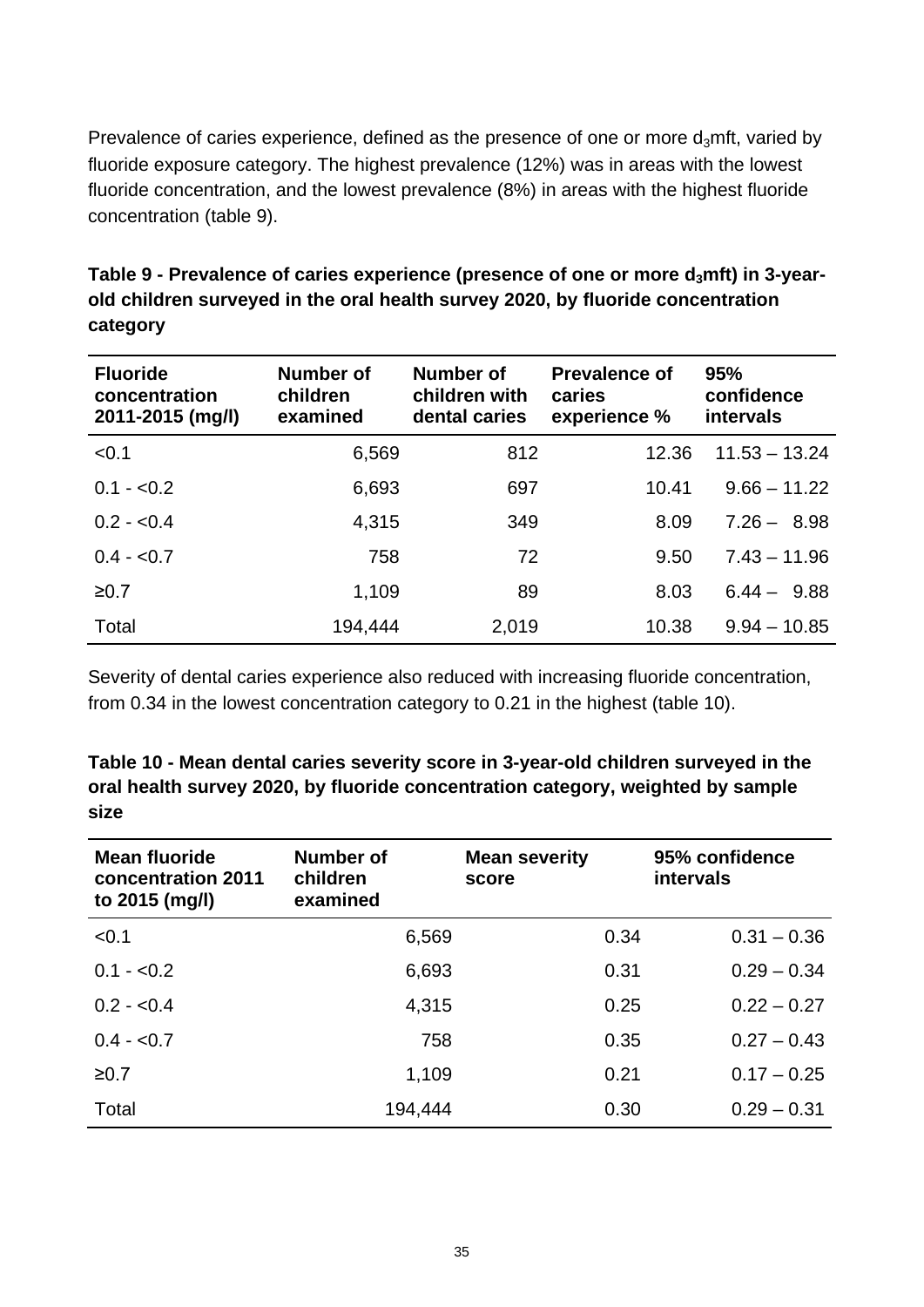#### **Analytic epidemiology: prevalence of dental caries experience**

The crude odds of dental caries experience tended to decrease with increasing fluoride concentration. The crude odds of caries experience increased with increasing LSOA-level deprivation, with the most deprived eight groups having clearly increased odds of caries experience compared to the least deprived group (table 11).

| Characteristic                     | odds ratio | 95% CI        | p value <sup>1</sup> | composite p<br>value <sup>2</sup> |
|------------------------------------|------------|---------------|----------------------|-----------------------------------|
| Mean fluoride                      |            |               |                      |                                   |
| concentration mg/l 2011 to<br>2015 |            |               |                      |                                   |
| < 0.1                              | reference  |               |                      | 0.006                             |
| $0.1 - 0.2$                        | 0.82       | $0.68 - 1.00$ |                      |                                   |
| $0.2 - 0.4$                        | 0.62       | $0.48 - 0.82$ |                      |                                   |
| $0.4 - 0.7$                        | 0.74       | $0.42 - 1.31$ |                      |                                   |
| ≥0.7                               | 0.62       | $0.37 - 1.05$ |                      |                                   |
| Continuous                         | 0.49       | $0.24 - 1.00$ | 0.049                |                                   |
| <b>IMD</b> decile                  |            |               |                      |                                   |
| 10 (least deprived)                | reference  |               |                      | < 0.001                           |
| 9                                  | 1.10       | $0.84 - 1.44$ |                      |                                   |
| 8                                  | 1.01       | $0.74 - 1.40$ |                      |                                   |
| 7                                  | 1.37       | $1.02 - 1.84$ |                      |                                   |
| 6                                  | 1.59       | $1.21 - 2.09$ |                      |                                   |
| 5                                  | 1.86       | $1.36 - 2.54$ |                      |                                   |
| 4                                  | 2.19       | $1.63 - 2.94$ |                      |                                   |
| 3                                  | 2.51       | $1.90 - 3.30$ |                      |                                   |
| $\overline{2}$                     | 2.79       | $2.11 - 3.69$ |                      |                                   |
| (most deprived)<br>1               | 3.87       | $2.91 - 5.16$ |                      |                                   |

| Table 11 - Crude odds ratios of experiencing carious teeth (d $_3$ mft>0) in 3-year-olds |
|------------------------------------------------------------------------------------------|
| surveyed in the oral health survey in 2020, standard errors adjusted for 257 local       |
| authority clusters                                                                       |

1. Wald p value for association with fluoride as a continuous variable

2. Composite Wald p value for overall association with a categorical variable

The association between fluoride concentration and prevalence of dental caries experience varied by LSOA-level deprivation status (p <0.001 for interaction between IMD decile and fluoride concentration). Stratum-specific odds ratios are presented by deprivation quintile (table 12). The strength of evidence of the overall association between fluoride and dental caries experience varied by deprivation strata (see composite p values). In the most deprived 2 quintiles, there was a general trend that the odds of experiencing dental caries reduced as fluoride concentration increased, but confidence intervals were generally quite wide.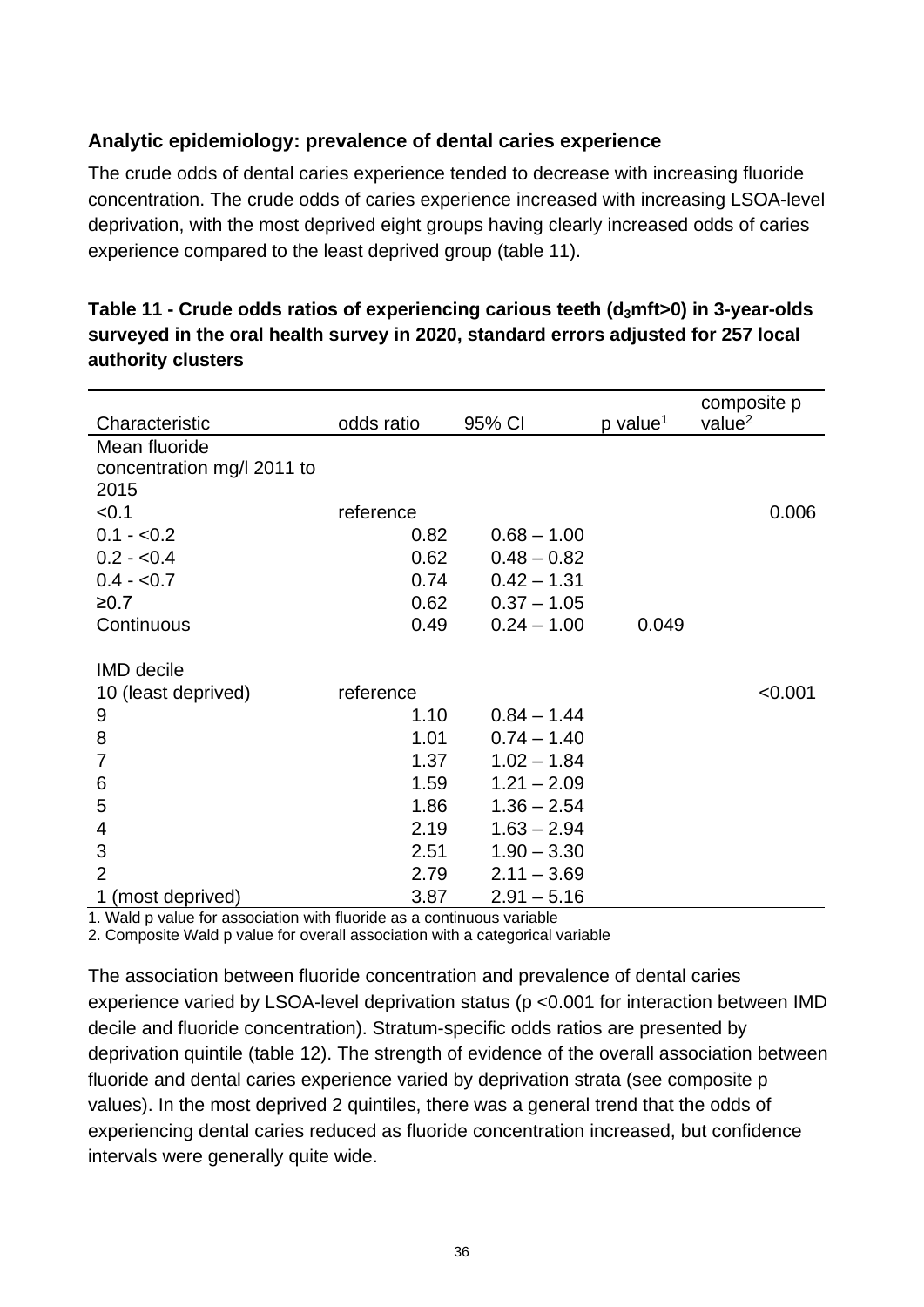|                     | Mean fluoride<br>concentration |           |      |               |                      |                    |
|---------------------|--------------------------------|-----------|------|---------------|----------------------|--------------------|
|                     | mg/l 2011 to                   |           |      |               |                      | Composite p        |
| <b>IMD</b> quintile | 2015                           | <b>OR</b> |      | 95% CI        | p value <sup>1</sup> | value <sup>2</sup> |
| 5 (least deprived)  | < 0.1                          | ref       |      |               |                      | 0.162              |
|                     | $0.1 - 0.2$                    |           | 0.91 | $0.62 - 1.32$ |                      |                    |
|                     | $0.2 - 0.4$                    |           | 0.75 | $0.46 - 1.23$ |                      |                    |
|                     | $0.4 - 0.7$                    |           | 1.26 | $0.47 - 3.35$ |                      |                    |
|                     | ≥0.7                           |           | 0.14 | $0.02 - 0.79$ |                      |                    |
|                     | Continuous                     |           | 0.19 | $0.05 - 0.83$ | 0.026                |                    |
| 4                   | < 0.1                          | ref       |      |               |                      | 0.002              |
|                     | $0.1 - 0.2$                    |           | 0.88 | $0.66 - 1.16$ |                      |                    |
|                     | $0.2 - 0.4$                    |           | 0.50 | $0.36 - 0.71$ |                      |                    |
|                     | $0.4 - 0.7$                    |           | 0.59 | $0.25 - 1.35$ |                      |                    |
|                     | $≥0.7$                         |           | 0.63 | $0.37 - 1.05$ |                      |                    |
|                     | Continuous                     |           | 0.35 | $0.15 - 0.82$ | 0.015                |                    |
| 3                   | < 0.1                          | ref       |      |               |                      | 0.069              |
|                     | $0.1 - 0.2$                    |           | 1.07 | $0.79 - 1.45$ |                      |                    |
|                     | $0.2 - 0.4$                    |           | 0.57 | $0.35 - 0.93$ |                      |                    |
|                     | $0.4 - 0.7$                    |           | 0.65 | $0.34 - 1.24$ |                      |                    |
|                     | ≥0.7                           |           | 0.99 | $0.37 - 2.62$ |                      |                    |
|                     | Continuous                     |           | 0.56 | $0.18 - 1.79$ | 0.329                |                    |
| $\overline{2}$      | < 0.1                          | ref       |      |               |                      | 0.116              |
|                     | $0.1 - 0.2$                    |           | 0.87 | $0.67 - 1.13$ |                      |                    |
|                     | $0.2 - 0.4$                    |           | 0.77 | $0.58 - 1.02$ |                      |                    |
|                     | $0.4 - 0.7$                    |           | 0.52 | $0.26 - 1.03$ |                      |                    |
|                     | ≥0.7                           |           | 0.61 | $0.34 - 1.10$ |                      |                    |
|                     | Continuous                     |           | 0.49 | $0.27 - 0.89$ | 0.020                |                    |
| 1 (most deprived)   | < 0.1                          | ref       |      |               |                      | 0.005              |
|                     | $0.1 - 0.2$                    |           | 0.90 | $0.70 - 1.16$ |                      |                    |
|                     | $0.2 - 0.4$                    |           | 0.74 | $0.51 - 1.09$ |                      |                    |
|                     | $0.4 - 0.7$                    |           | 0.85 | $0.36 - 2.01$ |                      |                    |
|                     | ≥0.7                           |           | 0.64 | $0.46 - 0.88$ |                      |                    |
|                     | Continuous                     |           | 0.61 | $0.38 - 0.99$ | 0.043                |                    |

**Table 12 - Odds ratios for experiencing dental caries (d3mft>0) in 3-year-olds surveyed in the oral health survey in 2020, stratified by IMD quintile, standard errors adjusted for 257 local authority clusters** 

1. Wald p value for association with fluoride as a continuous variable

2. Composite Wald p value for overall association with fluoride as a categorical variable at each stratum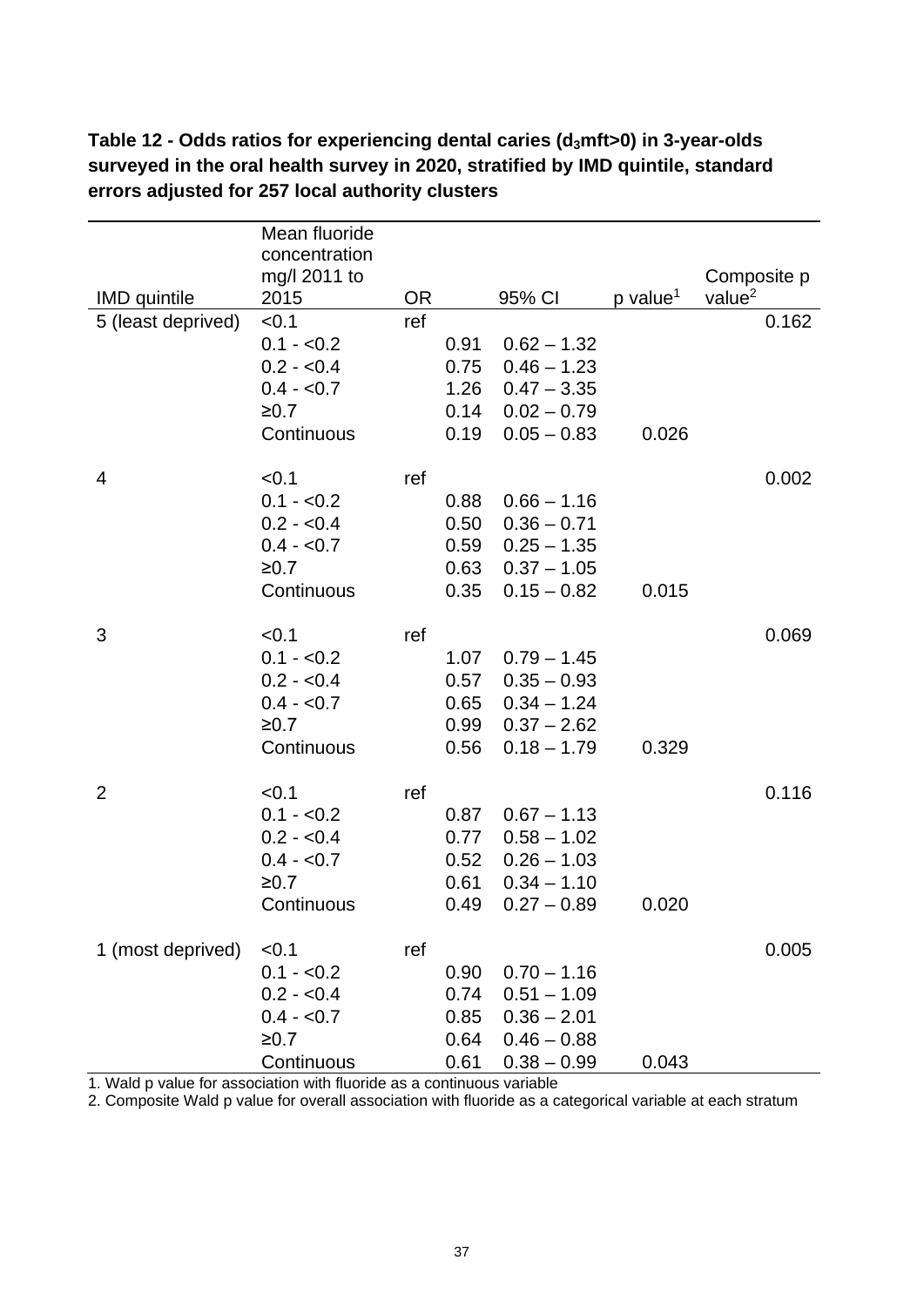#### **Analytic epidemiology: dental caries severity**

In order to analyse severity of dental caries experience, the LSOA-level mean  $d_3$ mft was categorised into 4 groups (table 13).

| Table 13 - Range and mean $d_3$ mft score for each severity category, n=19,479 3- |
|-----------------------------------------------------------------------------------|
| year-olds examined in 8,093 LSOAs in the oral health survey 2020                  |

| Severity | Minimum | <b>Maximum</b> |            | Children     |           |
|----------|---------|----------------|------------|--------------|-----------|
| category | score   | score          | Mean score | examined (n) | LSOAs (n) |
| Zero     | 0.00    | 0.00           | 0.00       | 13,333       | 6,437     |
| Low      | 0.05    | 0.46           | 0.27       | 2,424        | 398       |
| Medium   | 0.50    | 1.29           | 0.81       | 2,452        | 699       |
| High     | 1.33    | 14.00          | 3.11       | 1,270        | 559       |

The crude odds of 3-year-olds being in a higher severity category (for example, low compared to zero, high compared to medium) were generally lower in areas with higher concentrations of fluoride than in those with the lowest. The odds of being in a higher severity category increased with increasing deprivation (table 14).

#### **Table 14 - Crude odds ratios of having a higher severity score category in 3-yearolds surveyed for the oral health survey in 2020, standard errors adjusted for 257 local authority clusters**

| Characteristic                                             | <b>OR</b> | 95%<br>confidence<br>intervals | p value <sup>1</sup> | Composite p<br>value <sup>2</sup> |
|------------------------------------------------------------|-----------|--------------------------------|----------------------|-----------------------------------|
| Mean fluoride<br>concentration mg/l 2011-<br>2015<br>< 0.1 | reference |                                |                      | 0.010                             |
| $0.1 - 0.2$                                                | 0.80      | $0.65 - 0.98$                  |                      |                                   |
| $0.2 - 0.4$                                                | 0.71      | $0.53 - 0.95$                  |                      |                                   |
| $0.4 - 0.7$                                                | 0.69      | $0.43 - 1.11$                  |                      |                                   |
| ≥0.7                                                       | 0.67      | $0.39 - 1.14$                  |                      |                                   |
| Continuous                                                 | 0.53      | $0.26 - 1.10$                  | 0.087                |                                   |
| <b>IMD</b> decile                                          |           |                                |                      |                                   |
| 10 (least deprived)                                        | reference |                                |                      | < 0.001                           |
| 9                                                          | 1.14      | $0.86 - 1.53$                  |                      |                                   |
| 8                                                          | 1.17      | $0.86 - 1.58$                  |                      |                                   |
| 7                                                          | 1.42      | $1.05 - 1.94$                  |                      |                                   |
| 6                                                          | 1.78      | $1.34 - 2.37$                  |                      |                                   |
| 5                                                          | 1.82      | $1.33 - 2.50$                  |                      |                                   |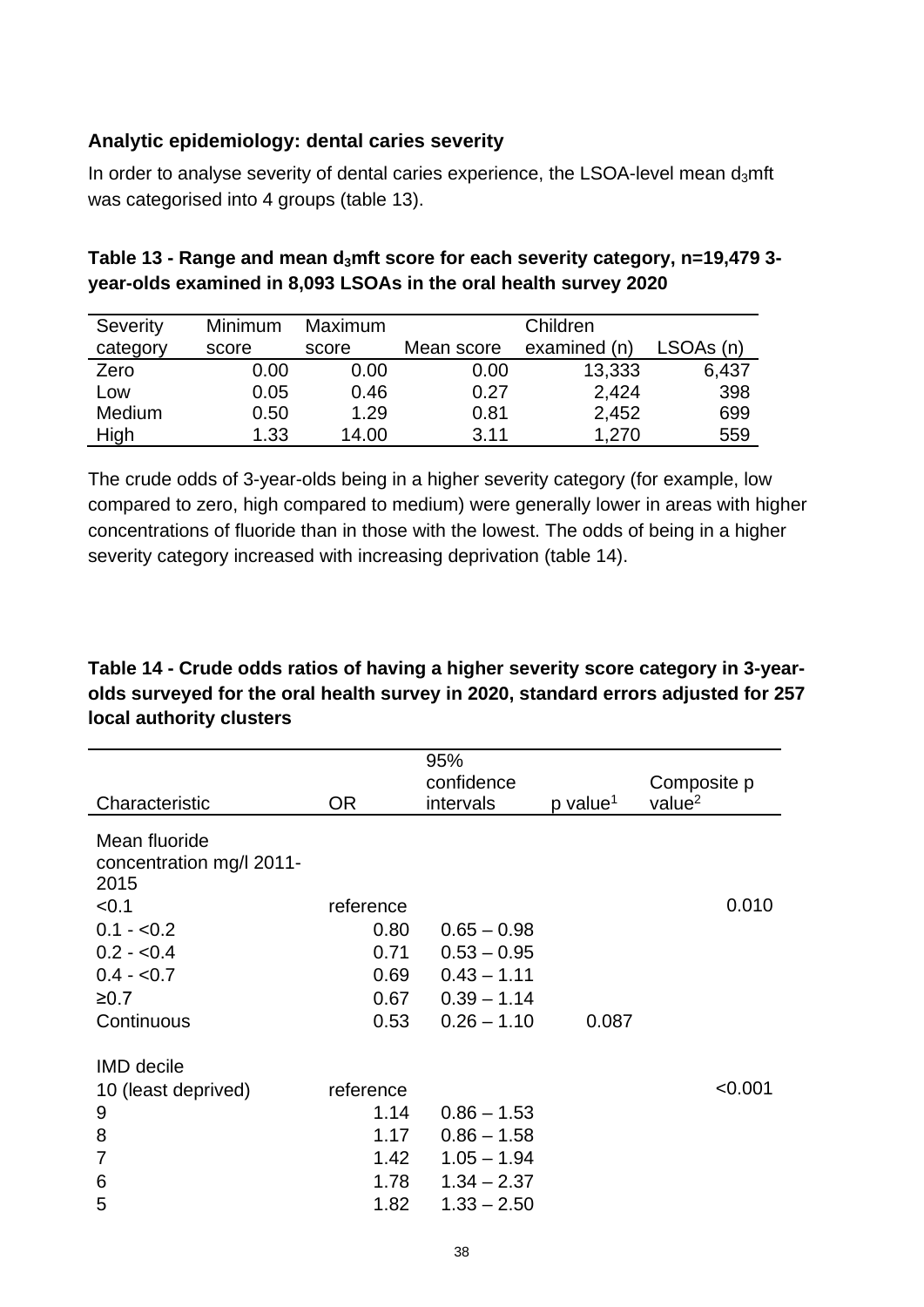| 4                 | $2.42 \quad 1.76 - 3.32$ |
|-------------------|--------------------------|
| 3                 | $2.59$ $1.93 - 3.49$     |
| $\mathcal{P}$     | $2.83$ $2.11 - 3.80$     |
| 1 (most deprived) | $4.73$ $3.44 - 6.51$     |
|                   |                          |

1. Wald p value for association with fluoride as a continuous variable

2. Composite Wald p value for overall association with a categorical variable

The association between fluoride and dental caries severity differed by deprivation status (p value for interaction <0.001). There was no evidence for an association between fluoride concentration and dental caries severity at the 5% level (table 15).

#### **Table 15 - Odds ratios for experiencing a higher severity score category in 3-yearolds surveyed in the oral health survey in 2020, by IMD quintile, standard errors adjusted for 257 local authority clusters**

|                     | mean fluoride<br>concentration<br>mg/l 2011 to |           | 95%<br>Confidence |                      | Composite              |
|---------------------|------------------------------------------------|-----------|-------------------|----------------------|------------------------|
| <b>IMD</b> quintile | 2015                                           | <b>OR</b> | intervals         | p value <sup>1</sup> | $p$ value <sup>2</sup> |
| 5 (least deprived)  | < 0.1                                          | Reference |                   |                      | 0.157                  |
|                     | $0.1 - 0.2$                                    | 1.04      | $0.72 - 1.50$     |                      |                        |
|                     | $0.2 - 0.4$                                    | 0.84      | $0.51 - 1.38$     |                      |                        |
|                     | $0.4 - 0.7$                                    | 1.38      | $0.50 - 3.80$     |                      |                        |
|                     | ≥0.7                                           | 0.22      | $0.06 - 0.84$     |                      |                        |
|                     | Continuous                                     | 0.30      | $0.09 - 1.01$     | 0.051                |                        |
| 4                   | < 0.1                                          | Reference |                   |                      | 0.214                  |
|                     | $0.1 - 0.2$                                    | 0.98      | $0.72 - 1.34$     |                      |                        |
|                     | $0.2 - 0.4$                                    | 0.66      | $0.43 - 1.01$     |                      |                        |
|                     | $0.4 - 0.7$                                    | 0.51      | $0.21 - 1.24$     |                      |                        |
|                     | $≥0.7$                                         | 0.84      | $0.45 - 1.54$     |                      |                        |
|                     | Continuous                                     | 0.51      | $0.21 - 1.26$     | 0.144                |                        |
| 3                   | < 0.1                                          | Reference |                   |                      | 0.221                  |
|                     | $0.1 - 0.2$                                    | 0.94      | $0.67 - 0.31$     |                      |                        |
|                     | $0.2 - 0.4$                                    | 0.63      | $0.40 - 0.99$     |                      |                        |
|                     | $0.4 - 0.7$                                    | 0.61      | $0.32 - 1.17$     |                      |                        |
|                     | ≥0.7                                           | 1.01      | $0.38 - 2.70$     |                      |                        |
|                     | Continuous                                     | 0.59      | $0.20 - 1.74$     | 0.341                |                        |
| $\overline{2}$      | < 0.1                                          | Reference |                   |                      | 0.156                  |
|                     | $0.1 - 0.2$                                    | 0.76      | $0.56 - 1.03$     |                      |                        |
|                     | $0.2 - 0.4$                                    | 0.93      | $0.64 - 1.37$     |                      |                        |
|                     | $0.4 - 0.7$                                    | 0.48      | $0.21 - 1.08$     |                      |                        |
|                     | $≥0.7$                                         | 0.61      | $0.33 - 1.13$     |                      |                        |
|                     | Continuous                                     | 0.55      | $0.27 - 1.11$     | 0.096                |                        |
| 1 (most deprived)   | < 0.1                                          | Reference |                   |                      | 0.258                  |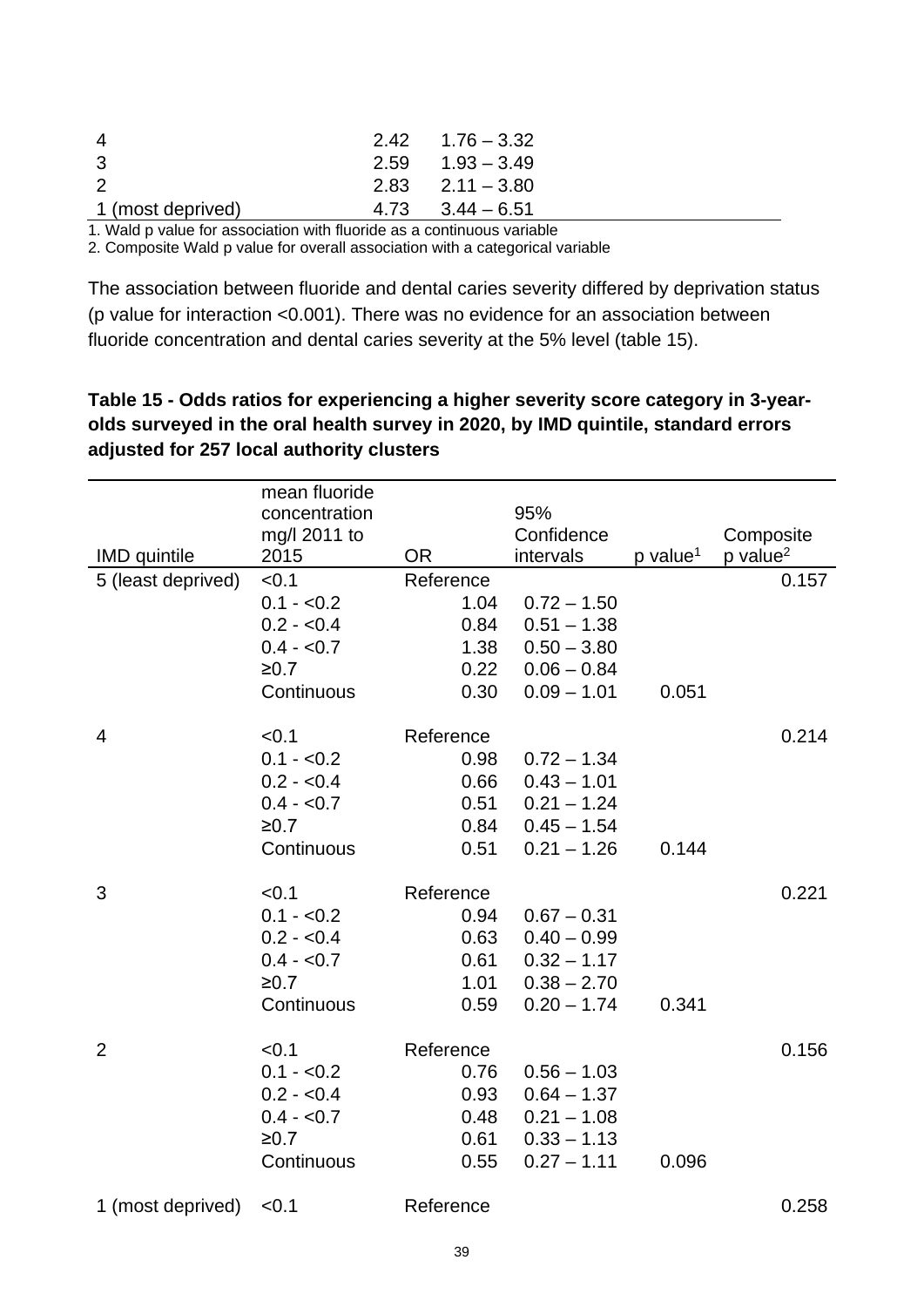|            | $0.1 - 0.2$ | $0.81$ $0.59 - 1.12$ |       |
|------------|-------------|----------------------|-------|
|            | $0.2 - 0.4$ | $0.77$ $0.49 - 1.22$ |       |
|            | $0.4 - 0.7$ | $0.89$ $0.38 - 2.08$ |       |
| $\geq 0.7$ |             | $0.64$ $0.41 - 1.01$ |       |
|            | Continuous  | $0.64$ $0.33 - 1.22$ | 0.177 |

1. Wald p value for association with fluoride as a continuous variable

2. Composite Wald p value for overall association with fluoride as a categorical variable at each stratum

### **Prevalence and severity of dental caries experience in five-year-olds in 2017 and 2019**

#### **Descriptive epidemiology**

Dental survey data were collected for 96,005 5-year-olds across 32,504 LSOAs in 2017 and 78,767 5-year-olds across 31,179 LSOAs in 2019. Results of the 2 surveys were analysed together. 174,667 examined children (>99%) were assigned a fluoride exposure category for 2011 to 2015. The distribution of surveyed children by LSOA-level deprivation score was broadly similar to the general population (tables 16 and 17).

| <b>Mean fluoride</b><br>concentration 2011 to<br>2015 (mg/l) | <b>Surveyed</b><br>(count) | <b>Surveyed</b><br>$(\%)$ | <b>Population</b><br>(count) | <b>Population</b><br>$(\%)$ |
|--------------------------------------------------------------|----------------------------|---------------------------|------------------------------|-----------------------------|
| < 0.1                                                        | 50,193                     | 28.72                     | 473,622                      | 33.82                       |
| $0.1 - 0.2$                                                  | 56,264                     | 32.19                     | 536,631                      | 38.32                       |
| $0.2 - 0.4$                                                  | 30,833                     | 17.64                     | 204,630                      | 14.61                       |
| $0.4 - 0.7$                                                  | 9,525                      | 5.45                      | 48,112                       | 3.44                        |
| ≥0.7                                                         | 27,852                     | 15.94                     | 137,134                      | 9.79                        |
| missing                                                      | 105                        | 0.06                      | 345                          | 0.02                        |
| Total                                                        | 174,772                    | 100.00                    | 1,400,474                    | 100.00                      |

**Table 16 - Distribution of 5-year-olds sampled in the national oral health surveys in 2017 and 2019 and estimated population of 5-year-olds in England using mid-year 2017 and 2019 population estimates, by mean fluoride concentration 2011 to 2015**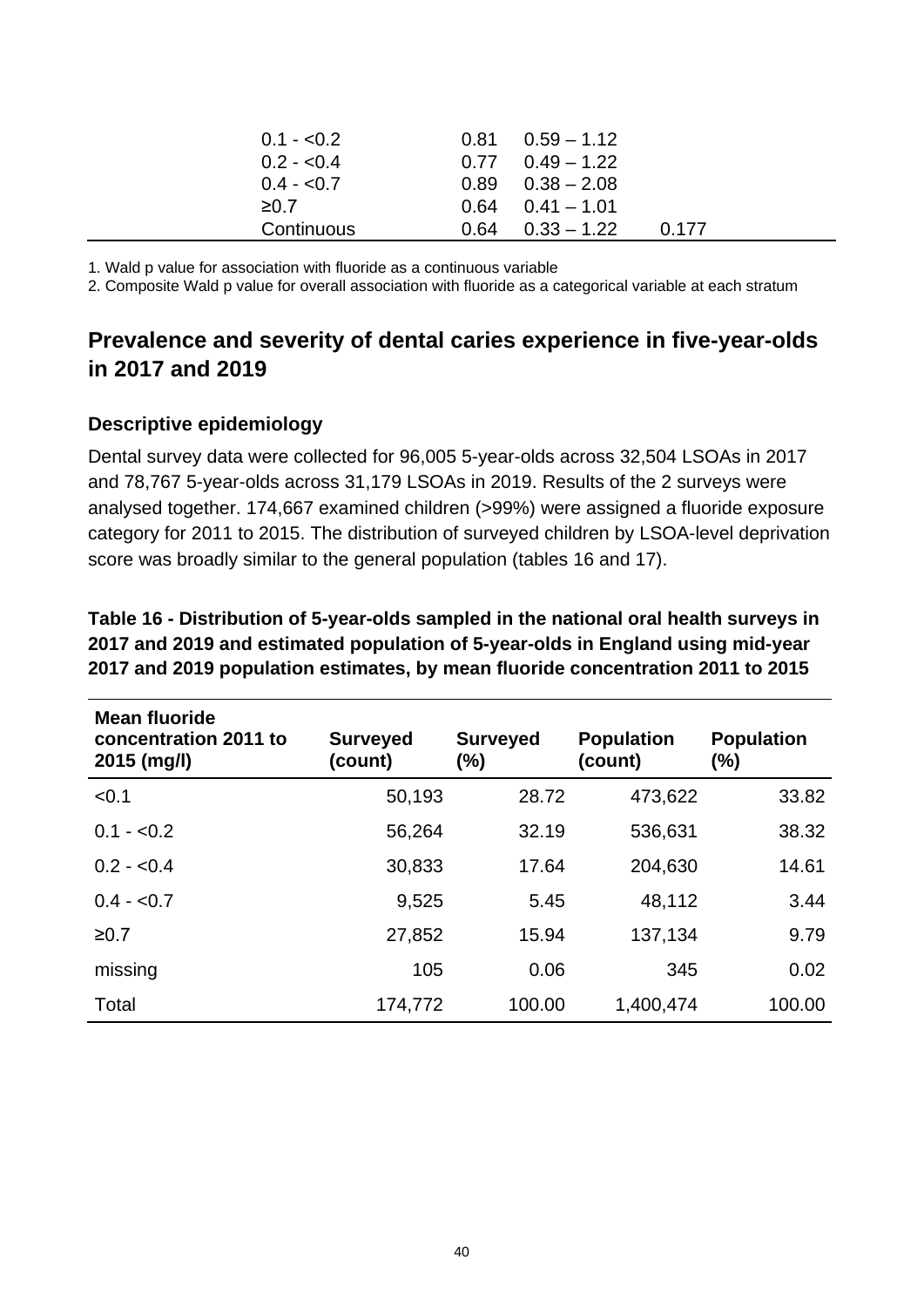**Table 17 – Distribution of 5-year-olds sampled in the national oral health surveys in 2017 and 2019 and estimated population of 5-year-olds in England using mid-year 2017 and 2019 population estimates, by index of multiple deprivation 2019 (IMD) decile**

| <b>IMD decile</b>   | <b>Surveyed</b><br>(count) | <b>Surveyed</b><br>$(\%)$ | <b>Population</b><br>(count) | <b>Population</b><br>$(\%)$ |
|---------------------|----------------------------|---------------------------|------------------------------|-----------------------------|
| 10 (least deprived) | 15,680                     | 8.97                      | 123,052                      | 8.79                        |
| 9                   | 16,472                     | 9.42                      | 124,025                      | 8.86                        |
| 8                   | 16,784                     | 9.60                      | 122,901                      | 8.78                        |
| 7                   | 16,082                     | 9.20                      | 123,068                      | 8.79                        |
| 6                   | 16,572                     | 9.48                      | 130,338                      | 9.31                        |
| 5                   | 16,885                     | 9.66                      | 133,030                      | 9.50                        |
| 4                   | 16,960                     | 9.70                      | 141,261                      | 10.09                       |
| 3                   | 19,502                     | 11.16                     | 155,715                      | 11.12                       |
| $\overline{2}$      | 20,247                     | 11.58                     | 166,204                      | 11.87                       |
| 1 (most deprived)   | 19,588                     | 11.21                     | 180,880                      | 12.92                       |
| Total               | 174,772                    | 100.00                    | 1,400,474                    | 100.00                      |

There was an absolute reduction of 4.7% in the prevalence of dental caries experience from the lowest fluoride concentration to the highest (a relative reduction of 18.6%). This difference in prevalence between the lowest and highest exposure categories was clearly evident, with non-overlapping confidence intervals (table 18).

#### **Table 18 - Prevalence of dental caries experience (presence of one or more d3mft) in 5-year-olds surveyed in the oral health survey in 2017 and 2019**

| Mean fluoride<br>concentration 2011-<br>$2015$ (mg/l) | Number of<br>children<br>examined | Number of<br>children with<br>dental caries | Prevalence of<br>caries<br>experience % | 95% confidence<br>intervals |
|-------------------------------------------------------|-----------------------------------|---------------------------------------------|-----------------------------------------|-----------------------------|
| < 0.1                                                 | 50,193                            | 12,627                                      | 25.16                                   | $24.72 - 25.60$             |
| $0.1 - 0.2$                                           | 56,264                            | 12,862                                      | 22.86                                   | $22.47 - 23.26$             |
| $0.2 - 0.4$                                           | 30,833                            | 6,629                                       | 21.50                                   | $20.99 - 22.02$             |
| $0.4 - 0.7$                                           | 9,525                             | 2,280                                       | 23.94                                   | $22.96 - 24.94$             |
| ≥0.7                                                  | 27,852                            | 5,707                                       | 20.49                                   | $19.96 - 21.03$             |
| Total                                                 | 174,667                           | 28,745                                      | 22.96                                   | $22.74 - 23.19$             |

The mean d<sub>3</sub>mft score also decreased from the lowest fluoride concentration to the highest (table 19).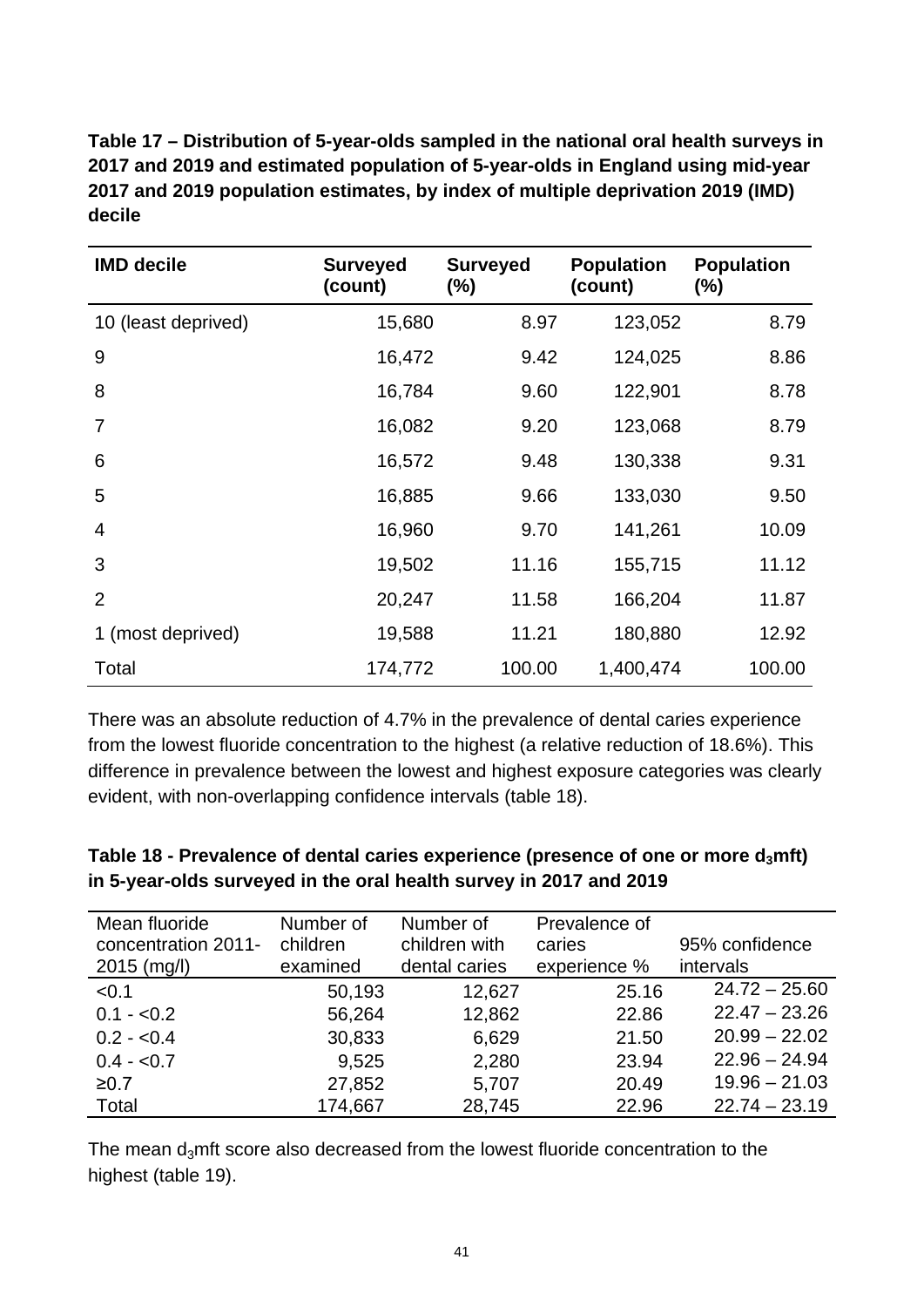**Table 19 - Mean dental caries severity score in 5-year-olds surveyed for the oral health survey in 2017 and 2019 weighted by sample size** 

| Mean fluoride concentration Number of |                   | Mean           | 95% confidence |
|---------------------------------------|-------------------|----------------|----------------|
| 2011 to 2015 (mg/l)                   | children examined | severity score | intervals      |
| < 0.1                                 | 50,193            | 0.88           | $0.87 - 0.89$  |
| $0.1 - 0.2$                           | 56,264            | 0.79           | $0.78 - 0.80$  |
| $0.2 - 0.4$                           | 30,833            | 0.71           | $0.69 - 0.72$  |
| $0.4 - 0.7$                           | 9,525             | 0.77           | $0.75 - 0.80$  |
| $≥0.7$                                | 27,852            | 0.60           | $0.59 - 0.62$  |
| Total                                 | 174,667           | 0.77           | $0.76 - 0.78$  |

Both the prevalence of dental caries experience and the caries severity score showed a general reduction from the lowest category of fluoride exposure to the highest. However, both measures showed a deviation from this trend in the second highest fluoride concentration category (0.4 - <0.7mg/l) (tables 18 and 19).

#### **Analytic epidemiology: prevalence of dental caries experience**

The crude odds of experiencing dental caries were lowest in areas with fluoride concentrations of ≥0.7mg/l compared to areas with concentrations of <0.1mg/l. Odds of experiencing caries increased with deprivation (table 20).

#### **Table 20 - Crude odds ratios of experiencing carious teeth (d3mft>0) in 5-year-olds surveyed in the OHS in 2017 and 2019, standard errors adjusted for 315 local authority clusters**

| Characteristic                                                           | OR.                                                       | 95% confidence<br>intervals                                                                        | p value <sup>1</sup> | Composite<br>$p$ value <sup>2</sup> |
|--------------------------------------------------------------------------|-----------------------------------------------------------|----------------------------------------------------------------------------------------------------|----------------------|-------------------------------------|
| mean fluoride concentration<br>mg/l 2011-2015                            |                                                           |                                                                                                    |                      |                                     |
| < 0.1<br>$0.1 - 0.2$<br>$0.2 - 0.4$<br>$0.4 - 0.7$<br>≥0.7<br>Continuous | reference<br>0.88<br>0.81<br>0.94<br>0.77<br>0.78         | $0.77 - 1.01$<br>$0.70 - 0.95$<br>$0.75 - 1.17$<br>$0.65 - 0.90$<br>$0.63 - 0.95$                  |                      | 0.009                               |
| <b>IMD</b> decile                                                        |                                                           |                                                                                                    | 0.015                |                                     |
| 10 (least deprived)<br>9<br>8<br>7<br>6<br>5<br>4                        | reference<br>1.21<br>1.36<br>1.45<br>1.70<br>2.00<br>2.42 | $1.12 - 1.31$<br>$1.26 - 1.47$<br>$1.34 - 1.58$<br>$1.56 - 1.84$<br>$1.80 - 2.21$<br>$2.19 - 2.67$ |                      | < 0.001                             |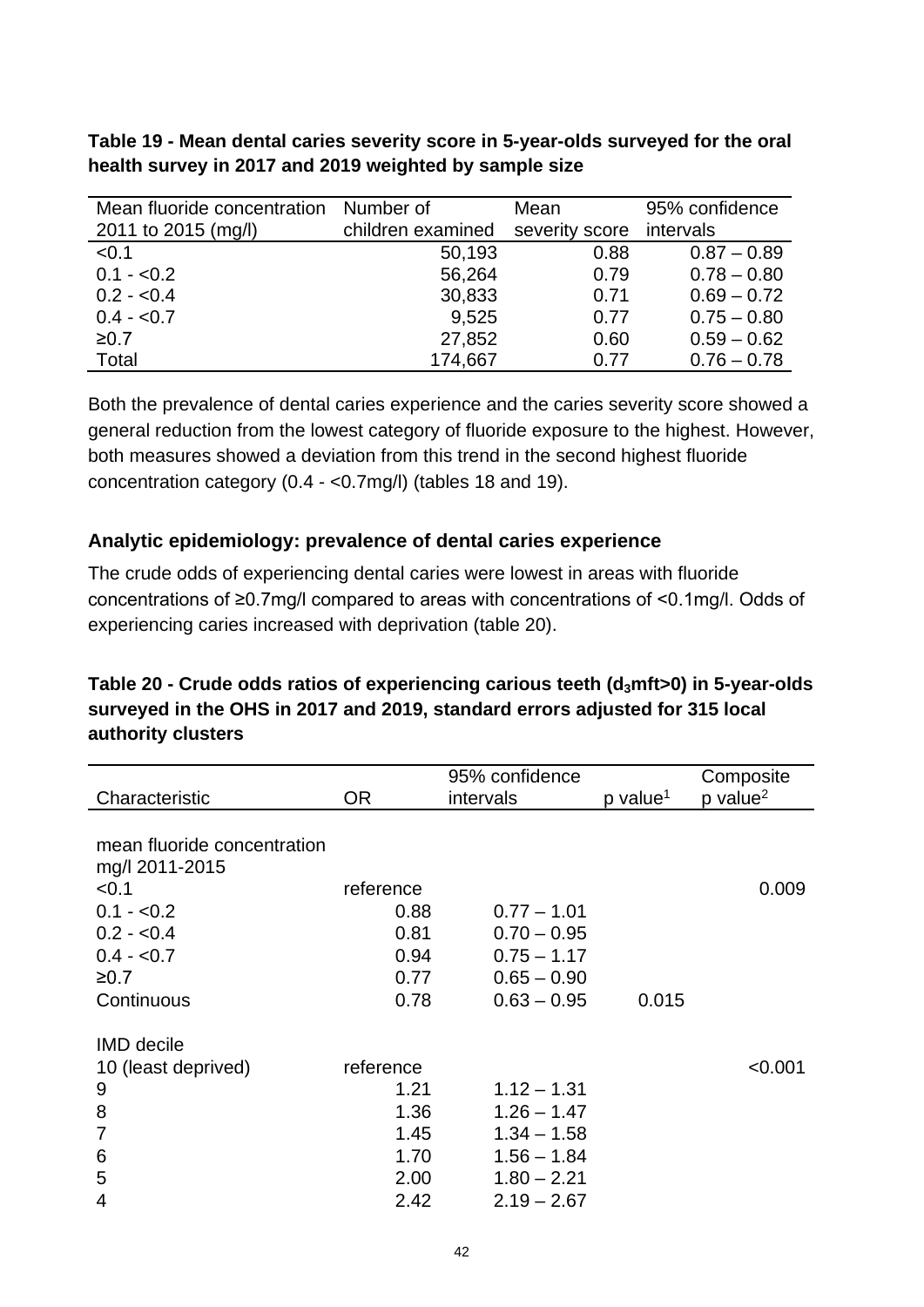| - 3               | 2.74 | $2.51 - 2.99$ |
|-------------------|------|---------------|
|                   | 3.16 | $2.88 - 3.47$ |
| 1 (most deprived) | 4 11 | $3.67 - 4.61$ |

1. Wald p value for association with fluoride as a continuous variable

2. Composite Wald p value for overall association with a categorical variable

The association between fluoride and dental caries experience varied markedly by deprivation (p <0.001). In the most deprived 20% of areas, odds of caries experience were reduced at all fluoride concentrations compared to the lowest. The greatest reduction in odds was seen in areas with fluoride of at least 0.7mg/l in all deprivation strata (table 21).

|                    | mean fluoride<br>concentration |           | 95%           |                      |                        |
|--------------------|--------------------------------|-----------|---------------|----------------------|------------------------|
|                    | mg/l 2011 to                   |           | confidence    |                      | Composite              |
| <b>IMD</b>         | 2015                           | <b>OR</b> | intervals     | p value <sup>1</sup> | $p$ value <sup>2</sup> |
| 5 (least deprived) | < 0.1                          | reference |               |                      | 0.002                  |
|                    | $0.1 - 0.2$                    | 1.01      | $0.89 - 1.15$ |                      |                        |
|                    | $0.2 - 0.4$                    | 0.97      | $0.84 - 1.12$ |                      |                        |
|                    | $0.4 - 0.7$                    | 0.87      | $0.65 - 1.15$ |                      |                        |
|                    | ≥0.7                           | 0.74      | $0.63 - 0.88$ |                      |                        |
|                    | Continuous                     | 0.66      | $0.55 - 0.81$ | < 0.001              |                        |
| 4                  | < 0.1                          | reference |               |                      | < 0.001                |
|                    | $0.1 - 0.2$                    | 0.99      | $0.88 - 1.12$ |                      |                        |
|                    | $0.2 - 0.4$                    | 0.93      | $0.82 - 1.05$ |                      |                        |
|                    | $0.4 - 0.7$                    | 0.90      | $0.72 - 1.12$ |                      |                        |
|                    | $≥0.7$                         | 0.73      | $0.60 - 0.88$ |                      |                        |
|                    | Continuous                     | 0.71      | $0.61 - 0.82$ | < 0.001              |                        |
| 3                  | < 0.1                          | reference |               |                      | < 0.001                |
|                    | $0.1 - 0.2$                    | 1.12      | $0.98 - 1.28$ |                      |                        |
|                    | $0.2 - 0.4$                    | 1.00      | $0.84 - 1.17$ |                      |                        |
|                    | $0.4 - 0.7$                    | 0.95      | $0.76 - 1.19$ |                      |                        |
|                    | $≥0.7$                         | 0.80      | $0.70 - 0.91$ |                      |                        |
|                    | Continuous                     | 0.71      | $0.59 - 0.86$ | < 0.001              |                        |
| $\overline{2}$     | < 0.1                          | reference |               |                      | < 0.001                |
|                    | $0.1 - 0.2$                    | 1.04      | $0.92 - 1.17$ |                      |                        |
|                    | $0.2 - 0.4$                    | 0.92      | $0.77 - 1.10$ |                      |                        |
|                    | $0.4 - 0.7$                    | 0.92      | $0.77 - 1.11$ |                      |                        |
|                    | ≥0.7                           | 0.77      | $0.68 - 0.88$ |                      |                        |
|                    | Continuous                     | 0.71      | $0.61 - 0.84$ | < 0.001              |                        |
| 1 (most deprived)  | < 0.1                          | reference |               |                      | < 0.001                |
|                    |                                |           |               |                      |                        |

**Table 21 - Odds ratios for experiencing dental caries (d3mft>0) in 5-year-olds surveyed in the OHS in 2017 and 2019, stratified by IMD quintile, standard errors adjusted for 315 local authority clusters**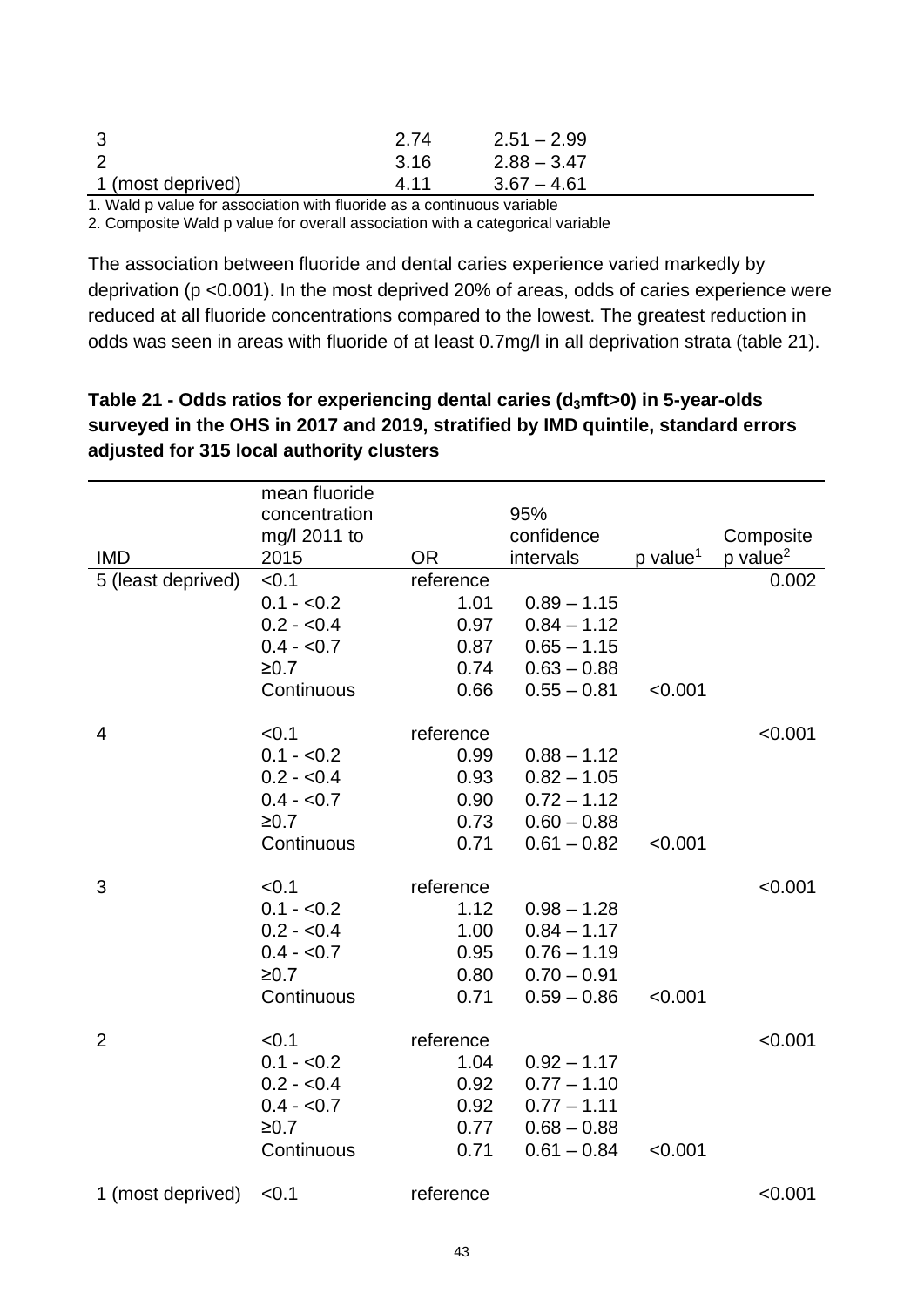| $0.1 - 0.2$ |      | $0.75$ $0.64 - 0.64$ |              |
|-------------|------|----------------------|--------------|
| $0.2 - 0.4$ |      | $0.73$ $0.63 - 0.84$ |              |
| $0.4 - 0.7$ | 0.80 | $0.67 - 0.96$        |              |
| $\geq 0.7$  | 0.61 | $0.54 - 0.70$        |              |
| Continuous  | 0.63 | $0.54 - 0.73$        | $\leq 0.001$ |

1. Wald p value for association with fluoride as a continuous variable

2. Composite Wald p value for overall association with fluoride as a categorical variable at each stratum

Figures 3, 4, and 5 present the mean dental caries prevalence in 5-year-olds in the surveyed LSOAs, predicted by the regression model.

Figure 3 shows the association between fluoride concentration and caries prevalence, stratified by deprivation quintile. The greatest reduction was seen in the most deprived quintile.

**Figure 3 - Mean dental caries prevalence (proportion) by fluoride concentration category in 5-year-olds surveyed in the OHS 2017 and 2019, stratified by IMD quintile (1=most deprived, 5=least deprived), standard errors adjusted for 315 local authority clusters**



Figure 4 shows the association between deprivation and caries prevalence, stratified by fluoride concentration. The greatest increase in prevalence was seen in areas with the lowest fluoride concentration.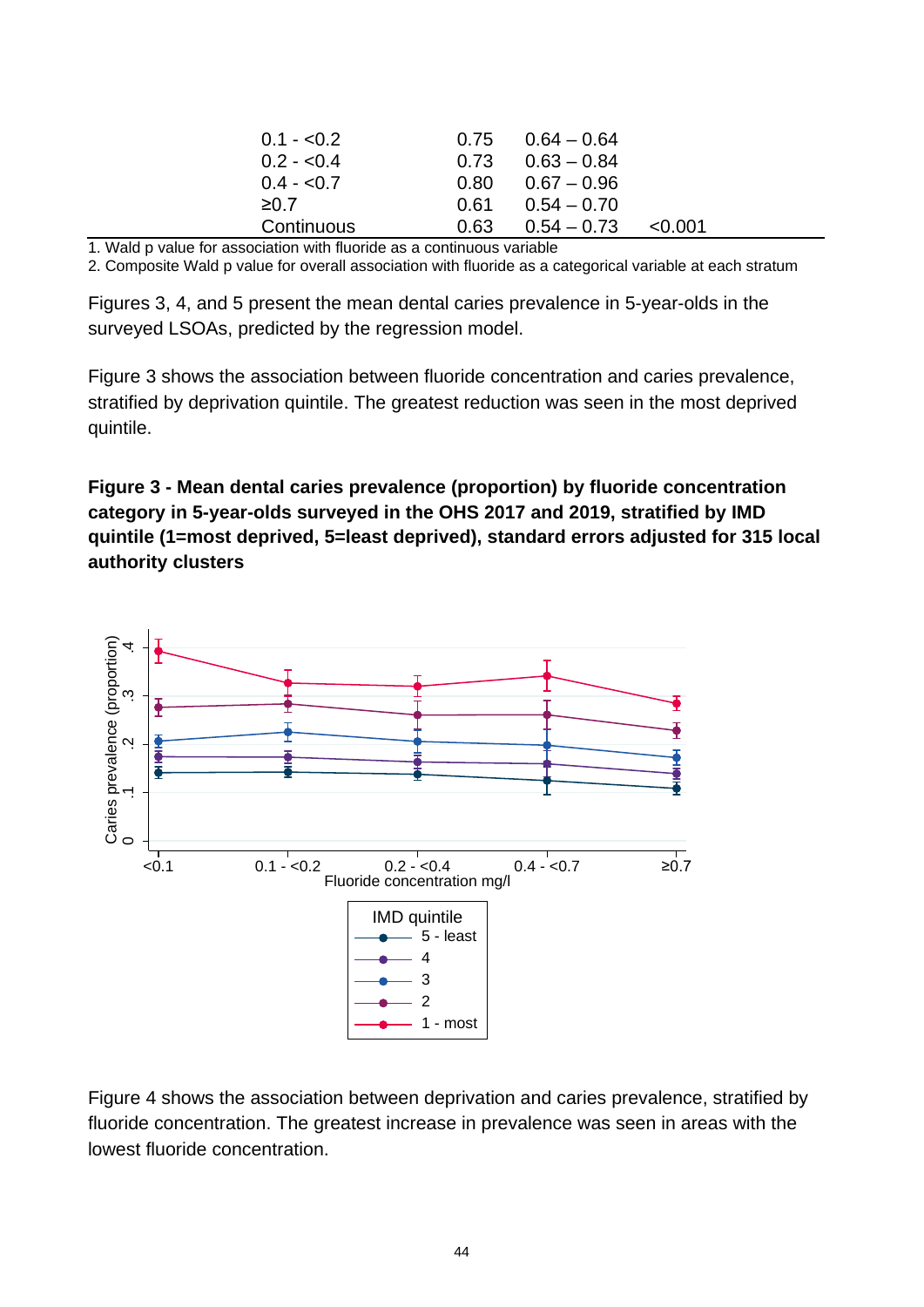**Figure 4 - Mean dental caries prevalence (proportion) in 5-year-olds surveyed in the OHS 2017 and 2019 by IMD quintile, stratified by fluoride concentration, standard errors adjusted for 315 local authority clusters** 



Figure 5 shows this relationship in a heatmap, using deprivation deciles rather than quintiles. The bottom left corner shows high prevalence in 5-year-olds in areas with the highest deprivation and the lowest fluoride concentrations.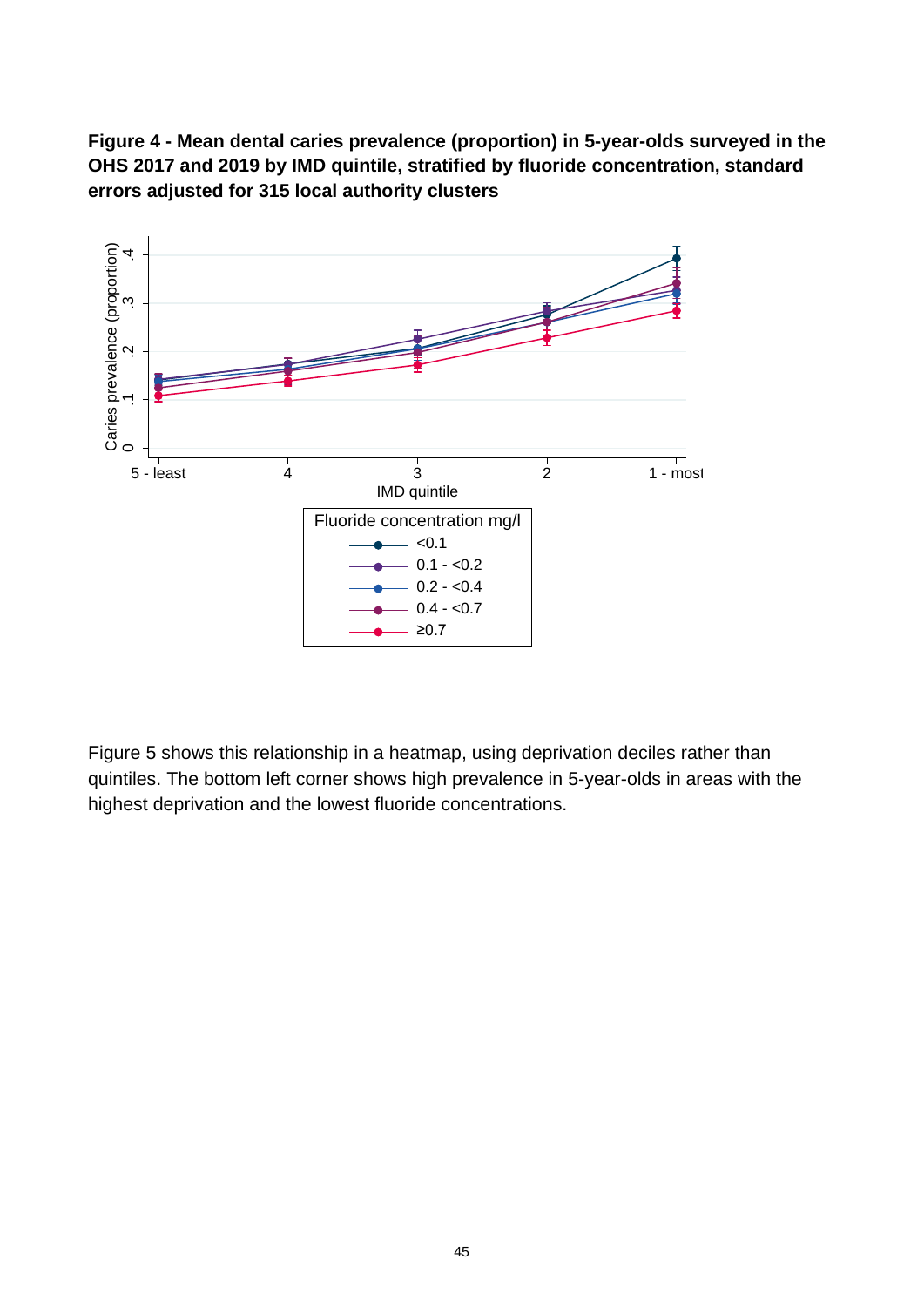

**Figure 5 - Mean dental caries prevalence amongst 5-year-olds surveyed in the OHS 2017 and 2019, by fluoride concentration and deprivation decile**

#### **Analytic epidemiology: dental caries severity**

As described for the OHS of 3-year-olds, the LSOA-level mean  $d_3$ mft was categorised into 4 groups for analysis (table 22).

|                   | <b>Minimum</b> | Maximum | Mean  | <b>Number</b> |        |
|-------------------|----------------|---------|-------|---------------|--------|
| Severity category | score          | score   | score | examined      | LSOAs  |
| Zero              | 0.00           | 0.00    | 0.00  | 35,136        | 10,073 |
| Low               | 0.04           | 0.49    | 0.26  | 48,070        | 4.911  |
| Medium            | 0.50           | 1.22    | 0.79  | 53,704        | 6,304  |
| High              | 1.22           | 16.00   | 2.49  | 37,862        | 5,614  |

**Table 22 - Range and mean dental caries severity score for each category, n=174,772 5-year-olds examined in 26,902 LSOAs in 2017 and 2019**

The unadjusted risk ratio of having higher severity scores relative to lower ones was lower in areas with higher fluoride concentrations compared to areas with the lowest concentration (table 23).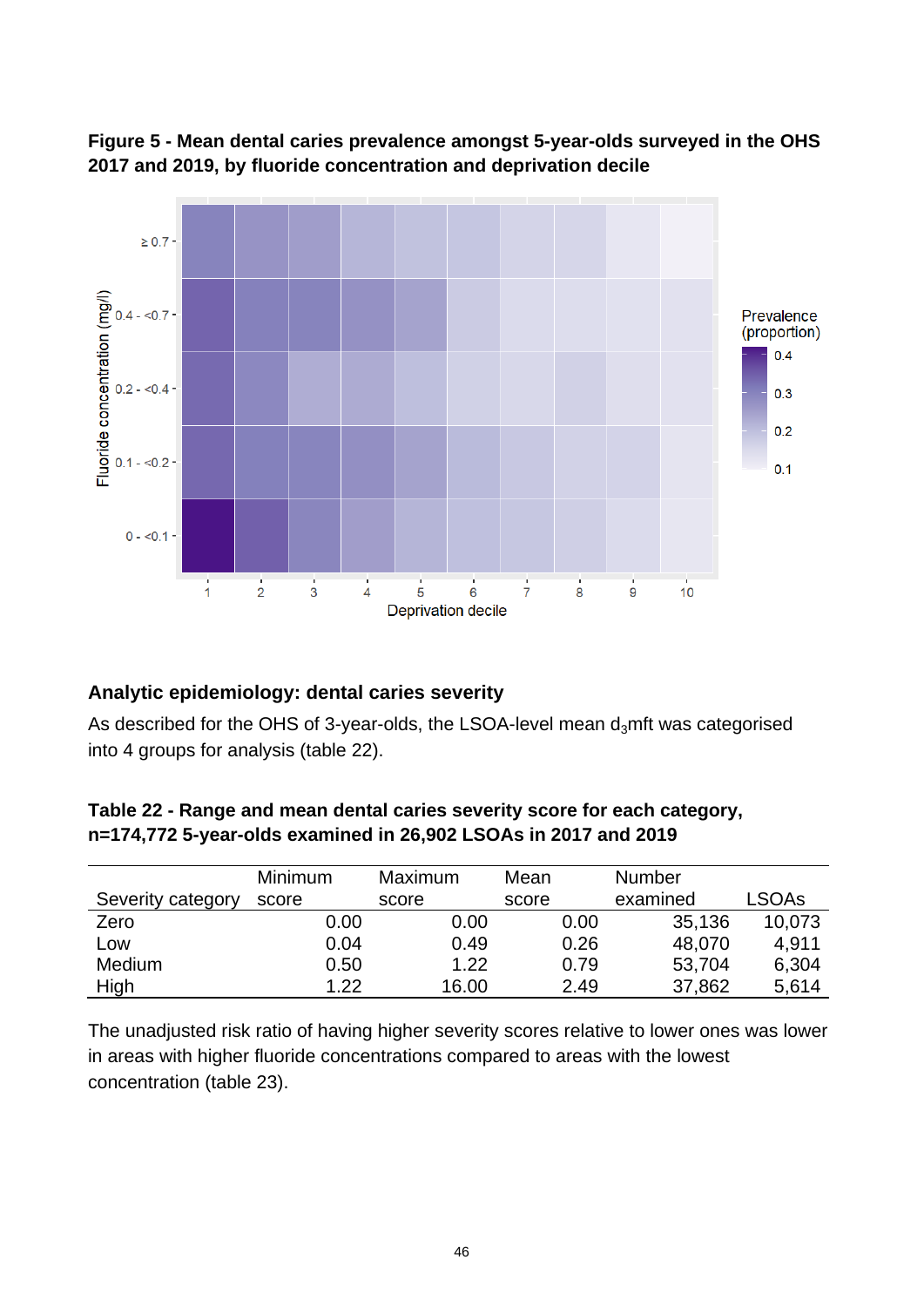#### **Table 23 - Crude relative risk ratios of having a higher severity score relative to lower scores in 5-year-olds surveyed for the OHS 2017 and 2019, by 2011 to 2015 period mean fluoride concentration (mg/l), standard errors adjusted for 315 local authority clusters**

| Dental caries                      | Mean fluoride                 |            |                |                      |                      |
|------------------------------------|-------------------------------|------------|----------------|----------------------|----------------------|
| severity score<br>(category)       | concentration<br>mg/l 2011 to |            | 95% confidence |                      | Composite            |
|                                    | 2015                          | <b>RRR</b> | intervals      | p value <sup>1</sup> | p value <sup>2</sup> |
| High / medium /                    |                               |            |                |                      |                      |
| low relative to                    |                               |            |                |                      |                      |
| zero                               | < 0.1                         | ref        |                |                      | 0.025                |
|                                    | $0.1 - 0.2$                   | 0.84       | $0.70 - 0.99$  |                      |                      |
|                                    | $0.2 - 0.4$                   | 1.06       | $0.86 - 1.31$  |                      |                      |
|                                    | $0.4 - 0.7$                   | 1.27       | $0.90 - 1.80$  |                      |                      |
|                                    | ≥0.7                          | 1.34       | $0.90 - 1.99$  |                      |                      |
|                                    | Continuous                    | 1.60       | $1.03 - 2.49$  | 0.037                |                      |
|                                    |                               |            |                |                      |                      |
| High / medium<br>relative to low / |                               |            |                |                      |                      |
| zero                               | < 0.1                         | ref        |                |                      | 0.185                |
|                                    | $0.1 - 0.2$                   | 0.85       | $0.71 - 1.01$  |                      |                      |
|                                    | $0.2 - 0.4$                   | 0.85       | $0.70 - 1.03$  |                      |                      |
|                                    | $0.4 - 0.7$                   | 0.96       | $0.69 - 1.34$  |                      |                      |
|                                    | ≥0.7                          | 0.78       | $0.60 - 1.02$  |                      |                      |
|                                    | Continuous                    | 0.80       | $0.58 - 1.11$  | 0.188                |                      |
|                                    |                               |            |                |                      |                      |
| High relative to<br>medium / low / |                               |            |                |                      |                      |
| zero                               | < 0.1                         | ref        |                |                      | < 0.001              |
|                                    | $0.1 - 0.2$                   | 0.77       | $0.63 - 0.94$  |                      |                      |
|                                    | $0.2 - 0.4$                   | 0.67       | $0.53 - 0.84$  |                      |                      |
|                                    | $0.4 - 0.7$                   | 0.65       | $0.47 - 0.90$  |                      |                      |
|                                    | ≥0.7                          | 0.44       | $0.33 - 0.59$  |                      |                      |
|                                    | Continuous                    | 0.39       | $0.27 - 0.56$  | < 0.001              |                      |

1. Wald p value for association with fluoride as a continuous variable

2. Composite Wald p value for overall association with fluoride as a categorical variable

There was a strong association between deprivation and dental caries severity, with the risk ratio of all severity scores relative to lower ones greatest in the most deprived areas, with high severity scores particularly likely in these areas (table 24).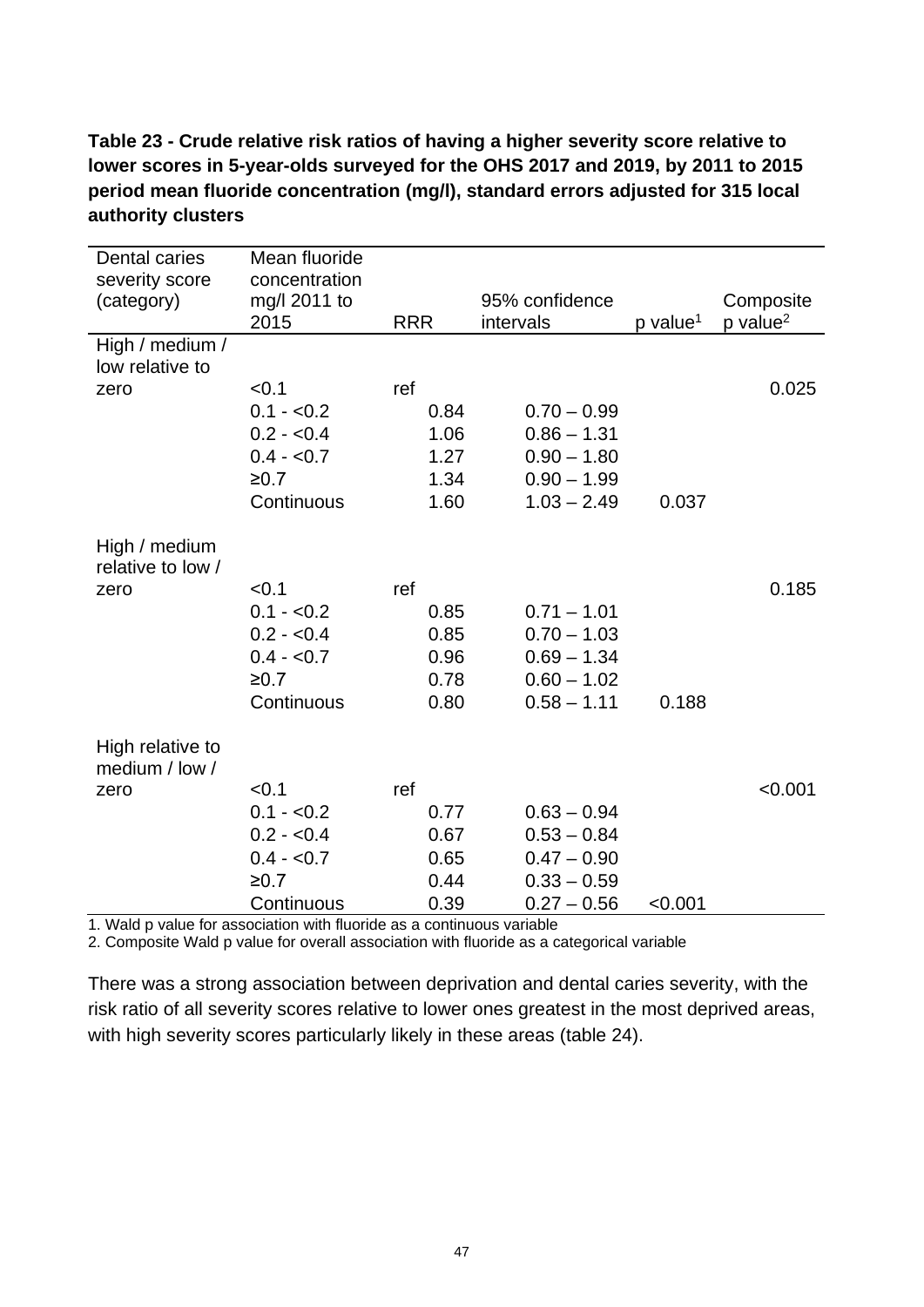| Dental caries                      |                    |            |                |                        |
|------------------------------------|--------------------|------------|----------------|------------------------|
| severity score                     | Deprivation        |            | 95% confidence | Composite              |
| (category)                         | quintile           | <b>RRR</b> | intervals      | $p$ value <sup>1</sup> |
| High / medium /                    |                    |            |                |                        |
| low relative to                    |                    |            |                |                        |
| zero                               | 5 (least deprived) | reference  |                | < 0.001                |
|                                    | 4                  | 1.31       | $1.21 - 1.41$  |                        |
|                                    | 3                  | 1.75       | $1.59 - 1.93$  |                        |
|                                    | $\overline{2}$     | 2.58       | $2.24 - 2.97$  |                        |
|                                    | 1 (most deprived)  | 3.93       | $3.27 - 4.72$  |                        |
| High / medium<br>relative to low / |                    |            |                |                        |
| zero                               | 5 (least deprived) | reference  |                | < 0.001                |
|                                    | 4                  | 1.50       | $1.37 - 1.64$  |                        |
|                                    | 3                  | 2.22       | $2.01 - 2.45$  |                        |
|                                    | $\overline{2}$     | 3.64       | $3.20 - 4.14$  |                        |
|                                    | 1 (most deprived)  | 6.35       | $5.51 - 7.32$  |                        |
| High relative to<br>medium / low / |                    |            |                |                        |
| zero                               | 5 (least deprived) | reference  |                | < 0.001                |
|                                    | 4                  | 1.59       | $1.38 - 1.83$  |                        |
|                                    | 3                  | 2.71       | $2.34 - 3.13$  |                        |
|                                    | $\overline{2}$     | 4.66       | $4.01 - 5.43$  |                        |
|                                    | 1 (most deprived)  | 8.34       | $7.04 - 9.88$  |                        |

**Table 24 - Crude relative risk ratios of having a higher severity score relative to lower scores in 5-year-olds surveyed for the OHS in 2017 and 2019, by IMD quintile, standard errors adjusted for 315 local authority clusters**

1. Composite Wald p value for overall association with IMD as a categorical variable

The association between fluoride concentration and dental caries severity varied by deprivation (p 0.0035). Across all deprivation quintiles, the risk ratios of having the highest caries severity score relative to lower scores were lower in areas with greater fluoride concentration (table 25).

**Table 25 - Relative risk ratios of having the highest caries severity score relative to scores of medium, low, or zero, in 5-year-olds surveyed for the OHS in 2017 and 2019, by IMD quintile, standard errors adjusted for 315 local authority clusters** 

| <b>IMD</b> quintile   | Mean fluoride<br>concentration<br>mg/l 2011 to<br>2015 | <b>RRR</b>        | 95%<br>confidence<br>intervals | p value <sup>1</sup> | Composite<br>$p$ value <sup>2</sup> |
|-----------------------|--------------------------------------------------------|-------------------|--------------------------------|----------------------|-------------------------------------|
| 5 (least<br>deprived) | < 0.1<br>$0.1 - 0.2$                                   | reference<br>0.95 | $0.80 - 1.14$                  |                      | 0.037                               |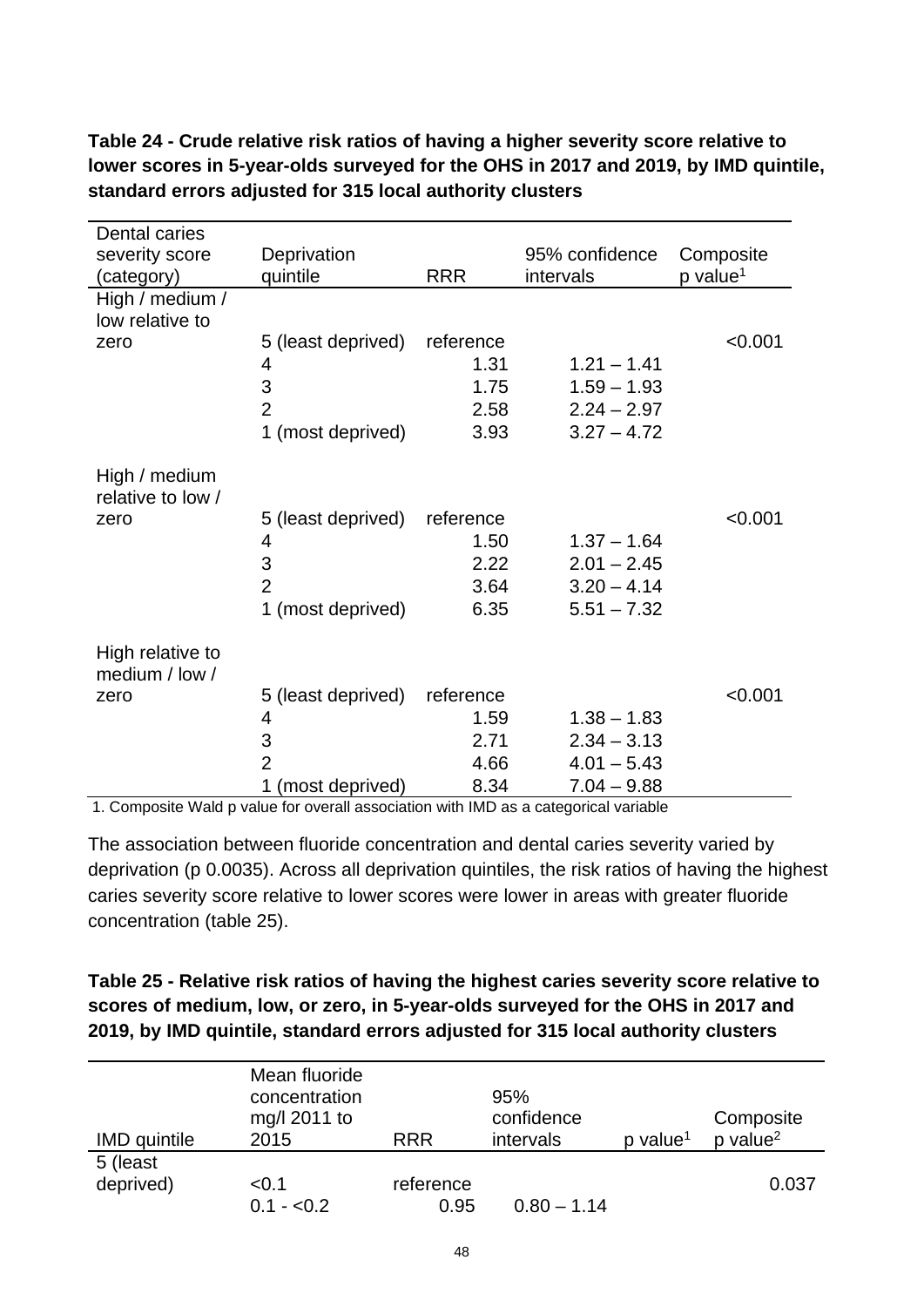|                | $0.2 - 0.4$ | 0.78      | $0.60 - 1.00$ |         |         |
|----------------|-------------|-----------|---------------|---------|---------|
|                | $0.4 - 0.7$ | 0.52      | $0.36 - 0.76$ |         |         |
|                | ≥0.7        | 0.40      | $0.26 - 0.60$ |         |         |
|                | Continuous  | 0.30      | $0.20 - 0.45$ | < 0.001 |         |
| $\overline{4}$ | < 0.1       | reference |               |         | < 0.001 |
|                | $0.1 - 0.2$ | 1.01      | $0.84 - 1.21$ |         |         |
|                | $0.2 - 0.4$ | 0.80      | $0.65 - 0.98$ |         |         |
|                | $0.4 - 0.7$ | 0.57      | $0.41 - 0.78$ |         |         |
|                | ≥0.7        | 0.40      | $0.26 - 0.60$ |         |         |
|                | Continuous  | 0.31      | $0.20 - 0.47$ | < 0.001 |         |
| 3              | < 0.1       | reference |               |         | < 0.001 |
|                | $0.1 - 0.2$ | 1.03      | $0.87 - 1.22$ |         |         |
|                | $0.2 - 0.4$ | 0.88      | $0.66 - 1.17$ |         |         |
|                | $0.4 - 0.7$ | 0.50      | $0.36 - 0.68$ |         |         |
|                | ≥0.7        | 0.39      | $0.30 - 0.53$ |         |         |
|                | Continuous  | 0.29      | $0.21 - 0.41$ | < 0.001 |         |
| $\overline{2}$ | < 0.1       | reference |               |         | < 0.001 |
|                | $0.1 - 0.2$ | 1.03      | $0.80 - 1.31$ |         |         |
|                | $0.2 - 0.4$ | 0.85      | $0.67 - 1.09$ |         |         |
|                | $0.4 - 0.7$ | 0.56      | $0.41 - 0.75$ |         |         |
|                | ≥0.7        | 0.42      | $0.32 - 0.54$ |         |         |
|                | Continuous  | 0.33      | $0.24 - 0.45$ | < 0.001 |         |
| 1 (most        |             |           |               |         |         |
| deprived)      | < 0.1       | reference |               |         | < 0.001 |
|                | $0.1 - 0.2$ | 0.75      | $0.59 - 0.96$ |         |         |
|                | $0.2 - 0.4$ | 0.71      | $0.56 - 0.90$ |         |         |
|                | $0.4 - 0.7$ | 0.76      | $0.51 - 1.15$ |         |         |
|                | ≥0.7        | 0.38      | $0.29 - 0.50$ |         |         |
|                | Continuous  | 0.35      | $0.26 - 0.48$ | < 0.001 |         |

1. Wald p value for association with fluoride as a continuous variable

2. Composite Wald p value for overall association with fluoride as a categorical variable at each stratum

Figure 6 presents the probability of having a high dental caries severity score by fluoride concentration, as predicted by the regression model. The greatest reduction in probability was seen in the most deprived 20% of areas.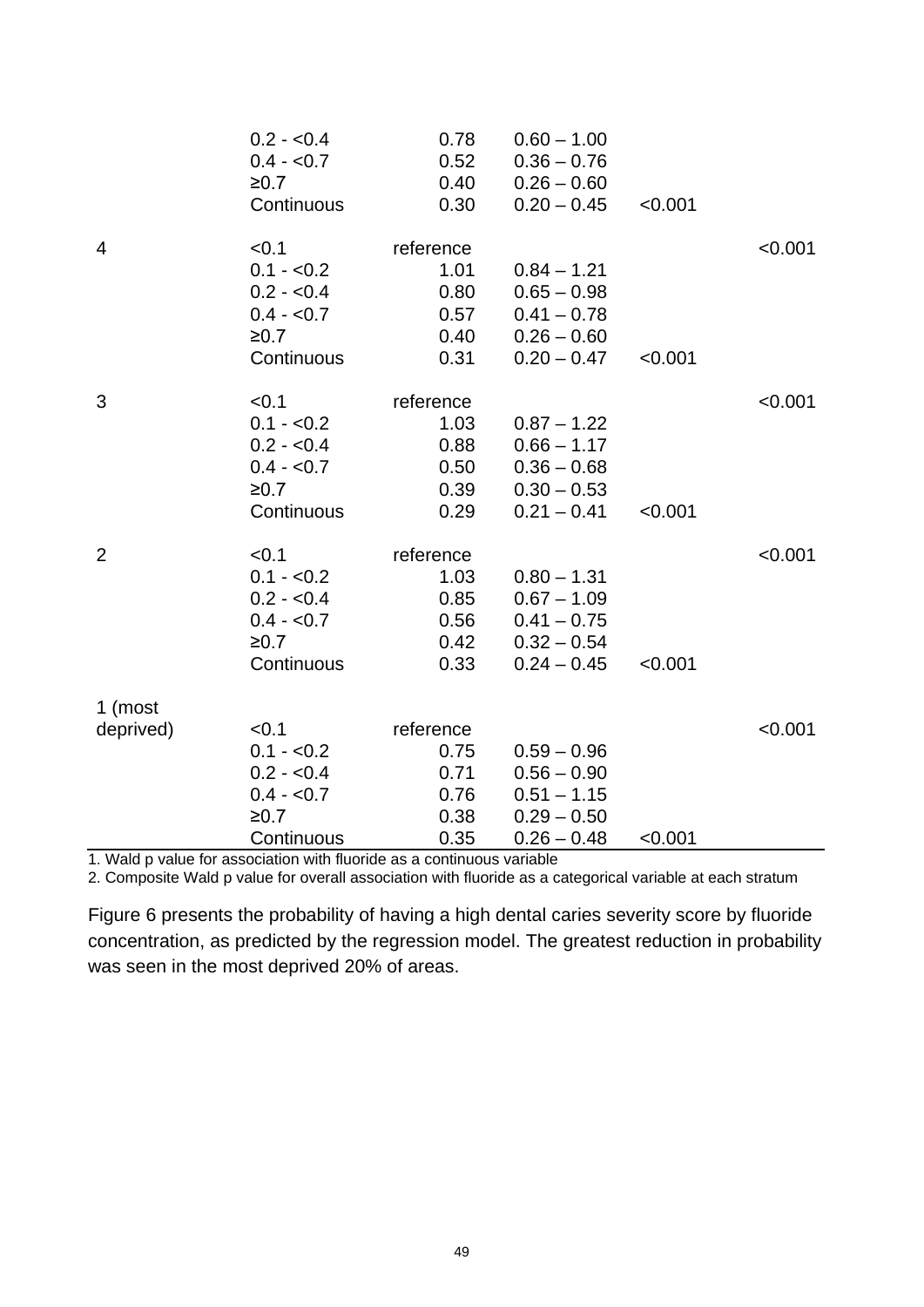**Figure 6 - Probability (proportion) of having the highest dental caries severity score, amongst surveyed 5-year-olds in 2017 and 2019, by fluoride concentration, stratified by IMD quintile, standard errors adjusted for 315 local authority clusters**



#### **Exposure to a water fluoridation scheme**

Considering public water supplies where fluoride was adjusted as part of a fluoridation scheme over the period 2011 to 2015, the odds of experiencing dental caries amongst 5 year-olds surveyed in 2017 and 2019 were generally lower than in those in areas not subject to a fluoridation scheme and where the mean fluoride concentration was <0.2mg/l. The association with fluoride varied by deprivation, but only marginally. The reduction was slightly more evident in the most deprived quintile (table 26).

**Table 26 - Odds ratios of dental caries experience in 5-year-olds surveyed in 2017 and 2019 in areas with a fluoridation scheme compared to those without, stratified by deprivation quintile** 

| <b>IMD</b> quintile | <b>OR</b> | 95% confidence intervals | p value |
|---------------------|-----------|--------------------------|---------|
| 5 (least deprived)  | 0.78      | $0.67 - 0.91$            | 0.001   |
|                     | 0.84      | $0.75 - 0.94$            | 0.002   |
| 3                   | 0.82      | $0.71 - 0.95$            | 0.009   |
|                     | 0.81      | $0.72 - 0.91$            | 0.001   |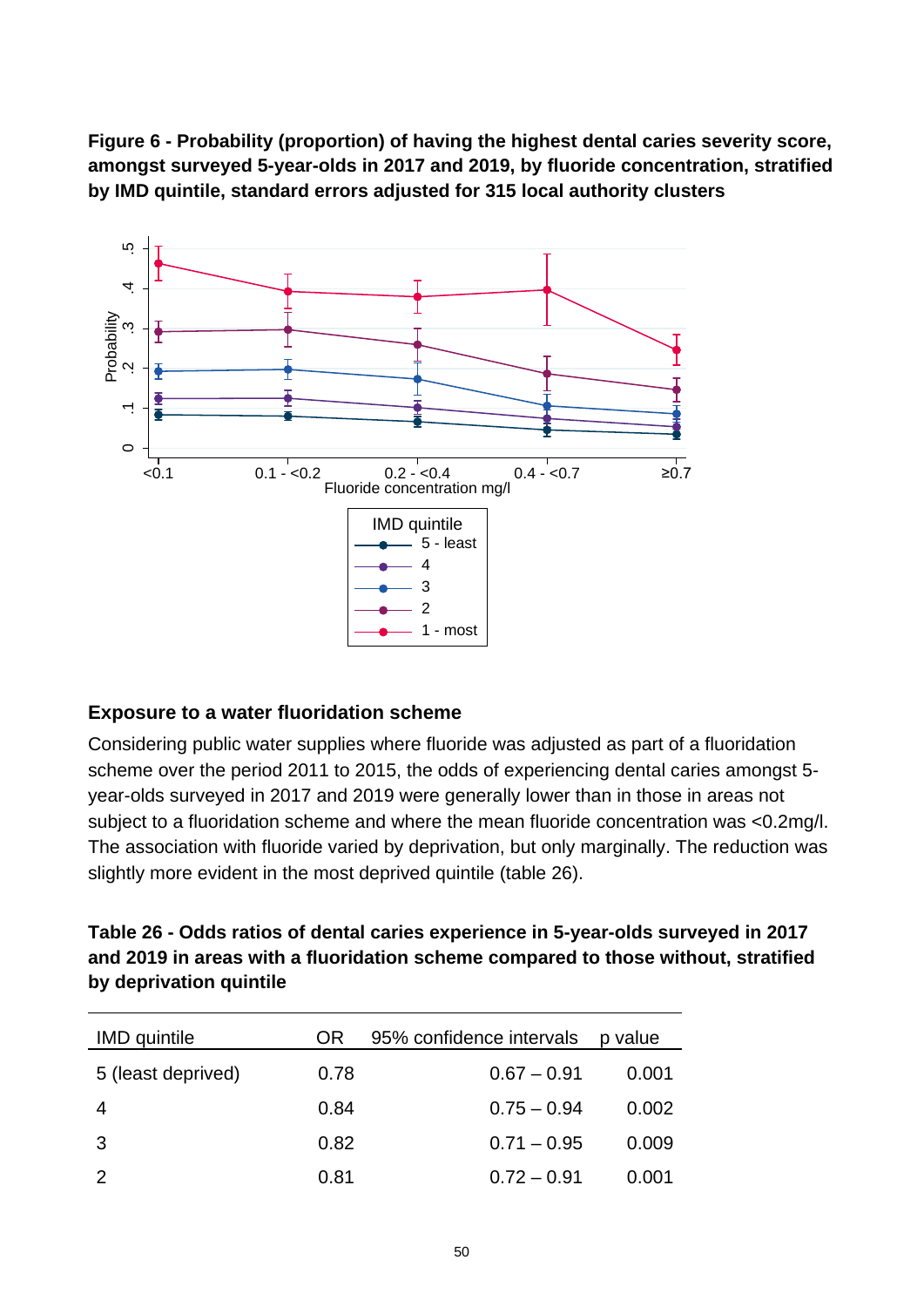| 1 (most deprived) | 0.75 | $0.67 - 0.84$ | < 0.001 |
|-------------------|------|---------------|---------|
|-------------------|------|---------------|---------|

### **Hospital admissions for carious tooth extractions in 0- to 19-yearolds 2016/17 to 2020/21**

#### **Descriptive epidemiology**

The majority of 0- to 19-year-olds (72%) over the financial years 2016/17 to 2020/21 lived in areas which had mean water fluoride concentrations of <0.2mg/l in the years 2011 to 2015. Characteristics of those admitted to hospital for carious tooth extractions and the population at risk are summarised in tables 27, 28, 29, and 30.

#### **Table 27 - Distribution of 0- to 19-year-olds admitted for carious tooth extractions 20116/17 to 2020/21 and the 0- to 19-year-old population (person-years) at risk (PYAR) 2016 to 2020, by mean fluoride concentration 2011 to 2015**

| Mean fluoride<br>concentration mg/l 2011<br>to 2015 | Admissions<br>(count) | Admissions<br>(9/6) | <b>PYAR</b><br>(count) | PYAR (%) |
|-----------------------------------------------------|-----------------------|---------------------|------------------------|----------|
| < 0.1                                               | 81,745                | 49.56               | 22,536,510             | 34.08    |
| $0.1 - 0.2$                                         | 55,751                | 33.80               | 24,892,245             | 37.64    |
| $0.2 - 0.4$                                         | 13,670                | 8.29                | 9,779,125              | 14.79    |
| $0.4 - 0.7$                                         | 4,767                 | 2.89                | 2,479,575              | 3.75     |
| ≥0.7                                                | 8,992                 | 5.45                | 6,440,840              | 9.74     |
| Missing                                             | 2                     | 0.00                | 1,940                  | 0.00     |
| Total                                               | 164,927               | 100.00              | 66,130,235             | 100.00   |

**Table 28 - Distribution of 0- to 19-year-olds admitted for carious tooth extractions 20116/17 to 2020/21 and the 0- to 19-year-old population (person-years) at risk (PYAR) 2016 to 2020, by age group**

|                   | <b>Admissions</b> | <b>Admissions</b> | <b>PYAR</b> |          |
|-------------------|-------------------|-------------------|-------------|----------|
| Age group (years) | (count)           | $\frac{1}{2}$     | (count)     | PYAR (%) |
| $0$ to 4          | 29,065            | 17.62             | 16,699,870  | 25.25    |
| 5 to 9            | 98,472            | 59.71             | 17,527,100  | 26.50    |
| 10 to 14          | 26,194            | 15.88             | 16,300,265  | 24.65    |
| 15 to 19          | 11,196            | 6.79              | 15,603,000  | 23.59    |
| Total             | 164,927           | 100.00            | 66,130,235  | 100.00   |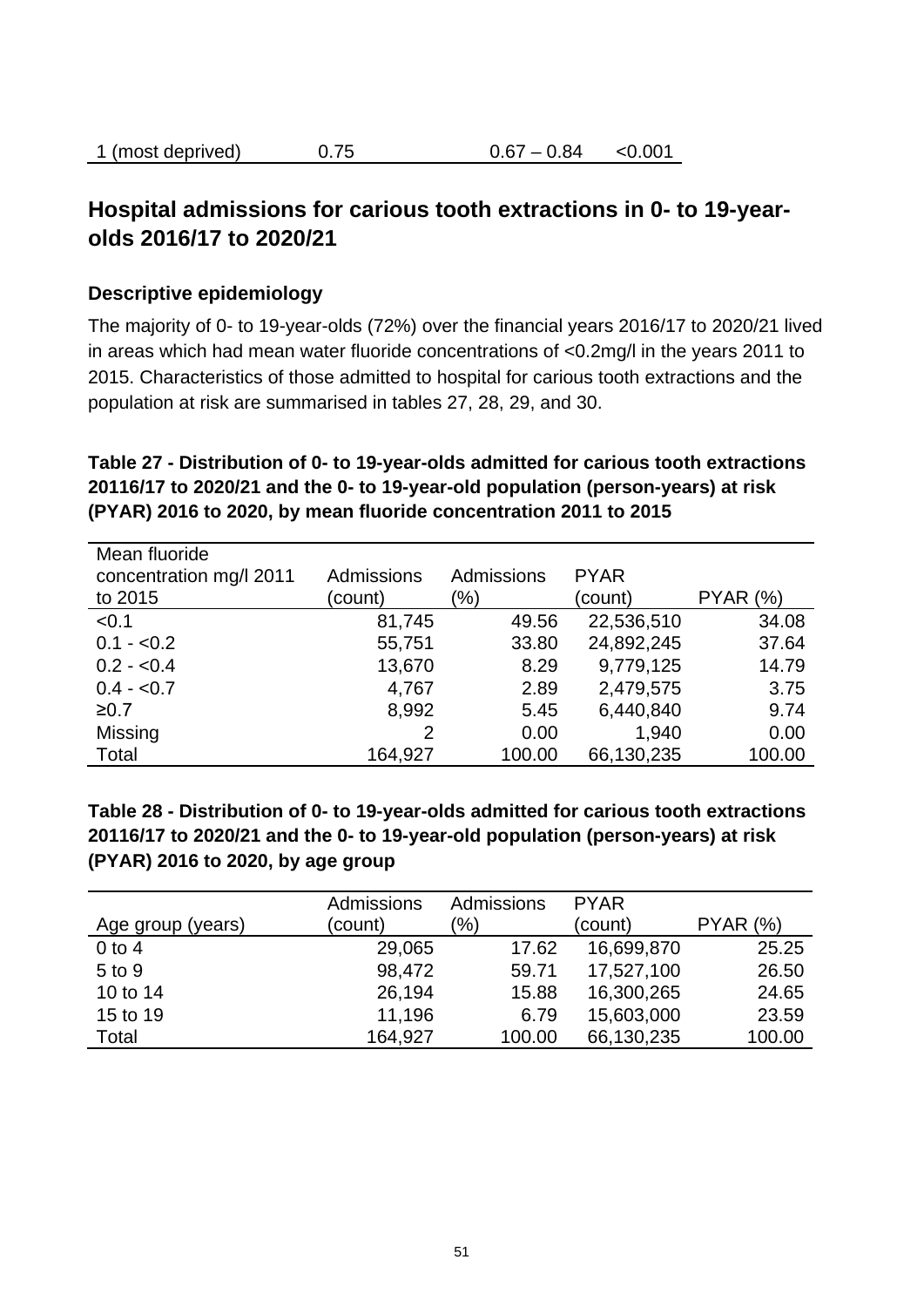#### **Table 29 - Distribution of 0- to 19-year-olds admitted for carious tooth extractions 20116/17 to 2020/21 and the 0- to 19-year-old (person-years) at risk (PYAR) 2016 to 2020, by sex**

|        | Admissions | Admissions | <b>PYAR</b> |          |
|--------|------------|------------|-------------|----------|
| Sex    | (count)    | (%)        | (count)     | PYAR (%) |
| Male   | 86,484     | 52.44      | 33,908,150  | 51.27    |
| Female | 78,443     | 47.56      | 32,222,085  | 48.73    |
| Total  | 164,927    | 100.00     | 66,130,235  | 100.00   |

**Table 30 - Distribution of 0- to 19-year-olds admitted for carious tooth extractions 20116/17 to 2020/21 and the 0- to 19-year-old population (person-years) at risk (PYAR) 2016 to 2020, by index of multiple deprivation 2019 (IMD) decile**

|                     | Admissions | <b>Admissions</b> | <b>PYAR</b> |          |
|---------------------|------------|-------------------|-------------|----------|
| <b>IMD</b> decile   | (count)    | (%)               | (count)     | PYAR (%) |
| 10 (least deprived) | 6,622      | 4.02              | 6,319,195   | 9.56     |
| 9                   | 8,508      | 5.16              | 6,169,560   | 9.33     |
| 8                   | 9,296      | 5.64              | 5,917,775   | 8.95     |
|                     | 11,707     | 7.10              | 6,052,355   | 9.15     |
| 6                   | 12,557     | 7.61              | 6,117,545   | 9.25     |
| 5                   | 14,832     | 8.99              | 6,323,330   | 9.56     |
| 4                   | 18,153     | 11.01             | 6,603,465   | 9.99     |
| 3                   | 21,868     | 13.26             | 6,965,060   | 10.53    |
| $\mathcal{P}$       | 26,409     | 16.01             | 7,643,060   | 11.56    |
| 1 (most deprived)   | 34,975     | 21.21             | 8,018,890   | 12.13    |
| Total               | 164,927    | 100.00            | 66,130,235  | 100.00   |

The crude incidence of admissions for dental extractions was highest in areas with fluoride concentration <0.1mg/l, and lowest in those with concentration ≥0.7mg/l (table 31).

| Table 31 - Crude incidence of admissions for carious tooth extractions among 0- to |
|------------------------------------------------------------------------------------|
| 19-year olds, 2016/17 to 2020/21, by fluoride concentration                        |

| Mean fluoride<br>concentration mg/l<br>2011-2015 | Admissions for<br>carious tooth<br>extraction | Person-<br>years<br>(millions) | Crude incidence<br>per 100,000 | 95% confidence<br>intervals |
|--------------------------------------------------|-----------------------------------------------|--------------------------------|--------------------------------|-----------------------------|
| < 0.1                                            | 81,745                                        | 22.54                          | 362.72                         | $360.24 - 365.22$           |
| $0.1 - 0.2$                                      | 55,751                                        | 24.89                          | 223.97                         | $222.11 - 225.84$           |
| $0.2 - 0.4$                                      | 13,670                                        | 9.78                           | 139.79                         | $137.45 - 142.15$           |
| $0.4 - 0.7$                                      | 4,767                                         | 2.48                           | 192.25                         | $186.83 - 197.79$           |
| ≥0.7                                             | 8,992                                         | 6.44                           | 139.61                         | $136.74 - 142.53$           |
| Total                                            | 164,925                                       | 66.13                          | 249.40                         | $248.20 - 250.60$           |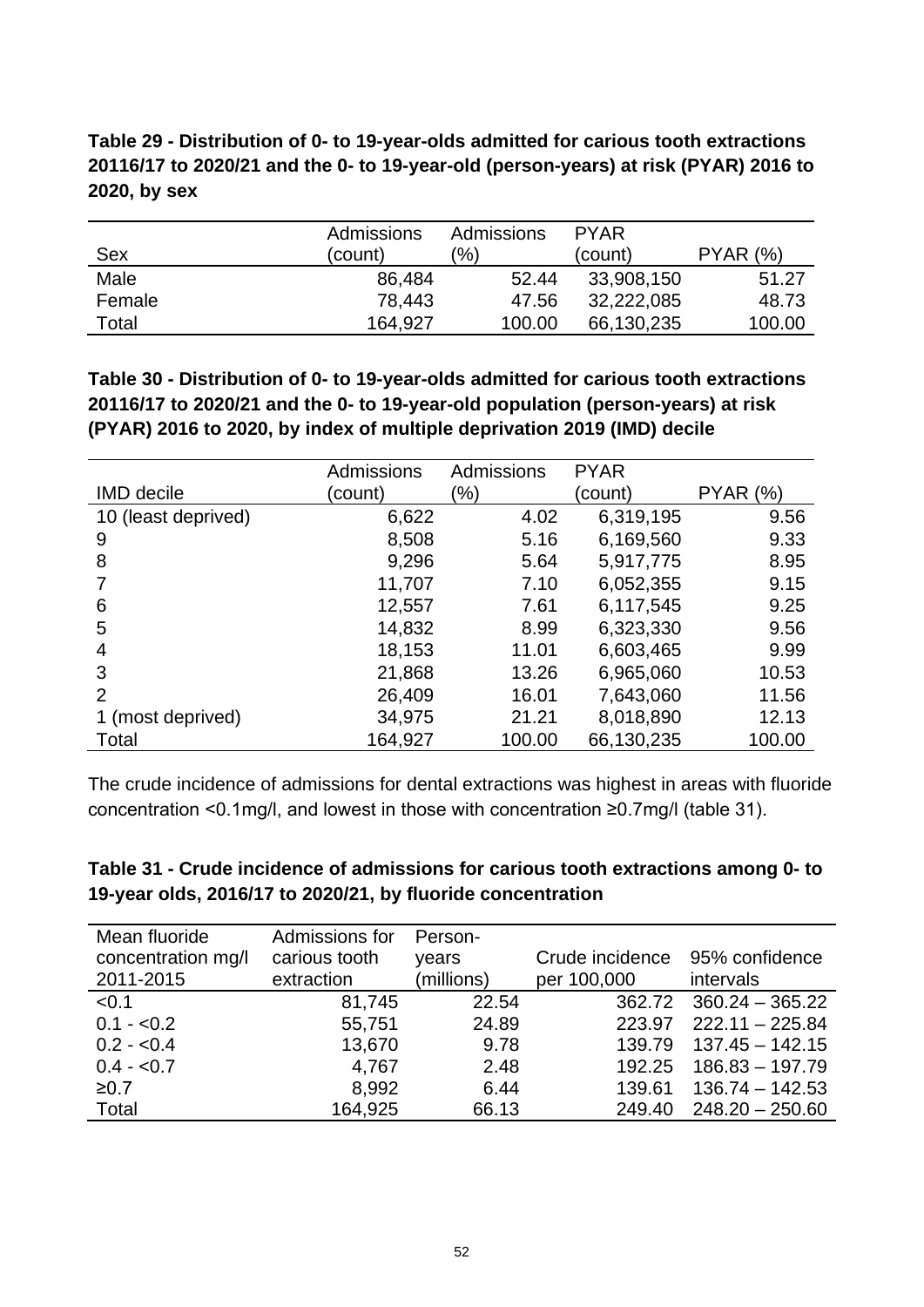#### **Analytic epidemiology**

The crude incidence rate ratio (IRR) of admissions for dental extraction was 60% lower in areas with fluoride concentrations of ≥0.7mg/l than in areas of <0.1mg/l. IRR varied across age groups; the incidence rate in 5- to 9-year-olds was 3.4 times that in 0- to 4-year-olds. There was a reduced incidence rate in females compared to males. The IRR in the most deprived 10% of areas was 4.3 times that of the least deprived 10% (table 32).

|                                                  |                  | 95%           |                        |                        |
|--------------------------------------------------|------------------|---------------|------------------------|------------------------|
|                                                  |                  | confidence    |                        | Composite              |
| Characteristic                                   | <b>Crude IRR</b> | intervals     | $p$ value <sup>1</sup> | $p$ value <sup>2</sup> |
| Mean fluoride concentration<br>mg/l 2011 to 2015 |                  |               |                        |                        |
| < 0.1                                            | reference        |               |                        | < 0.001                |
| $0.1 - 0.2$                                      | 0.62             | $0.51 - 0.76$ |                        |                        |
| $0.2 - 0.4$                                      | 0.41             | $0.31 - 0.53$ |                        |                        |
| $0.4 - 0.7$                                      | 0.56             | $0.40 - 0.77$ |                        |                        |
| $≥0.7$                                           | 0.40             | $0.23 - 0.69$ |                        |                        |
| Continuous                                       | 0.36             | $0.20 - 0.64$ | < 0.001                |                        |
| Age group                                        |                  |               |                        |                        |
| $0 - 4$                                          | reference        |               |                        | < 0.001                |
| $5-9$                                            | 3.38             | $3.23 - 3.53$ |                        |                        |
| $10 - 14$                                        | 0.99             | $0.93 - 1.05$ |                        |                        |
| $15 - 19$                                        | 0.45             | $0.41 - 0.50$ |                        |                        |
| <b>Sex</b>                                       |                  |               |                        |                        |
| Male                                             | reference        |               |                        |                        |
| Female                                           | 0.95             | $0.94 - 0.98$ | < 0.001                |                        |
| <b>IMD</b>                                       |                  |               |                        |                        |
| 10 (least deprived)                              | reference        |               |                        | < 0.001                |
| 9                                                | 1.30             | $1.16 - 1.46$ |                        |                        |
| 8                                                | 1.46             | $1.27 - 1.67$ |                        |                        |
| $\overline{7}$                                   | 1.82             | $1.58 - 2.10$ |                        |                        |
| 6                                                | 1.93             | $1.69 - 2.21$ |                        |                        |
| 5                                                | 2.20             | $1.89 - 2.56$ |                        |                        |
| $\overline{\mathbf{4}}$                          | 2.61             | $2.24 - 3.04$ |                        |                        |
| 3                                                | 2.93             | $2.48 - 3.47$ |                        |                        |
| $\overline{2}$                                   | 3.33             | $2.80 - 3.97$ |                        |                        |
| 1 (most deprived)                                | 4.29             | $3.33 - 5.52$ |                        |                        |

#### **Table 32 - Crude incidence rate ratios by fluoride concentration, age band, sex, and deprivation decile, standard errors adjusted for 316 local authority clusters**

1. Wald p value for association

2. Composite Wald p value for overall association with a categorical variable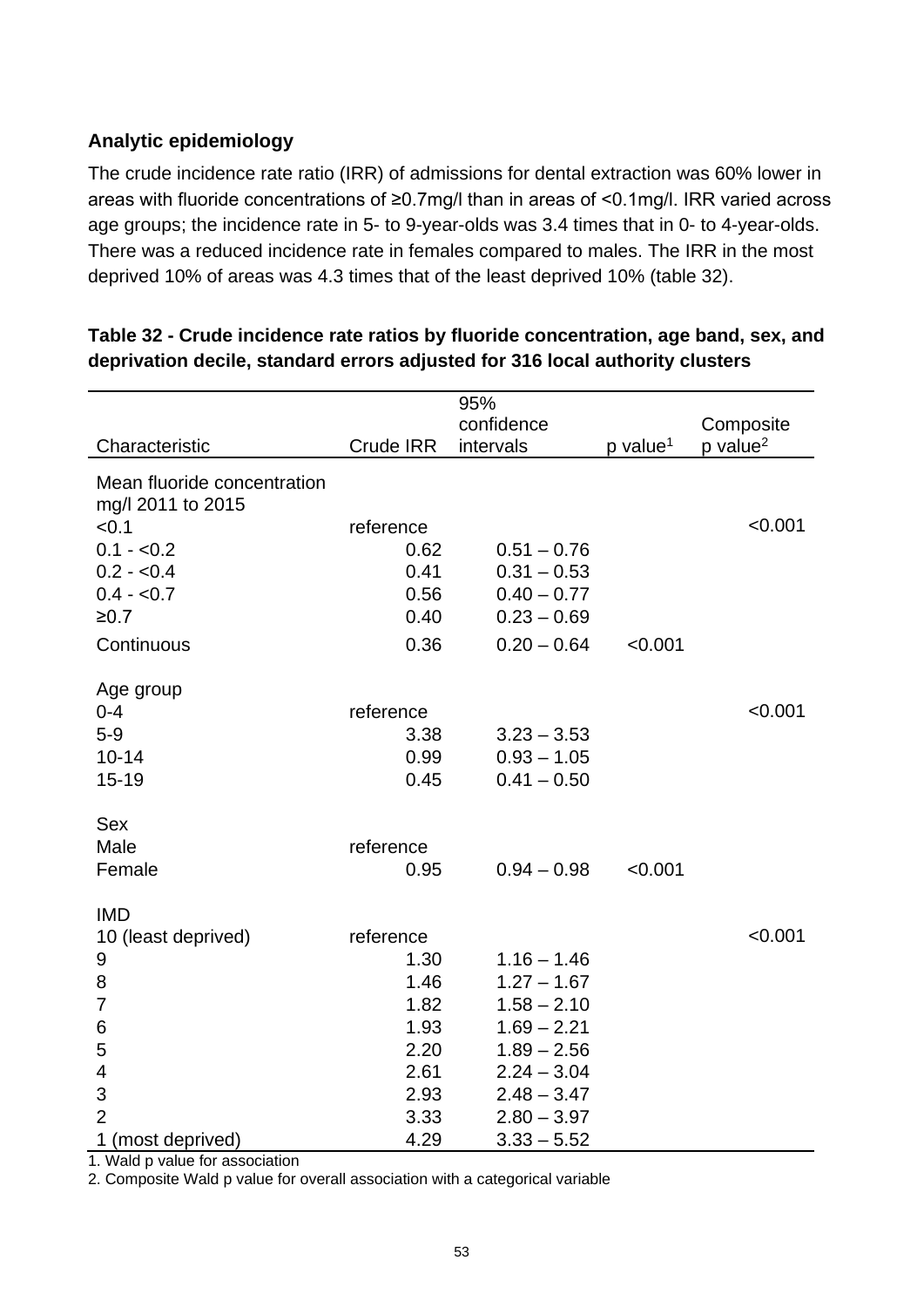The association between fluoride concentration and hospital admissions for carious tooth extractions varied by MSOA-level deprivation status (p 0.039 for interaction between IMD decile and fluoride concentration). Stratum-specific odds ratios are presented by deprivation quintile (table 33). In all deprivation quintiles, there was a general trend of reducing incidence with increasing fluoride.

|                     | Mean fluoride  |            | 95%           |                    |                        |
|---------------------|----------------|------------|---------------|--------------------|------------------------|
|                     | concentration  | Adjusted   | confidence    | p                  | Composite              |
| <b>IMD</b> quintile | mg/l 2011-2015 | <b>IRR</b> | intervals     | value <sup>1</sup> | $p$ value <sup>2</sup> |
| 5 (least deprived)  | < 0.1          | Reference  |               |                    | < 0.001                |
|                     | $0.1 - 0.2$    | 0.77       | $0.63 - 0.94$ |                    |                        |
|                     | $0.2 - 0.4$    | 0.52       | $0.39 - 0.69$ |                    |                        |
|                     | $0.4 - 0.7$    | 0.71       | $0.42 - 1.20$ |                    |                        |
|                     | ≥0.7           | 0.43       | $0.24 - 0.77$ |                    |                        |
|                     | Continuous     | 0.32       | $0.15 - 0.66$ | 0.002              |                        |
| 4                   | < 0.1          | Reference  |               |                    | < 0.001                |
|                     | $0.1 - 0.2$    | 0.77       | $0.64 - 0.93$ |                    |                        |
|                     | $0.2 - 0.4$    | 0.53       | $0.42 - 0.67$ |                    |                        |
|                     | $0.4 - 0.7$    | 0.60       | $0.40 - 0.88$ |                    |                        |
|                     | ≥0.7           | 0.41       | $0.26 - 0.64$ |                    |                        |
|                     | Continuous     | 0.31       | $0.19 - 0.52$ | < 0.001            |                        |
| 3                   | < 0.1          | Reference  |               |                    | < 0.001                |
|                     | $0.1 - 0.2$    | 0.81       | $0.66 - 0.99$ |                    |                        |
|                     | $0.2 - 0.4$    | 0.51       | $0.39 - 0.67$ |                    |                        |
|                     | $0.4 - 0.7$    | 0.67       | $0.48 - 0.93$ |                    |                        |
|                     | ≥0.7           | 0.49       | $0.29 - 0.83$ |                    |                        |
|                     | Continuous     | 0.41       | $0.23 - 0.72$ | 0.002              |                        |
| $\overline{2}$      | < 0.1          | Reference  |               |                    | < 0.001                |
|                     | $0.1 - 0.2$    | 0.82       | $0.67 - 1.00$ |                    |                        |
|                     | $0.2 - 0.4$    | 0.49       | $0.37 - 0.66$ |                    |                        |
|                     | $0.4 - 0.7$    | 0.59       | $0.41 - 0.84$ |                    |                        |
|                     | ≥0.7           | 0.40       | $0.22 - 0.72$ |                    |                        |
|                     | Continuous     | 0.31       | $0.17 - 0.58$ | < 0.001            |                        |
| 1 (most deprived)   | < 0.1          | Reference  |               |                    | < 0.001                |
|                     | $0.1 - 0.2$    | 0.66       | $0.52 - 0.84$ |                    |                        |
|                     | $0.2 - 0.4$    | 0.41       | $0.29 - 0.58$ |                    |                        |
|                     | $0.4 - 0.7$    | 0.55       | $0.37 - 0.82$ |                    |                        |
|                     | ≥0.7           | 0.37       | $0.18 - 0.74$ |                    |                        |
|                     | Continuous     | 0.32       | $0.15 - 0.70$ | 0.004              |                        |

**Table 33 - Incidence rate ratios of admissions for carious tooth extractions among 0- to 19-year-olds 2016/17 to 2020/21, by deprivation quintile, adjusted for age and sex, standard errors adjusted for 316 local authority clusters**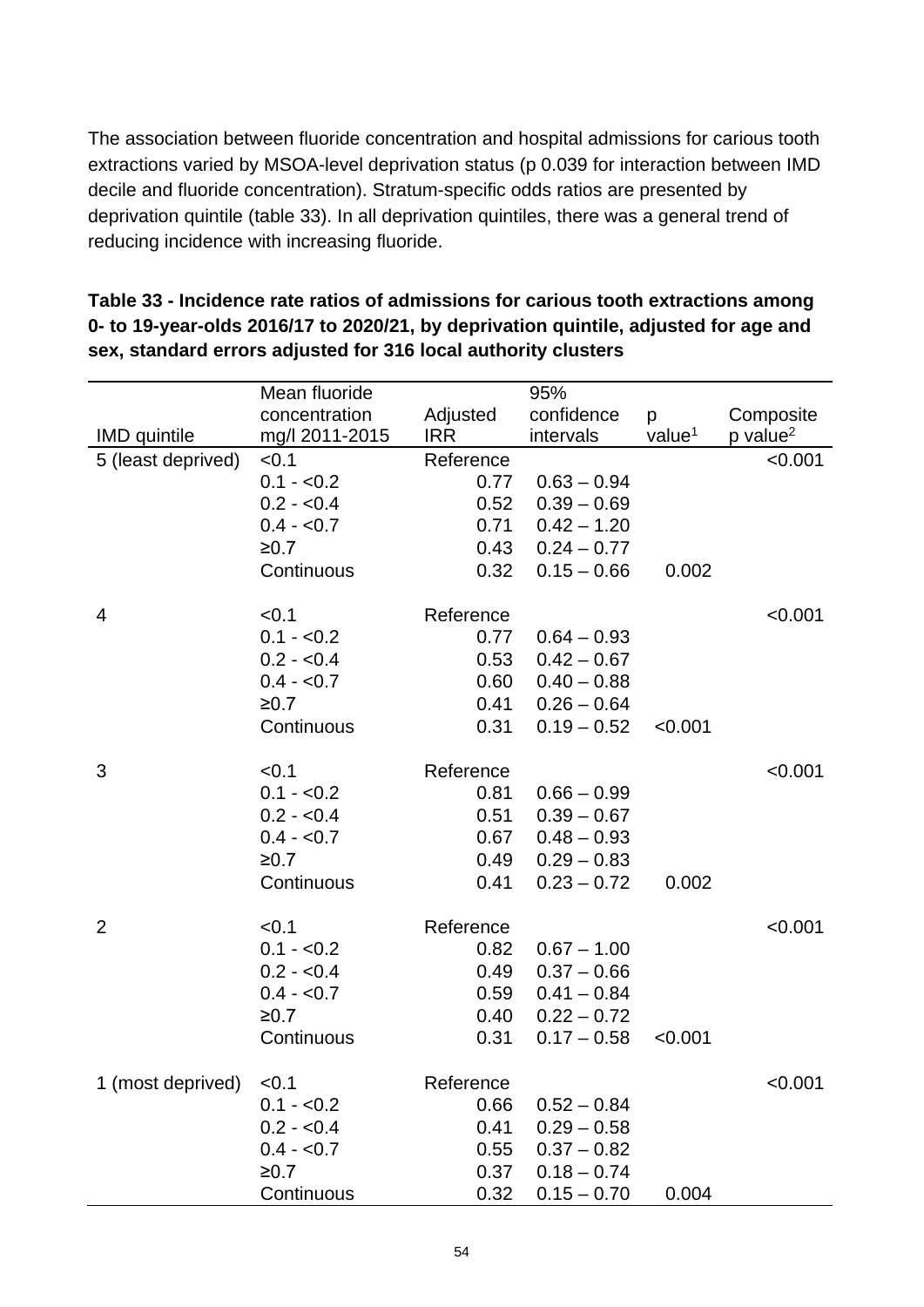- 1. Wald p value for association
- 2. Composite Wald p value for overall association with a categorical variable

Figures 7, 8, and 9 present the number of admissions for carious tooth extractions per MSOA, by fluoride concentration and deprivation, as predicted by the regression model.

Figure 7 shows the association with fluoride, stratified by deprivation quintile. Although the most deprived quintile experiences the greatest number of admissions at all fluoride concentrations, the relative reduction is greatest.

**Figure 7 - Number of admissions for carious tooth extraction per MSOA by fluoride concentration, stratified by IMD quintile, adjusted for age and sex, standard errors adjusted for 316 local authority clusters** 



Figure 8 shows the association with deprivation quintile, stratified by fluoride.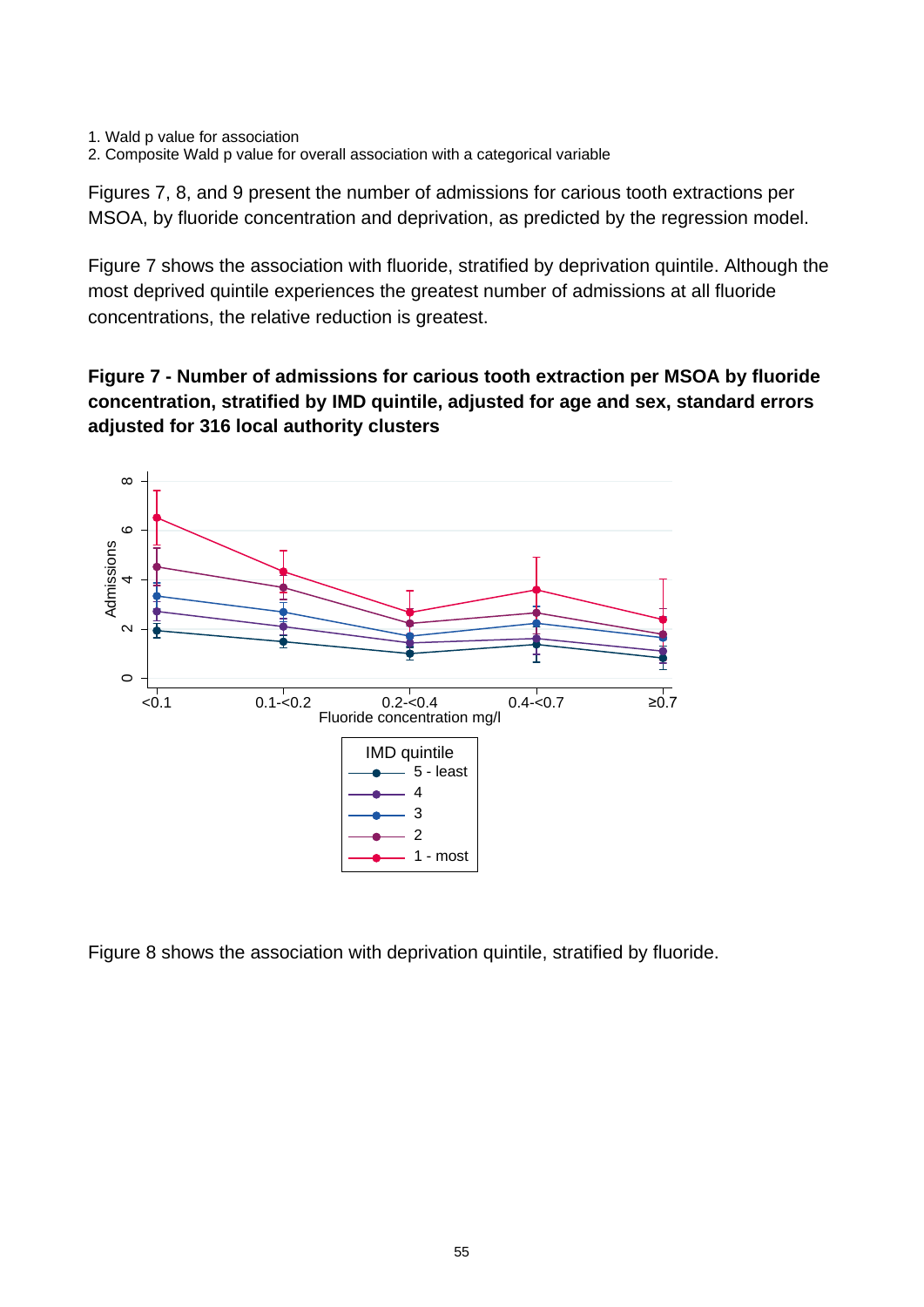**Figure 8 - Number of admissions for carious tooth extractions per MSOA by IMD quintile, stratified by fluoride concentration, adjusted for age and sex, standard errors adjusted for 316 local authority clusters**



Figure 9 shows the admissions incidence, by fluoride concentration and deprivation decile: the highest incidence was in areas which were the most deprived and had the lowest fluoride concentrations (bottom left).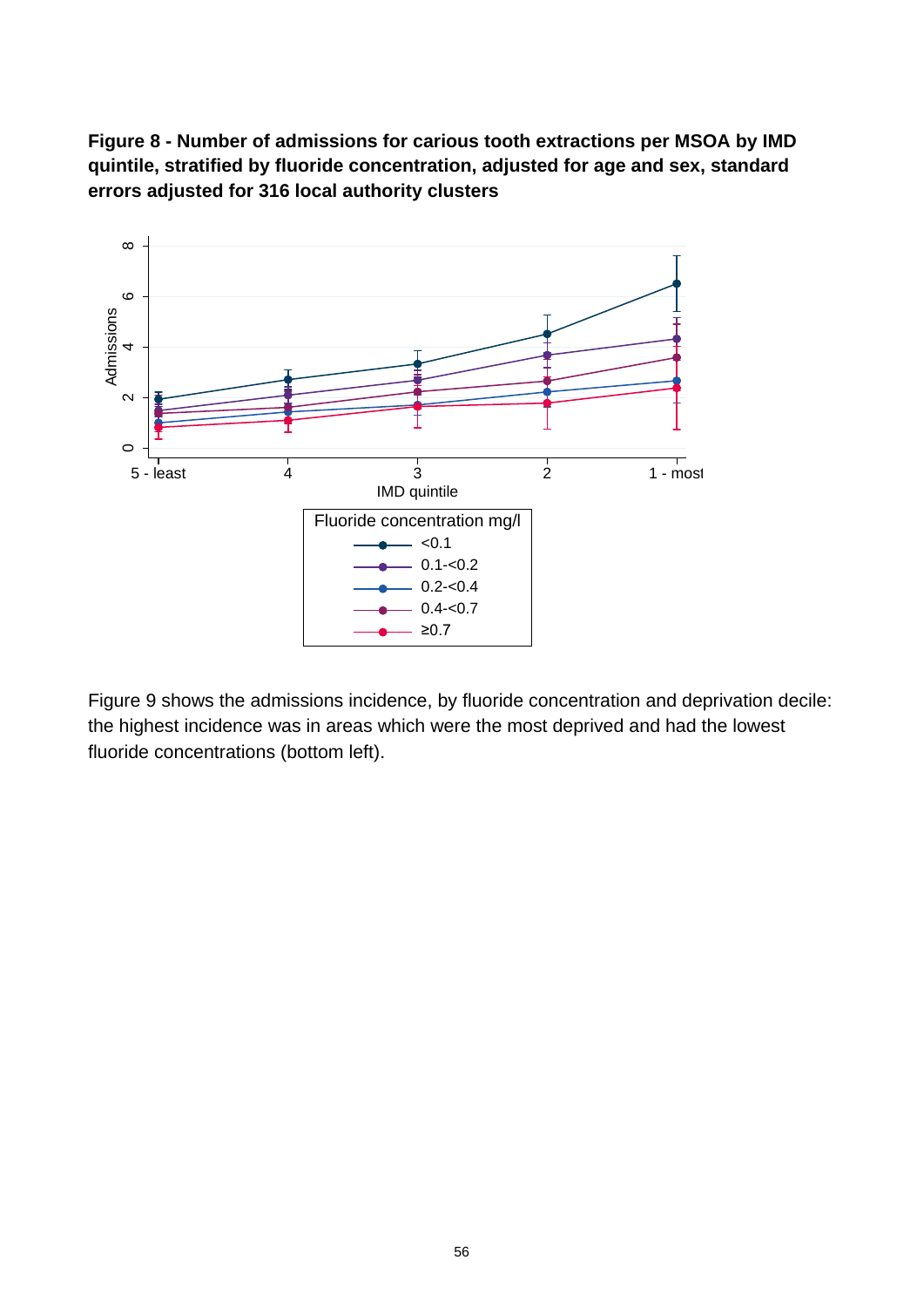



In the financial year 2020/21, the number of hospital admissions among 0- to 19-year-olds for carious tooth extraction decreased by more than half, due to the COVID-19 pandemic. A sensitivity analysis was conducted using data from the 4-year period 2016/17 to 2019/20 and found results very similar to those presented above for the full 5-year period.

#### **Exposure to a water fluoridation scheme**

Considering public water supplies where fluoride was adjusted as part of a fluoridation scheme in the period 2011 to 2015, the crude incidence of hospital admissions for carious tooth extraction in 0- to 19-year-olds was 47% lower than in areas with no fluoridation scheme and with a mean fluoride concentration of <0.2mg/l (table 34).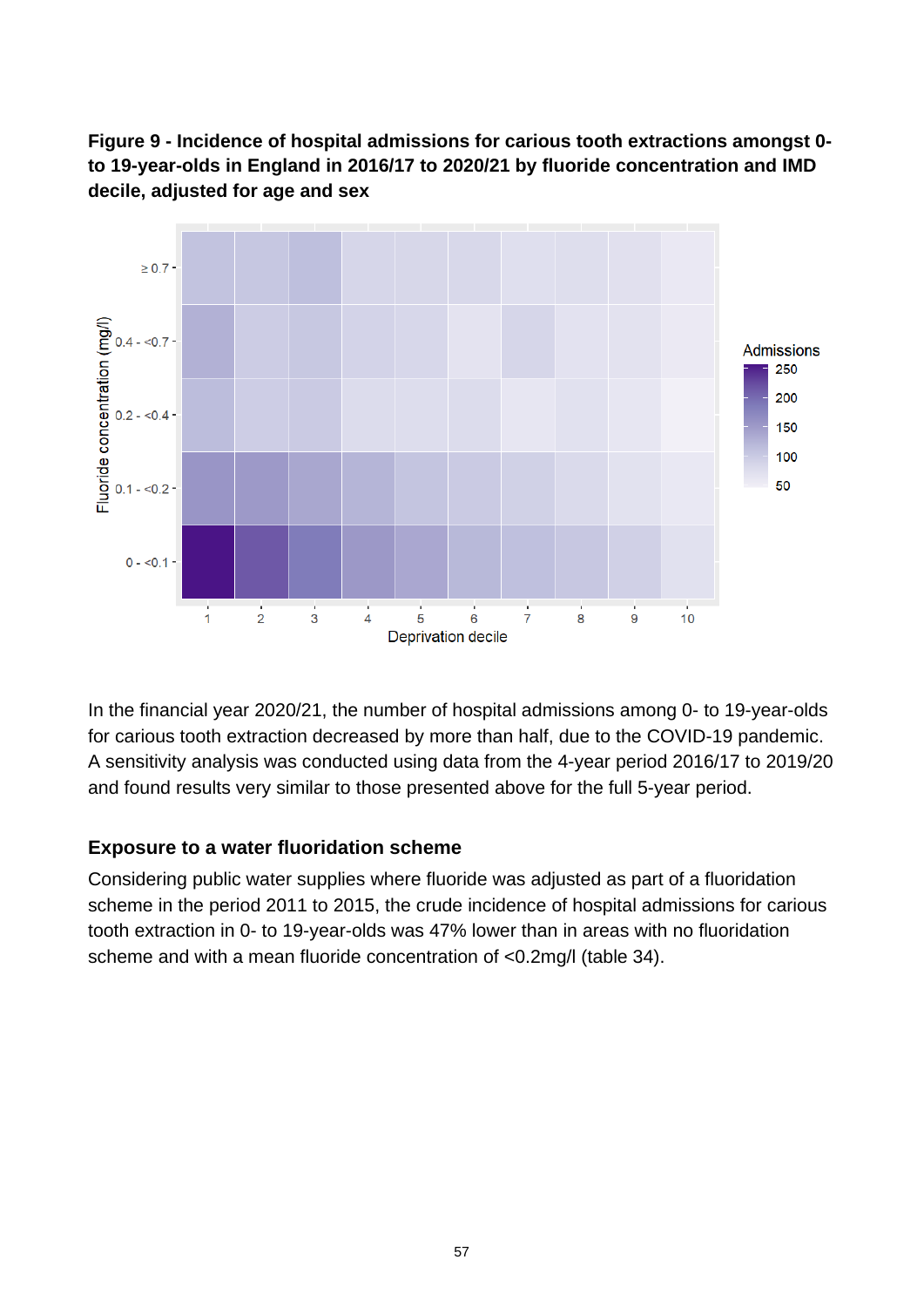**Table 34 - Crude incidence per 100,000 person-years at risk (PYAR) of admissions for carious tooth extraction in 0- to 19-year-olds in 2016/17 to 2020/21, by presence of a water fluoridation scheme in 2011 to 2015** 

| Fluoridation<br>scheme 2011<br>to 2015 | Admissions for<br>carious tooth<br>extraction | Person-years<br>(millions) | Incidence per<br>100,000<br><b>PYAR</b> | 95% confidence<br>intervals            |
|----------------------------------------|-----------------------------------------------|----------------------------|-----------------------------------------|----------------------------------------|
| <b>No</b>                              | 137,496                                       | 47.43                      | 289.90                                  | $288.37 - 291.44$                      |
| Yes<br>Total                           | 12,379<br>149,875                             | 8.13<br>55.56              | 152.33<br>269.78                        | $149.66 - 155.04$<br>$268.41 - 271.15$ |

The relationship between exposure to a fluoridation scheme and dental extractions varied depending on deprivation decile (p <0.0001). Incidence rate ratios for dental extractions in areas with a fluoridation scheme compared to areas without are presented by deprivation quintile (table 35).

**Table 35 - Incidence rate ratio of admission for carious tooth extraction in those in a fluoride scheme compared to those not in a fluoride scheme, by deprivation quintile, adjusted for age and sex, 2016/17 to 2020/21** 

| <b>IMD</b> quintile | <b>Adjusted IRR</b> | 95% confidence intervals | p value |
|---------------------|---------------------|--------------------------|---------|
| 5 (least deprived)  | 0.51                | $0.31 - 0.82$            | 0.005   |
|                     | 0.47                | $0.32 - 0.69$            | < 0.001 |
|                     | 0.63                | $0.43 - 0.92$            | 0.016   |
|                     | 0.51                | $0.32 - 0.81$            | 0.005   |
| 1 (most deprived)   | 0.44                | $0.24 - 0.80$            | 0.008   |

Assuming that reduction is caused by fluoridation, if all children and young people in the most deprived 20% of areas with fluoride concentrations <0.2mg/l instead received water with adjusted fluoride, 56% of dental extractions in these areas would have been prevented (table 36). As the most deprived areas have the highest incidence of admission, they would thus have seen the greatest public health impact.

**Table 36 - Preventive fraction of admissions for carious tooth extraction in 0- to 19 year-olds in areas with a fluoridation scheme, by deprivation quintile, 2016/17 to 2020/21, adjusted for age and sex** 

|                     | <b>Preventive fraction</b> |    |                          |
|---------------------|----------------------------|----|--------------------------|
| <b>IMD</b> quintile | '%)                        |    | 95% confidence intervals |
| 5 (least deprived)  |                            | 49 | $18 - 69$                |
|                     |                            | 53 | $31 - 68$                |
|                     |                            | 37 | $8 - 57$                 |
| 2                   |                            | 49 | $19 - 68$                |
| 1 (most deprived)   |                            | 56 | $20 - 76$                |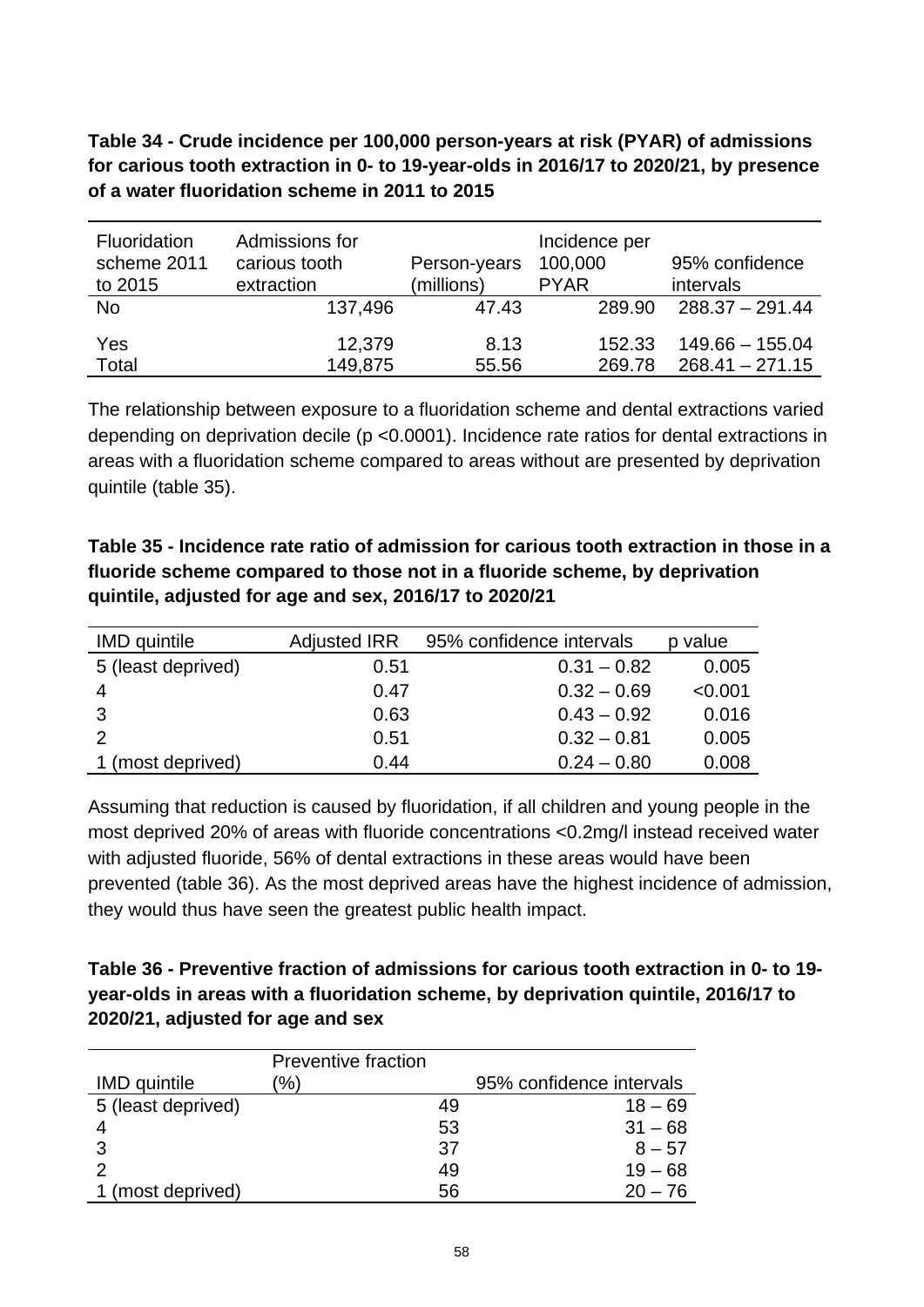# **Non-dental health outcomes**

### **Hospital admissions for hip fractures 2016/17 to 2020/21**

#### **Descriptive epidemiology**

The majority (72%) of the population over the period 2016/17 to 2020/21 (summarised as the person-years at risk) lived in areas with a mean water fluoride concentration of <0.2mg/l in the years 2006 to 2015. Characteristics of those admitted to hospital for hip fracture and the population are summarised in tables 37, 38, 39, and 40.

### **Table 37 - Distribution of people admitted with hip fracture 2016/17 to 2020/21 and the population (person-years) at risk (PYAR) 2016 to 2020, by mean fluoride concentration 2006 to 2015**

| Mean fluoride           |            |            |             |                 |
|-------------------------|------------|------------|-------------|-----------------|
| concentration mg/l 2006 | Admissions | Admissions | <b>PYAR</b> |                 |
| to 2015                 | (count)    | (%)        | (count)     | <b>PYAR (%)</b> |
| < 0.1                   | 128,876    | 39.83      | 101,834,196 | 36.41           |
| $0.1 - 0.2$             | 99,022     | 30.60      | 99,535,523  | 35.59           |
| $0.2 - 0.4$             | 47,378     | 14.64      | 39,861,277  | 14.25           |
| $0.4 - 0.7$             | 14,774     | 4.57       | 10,839,985  | 3.88            |
| ≥0.7                    | 33,495     | 10.35      | 27,619,511  | 9.87            |
| Missing                 | 21         | 0.01       | 11,282      | 0.00            |
| Total                   | 323,566    | 100.00     | 279,701,774 | 100.00          |

#### **Table 38 - Distribution of people admitted with hip fracture 2016/17 to 2020/21 and the population (person-years) at risk (PYAR) 2016 to 2020, by age group**

|                   | <b>Admissions</b> | Admissions    | <b>PYAR</b> |                     |
|-------------------|-------------------|---------------|-------------|---------------------|
| Age group (years) | (count)           | $\frac{9}{6}$ | (count)     | (% )<br><b>PYAR</b> |
| $0 - 49$          | 7,939             | 2.45          | 176,183,509 | 62.99               |
| 50-64             | 21,501            | 6.65          | 52,607,925  | 18.81               |
| 65-79             | 86,448            | 26.72         | 37,053,682  | 13.25               |
| ≥80               | 207,678           | 64.18         | 13,856,658  | 4.95                |
| Total             | 323,566           | 100.00        | 279,701,774 | 100.00              |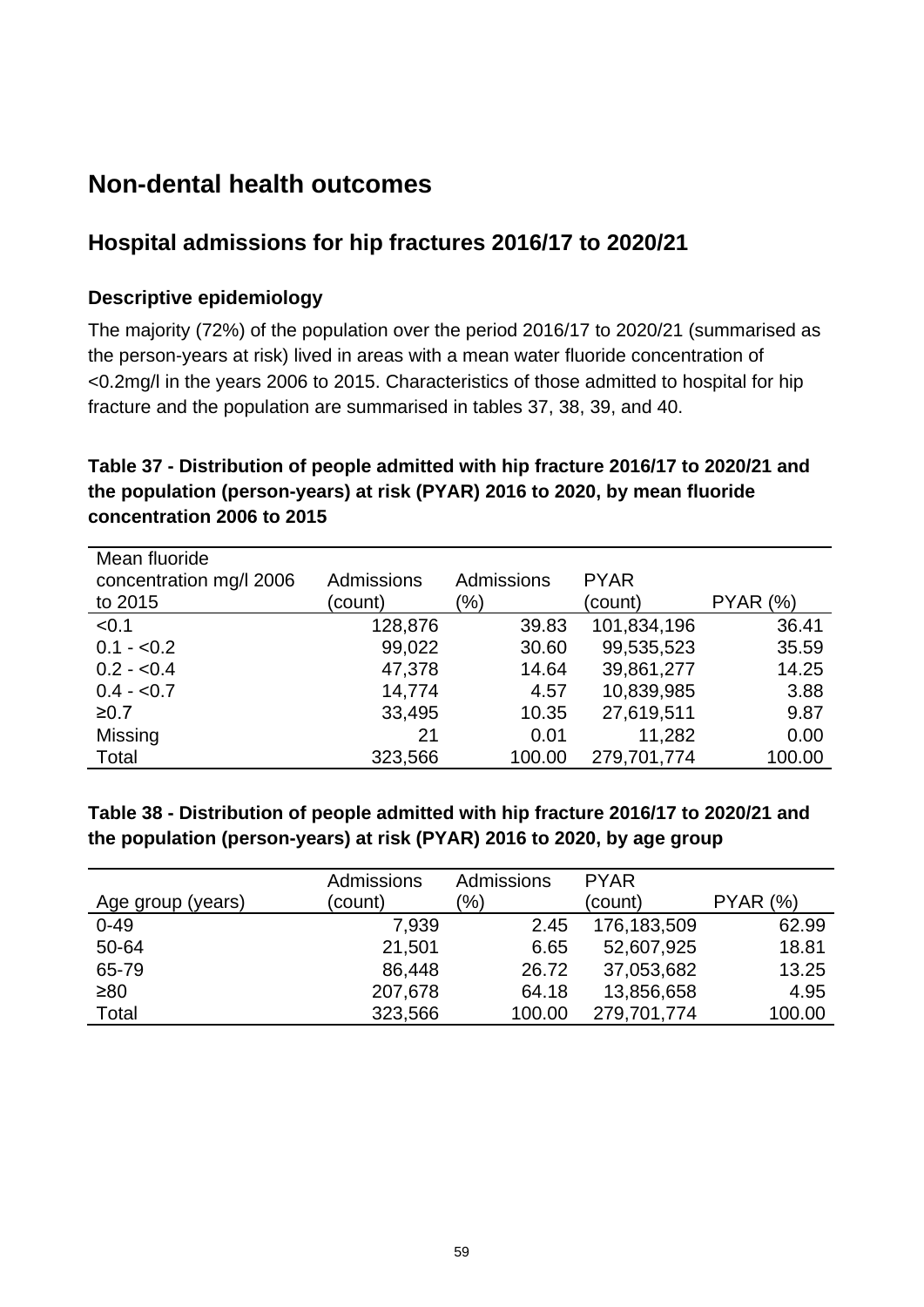| Table 39 - Distribution of people admitted with hip fracture 2016/17 to 2020/21 and |
|-------------------------------------------------------------------------------------|
| the population (person-years) at risk (PYAR) 2016 to 2020, by sex                   |

|        | <b>Admissions</b> | Admissions | <b>PYAR</b> |                     |
|--------|-------------------|------------|-------------|---------------------|
| Sex    | (count)           | (%)        | (count)     | <b>PYAR</b><br>(% ) |
| Male   | 99,628            | 30.79      | 138,260,564 | 49.43               |
| Female | 223,938           | 69.21      | 141,441,210 | 50.57               |
| Total  | 323,566           | 100.00     | 279.701.774 | 100.00              |

**Table 40 - Distribution of people admitted with hip fracture 2016/17 to 2020/21 and the population (person-years) at risk (PYAR) 2016 to 2020, by index of multiple deprivation 2019 (IMD) decile**

|                     | Admissions | Admissions | <b>PYAR</b> |          |
|---------------------|------------|------------|-------------|----------|
| <b>IMD</b> decile   | (count)    | (%)        | (count)     | PYAR (%) |
| 10 (least deprived) | 34,162     | 10.56      | 27,096,968  | 9.69     |
| 9                   | 34,811     | 10.76      | 27,691,069  | 9.90     |
| 8                   | 34,817     | 10.76      | 27,123,584  | 9.70     |
|                     | 35,498     | 10.97      | 27,421,818  | 9.80     |
| 6                   | 33,655     | 10.40      | 27,744,357  | 9.92     |
| 5                   | 33,010     | 10.20      | 28,229,135  | 10.09    |
| 4                   | 29,664     | 9.17       | 28,449,059  | 10.17    |
| 3                   | 29,393     | 9.08       | 28,693,957  | 10.26    |
| 2                   | 28,916     | 8.94       | 29,337,845  | 10.49    |
| 1 (most deprived)   | 29,640     | 9.16       | 27,913,982  | 9.98     |
| Total               | 323,566    | 100.00     | 279,701,774 | 100.00   |

The crude incidence of acute inpatient admissions with hip fracture was 121 per 100,000 person-years at risk in areas with the highest fluoride concentration, and 127 in areas with the lowest fluoride concentration (table 41). The crude incidence fluctuates between fluoride concentration categories, with no clear pattern.

| Table 41 - Crude incidence of admissions for hip fracture, 2016/17 to 2020/21, by |  |  |
|-----------------------------------------------------------------------------------|--|--|
| fluoride concentration                                                            |  |  |

| Mean fluoride<br>concentration mg/l 2006<br>to 2015 | Admissions<br>for hip<br>fracture | Person-<br>years<br>(millions) | Crude<br>incidence<br>per 100,000 | 95% confidence<br>intervals |
|-----------------------------------------------------|-----------------------------------|--------------------------------|-----------------------------------|-----------------------------|
| < 0.1                                               | 128,876                           | 101.83                         | 126.55                            | $125.86 - 127.25$           |
| $0.1 - 0.2$                                         | 99,022                            | 99.54                          | 99.48                             | $98.87 - 100.11$            |
| $0.2 - 0.4$                                         | 47,378                            | 39.86                          | 118.86                            | $117.79 - 119.93$           |
| $0.4 - 0.7$                                         | 14,774                            | 10.84                          | 136.29                            | $134.1 - 138.51$            |
| ≥0.7                                                | 33,495                            | 27.62                          | 121.27                            | $119.98 - 122.58$           |
| Total                                               | 323,545                           | 279.69                         | 115.68                            | $115.28 - 116.08$           |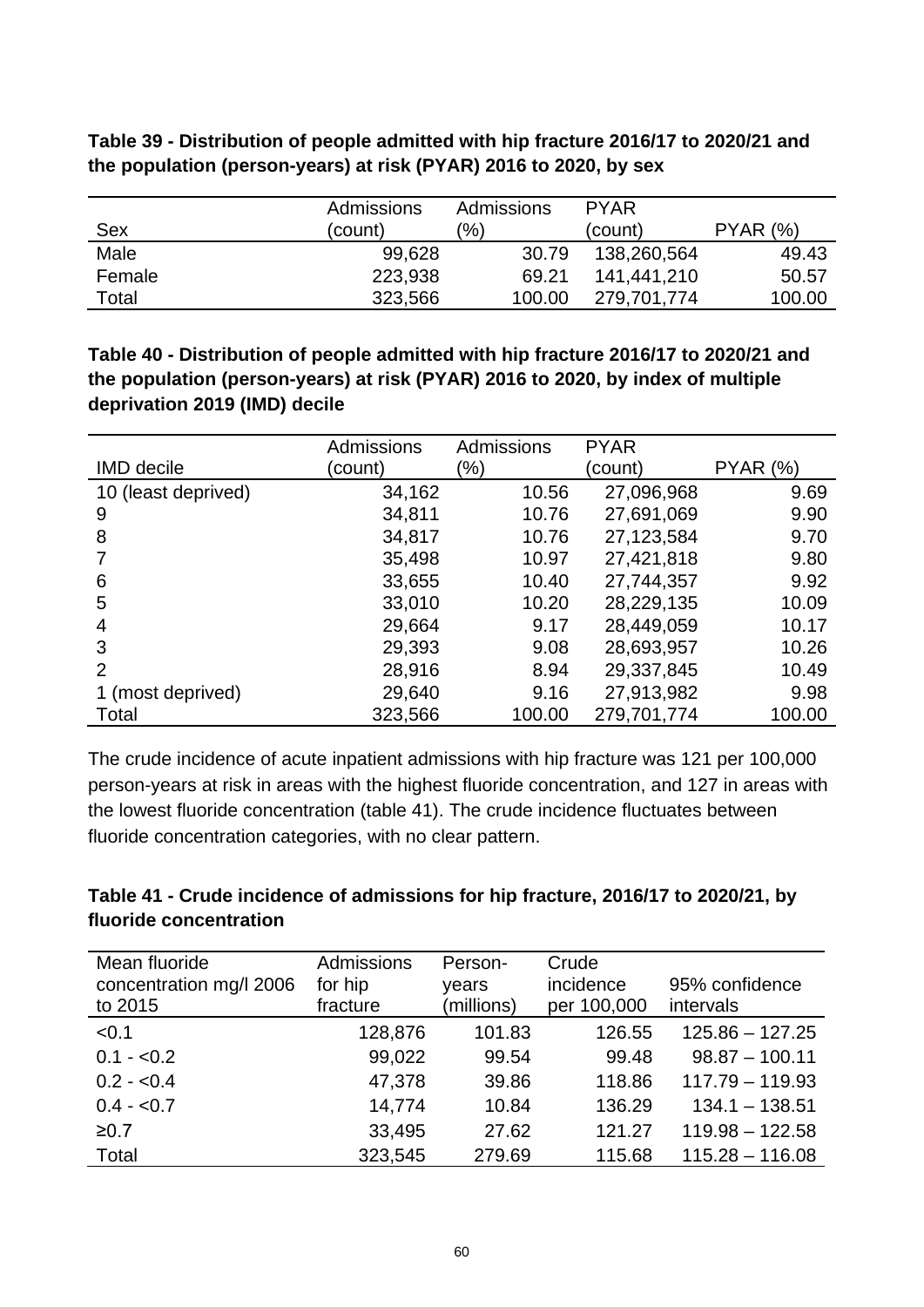#### **Analytic epidemiology**

By fluoride level there is no trend in the crude incidence rate of admissions for hip fracture, though there is a suggestion of a lower rate of admissions for hip fracture in the second lowest fluoride concentration group (0.1 - <0.2mg/l) compared to the lowest concentration (<0.1mg/l) (table 42).

There was a significant increase in hip fractures associated with increasing age, with those aged 80 and over having 325 times the incidence of those in the youngest age group. The incidence rate in females was double that of males. Those in the 4 most deprived deciles had a decreased incidence rate compared to those in the least deprived decile, which was significant at the 5% level.

|                     |                  | 95% confidence    |                      | Composite p        |
|---------------------|------------------|-------------------|----------------------|--------------------|
| Characteristic      | <b>Crude IRR</b> | intervals         | p value <sup>1</sup> | value <sup>2</sup> |
| Mean fluoride       |                  |                   |                      |                    |
| concentration mg/l  |                  |                   |                      |                    |
| 2006 to 2015        |                  |                   |                      |                    |
| < 0.1               | reference        |                   |                      | < 0.001            |
| $0.1 - 0.2$         | 0.80             | $0.74 - 0.87$     |                      |                    |
| $0.2 - 0.4$         | 0.95             | $0.88 - 1.01$     |                      |                    |
| $0.4 - 0.7$         | 1.07             | $0.98 - 1.17$     |                      |                    |
| ≥0.7                | 0.96             | $0.87 - 1.07$     |                      |                    |
| continuous          | 1.06             | $0.95 - 1.18$     | 0.326                |                    |
|                     |                  |                   |                      |                    |
| Age group (years)   |                  |                   |                      |                    |
| $0 - 49$            | reference        |                   |                      | < 0.001            |
| 50-64               | 9.10             | $8.78 -$<br>9.43  |                      |                    |
| 65-79               | 52.47            | $50.71 - 54.29$   |                      |                    |
| $\geq 80$           | 324.67           | $314.71 - 334.94$ |                      |                    |
|                     |                  |                   |                      |                    |
| <b>Sex</b>          |                  |                   |                      |                    |
| Male                | reference        |                   |                      |                    |
| Female              | 2.18             | $2.16 - 2.20$     | < 0.001              |                    |
| <b>IMD</b> decile   |                  |                   |                      |                    |
| 10 (least deprived) | reference        |                   |                      | < 0.001            |
| 9                   | 1.00             | $0.95 - 1.05$     |                      |                    |
| 8                   | 1.02             | $0.97 - 1.06$     |                      |                    |
| 7                   | 1.03             | $0.98 - 1.08$     |                      |                    |
| 6                   | 0.97             | $0.92 - 1.03$     |                      |                    |
| 5                   | 0.94             | $0.88 - 1.01$     |                      |                    |
|                     |                  |                   |                      |                    |

#### **Table 42 - Crude incidence rate ratios of admission for hip fracture by fluoride concentration, age band, sex, and deprivation decile, standard errors adjusted for 316 local authority clusters**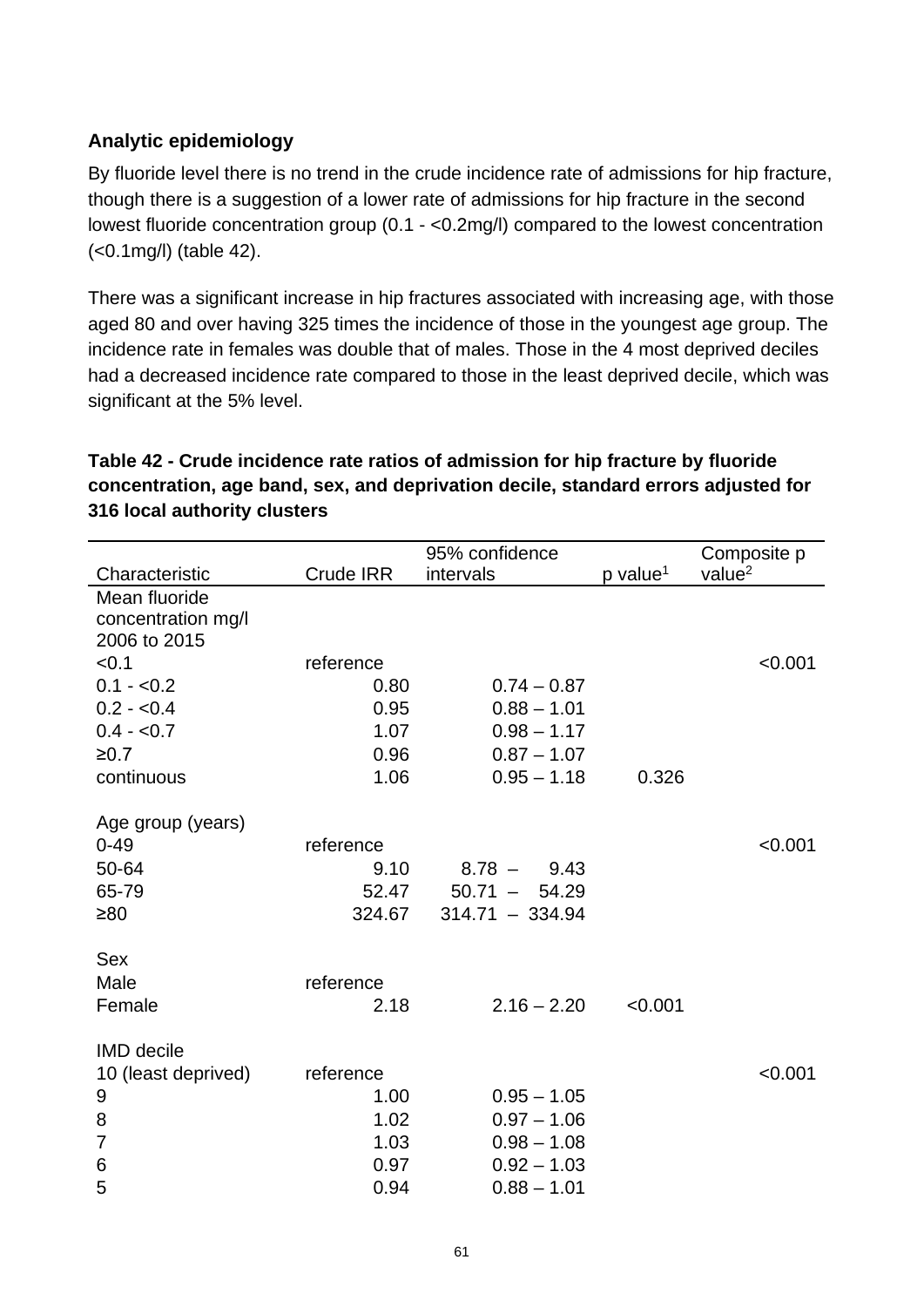| -4                | 0.85 | $0.79 - 0.92$ |  |
|-------------------|------|---------------|--|
| -3                | 0.84 | $0.77 - 0.91$ |  |
| $\overline{2}$    | 0.80 | $0.74 - 0.86$ |  |
| 1 (most deprived) | 0.86 | $0.79 - 0.94$ |  |

1. Wald p value for association

2. Composite Wald p value for overall association with a categorical variable

There was evidence that the association between fluoride concentration and admissions for hip fracture varied by age (p<0.001 for interaction between age group and fluoride). There was some evidence of a protective effect of fluoride in the youngest age group, with a modest reduction in incidence rate in areas with fluoride concentrations of 0.1 - <0.2mg/l, 0.2 - <0.4mg/l, and ≥0.7mg/l compared to the lowest concentration (table 33).

Conversely, in the oldest age group, there was a slightly increased incidence rate in areas with fluoride concentrations of 0.2 - <0.4mg/l and 0.4 - <0.7mg/l compared to the lowest concentration. However, there was no pattern across fluoride concentrations and no evidence of association with fluoride as a continuous variable (table 43).

|             | Mean fluoride<br>concentration |           |                |                      |                        |
|-------------|--------------------------------|-----------|----------------|----------------------|------------------------|
|             | mg/l 2006 to                   | Adjusted  | 95% confidence |                      | Composite              |
| Age (years) | 2015                           | IRR       | intervals      | p value <sup>1</sup> | $p$ value <sup>2</sup> |
| $0 - 49$    | < 0.1                          | reference |                |                      | < 0.001                |
|             | $0.1 - 0.2$                    | 0.83      | $0.77 - 0.89$  |                      |                        |
|             | $0.2 - 0.4$                    | 0.89      | $0.81 - 0.98$  |                      |                        |
|             | $0.4 - 0.7$                    | 0.93      | $0.80 - 1.09$  |                      |                        |
|             | ≥0.7                           | 0.87      | $0.77 - 0.98$  |                      |                        |
|             | continuous                     | 0.88      | $0.77 - 1.00$  | 0.053                |                        |
|             |                                |           |                |                      |                        |
| 50-64       | < 0.1                          | reference |                |                      | < 0.001                |
|             | $0.1 - 0.2$                    | 0.84      | $0.80 - 0.89$  |                      |                        |
|             | $0.2 - 0.4$                    | 0.90      | $0.85 - 0.96$  |                      |                        |
|             | $0.4 - 0.7$                    | 0.98      | $0.89 - 1.08$  |                      |                        |
|             | ≥0.7                           | 1.01      | $0.94 - 1.08$  |                      |                        |
|             | continuous                     | 1.05      | $0.96 - 1.14$  | 0.276                |                        |
|             |                                |           |                |                      |                        |
| 65-79       | < 0.1                          | reference |                |                      | 0.003                  |
|             | $0.1 - 0.2$                    | 0.99      | $0.95 - 1.02$  |                      |                        |
|             | $0.2 - 0.4$                    | 0.98      | $0.95 - 1.01$  |                      |                        |
|             | $0.4 - 0.7$                    | 1.03      | $0.98 - 1.08$  |                      |                        |
|             | ≥0.7                           | 1.04      | $1.00 - 1.08$  |                      |                        |
|             | continuous                     | 1.05      | $1.01 - 1.10$  | 0.029                |                        |

**Table 43 - Incidence rate ratios of admissions for hip fracture 2016/17 to 2020/21, adjusted for sex and deprivation, by age category, standard errors adjusted for 316 local authority clusters**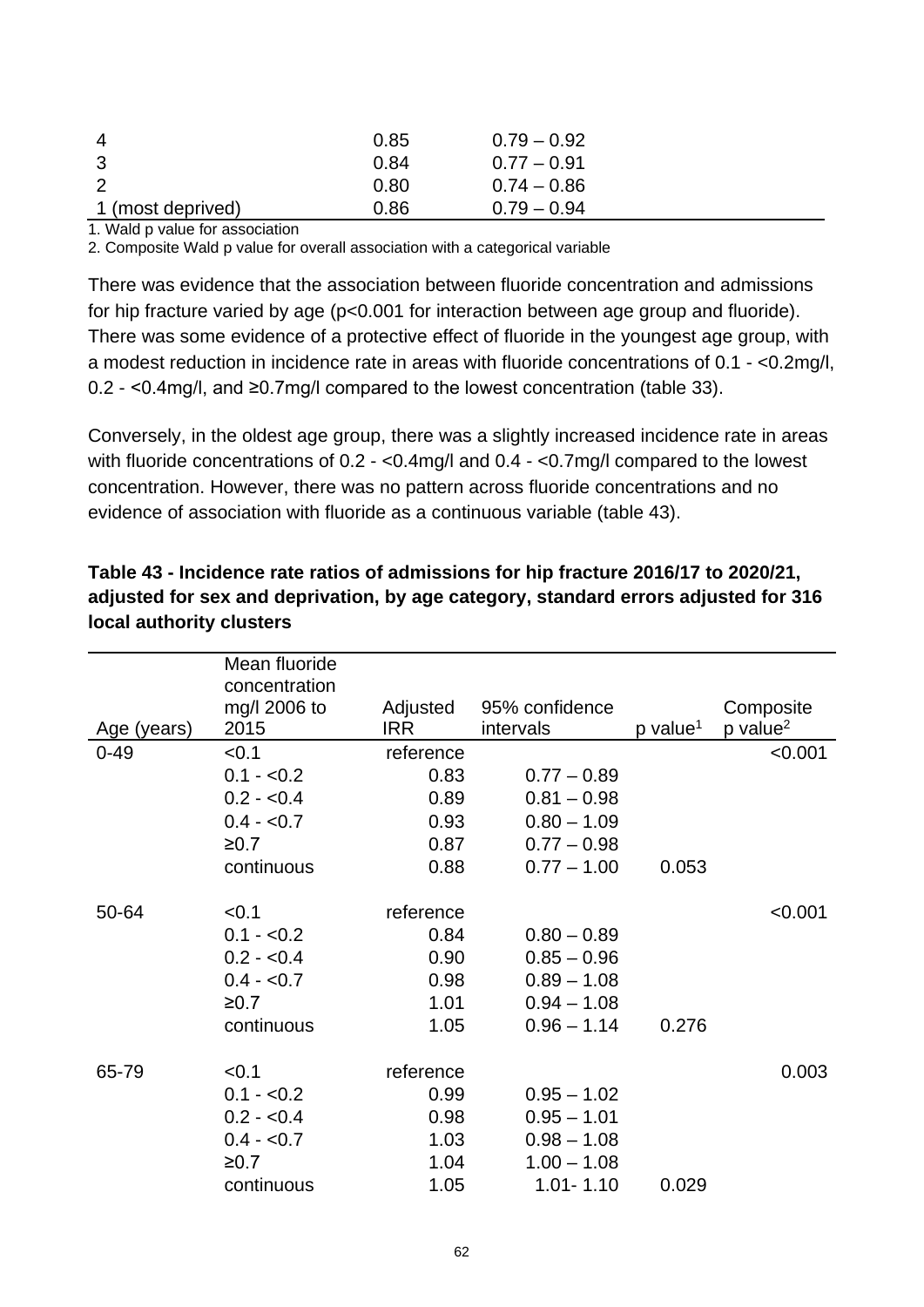| ≥80 | < 0.1       | reference |               |       | 0.010 |
|-----|-------------|-----------|---------------|-------|-------|
|     | $0.1 - 0.2$ | 0.98      | $0.94 - 1.03$ |       |       |
|     | $0.2 - 0.4$ | 1.04      | $1.01 - 1.08$ |       |       |
|     | $0.4 - 0.7$ | 1.08      | $1.02 - 1.14$ |       |       |
|     | ≥0.7        | 1.02      | $0.96 - 1.09$ |       |       |
|     | continuous  | 1.05      | $0.97 - 1.13$ | 0.245 |       |

1. Wald p value for association

2. Composite Wald p value for overall association with a categorical variable

The a priori defined interaction between age group and fluoride concentration was also tested in each sex. The interaction remained significant in both females and males (p <0.001 in both). Adjusted incidence rate ratios are therefore presented stratified by both age group and sex (tables 44 and 45).

In females aged 0 to 49 years, there was statistical evidence of a reduction in incidence of hip fractures in areas with fluoride concentration of 0.1 - <0.2mg/l compared to the lowest concentration. However, there was no pattern across fluoride concentration categories, and no evidence of an association between fluoride concentration and hip fractures when fluoride was modelled as a continuous variable. In males aged 0 to 49 years, there was some reduction in incidence of hip fractures in areas with higher fluoride concentrations, compared to the lowest concentration, and evidence of a weak protective association when fluoride was modelled as a continuous variable.

In both females and males aged 50 to 64 years, no pattern was seen across fluoride concentration categories, and there was no evidence of a linear association between fluoride concentration and hip fracture.

In females and males aged 65 to 79 years no pattern was seen across fluoride concentration categories. When fluoride was modelled as a continuous variable, there was weak evidence (significant at the 10% level) of a linear relationship, with increased incidence of hip fractures at higher fluoride concentrations.

In both females and males aged 80 years and older, there was a slightly increased risk of hip fracture in mid-range fluoride concentrations, compared to the lowest concentration. However, there was no pattern across fluoride concentration categories, and no evidence of an association when fluoride was modelled as a continuous exposure.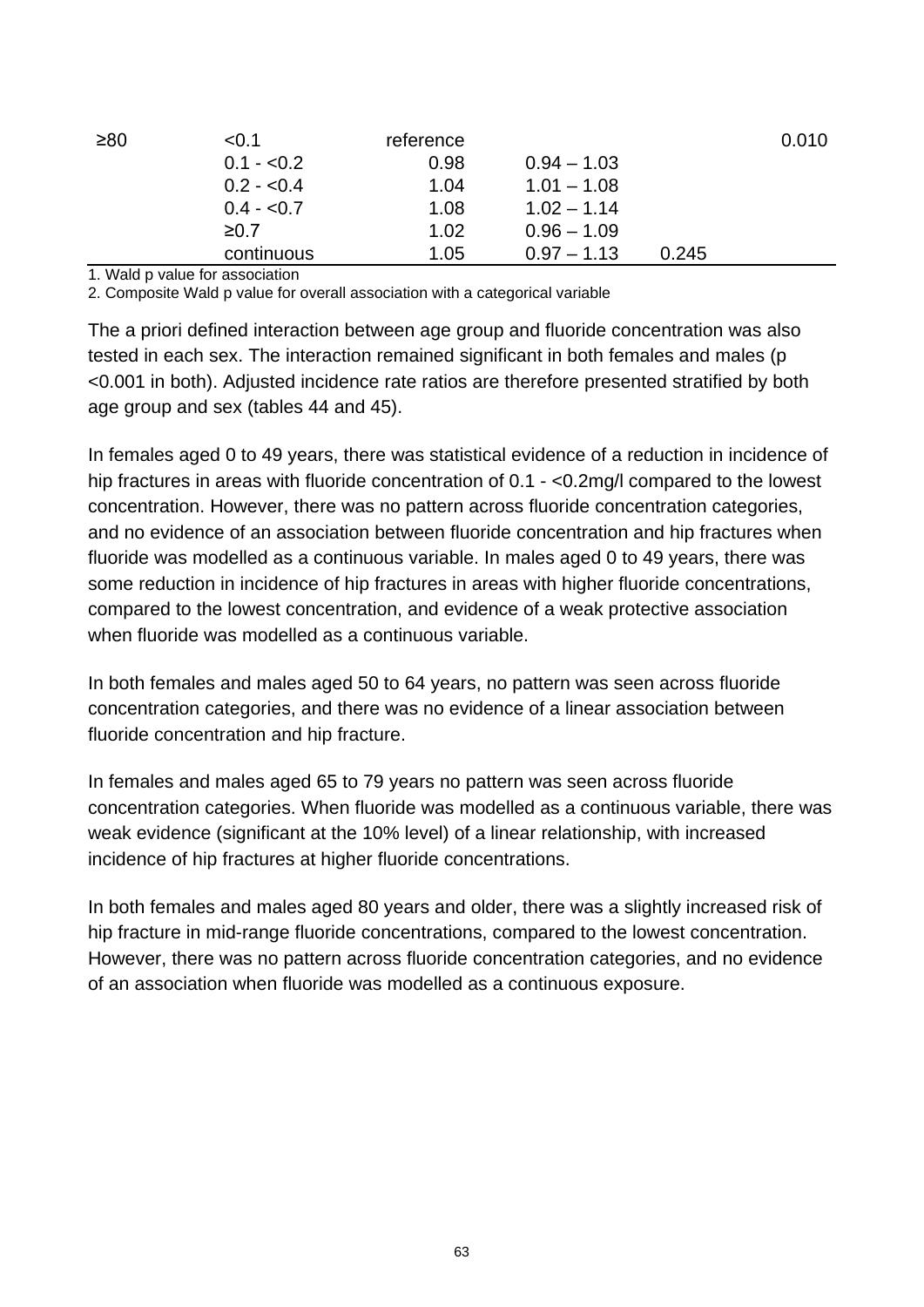|             | Mean fluoride                 |            |                |                        |                      |
|-------------|-------------------------------|------------|----------------|------------------------|----------------------|
|             | concentration<br>mg/l 2006 to | Adjusted   | 95% confidence |                        | Composite            |
| Age (years) | 2015                          | <b>IRR</b> | intervals      | $p$ value <sup>1</sup> | p value <sup>2</sup> |
| $0 - 49$    | < 0.1                         | reference  |                |                        | < 0.001              |
|             | $0.1 - 0.2$                   | 0.70       | $0.63 - 0.79$  |                        |                      |
|             | $0.2 - 0.4$                   | 0.91       | $0.78 - 1.06$  |                        |                      |
|             | $0.4 - 0.7$                   | 0.87       | $0.68 - 1.12$  |                        |                      |
|             | ≥0.7                          | 0.87       | $0.72 - 1.04$  |                        |                      |
|             | continuous                    | 0.91       | $0.74 - 1.13$  | 0.394                  |                      |
| 50-64       | < 0.1                         | reference  |                |                        | < 0.001              |
|             | $0.1 - 0.2$                   | 0.81       | $0.76 - 0.87$  |                        |                      |
|             | $0.2 - 0.4$                   | 0.89       | $0.84 - 0.94$  |                        |                      |
|             | $0.4 - 0.7$                   | 0.97       | $0.87 - 1.08$  |                        |                      |
|             | ≥0.7                          | 1.02       | $0.92 - 1.13$  |                        |                      |
|             | continuous                    | 1.07       | $0.95 - 1.20$  | 0.251                  |                      |
| 65-79       | < 0.1                         | reference  |                |                        | 0.003                |
|             | $0.1 - 0.2$                   | 0.95       | $0.91 - 0.99$  |                        |                      |
|             | $0.2 - 0.4$                   | 0.98       | $0.94 - 1.01$  |                        |                      |
|             | $0.4 - 0.7$                   | 1.06       | $1.01 - 1.11$  |                        |                      |
|             | ≥0.7                          | 1.02       | $0.98 - 1.07$  |                        |                      |
|             | continuous                    | 1.05       | $0.99 - 1.11$  | 0.084                  |                      |
| $\geq 80$   | < 0.1                         | reference  |                |                        | 0.010                |
|             | $0.1 - 0.2$                   | 0.97       | $0.93 - 1.01$  |                        |                      |
|             | $0.2 - 0.4$                   | 1.03       | $1.00 - 1.06$  |                        |                      |
|             | $0.4 - 0.7$                   | 1.08       | $1.01 - 1.14$  |                        |                      |
|             | ≥0.7                          | 1.02       | $0.95 - 1.09$  |                        |                      |
|             | continuous                    | 1.05       | $0.97 - 1.13$  | 0.271                  |                      |

**Table 44 - Age-stratified incidence rate ratios of admissions for hip fracture in females by fluoride concentration, adjusted for deprivation, standard errors adjusted for 316 local authority clusters**

1. Wald p value for association

2. Composite Wald p value for overall association with a categorical variable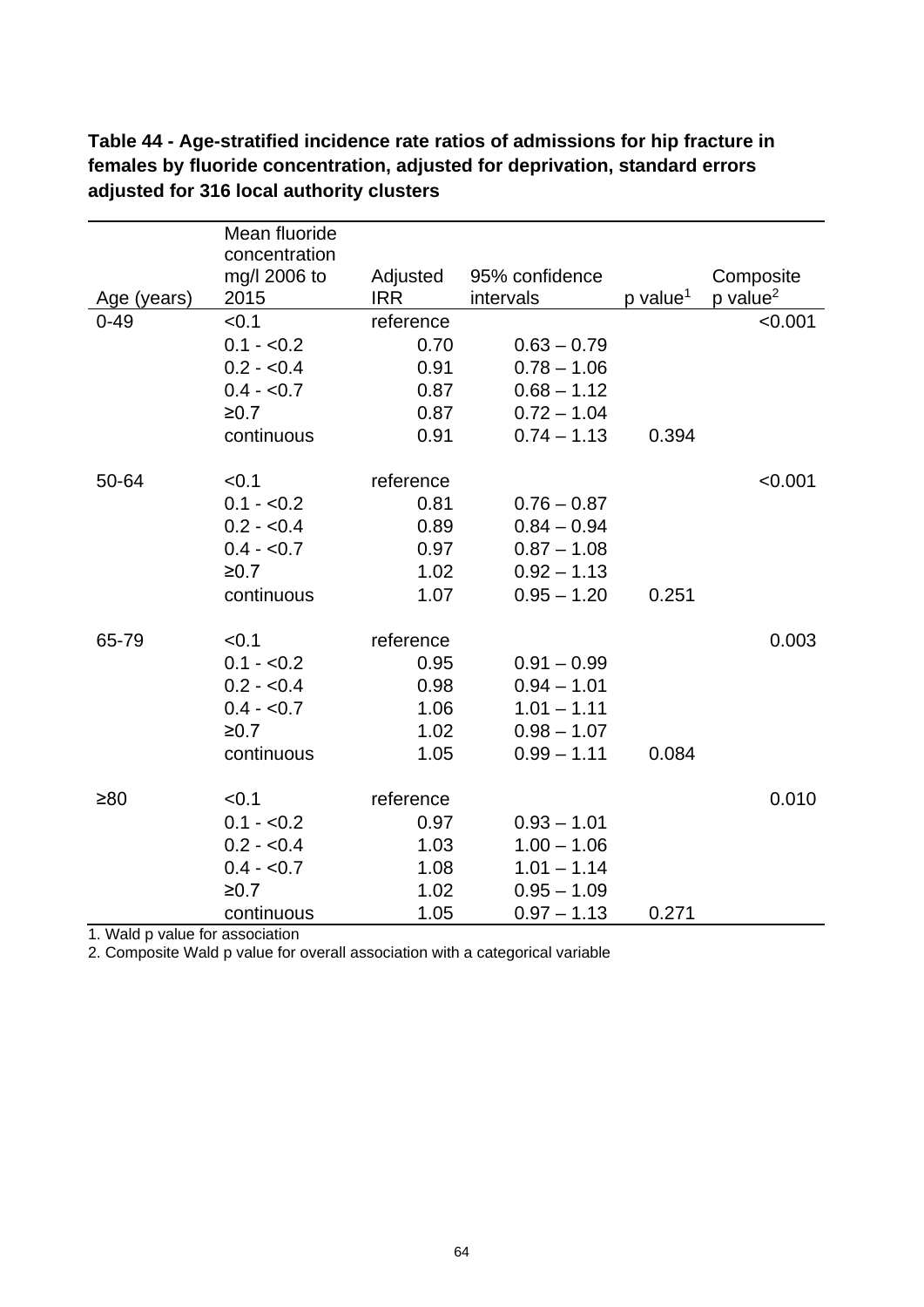|             | Mean fluoride |            |                |                      |                      |
|-------------|---------------|------------|----------------|----------------------|----------------------|
|             | concentration |            |                |                      |                      |
|             | mg/l 2006 to  | Adjusted   | 95% confidence |                      | Composite            |
| Age (years) | 2015          | <b>IRR</b> | intervals      | p value <sup>1</sup> | p value <sup>2</sup> |
| $0 - 49$    | < 0.1         | reference  |                |                      | 0.015                |
|             | $0.1 - 0.2$   | 0.89       | $0.82 - 0.96$  |                      |                      |
|             | $0.2 - 0.4$   | 0.89       | $0.80 - 0.98$  |                      |                      |
|             | $0.4 - 0.7$   | 0.97       | $0.81 - 1.14$  |                      |                      |
|             | ≥0.7          | 0.86       | $0.76 - 0.98$  |                      |                      |
|             | continuous    | 0.86       | $0.74 - 0.99$  | 0.041                |                      |
| 50-64       | < 0.1         | reference  |                |                      | 0.002                |
|             | $0.1 - 0.2$   | 0.88       | $0.82 - 0.94$  |                      |                      |
|             | $0.2 - 0.4$   | 0.92       | $0.84 - 1.00$  |                      |                      |
|             | $0.4 - 0.7$   | 0.99       | $0.88 - 1.11$  |                      |                      |
|             | ≥0.7          | 0.99       | $0.90 - 1.09$  |                      |                      |
|             | continuous    | 1.02       | $0.91 - 1.14$  | 0.732                |                      |
| 65-79       | < 0.1         | reference  |                |                      | 0.003                |
|             | $0.1 - 0.2$   | 1.03       | $0.99 - 1.08$  |                      |                      |
|             | $0.2 - 0.4$   | 0.97       | $0.92 - 1.01$  |                      |                      |
|             | $0.4 - 0.7$   | 0.99       | $0.93 - 1.06$  |                      |                      |
|             | ≥0.7          | 1.07       | $1.02 - 1.02$  |                      |                      |
|             | continuous    | 1.05       | $1.00 - 1.11$  | 0.059                |                      |
| $\geq 80$   | < 0.1         | reference  |                |                      | 0.033                |
|             | $0.1 - 0.2$   | 1.00       | $0.95 - 1.05$  |                      |                      |
|             | $0.2 - 0.4$   | 1.06       | $1.01 - 1.11$  |                      |                      |
|             | $0.4 - 0.7$   | 1.08       | $1.01 - 1.16$  |                      |                      |
|             | ≥0.7          | 1.03       | $0.96 - 1.10$  |                      |                      |
|             | continuous    | 1.05       | $0.97 - 1.14$  | 0.217                |                      |

**Table 45 - Age-stratified incidence rate ratios of admissions for hip fracture in males by fluoride concentration, adjusted for deprivation, standard errors adjusted for 316 local authority clusters**

1. Wald p value for association

2. Composite Wald p value for overall association with a categorical variable

#### **Exposure to a water fluoridation scheme**

Considering public water supplies where fluoride was adjusted as part of a fluoridation scheme during the period 2006 to 2015, crude incidence was 7% higher compared to areas where there was no scheme and mean fluoride was below 0.2mg/l (table 46).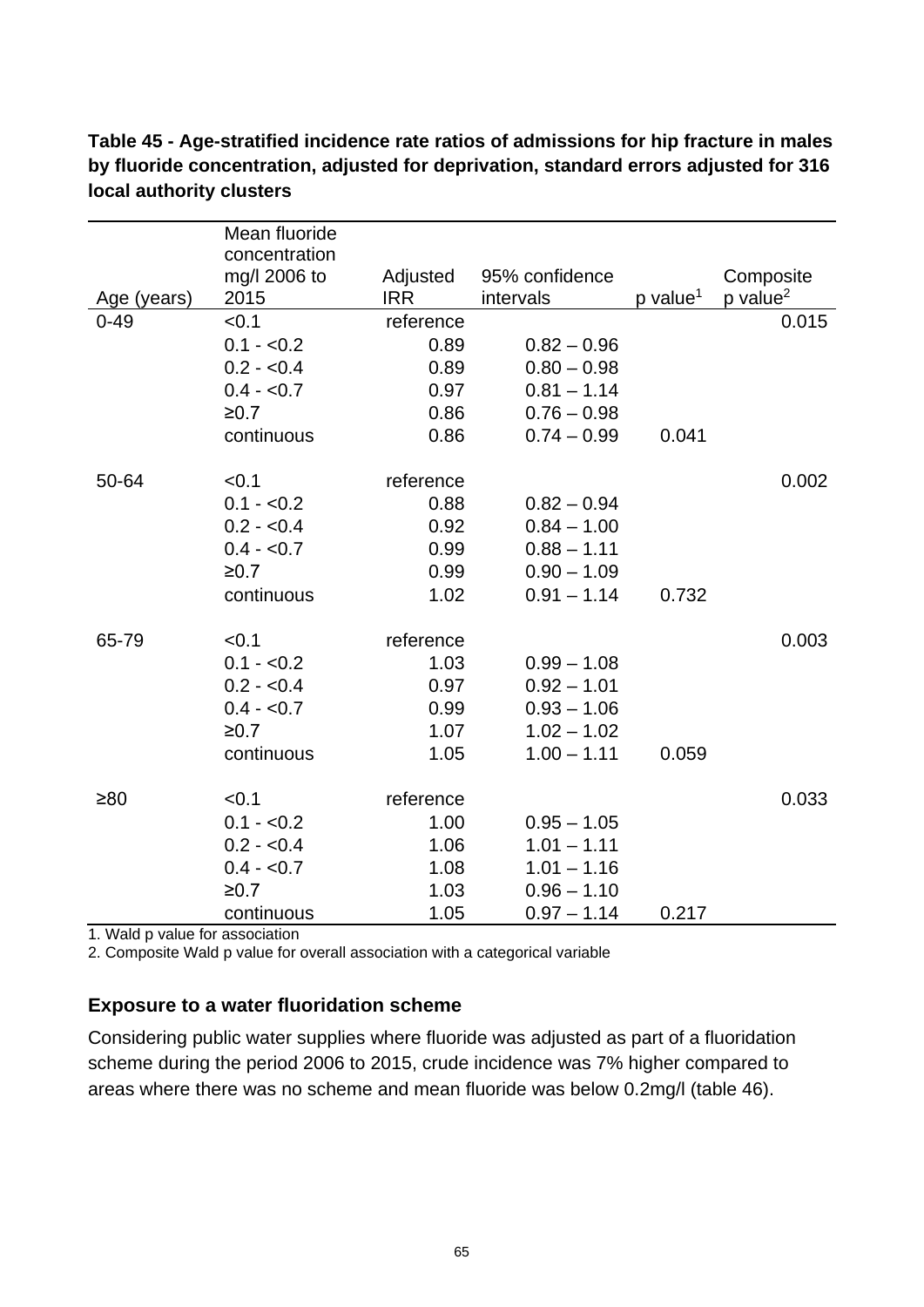**Table 46 - Crude incidence of hospital admissions for hip fractures in 2016/17 to 2020/21 in those exposed and not exposed to a fluoridation scheme in 2006 to 2015** 

|                            |            |            | Crude       |                            |
|----------------------------|------------|------------|-------------|----------------------------|
|                            | Admissions | Person-    | incidence   |                            |
| <b>Fluoridation scheme</b> | for hip    | years      | per 100,000 | 95% confidence             |
| 2006 to 2015               | fracture   | (millions) | <b>PYAR</b> | intervals                  |
| No                         | 227,898    | 201.37     |             | $113.17$ $112.71 - 113.64$ |
| Yes                        | 31,546     | 26.12      | 120.78      | $119.45 - 122.12$          |
| Total                      | 259,444    | 227.49     | 114.05      | $113.61 - 114.49$          |

The association between presence of a fluoridation scheme and hip fractures varied by age. When deprivation and sex are taken into account, there was evidence of an increased incidence rate of admissions for hip fracture in those aged 50 to 79 years (table 47).

**Table 47 - Incidence rate ratio of admissions for hip fractures in those exposed to a fluoride scheme compared to those who are not, adjusted for deprivation and sex, stratified by age category** 

| Age (years) | <b>Adjusted IRR</b> | 95% confidence<br>intervals | p value |
|-------------|---------------------|-----------------------------|---------|
| $0 - 49$    | 0.92                | $0.84 - 1.01$               | 0.078   |
| 50-64       | 1.10                | $1.03 - 1.17$               | 0.003   |
| 65-79       | 1.05                | $1.02 - 1.09$               | 0.004   |
| ≥80         | 1.05                | $0.99 - 1.11$               | 0.137   |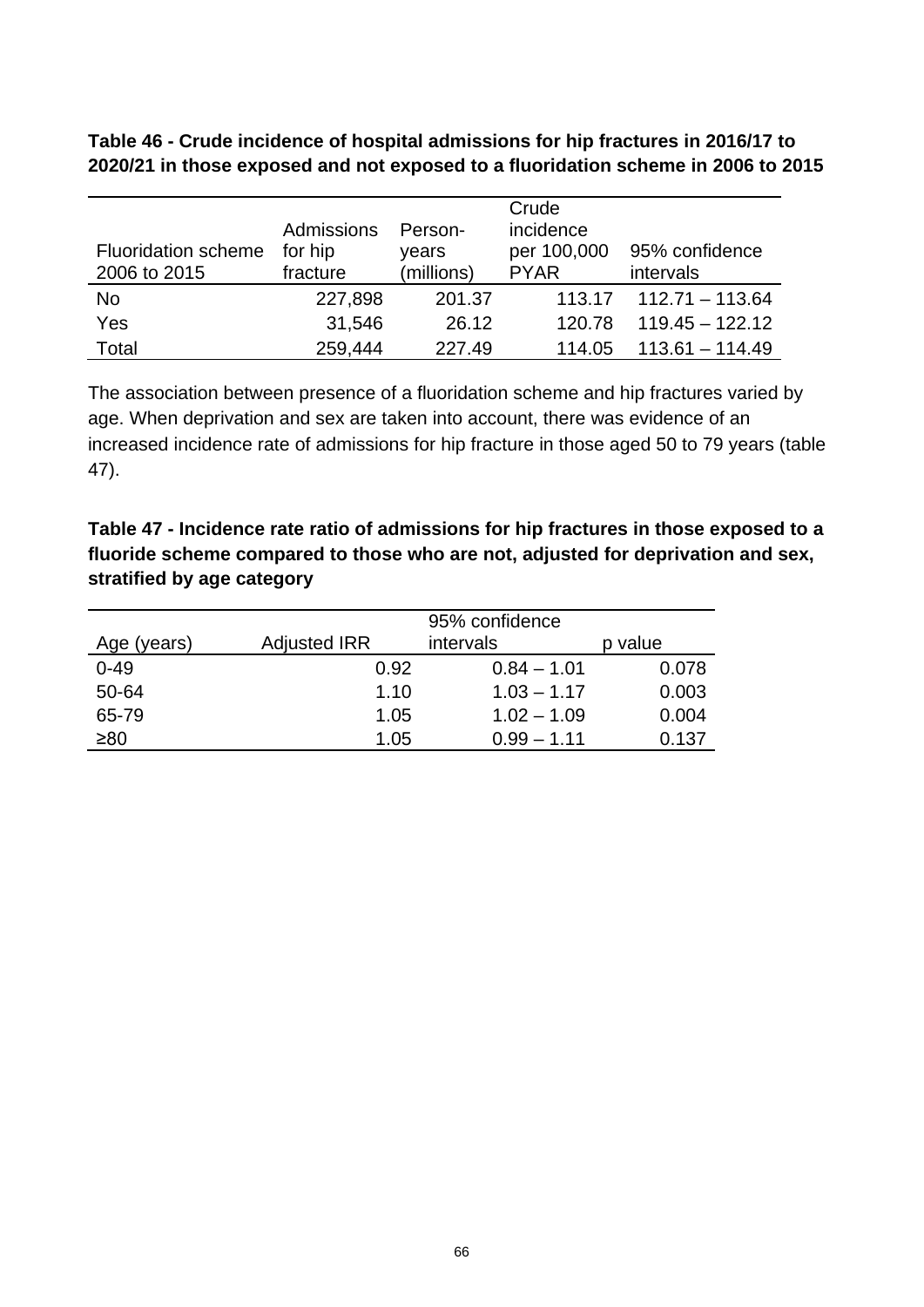# **Discussion**

# **Value of this report**

This is the third health monitoring report published by the working group. The 2014 report concluded that water fluoridation is a safe and effective dental public health intervention, with no evidence of higher rates of non-dental health indicators in areas with fluoridation schemes compared to areas without. The 2018 report updated that assessment and investigated possible associations between a range of health outcomes and fluoride concentrations, rather than just the presence or absence of a fluoridation scheme. Its findings were consistent with the conclusions of the 2014 report.

The 2022 report continued the approach of using fluoride concentration as an exposure, as well as whether or not the fluoride has been adjusted by a scheme, which allows for a more detailed investigation of the relationship between fluoride and health outcomes. However, the methods used were not exactly the same as those followed in 2018. In particular, the exposure classification and inclusion of an indicator for ethnicity at population-level in some of the models. Therefore, individual numerical results should not be directly compared. Overall, this report corroborates the findings of the 2018 report.

# **Dental outcomes**

The main finding of this report is of strong statistical evidence for a clinically significant reduction in dental caries, indicated by prevalence, severity, and hospital admissions for extraction, with increasing fluoride concentration. The greatest benefit was seen in the most deprived areas, supporting previous conclusions that drinking water fluoridation is an effective public health intervention for tackling dental health inequalities.

# **Prevalence and severity of dental caries experience**

Dental caries is a common oral disease affecting children in England; 23% of 5-year-olds and 11% of 3-year-olds have evidence of dental caries. Prevalence is distributed unequally across the country: in 2019, 51% of five-year-olds surveyed in Blackburn with Darwen had dental caries, compared with 9% in East Sussex.41, 42 The unadjusted odds of experiencing dental caries was 4 times higher in the most deprived 10% of LSOAs compared to the least deprived, in both 3- and 5-year-olds.

This analysis showed the unadjusted prevalence of dental caries experience in 3-year-olds fell by 4%, a relative reduction of 35%, as fluoride concentration increased from <0.1mg/l to ≥0.7mg/l. In 5-year-olds prevalence fell by 5%, a relative reduction of 19%. The dental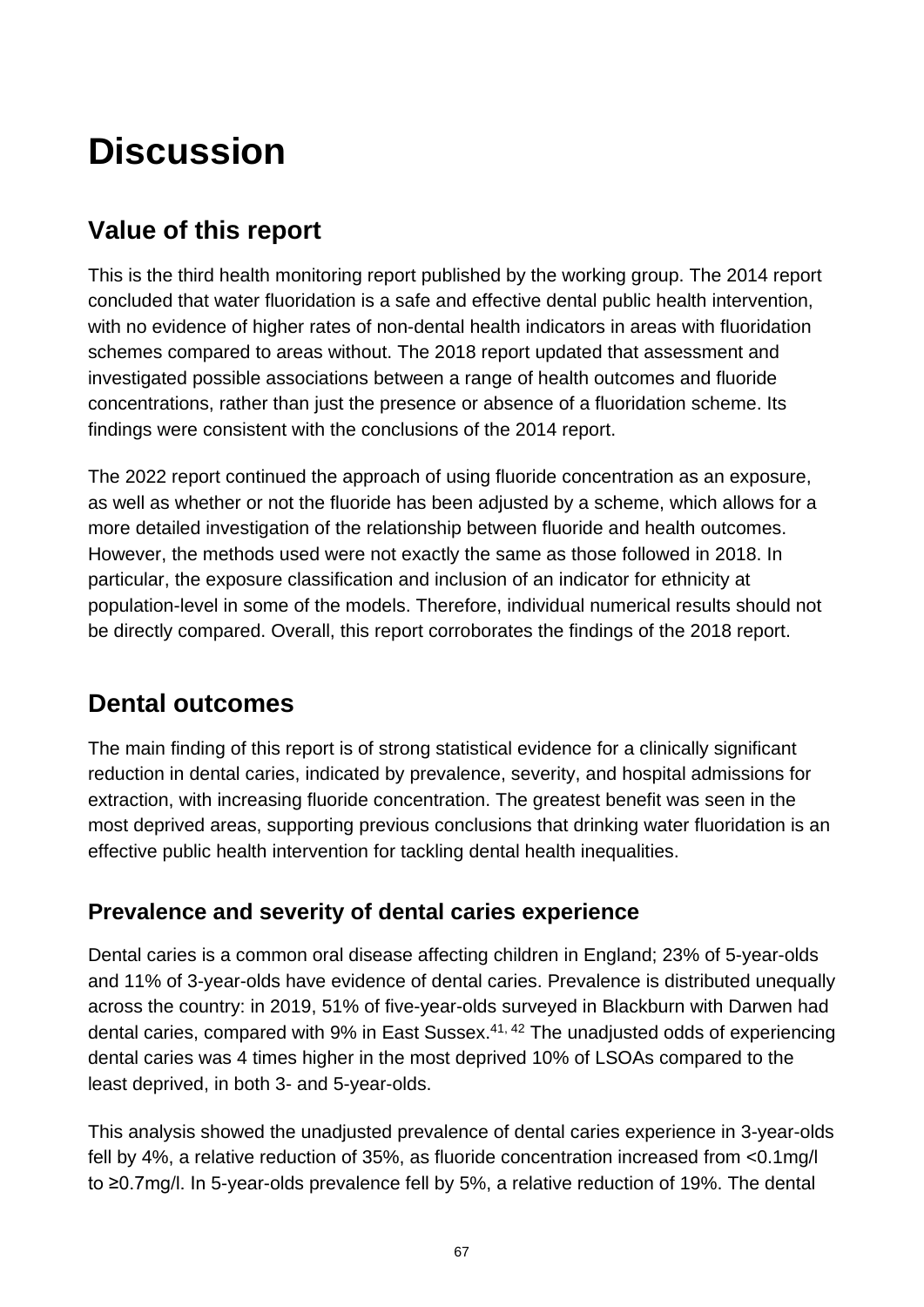caries severity score fell by 0.13 (38% relative reduction) and 0.28 (32% relative reduction) from the lowest to the highest fluoride concentration areas, in 3- and 5-year-olds respectively.

At all levels of deprivation there was a clear reduction in the risk of 5-year-olds experiencing dental caries in areas with the highest fluoride concentration compared to areas with the lowest. In the most deprived quintile, a reduction was seen at all levels of fluoride concentration compared to the lowest, with the greatest effect seen at the highest concentration. A similar effect was seen on the severity of dental caries in 5-year-olds. The risk of being in the highest severity score group relative to the lowest was clearly lower at the highest fluoride concentration compared to the lowest.

The overall trend in 3- and 5-year-olds was a reduction in dental caries prevalence and severity with increasing fluoride concentration. Children in the most deprived quintile, saw the greatest overall reduction. However patterns in most analyses do not show smooth linear trends, with numbers of observations in some strata being rather small.

At all deprivation levels, odds of experiencing dental caries were lower in areas with a fluoridation scheme in place than in those without. The exposed group included areas with a fluoridation scheme in place, but which achieved any fluoride concentration over the exposure period. Viewed in the context of the analysis using different levels of fluoride concentration, it could be expected that the benefit of a fluoridation scheme would be greater if schemes had achieved the target fluoride concentration (1mg/l).

From a public health perspective, it is significant that the greatest benefit is seen in children living in the most deprived areas. These findings are in keeping with those from the 2018 health monitoring report, which analysed OHS data for 5-year-olds in 2015.

### **Hospital admissions for carious tooth extractions**

The crude incidence of admission to hospital for carious tooth extraction in 0- to 19-yearolds over the 5-year period (2016/17 to 2020/21) was 249 admissions per 100,000 personyears. The crude incidence rate was 60% lower in areas with the highest fluoride concentration compared to the lowest. Deprivation is an important factor in tooth extractions, with the incidence rate in the most deprived decile of areas being more than 4 times greater than in the least deprived areas.

At all levels of deprivation, there was a clear reduction in admissions as fluoride concentration increased. The greatest effect was seen in the most deprived quintile. As with dental caries prevalence and severity (described above), this was not a smooth linear trend.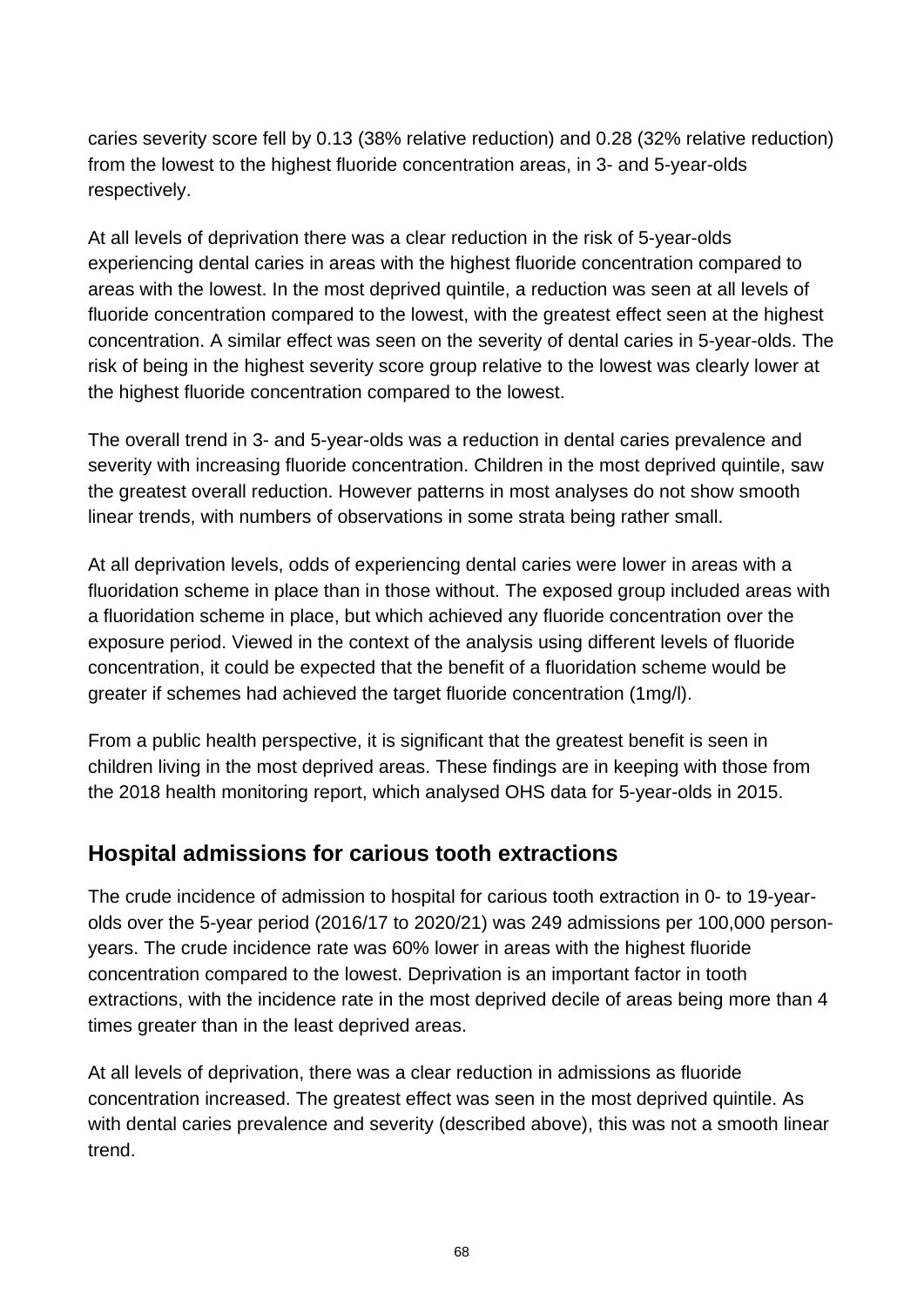If all children and young people in the most deprived 20% of areas with fluoride concentrations <0.2mg/l instead received water with adjusted fluoride of at least 0.2mg/l, 56% of dental extractions in those areas would be prevented, assuming the reduction is due to fluoridation. Those in the most deprived areas benefit the most from this intervention. Although the relative reduction in the most deprived areas was not different to the reduction achieved at other deprivation levels, it represented a greater absolute number of admissions which could be prevented. As above, the effect of water fluoridation could be expected to be greater than observed in this analysis if fluoridation schemes achieved target fluoride concentrations.

The findings are in keeping with the analysis of the OHS data, and with the 2018 health monitoring report. Increasing fluoride concentration in drinking water is associated with a decreased risk of carious tooth extraction, with the greatest benefit seen in the most deprived areas.

# **Hip fractures**

The crude incidence of hip fracture over the 5-year period (2016/17 to 2020/21) was 115 per 100,000 person-years. As in 2018, there was no difference between the crude incidence rates at different fluoride concentrations, compared to the lowest concentration, and no evidence of an association found when fluoride concentration was modelled as a continuous exposure.2 Age and sex are important factors in hip fracture.

A complex relationship between fluoride and hip fracture was found when the association was stratified by age, and is consistent with the 2018 findings which found an interaction between fluoride concentration and  $age<sup>2</sup>$  In the youngest age group (0 to 49 years), adjusting for sex and deprivation, evidence of a reduction in incidence of hip fractures was seen at higher fluoride concentrations. This did not follow a pattern across concentrations of fluoride. A similar picture was seen in those aged 50 to 64 years. There was no clear pattern of association in those aged 65 to 79 years. In the oldest age group (≥80 years), although there was evidence that the adjusted incidence rate was 4 to 8% higher in areas with mid-range fluoride concentrations (0.2 - <0.4mg/l and 0.4 - <0.7mg/l) compared to the lowest concentration (<0.1mg/l), this association was not seen at the highest fluoride concentration and no pattern was observed. When further stratified by sex, the protective association between fluoride and hip fractures was observed in males aged 0 to 49 years. However, this was not apparent in females of the same age group. In those aged over 80 years, the association between fluoride and hip fractures was seen at some fluoride concentrations. However, these are sporadic and do not follow a trend. When modelled as a continuous variable, there was a protective association found between fluoride and hip fractures in males aged 0 to 49 years. However, no evidence of an association was observed at any other sex- and age-group.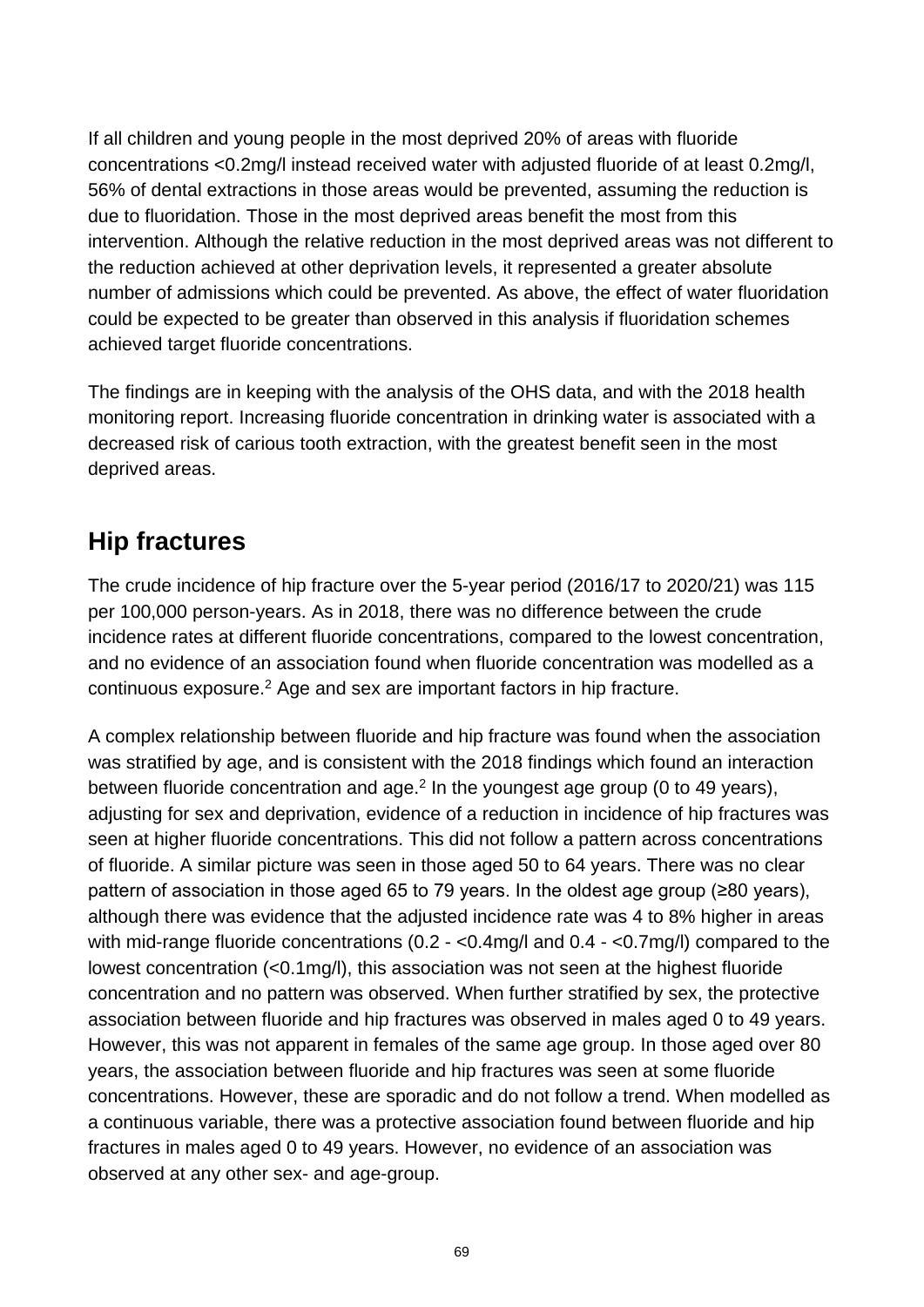Results of the all-sex analysis suggest there may be an association between fluoride and hip fracture, the direction of which changes across the life course. This is less convincing when the analysis is stratified by sex, with no clear pattern across fluoride concentrations at any age- and sex-specific group.

In some age groups, there was an increased risk of admission for hip fracture in areas with a fluoridation scheme in place compared to those without. However, these findings were inconsistent with the results of the analysis using fluoride concentration.

Taken in the context of the findings of the 2014 and 2018 reports, and wider literature, there is no new evidence to indicate an increased risk of hip fracture at the drinking water fluoride concentrations seen in England.<sup>2, 3, 12, 45</sup>

# **Limitations**

# **Exposure misclassification**

No additional exposure data were available for the years following 2015. It was assumed, based on previous analysis and that there have been no changes in legal agreements to schemes since 2017, that fluoride concentration, and the presence of fluoridation schemes, has remained stable over time.<sup>4</sup> However, if concentrations have changed, geographical areas may have been wrongly assigned to an exposure category.

Further, this means that for some health outcomes there was little or no overlap between the exposure period of interest and the outcome period of interest. This is most extreme in the prevalence and severity of dental caries experience in 3-year-olds, where the outcome of interest was measured in the academic year ending 2020 and the exposure period was 2011 to 2015 inclusive, before the children surveyed were born.

Use of an ecological and indirect estimate of exposure to fluoride and fluoridation of water supplies may result in misclassification of exposure. Comparing the drinking water concentrations captures differences in average fluoride exposure between populations. However, this is not an individual measure of exposure. A person's individual fluoride intake within an area can vary due to variations in the amount of water consumed, and fluoride exposure from other dietary sources such as drinking tea and using toothpaste or mouthwash. As fluoride in water is only the dominant source at relatively high fluoride concentrations, this misclassification is likely more important in the lower fluoride concentration ranges. Consequently, interpretation of differences in relative risk/odds between populations exposed to differing fluoride concentrations in the lower ranges (for example, <0.2mg/l compared to <0.4mg/l) is more uncertain, particularly in the absence of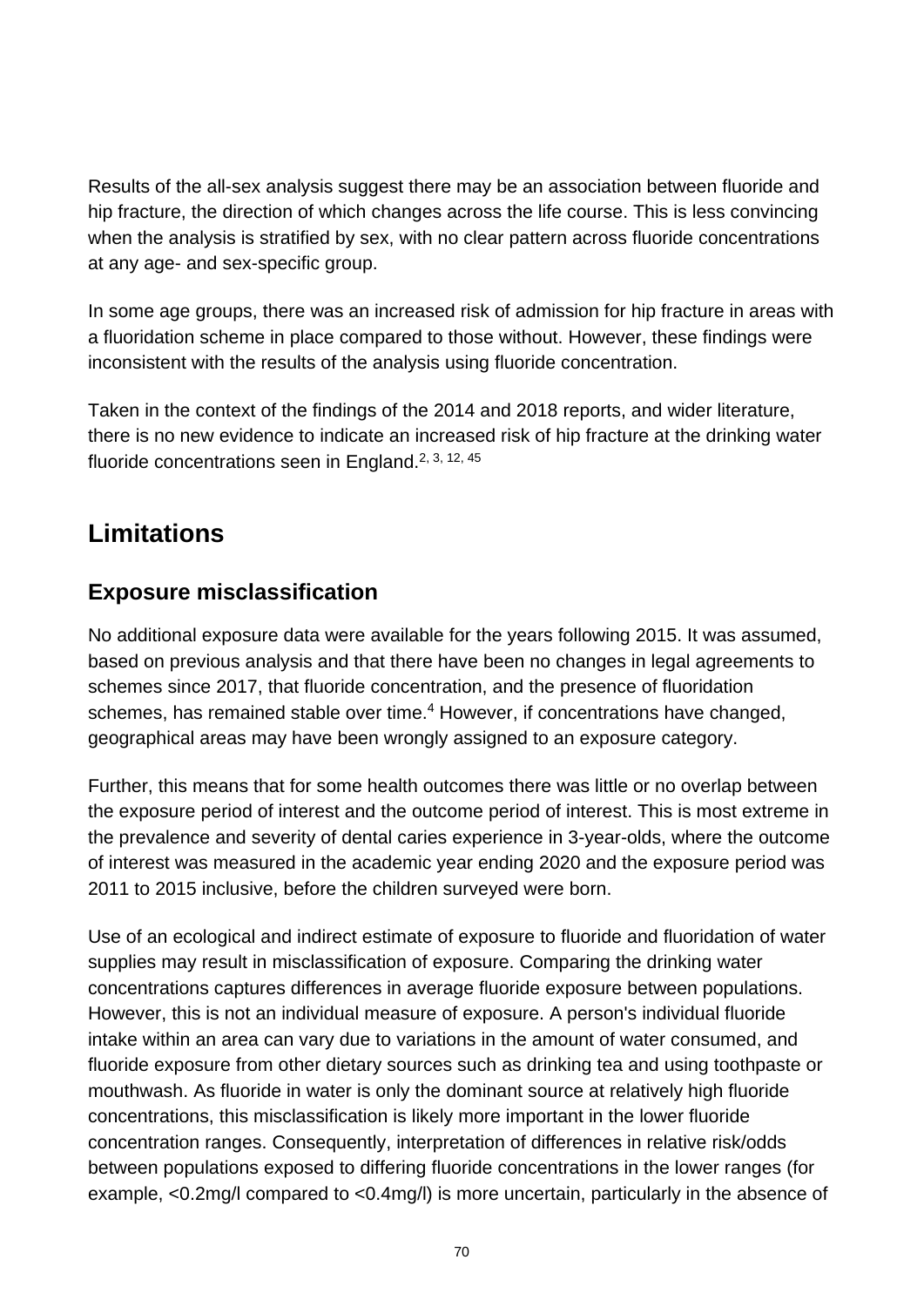a clear trend. However, an ecological study design is appropriate in that the findings are relevant to policy objectives which relate to the regulation of the concentration of fluoride in drinking water.

It is not possible to account for the length of exposure at person-level. Individuals may have moved geographically during the exposure period of interest, and thereby not been exposed for the time period included in analysis. Individuals may live in an area with a given fluoride concentration, but work or attend school somewhere with a different fluoride concentration, thus altering their exposure.

# **Sampling error, non-sampling error and selection bias**

The prevalence and severity of dental caries in 3- and 5-year-olds was measured using survey data, rather than data on the whole population. There is a possibility that there are important differences between the children included in the surveys and the general population of children of that age. This is especially true of the survey of 3-year-olds conducted in 2020, which was terminated early due to the COVID-19 pandemic. Limitations of the methods of the oral health surveys are discussed fully in their respective reports.40-42 Of note, a potential selection bias could stem from sampling only statemaintained schools and the requirement for positive consent; children who attend private schools, are home-schooled, or whose parents did not consent, were excluded from the surveys. Although the populations are unlikely to differ by fluoride concentrations, there may be a difference in the overall prevalence and severity of dental caries experienced in sampled children compared to those who were not sampled. This may affect the generalisability of the findings.

Hospital admissions for carious tooth extraction and for hip fracture were measured using HES data, which is available at population level and does not rely on sampling. HES data, which uses consistent diagnostic codes and is used by hospitals to submit claims for payment, is likely to be highly complete. This is especially true of admissions for hip fracture, which cannot be managed in the community. In some instances, HES data may underestimate the number of admissions for tooth extraction; it is recognised that there are dental extractions conducted by community dental services in hospital settings, and that these data are not always included in HES. It is unlikely that this under-reporting correlates with fluoride concentration, though there may be a risk of non-differential error. Both carious tooth extractions and hip fractures are unlikely to be misdiagnosed.

It was noted that hospital admissions for dental extractions decreased in the financial year 2020/21 due to the COVID-19 pandemic. Although it is unlikely that this decrease would have been differential by fluoride exposure, it was possible that it could have been differential by other important population factors (for example, deprivation), resulting in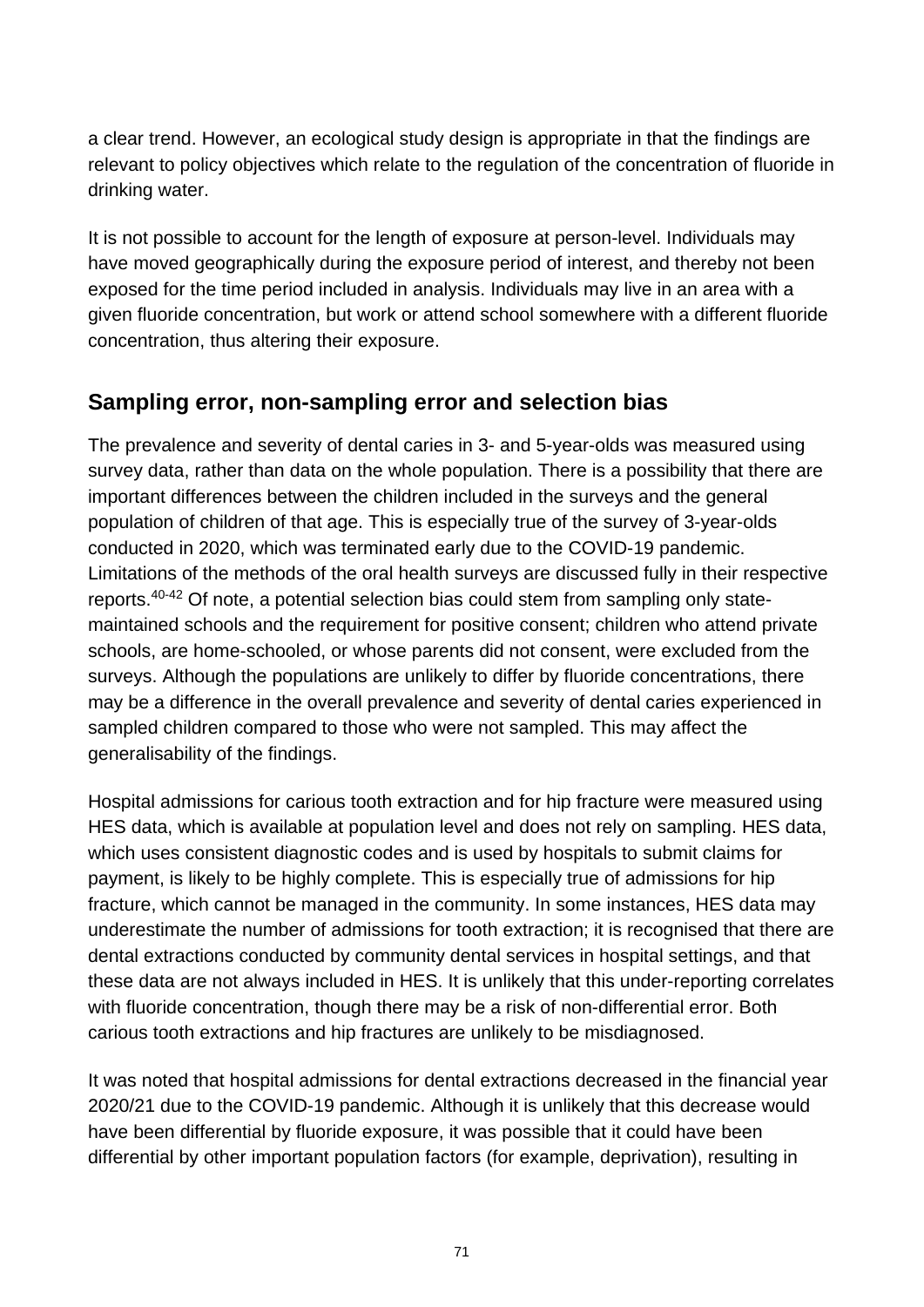findings that may not be generalisable to other time periods. However, a sensitivity analysis using 4 years' data (2016/17 to 2019/20 inclusive) found very similar results.

# **Information bias**

Routine data sources used in these analyses (HES data and ONS population data) are likely to be of high completeness and accuracy. The HES data covered the financial years 2016/17 to 2020/21 and had been through quality assurance processes at the time of analysis. If there were information errors, these would be unlikely to differ by fluoride exposure, but could lead to non-differential error obscuring the exposure-outcome relationship.

# **Residual and unmeasured confounding**

Associations between environmental exposures and non-communicable disease outcomes are typically of low strength and easily obscured by confounding factors. Where possible, age and sex were controlled for as a priori confounders. However, other confounding factors are only measured at ecological level (for example, deprivation) and some are not measured at all (for example, sugar consumption, access to primary dental care). This means not all important confounders could be controlled for, possibly leading to residual or unadjusted confounding. This may result in either under- or over-estimation of the association between exposures and outcomes.

The Index of Multiple Deprivation 2019 was used to adjust for differences in socioeconomic status, because this has been demonstrated to correlate well with potential confounders for which data were not available. However, as an area-level composite indicator, this may not always accurately reflect individual level socioeconomic status, nor all the facets of socioeconomic status that are most important for health outcomes.

# **Multiple comparisons**

Many results are presented in this report. Given so many comparisons, some will have smaller p values due to chance alone. While smaller p values are helpful as a guide to indicate associations where the evidence is stronger, values above or below the conventional cut-off of p<0.05 should not be treated as a threshold to distinguish whether or not there is an association. Results in this report have been discussed with reference to the degree of uncertainty around the point estimates (provided by confidence intervals), the strength of the slope, and the pattern across the range of fluoride concentrations.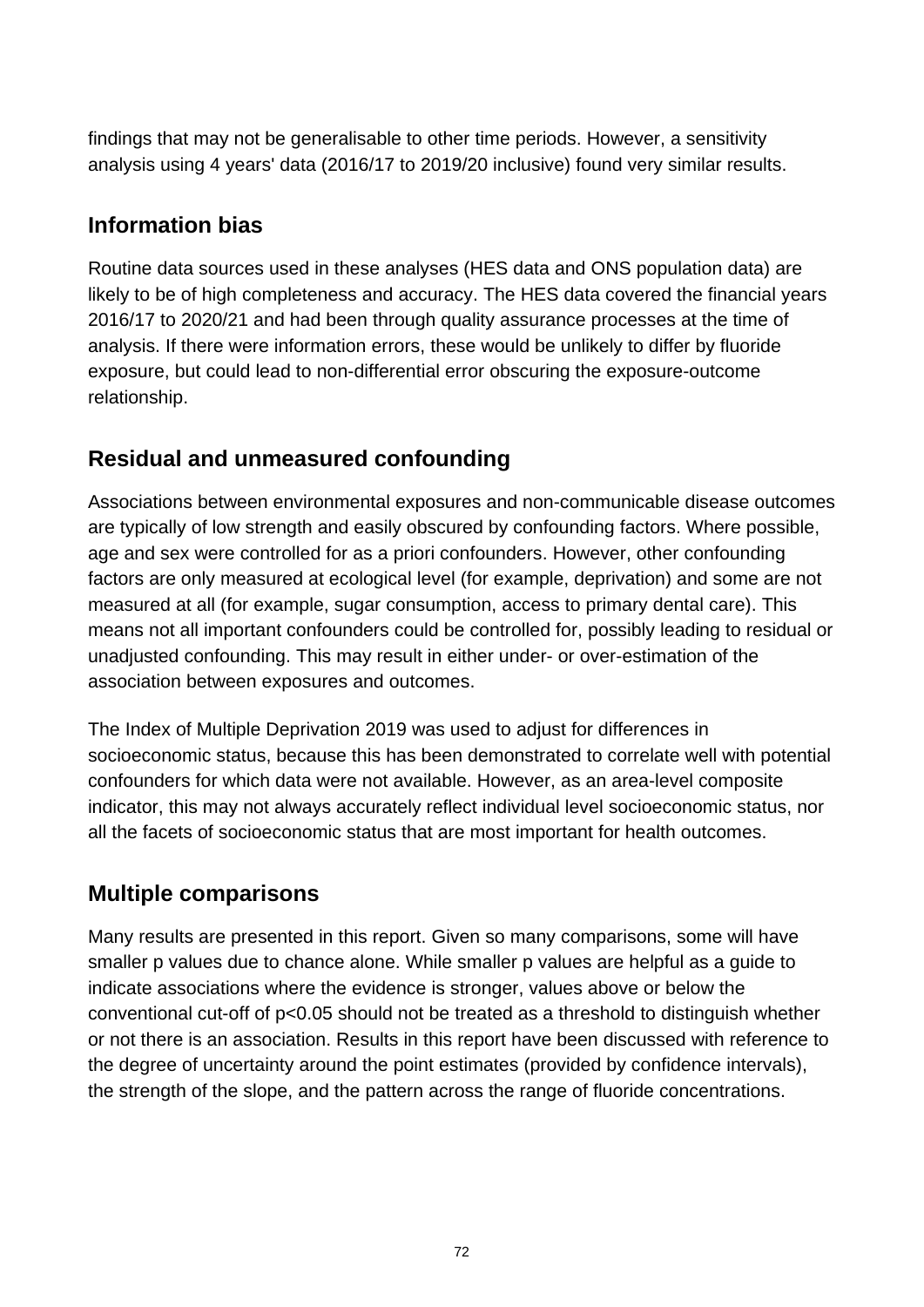# **Conclusion**

The findings of the 2022 health monitoring report are consistent with the view that water fluoridation at levels prescribed within the UK regulatory limit (<1.5mg/l) is an effective, safe, and equitable public health intervention to reduce the prevalence, severity, and consequences of dental caries. It supports previous findings that these benefits are greatest in the most deprived areas, thereby contributing to reducing dental health inequalities.

The 2022 report continued the approach of using fluoride concentration as an exposure, as well as whether or not the fluoride has been adjusted by a scheme, which allows for a more detailed investigation of the relationships between fluoride and health outcomes.

The ecological design of the analyses has some limitations: exposure to fluoride from sources other than public drinking water supplies could not be accounted for, and nor could the length of exposure period. No water fluoride concentration data were available from 2016 onwards, meaning some health outcomes analysed do not overlap with the exposure period. Both of these factors may have led to exposure misclassification. Residual or unmeasured confounding, due to potential confounders being excluded from analysis or included only at population-level, may have led to under- or over-estimation of the results. Therefore, this report alone does not allow conclusions to be drawn regarding any causative or protective role of fluoride. Similarly, the absence of any associations does not provide definitive evidence for a lack of a relationship. This is particularly the case for hip fractures, where wider epidemiological evidence for any relationship at drinking water fluoride concentrations typical of those in England is more limited.

The Water Fluoridation Health Monitoring Working Group continues to keep the wider evidence under review and will consult with local authorities prior to publication of a further report within the next 4 years.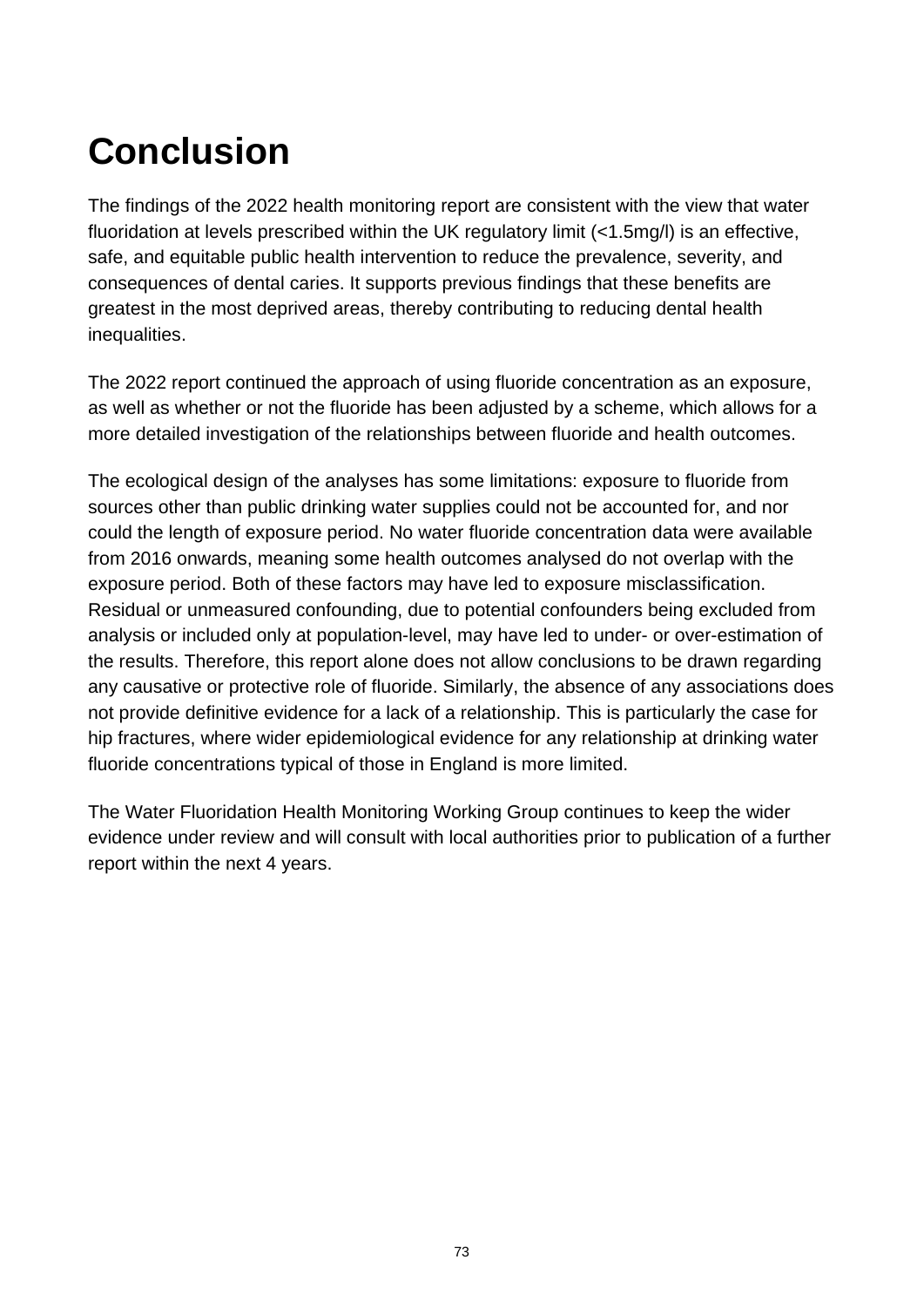### **References**

1. Water Industry Act, (1991).

2. Public Health England. Water Fluoridation - Health monitoring report for England. 2018.

3. Public Health England. Water Fluoridation - Health monitoring report for England. 2014.

4. Roberts D, Morris J, Wood A, Verlander N, Leonardi G, Fletcher T. Use of public water supply fluoride concentration as an indicator of population exposure to fluoride in England 1995-2015. Environ Monit Assess. 2020;192(8):514.

5. Zohoori V, Maguire A. Database of the Fluoride (F) content of Selected Drinks and Food in the UK. Newcastle University and Teesside University; 2015.

6. World Health Organization. Guidelines for drinking-water quality. 2017.

7. Public Health England. Improving oral health: A community water fluoridation toolkit for local authorities. 2020.

8. Drinking Water Inspectorate. Code of Practice on Technical Aspects of Fluoridation of Water Supplies. 2021.

9. US Community Preventive Services Task Force. Preventing Dental Caries: Community Water Fluoridation. Atlanta; 2013.

10. Australian Government National Health and Medical Review Council. Information paper - Water fluoridation: dental and other human health outcomes. Canberra; 2017.

11. Scientific Committee on Health and Environmental Risks. Critical review of any new evidence on the hazard profile, health effects, and human exposure to fluoride and the fluoridating agents of drinking water. Consumers D-GfH; 2013.

12. The Royal Society of New Zealand. Health effects of water fluoridation: A review of the scientific evidence. Wellington: Office of the Prime Minister's Chief Science Advisor; 2014. 13. Sutton M, Kiersey R, Farragher L, Long J. Health Effects of Water Fluoridation - an evidence review. Dublin: Health Research Board; 2015.

14. Iheozor-Ejiofor Z, Worthington H, Walsh T, O'Malley L, Clarkson J, Macey R, et al. Water fluoridation for the prevention of dental caries. Cochrane Database Syst Rev. 2015;2015(6):CD010856.

15. Canadian Agency for Drugs and Technologies in Health. Community Water Fluoridation Programs: A Health Technology Assessment — Review of Dental Caries and Other Health Outcomes. Ottawa; 2019.

16. National Institutes of Health. Oral Health in America: Advances and Challenges. Bethesda, MD, USA: US Department of Health and Human Services, National Institutes of Health, National Institute of Dental and Craniofacial Research; 2021.

17. Medical Research Council. Medical Research Council working group report: Water fluoridation and health. London; 2002.

18. Canadian Agency for Drugs and Technologies in Health. Community Water Fluoridation Exposure: A Review of Neurological and Cognitive Effects – A 2020 Update. Ottawa; 2020.

19. Ibarluzea J, Gallastegi M, Santa-Marina L, Zabala AJ, Arranz E, Molinuevo A, et al. Prenatal exposure to fluoride and neuropsychological development in early childhood: 1-to 4 years old children. Environ Res. 2021;Oct 8;112181.

20. Bashash M, Thomas D, Hu H, Martinez-Mier E, Sanchez B, Basu N, et al. Prenatal Fluoride Exposure and Cognitive Outcomes in Children at 4 and 6-12 Years of Age in Mexico. Environ Health Perspect. 2017;125(9).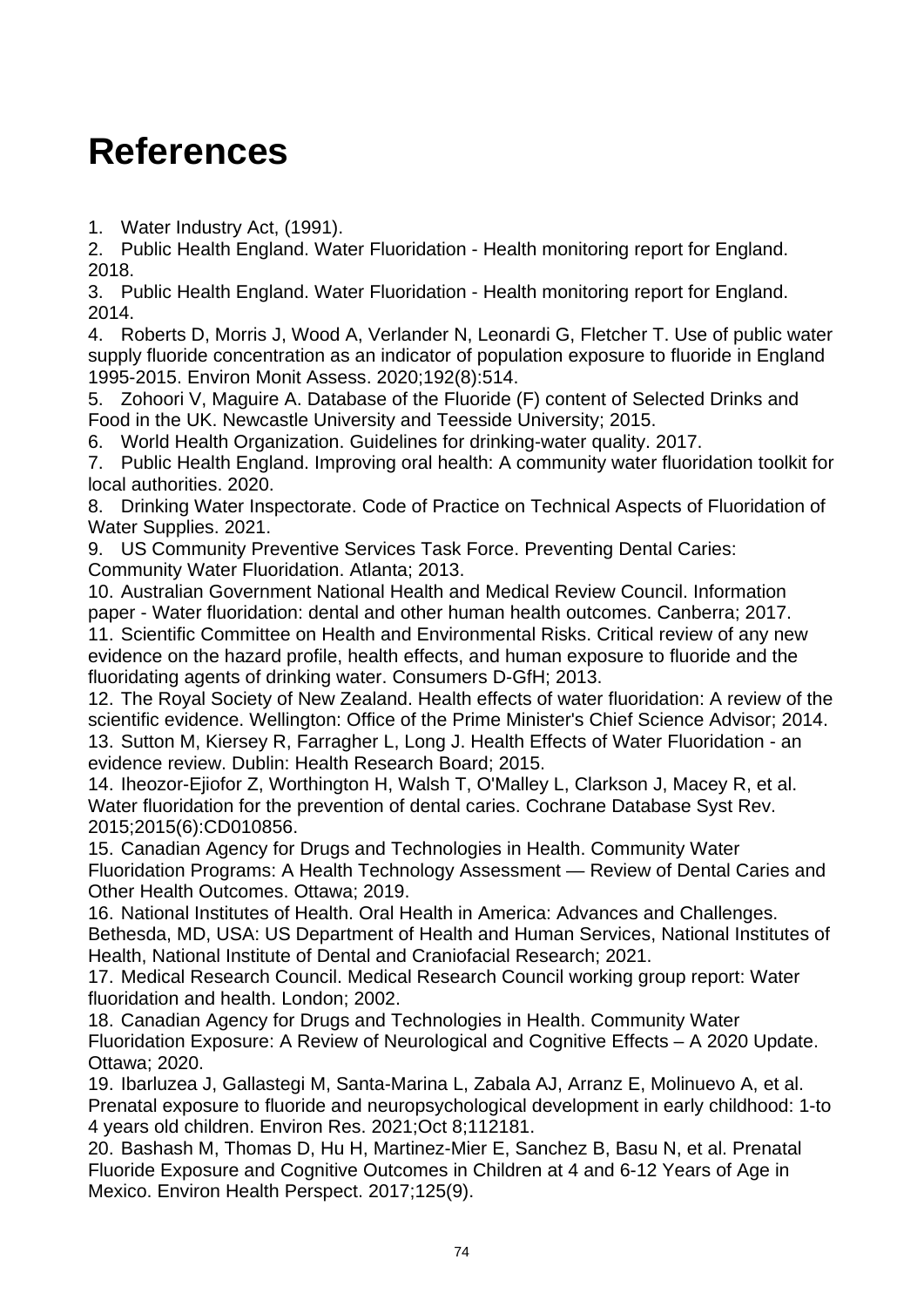21. Peckham S, Lowery D, Spencer S. Are fluoride levels in drinking water associated with hypothyroidism prevalence in England? A large observational study of GP practice data and fluoride levels in drinking water. Journal of epidemiology and community health 2015;69(7):619-24.

22. Newton J, Young N, Verne J, Morris J. Water fluoridation and hypothyroidism: results of this study need much more cautious interpretation. J Epidemiol Community Health. 2015;69(7):617-18.

23. Davoudi M, Barjasteh-Askari F, Sarmadi M, et al. Relationship of fluoride in drinking water with blood pressure and essential hypertension prevalence: a systematic review and meta-analysis. International archives of occupational and environmental health 2021;94(6):1137-46.

24. Li M, Zhao Y, Tian X, Liu P, Xie J, Dong N, et al. Fluoride Exposure and Blood Pressure: a Systematic Review and Meta-Analysis. Biol Trace Elem Res. 2021;199(3):925-34.

25. NTP (National Toxicology Program). Systematic Literature Review on the Effects of Fluoride on Learning and Memory in Animal Studies. Research Triangle Park, NC: National Toxicology Program; 2016.

26. National Academies of Sciences Engineering and Medicine. Review of the Draft NTP Monograph: Systematic Review of Fluoride Exposure and Neurodevelopmental and Cognitive Health Effects. Washington, DC; 2020.

27. Guth S, Huser S, Roth A, et al. Toxicity of fluoride: critical evaluation of evidence for human developmental neurotoxicity in epidemiological studies, animal experiments and in vitro analyses. Arch Toxicol. 2020;94(5):1375-415.

28. Pretty IA, Boothman N, Morris J, MacKay L, Liu Z, McGrady M, et al. Prevalence and severity of dental fluorosis in four English cities. Community Dental Health. 2016;33:292-6. 29. Liteplo R, Gomes R, Howe P, Malcolm H. Fluorides. Geneva: World Health Organization, United Nations Environment Programme, International Labour Organization,; 2002.

30. Scientific Panel on Dietetic Products Nutrition and Allergies. Opinion of the Scientific Panel on Dietetic Products, Nutrition and Allergies on a request from the Commission related to the Tolerable Upper Intake Level of Fluoride. The European Food Safety Agency Journal. 2005;192:1-65.

31. Cumberbatch M, Jubber I, Black P, Esperto F, Figueroa J, Kamat A, et al. Epidemiology of Bladder Cancer: A Systematic Review and Contemporary Update of Risk Factors in 2018. Eur Urol. 2018;74(6):784-95.

32. US Department of Health and Human Services Federal Panel on Community Water Fluoridation. US Public Health Service Recommendation for Fluoride Concentration in Drinking Water for the Prevention of Dental Caries. 2015.

33. The Water Supply (Water Quality) Regulations, (2016).

34. McLennan D, Noble S, Noble M, Plunkett E, Wright G, Gutacker N. The English Indices of Depivation 2019 - technical report. Ministry of Housing, Communities and Local Government; 2019.

35. Brennan S, Pasco J, Urquhart D, Oldenburg B, Wang Y, Wluka A. Association between socioeconomic status and bone mineral density in adults: a systematic review. Osteoporosis International. 2011;22(2):517-27.

36. Health and Social Care Information Centre. Child dental health survey 2013, England, Wales and Northern Ireland. UK: National Health Service; 2015.

37. Public Health England, Food Standards Agency. National Diet and Nutrition Survey: Results from Years 1, 2, 3 and 4 (combined) of the Rolling Programme (2008/2009 – 2011/2012). 2017.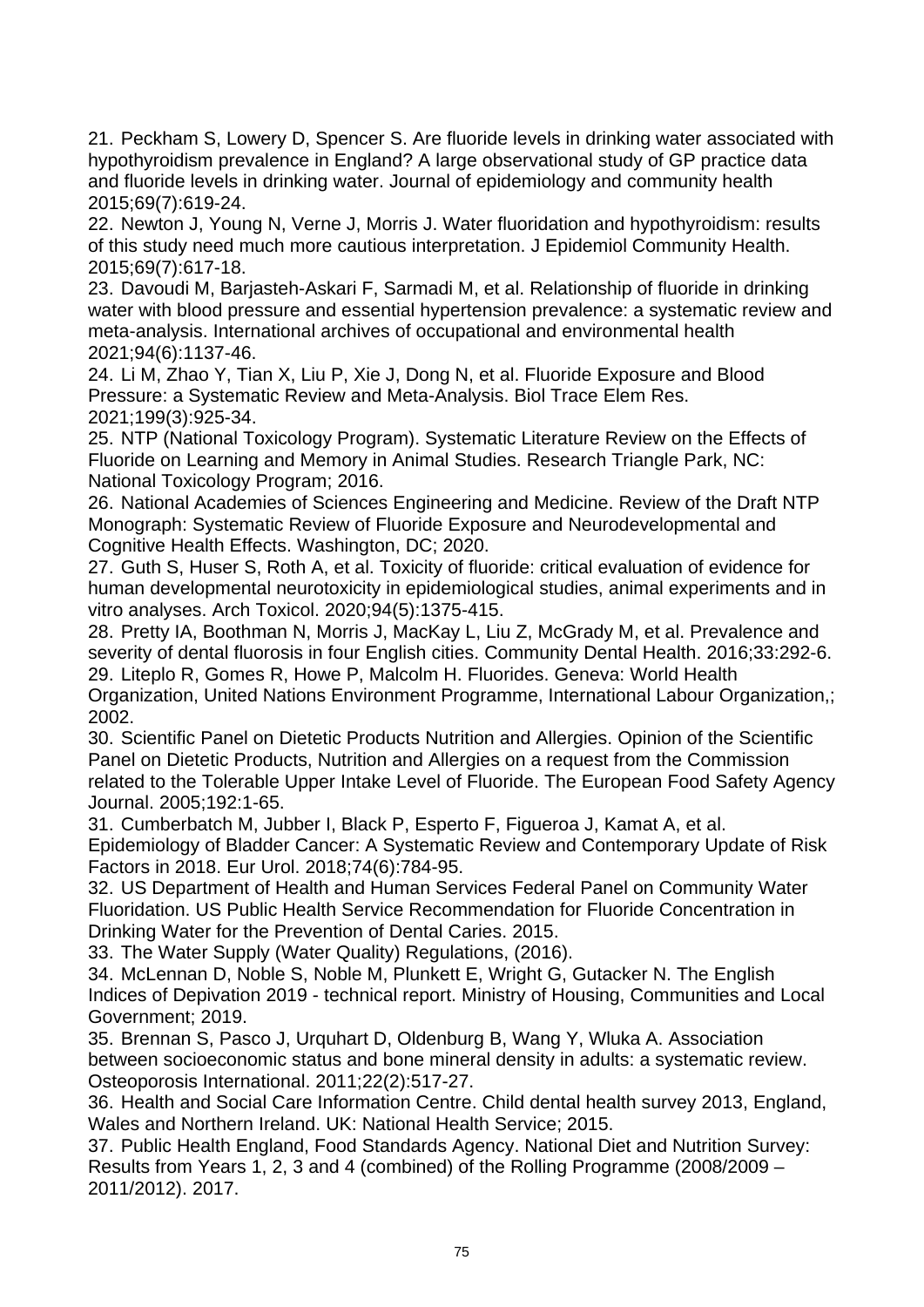38. Office for National Statistics. Likelihood of smoking four times higher in England's most deprived areas than least deprived: gov.uk; 2018 [updated 14/03/2018. Available from: [https://www.ons.gov.uk/peoplepopulationandcommunity/healthandsocialcare/drugusealcoh](https://www.ons.gov.uk/peoplepopulationandcommunity/healthandsocialcare/drugusealcoholandsmoking/articles/likelihoodofsmokingfourtimeshigherinenglandsmostdeprivedareasthanleastdeprived/2018-03-14) [olandsmoking/articles/likelihoodofsmokingfourtimeshigherinenglandsmostdeprivedareasth](https://www.ons.gov.uk/peoplepopulationandcommunity/healthandsocialcare/drugusealcoholandsmoking/articles/likelihoodofsmokingfourtimeshigherinenglandsmostdeprivedareasthanleastdeprived/2018-03-14) [anleastdeprived/2018-03-14.](https://www.ons.gov.uk/peoplepopulationandcommunity/healthandsocialcare/drugusealcoholandsmoking/articles/likelihoodofsmokingfourtimeshigherinenglandsmostdeprivedareasthanleastdeprived/2018-03-14)

39. Health and Social Care Information Centre. Health Survey for England 2019 [NS}. UK: National Health Service; 2020.

40. Public Health England. National Dental Epidemiology Programme for England: oral health survey of 5-year-old children 2017. 2018.

41. Public Health England. National Dental Epidemiology Programme for England: oral health survey of 5-year-old children 2019. 2020.

42. Public Health England. National Dental Epidemiology Programme for England: oral health survey of 3-year-old children 2020. 2021.

43. Public Health England. National Dental Epidemiology Programme - Oral health survey of 5-year-old children 2021 to 2022: national protocol. 2021.

44. Williams R. Generalized ordered logit / partial proportional odds models for ordinal dependent variables. The Stata Journal. 2006;6(1):58-82.

45. Näsman P, Ekstrand J, Granath F, Ekbom A, Fored C. Estimated drinking water fluoride exposure and risk of hip fracture: a cohort study. J Dent Res. 2013;92(11):1029- 34.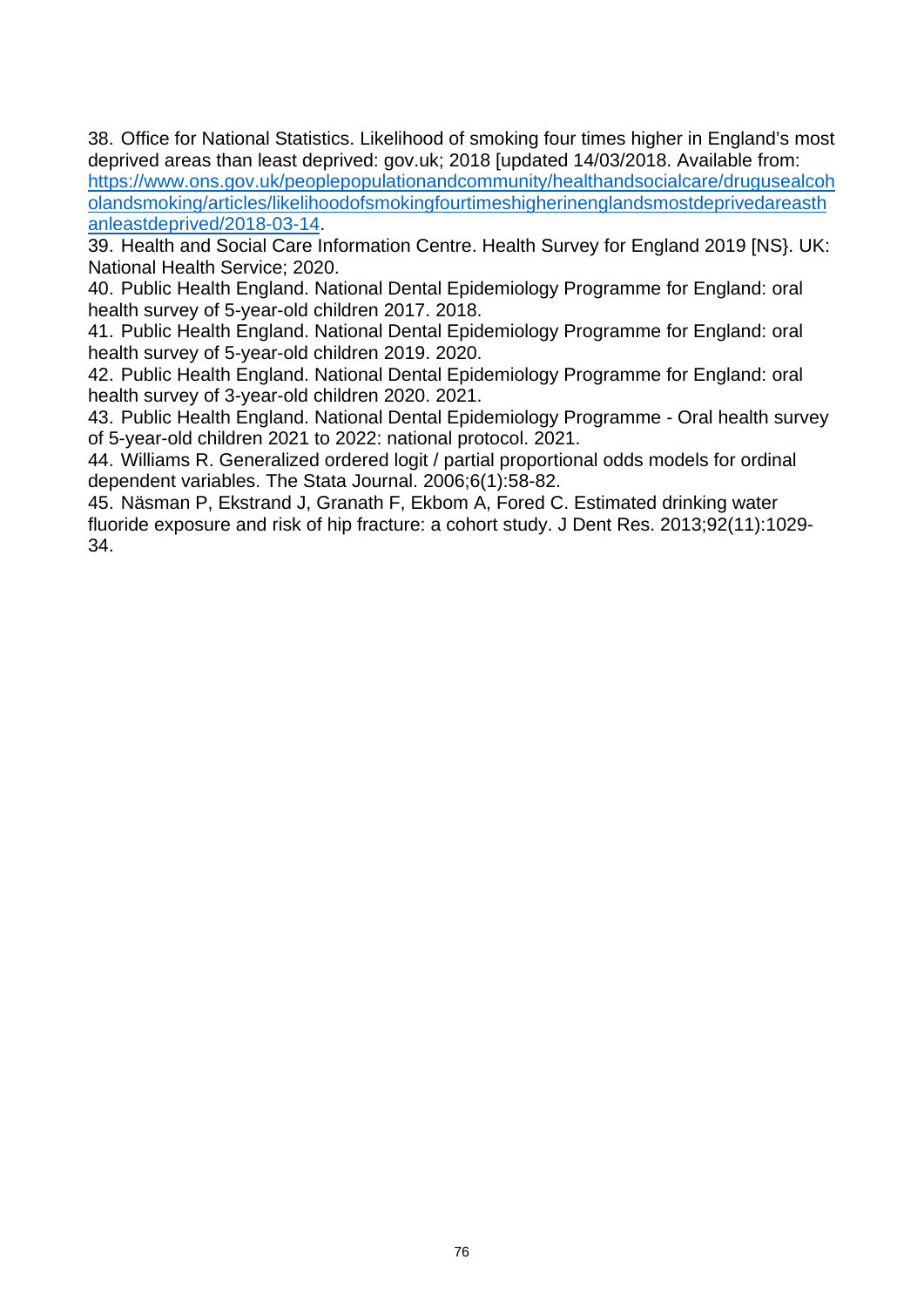## **Appendix 1**

### **Results tables presented by Index of Multiple Deprivation decile**

**Table 48 - Odds ratios for experiencing dental caries (d3mft>0) in 3-year-olds surveyed in the OHS in 2020, stratified by IMD decile, standard errors adjusted for 257 local authority clusters** 

|                     | mean fluoride<br>concentration |                 |                |                        |                        |
|---------------------|--------------------------------|-----------------|----------------|------------------------|------------------------|
|                     | mg/I 2011 to                   | Adjusted        | 95% confidence |                        | composite              |
| <b>IMD</b> decile   | 2015                           | OR <sub>1</sub> | intervals      | $p$ value <sup>1</sup> | $p$ value <sup>2</sup> |
| 10 (least deprived) | < 0.1                          | reference       |                |                        | 0.886                  |
|                     | $0.1 - 0.2$                    | 1.08            | $0.64 - 1.79$  |                        |                        |
|                     | $0.2 - 0.4$                    | 0.96            | $0.50 - 1.86$  |                        |                        |
|                     | $0.4 - 0.7$                    | 1.07            | $0.25 - 4.57$  |                        |                        |
|                     | ≥0.7                           | 0.44            | $0.08 - 2.45$  |                        |                        |
|                     | continuous                     | 0.43            | $0.08 - 2.20$  | 0.308                  |                        |
| 9                   | < 0.1                          | reference       |                |                        | < 0.001                |
|                     | $0.1 - 0.2$                    | 0.80            | $0.51 - 1.26$  |                        |                        |
|                     | $0.2 - 0.4$                    | 0.62            | $0.34 - 1.12$  |                        |                        |
|                     | $0.4 - 0.7$                    | 1.27            | $0.45 - 3.57$  |                        |                        |
|                     | ≥0.7                           | 0.00            | $0.00 - 0.00$  |                        |                        |
|                     | continuous                     | 0.10            | $0.02 - 0.61$  | 0.013                  |                        |
| 8                   | < 0.1                          | reference       |                |                        | 0.001                  |
|                     | $0.1 - 0.2$                    | 0.70            | $0.44 - 1.13$  |                        |                        |
|                     | $0.2 - 0.4$                    | 0.30            | $0.17 - 0.54$  |                        |                        |
|                     | $0.4 - 0.7$                    | 0.59            | $0.16 - 2.22$  |                        |                        |
|                     | ≥0.7                           | 1.19            | $0.61 - 2.32$  |                        |                        |
|                     | continuous                     | 0.62            | $0.17 - 2.28$  | 0.469                  |                        |
| $\overline{7}$      | < 0.1                          | reference       |                |                        | 0.030                  |
|                     | $0.1 - 0.2$                    | 1.04            | $0.72 - 1.49$  |                        |                        |
|                     | $0.2 - 0.4$                    | 0.72            | $0.48 - 1.09$  |                        |                        |
|                     | $0.4 - 0.7$                    | 0.59            | $0.16 - 2.09$  |                        |                        |
|                     | ≥0.7                           | 0.20            | $0.06 - 0.65$  |                        |                        |
|                     | continuous                     | 0.21            | $0.08 - 0.56$  | 0.002                  |                        |
| 6                   | < 0.1                          | reference       |                |                        | 0.013                  |
|                     | $0.1 - 0.2$                    | 1.19            | $0.80 - 1.76$  |                        |                        |
|                     | $0.2 - 0.4$                    | 0.54            | $0.33 - 0.89$  |                        |                        |
|                     | $0.4 - 0.7$                    | 0.61            | $0.28 - 1.33$  |                        |                        |
|                     |                                |                 |                |                        |                        |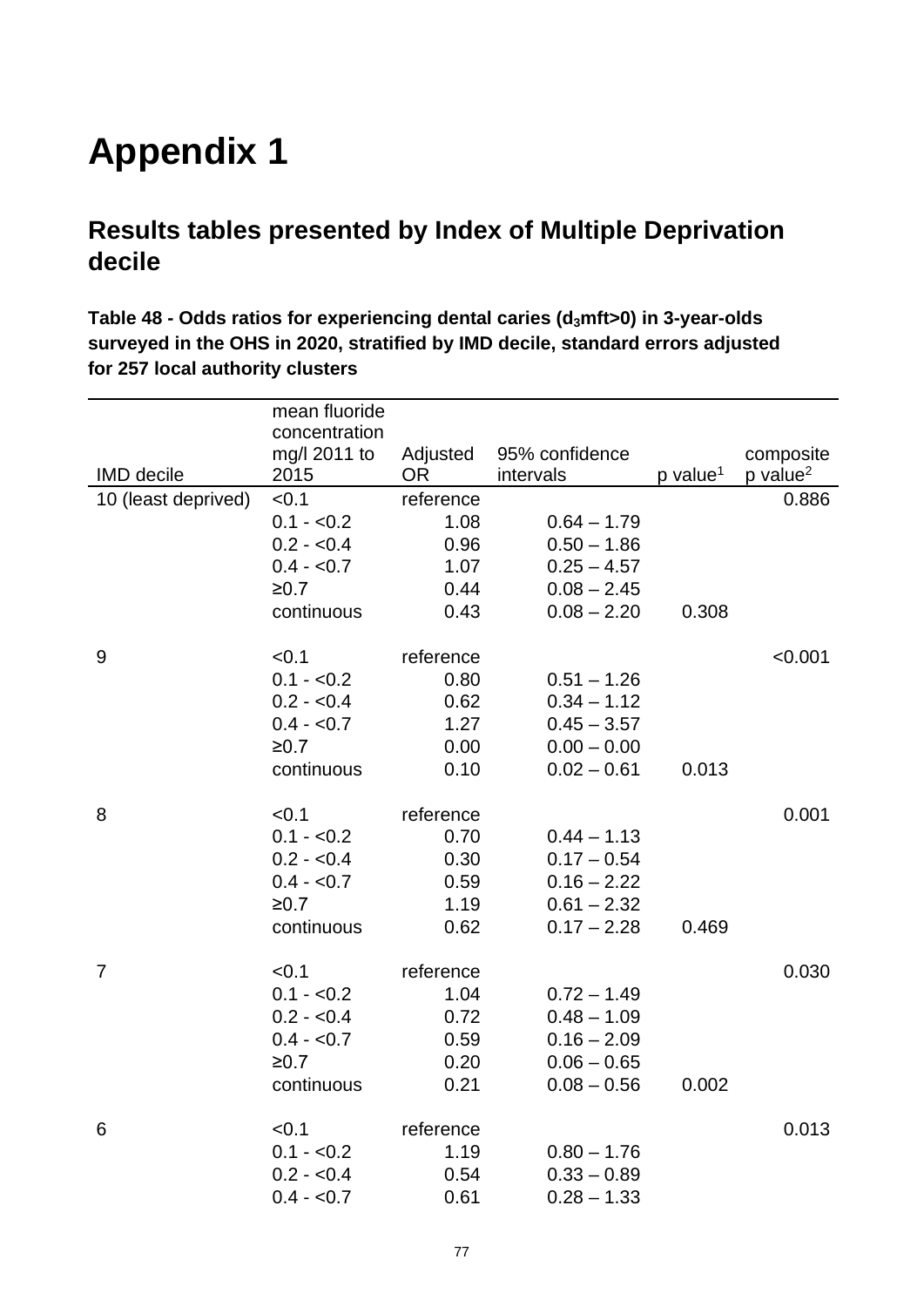|                   | ≥0.7        | 0.94      | $0.19 - 4.70$ |       |       |
|-------------------|-------------|-----------|---------------|-------|-------|
|                   | continuous  | 0.38      | $0.07 - 2.11$ | 0.267 |       |
|                   |             |           |               |       |       |
| 5                 | < 0.1       | reference |               |       | 0.564 |
|                   | $0.1 - 0.2$ | 0.97      | $0.63 - 1.48$ |       |       |
|                   | $0.2 - 0.4$ | 0.59      | $0.32 - 1.11$ |       |       |
|                   | $0.4 - 0.7$ | 0.79      | $0.27 - 2.29$ |       |       |
|                   | ≥0.7        | 1.01      | $0.45 - 2.25$ |       |       |
|                   | continuous  | 0.75      | $0.27 - 2.11$ | 0.586 |       |
| 4                 | < 0.1       | reference |               |       | 0.658 |
|                   | $0.1 - 0.2$ | 0.84      | $0.55 - 1.26$ |       |       |
|                   | $0.2 - 0.4$ | 0.94      | $0.63 - 1.42$ |       |       |
|                   | $0.4 - 0.7$ | 0.50      | $0.18 - 1.41$ |       |       |
|                   | ≥0.7        | 0.73      | $0.36 - 1.49$ |       |       |
|                   | continuous  | 0.62      | $0.27 - 1.38$ | 0.239 |       |
| 3                 | < 0.1       | reference |               |       | 0.033 |
|                   | $0.1 - 0.2$ | 0.89      | $0.66 - 1.18$ |       |       |
|                   | $0.2 - 0.4$ | 0.65      | $0.46 - 0.92$ |       |       |
|                   | $0.4 - 0.7$ | 0.52      | $0.20 - 1.35$ |       |       |
|                   | ≥0.7        | 0.52      | $0.30 - 0.90$ |       |       |
|                   | continuous  | 0.40      | $0.21 - 0.77$ | 0.006 |       |
| $\overline{2}$    | < 0.1       | reference |               |       | 0.024 |
|                   | $0.1 - 0.2$ | 1.03      | $0.74 - 1.42$ |       |       |
|                   | $0.2 - 0.4$ | 0.63      | $0.44 - 0.90$ |       |       |
|                   | $0.4 - 0.7$ | 0.71      | $0.32 - 1.59$ |       |       |
|                   | ≥0.7        | 0.64      | $0.40 - 1.01$ |       |       |
|                   | continuous  | 0.52      | $0.23 - 1.18$ | 0.116 |       |
| 1 (most deprived) | < 0.1       | reference |               |       | 0.003 |
|                   | $0.1 - 0.2$ | 0.87      | $0.64 - 1.20$ |       |       |
|                   | $0.2 - 0.4$ | 0.92      | $0.59 - 1.43$ |       |       |
|                   | $0.4 - 0.7$ | 1.23      | $0.52 - 2.88$ |       |       |
|                   | ≥0.7        | 0.62      | $0.41 - 0.93$ |       |       |
|                   | continuous  | 0.65      | $0.42 - 1.01$ | 0.054 |       |

2. Composite Wald test for the overall association with fluoride concentration categories at each IMD stratum

#### **Table 49 - Odds ratios for experiencing a higher dental caries severity score category in 3-year-olds surveyed in the OHS in 2020, by IMD decile, standard errors adjusted for 257 local authority clusters**

|                   | mean fluoride |    |                |                      |                        |
|-------------------|---------------|----|----------------|----------------------|------------------------|
|                   | concentration |    |                |                      |                        |
|                   | mg/l 2011 to  |    | 95% confidence |                      | composite              |
| <b>IMD</b> decile | 2015          | ΩR | intervals      | p value <sup>1</sup> | $p$ value <sup>2</sup> |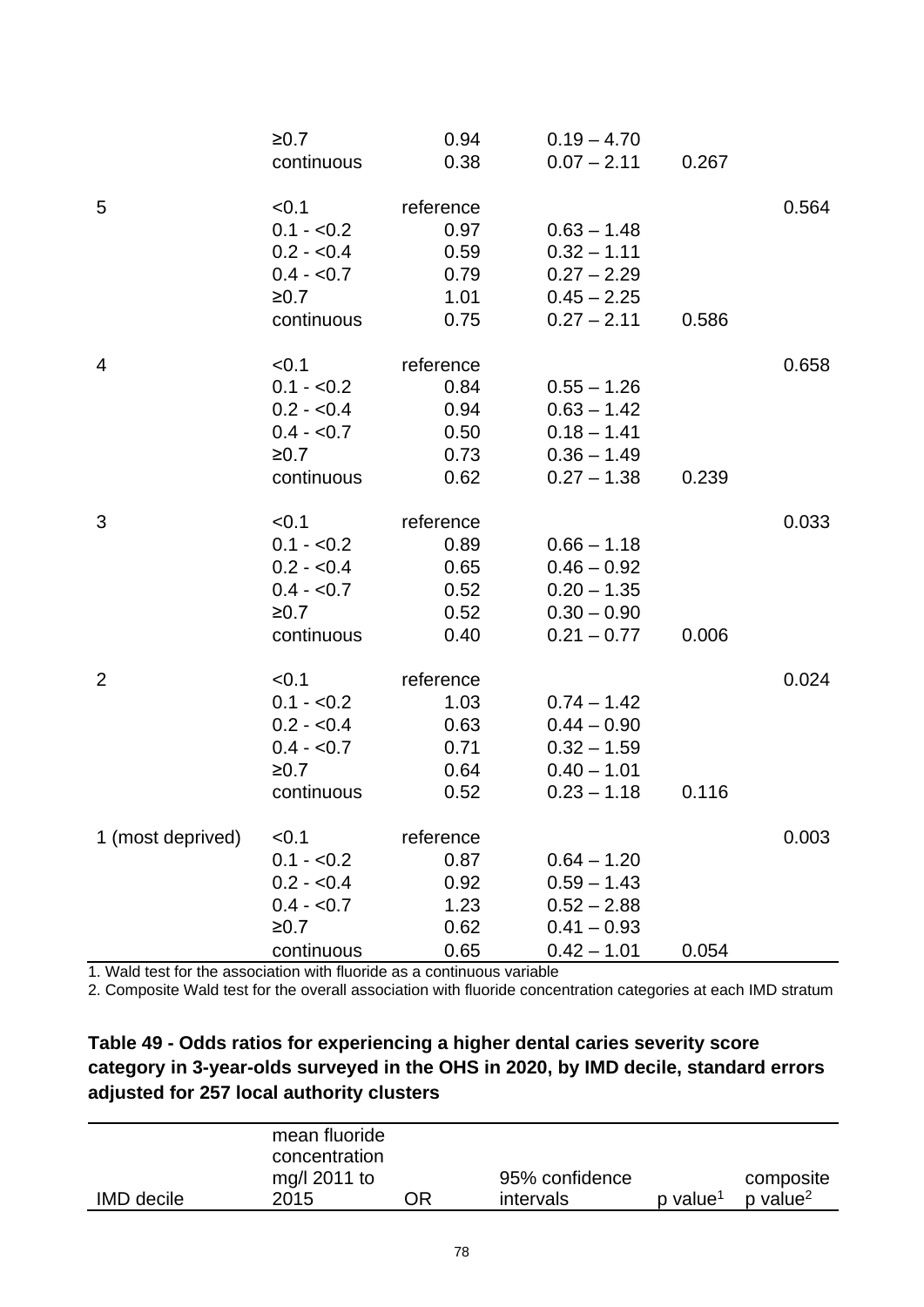| 10 (least deprived) | < 0.1       | reference |               |       | 0.977   |
|---------------------|-------------|-----------|---------------|-------|---------|
|                     | $0.1 - 0.2$ | 1.10      | $0.66 - 1.83$ |       |         |
|                     | $0.2 - 0.4$ | 0.99      | $0.52 - 1.91$ |       |         |
|                     | $0.4 - 0.7$ | 1.07      | $0.26 - 4.45$ |       |         |
|                     | ≥0.7        | 0.72      | $0.18 - 2.77$ |       |         |
|                     | continuous  | 0.67      | $0.16 - 2.78$ | 0.583 |         |
|                     |             |           |               |       |         |
| $9\,$               | < 0.1       | reference |               |       | < 0.001 |
|                     | $0.1 - 0.2$ | 1.01      | $0.61 - 1.65$ |       |         |
|                     | $0.2 - 0.4$ | 0.74      | $0.39 - 1.40$ |       |         |
|                     | $0.4 - 0.7$ | 1.48      | $0.49 - 4.52$ |       |         |
|                     | ≥0.7        | 0.00      | $0.00 - 0.00$ |       |         |
|                     | continuous  | 0.16      | $0.03 - 0.81$ | 0.027 |         |
|                     |             |           |               |       |         |
| 8                   | < 0.1       | reference |               |       | 0.044   |
|                     | $0.1 - 0.2$ | 0.90      | $0.54 - 1.47$ |       |         |
|                     | $0.2 - 0.4$ | 0.45      | $0.25 - 0.83$ |       |         |
|                     | $0.4 - 0.7$ | 0.44      | $0.12 - 1.57$ |       |         |
|                     | ≥0.7        | 1.43      | $0.66 - 3.09$ |       |         |
|                     | continuous  | 0.83      | $0.27 - 2.61$ | 0.754 |         |
|                     |             |           |               |       |         |
| $\overline{7}$      | < 0.1       | reference |               |       | 0.317   |
|                     | $0.1 - 0.2$ | 1.05      | $0.69 - 1.61$ |       |         |
|                     | $0.2 - 0.4$ | 0.84      | $0.48 - 1.47$ |       |         |
|                     | $0.4 - 0.7$ | 0.57      | $0.13 - 2.47$ |       |         |
|                     | ≥0.7        | 0.29      | $0.08 - 1.11$ |       |         |
|                     | continuous  | 0.30      | $0.09 - 1.05$ | 0.059 |         |
|                     |             |           |               |       |         |
| 6                   | < 0.1       | reference |               |       | 0.184   |
|                     | $0.1 - 0.2$ | 1.14      | $0.75 - 1.75$ |       |         |
|                     | $0.2 - 0.4$ | 0.61      | $0.35 - 1.05$ |       |         |
|                     | $0.4 - 0.7$ | 0.72      | $0.30 - 1.72$ |       |         |
|                     | ≥0.7        | 0.73      | $0.13 - 4.19$ |       |         |
|                     | continuous  | 0.36      | $0.08 - 1.70$ | 0.197 |         |
|                     |             |           |               |       |         |
| 5                   | < 0.1       | reference |               |       | 0.247   |
|                     | $0.1 - 0.2$ | 0.77      | $0.48 - 1.23$ |       |         |
|                     | $0.2 - 0.4$ | 0.64      | $0.36 - 1.14$ |       |         |
|                     | $0.4 - 0.7$ | 0.51      | $0.19 - 1.38$ |       |         |
|                     | ≥0.7        | 1.28      | $0.57 - 2.87$ |       |         |
|                     | continuous  | 0.90      | $0.31 - 2.56$ | 0.837 |         |
|                     |             |           |               |       |         |
| 4                   | < 0.1       | reference |               |       | 0.323   |
|                     | $0.1 - 0.2$ | 0.78      | $0.49 - 1.24$ |       |         |
|                     | $0.2 - 0.4$ | 1.17      | $0.67 - 2.03$ |       |         |
|                     | $0.4 - 0.7$ | 0.38      | $0.12 - 1.16$ |       |         |
|                     | ≥0.7        | 0.78      | $0.35 - 1.74$ |       |         |
|                     | continuous  | 0.65      | $0.24 - 1.73$ | 0.387 |         |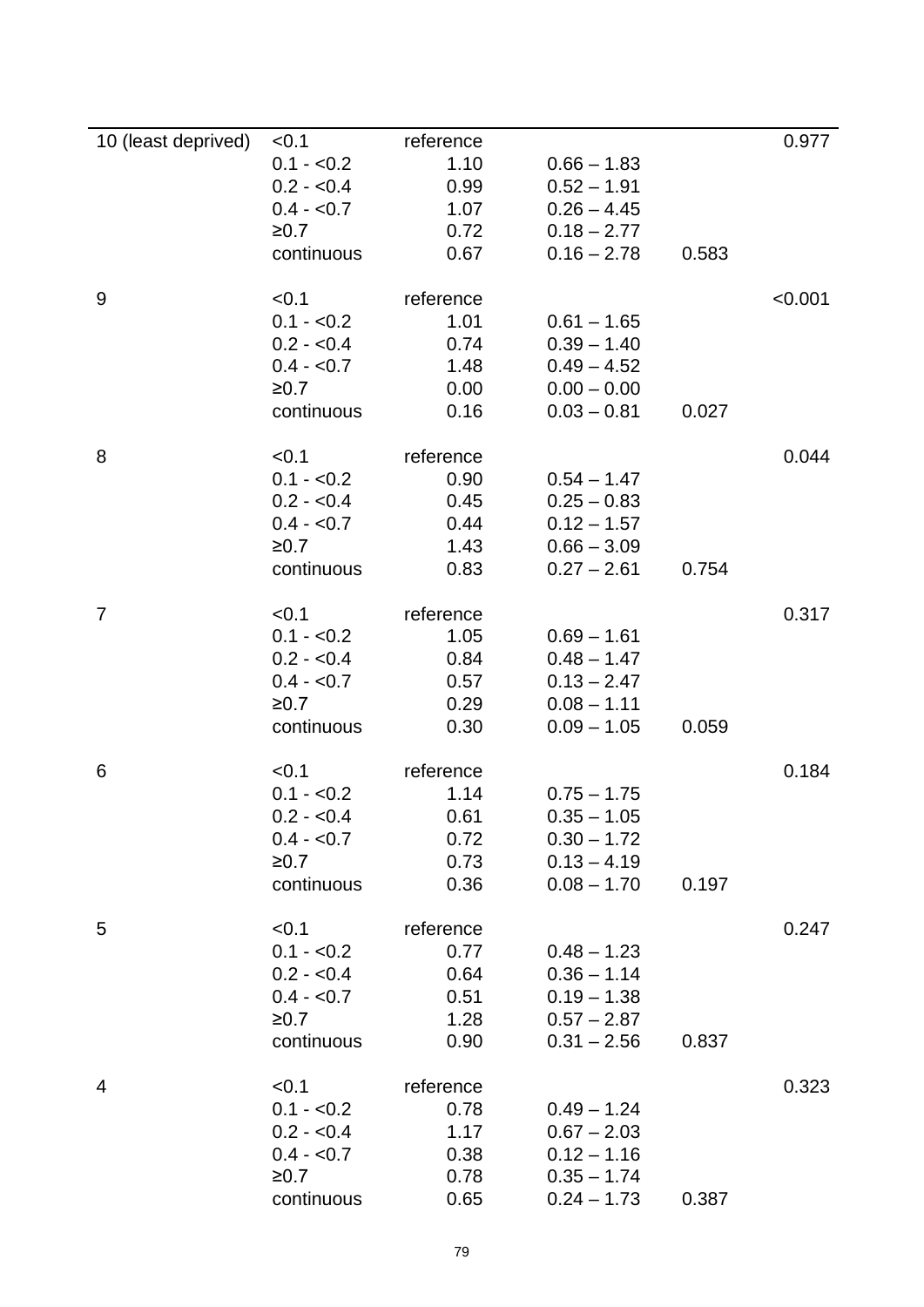| 3                 | < 0.1<br>$0.1 - 0.2$<br>$0.2 - 0.4$<br>$0.4 - 0.7$<br>≥0.7<br>continuous | reference<br>0.73<br>0.78<br>0.58<br>0.48<br>0.47 | $0.52 - 1.04$<br>$0.48 - 1.25$<br>$0.20 - 1.68$<br>$0.24 - 0.98$<br>$0.21 - 1.08$ | 0.076 | 0.206 |
|-------------------|--------------------------------------------------------------------------|---------------------------------------------------|-----------------------------------------------------------------------------------|-------|-------|
| 2                 | < 0.1<br>$0.1 - 0.2$<br>$0.2 - 0.4$<br>$0.4 - 0.7$<br>≥0.7<br>continuous | reference<br>0.95<br>0.75<br>0.85<br>0.55<br>0.54 | $0.63 - 1.43$<br>$0.49 - 1.14$<br>$0.44 - 1.64$<br>$0.24 - 1.28$<br>$0.21 - 1.36$ | 0.190 | 0.467 |
| 1 (most deprived) | < 0.1<br>$0.1 - 0.2$<br>$0.2 - 0.4$<br>$0.4 - 0.7$<br>≥0.7<br>continuous | reference<br>0.87<br>0.90<br>1.13<br>0.68<br>0.70 | $0.57 - 1.33$<br>$0.48 - 1.67$<br>$0.34 - 3.80$<br>$0.45 - 1.04$<br>$0.41 - 1.20$ | 0.199 | 0.423 |

| Table 50 - Odds ratios for experiencing dental caries ( $d_3$ mft>0) in 5-year-olds |
|-------------------------------------------------------------------------------------|
| surveyed in the OHS in 2017 and 2019, stratified by IMD decile, standard errors     |
| adjusted for 315 local authority clusters                                           |

| <b>IMD</b> decile   | mean fluoride<br>concentration<br>mg/l 2011 to<br>2015 | <b>OR</b> | 95% confidence<br>intervals | p value <sup>1</sup> | composite<br>$p$ value <sup>2</sup> |
|---------------------|--------------------------------------------------------|-----------|-----------------------------|----------------------|-------------------------------------|
|                     |                                                        |           |                             |                      |                                     |
| 10 (least deprived) | < 0.1                                                  | reference |                             |                      | 0.031                               |
|                     | $0.1 - 0.2$                                            | 1.01      | $0.85 - 1.20$               |                      |                                     |
|                     | $0.2 - 0.4$                                            | 1.08      | $0.89 - 1.30$               |                      |                                     |
|                     | $0.4 - 0.7$                                            | 1.22      | $0.82 - 1.80$               |                      |                                     |
|                     | ≥0.7                                                   | 0.78      | $0.63 - 0.96$               |                      |                                     |
|                     | continuous                                             | 0.76      | $0.59 - 0.98$               | 0.037                |                                     |
|                     |                                                        |           |                             |                      |                                     |
| 9                   | < 0.1                                                  | reference |                             |                      | < 0.001                             |
|                     | $0.1 - 0.2$                                            | 1.04      | $0.90 - 1.20$               |                      |                                     |
|                     | $0.2 - 0.4$                                            | 0.91      | $0.76 - 1.09$               |                      |                                     |
|                     | $0.4 - 0.7$                                            | 0.63      | $0.40 - 0.99$               |                      |                                     |
|                     | ≥0.7                                                   | 0.73      | $0.60 - 0.88$               |                      |                                     |
|                     | continuous                                             | 0.60      | $0.48 - 0.75$               | < 0.001              |                                     |
|                     |                                                        |           |                             |                      |                                     |
| 8                   | < 0.1                                                  | reference |                             |                      | 0.045                               |
|                     | $0.1 - 0.2$                                            | 1.05      | $0.92 - 1.20$               |                      |                                     |
|                     |                                                        |           |                             |                      |                                     |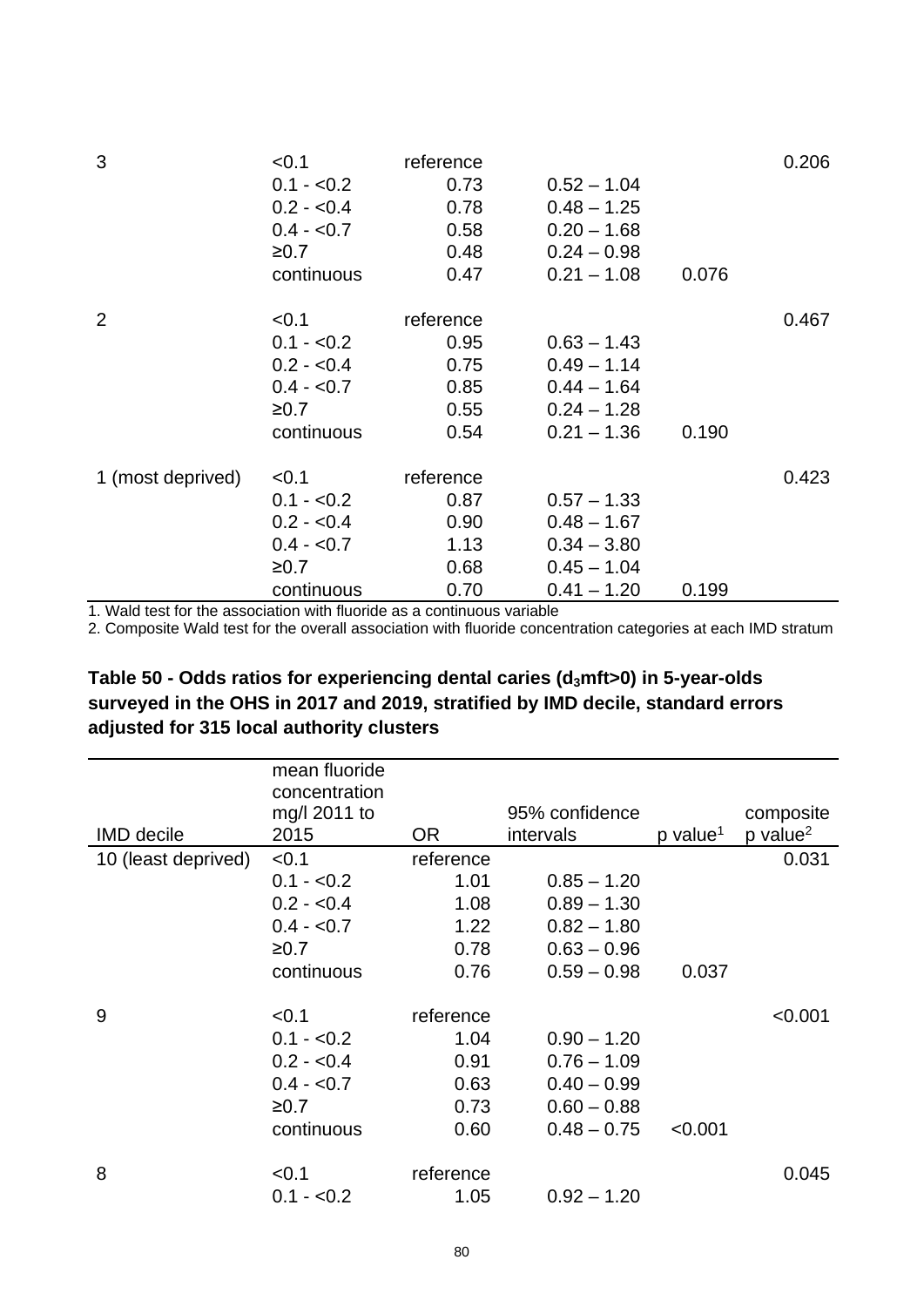|                   | $0.2 - 0.4$ | 1.03      | $0.88 - 1.21$ |         |         |
|-------------------|-------------|-----------|---------------|---------|---------|
|                   | $0.4 - 0.7$ | 0.87      | $0.66 - 1.16$ |         |         |
|                   | $\geq 0.7$  | 0.84      | $0.72 - 0.99$ |         |         |
|                   | continuous  | 0.77      | $0.64 - 0.92$ | 0.005   |         |
| $\overline{7}$    | < 0.1       | reference |               |         | < 0.001 |
|                   | $0.1 - 0.2$ | 0.94      | $0.81 - 1.09$ |         |         |
|                   | $0.2 - 0.4$ | 0.83      | $0.71 - 0.96$ |         |         |
|                   | $0.4 - 0.7$ | 0.90      | $0.70 - 1.16$ |         |         |
|                   | ≥0.7        | 0.70      | $0.61 - 0.80$ |         |         |
|                   | continuous  | 0.65      | $0.55 - 0.77$ | < 0.001 |         |
| 6                 | < 0.1       | reference |               |         | 0.083   |
|                   | $0.1 - 0.2$ | 1.07      | $0.94 - 1.23$ |         |         |
|                   | $0.2 - 0.4$ | 1.02      | $0.85 - 1.23$ |         |         |
|                   | $0.4 - 0.7$ | 0.90      | $0.69 - 1.18$ |         |         |
|                   | ≥0.7        | 0.80      | $0.66 - 0.98$ |         |         |
|                   | continuous  | 0.74      | $0.58 - 0.94$ | 0.013   |         |
| 5                 | < 0.1       | reference |               |         | < 0.001 |
|                   | $0.1 - 0.2$ | 1.15      | $0.97 - 1.37$ |         |         |
|                   | $0.2 - 0.4$ | 0.97      | $0.79 - 1.19$ |         |         |
|                   | $0.4 - 0.7$ | 0.99      | $0.81 - 1.20$ |         |         |
|                   | ≥0.7        | 0.79      | $0.68 - 0.91$ |         |         |
|                   | continuous  | 0.68      | $0.56 - 0.83$ | < 0.001 |         |
| 4                 | < 0.1       | reference |               |         | < 0.001 |
|                   | $0.1 - 0.2$ | 1.08      | $0.93 - 1.26$ |         |         |
|                   | $0.2 - 0.4$ | 1.04      | $0.84 - 1.28$ |         |         |
|                   | $0.4 - 0.7$ | 0.76      | $0.62 - 0.93$ |         |         |
|                   | ≥0.7        | 0.74      | $0.62 - 0.87$ |         |         |
|                   | continuous  | 0.63      | $0.52 - 0.75$ | < 0.001 |         |
| 3                 | < 0.1       | reference |               |         | < 0.001 |
|                   | $0.1 - 0.2$ | 0.99      | $0.86 - 1.13$ |         |         |
|                   | $0.2 - 0.4$ | 0.82      | $0.69 - 0.98$ |         |         |
|                   | $0.4 - 0.7$ | 1.06      | $0.89 - 1.26$ |         |         |
|                   | ≥0.7        | 0.78      | $0.68 - 0.90$ |         |         |
|                   | continuous  | 0.77      | $0.65 - 0.91$ | 0.002   |         |
| $\overline{2}$    | < 0.1       | reference |               |         | < 0.001 |
|                   | $0.1 - 0.2$ | 0.86      | $0.74 - 1.01$ |         |         |
|                   | $0.2 - 0.4$ | 0.84      | $0.72 - 0.98$ |         |         |
|                   | $0.4 - 0.7$ | 0.93      | $0.75 - 1.15$ |         |         |
|                   | ≥0.7        | 0.70      | $0.60 - 0.81$ |         |         |
|                   | continuous  | 0.71      | $0.59 - 0.85$ | < 0.001 |         |
| 1 (most deprived) | < 0.1       | reference |               |         | < 0.001 |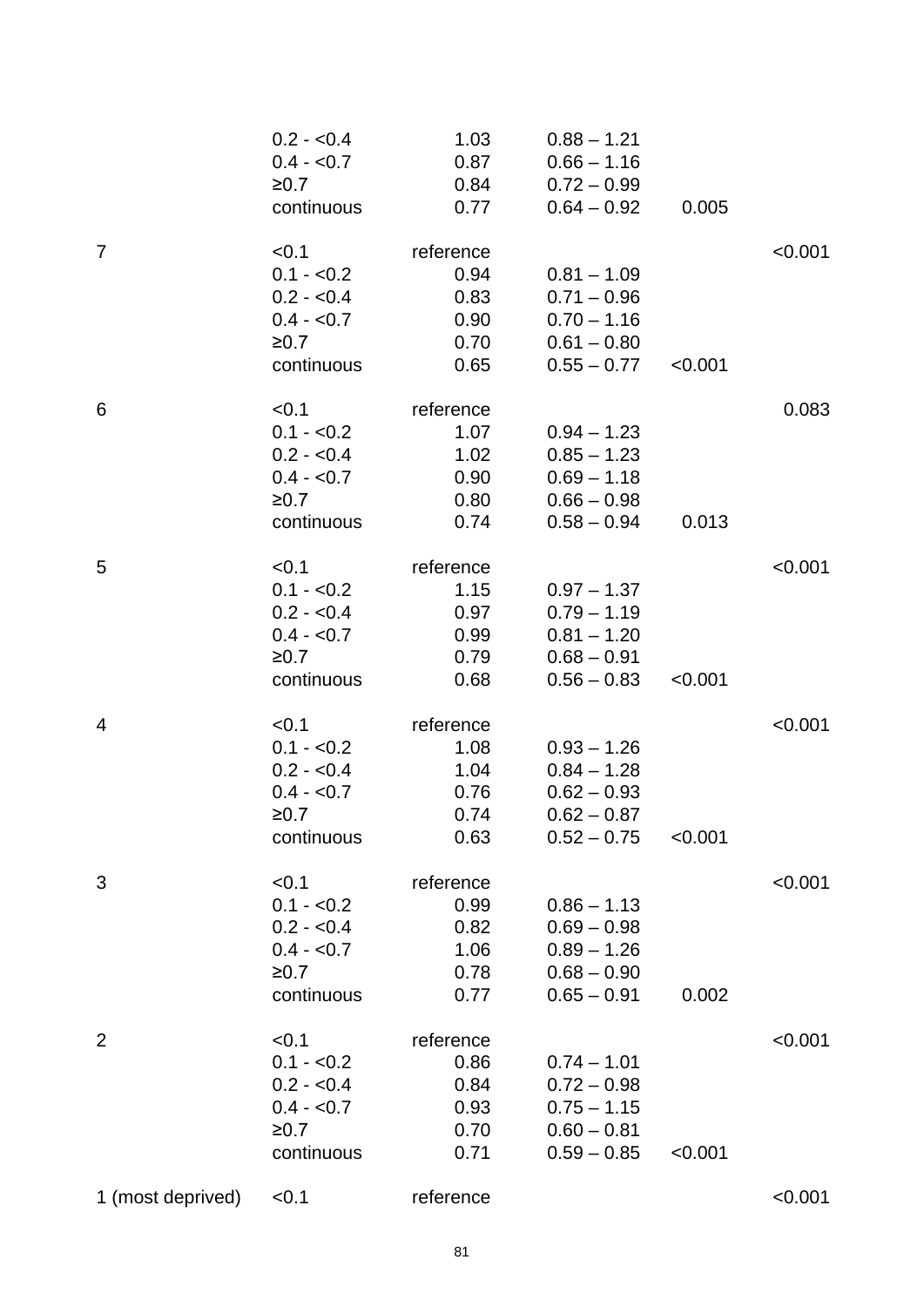| $0.1 - 0.2$ | 0.76 | $0.62 - 0.93$ |         |
|-------------|------|---------------|---------|
| $0.2 - 0.4$ | 0.69 | $0.59 - 0.81$ |         |
| $0.4 - 0.7$ | 0.76 | $0.63 - 0.91$ |         |
| ≥0.7        | 0.59 | $0.51 - 0.68$ |         |
| continuous  | 0.57 | $0.49 - 0.68$ | < 0.001 |

2. Composite Wald test for the overall association with fluoride concentration categories at each IMD stratum

**Table 51 - Crude relative risk ratios of having a higher dental caries severity score relative to lower scores in 5-year-olds surveyed for the OHS in 2017 and 2019, by IMD decile, standard errors adjusted for 315 local authority clusters** 

| Dental caries     |                         |            |                |                      |
|-------------------|-------------------------|------------|----------------|----------------------|
| severity score    |                         |            | 95% confidence | composite            |
| (category)        | <b>IMD</b> decile       | <b>RRR</b> | intervals      | p value <sup>1</sup> |
| High / medium /   |                         |            |                |                      |
| low relative to   |                         |            |                |                      |
| zero              | 10 (least deprived)     | reference  |                | < 0.001              |
|                   | 9                       | 1.26       | $1.13 - 1.41$  |                      |
|                   | 8                       | 1.40       | $1.25 - 1.56$  |                      |
|                   | $\overline{7}$          | 1.56       | $1.38 - 1.76$  |                      |
|                   | 6                       | 1.78       | $1.57 - 2.02$  |                      |
|                   | 5                       | 2.20       | $1.93 - 2.50$  |                      |
|                   | $\overline{\mathbf{4}}$ | 2.56       | $2.19 - 2.98$  |                      |
|                   | 3                       | 3.31       | $2.77 - 3.96$  |                      |
|                   | $\overline{2}$          | 4.01       | $3.30 - 4.86$  |                      |
|                   | 1 (most deprived)       | 4.95       | $3.85 - 6.37$  |                      |
| High / medium     |                         |            |                |                      |
| relative to low / |                         |            |                |                      |
| zero              | 10 (least deprived)     | reference  |                | < 0.001              |
|                   | 9                       | 1.26       | $1.13 - 1.41$  |                      |
|                   | 8                       | 1.58       | $1.40 - 1.78$  |                      |
|                   | 7                       | 1.81       | $1.60 - 2.06$  |                      |
|                   | 6                       | 2.15       | $1.90 - 2.43$  |                      |
|                   | 5                       | 2.91       | $2.55 - 3.32$  |                      |
|                   | $\overline{\mathbf{4}}$ | 3.53       | $3.05 - 4.08$  |                      |
|                   | 3                       | 4.78       | $4.07 - 5.61$  |                      |
|                   | $\overline{2}$          | 5.95       | $5.09 - 6.95$  |                      |
|                   | 1 (most deprived)       | 8.86       | $7.20 - 10.90$ |                      |
| High relative to  |                         |            |                |                      |
| medium / low /    |                         |            |                |                      |
| zero              | 10 (least deprived)     | reference  |                | < 0.001              |
|                   | 9                       | 1.26       | $1.13 - 1.41$  |                      |
|                   | 8                       | 1.66       | $1.40 - 1.96$  |                      |
|                   | $\overline{7}$          | 1.95       | $1.63 - 2.32$  |                      |
|                   | 6                       | 2.45       | $2.08 - 2.88$  |                      |
|                   | 5                       | 3.72       | $3.13 - 4.43$  |                      |
|                   | $\overline{4}$          | 4.60       | $3.90 - 5.44$  |                      |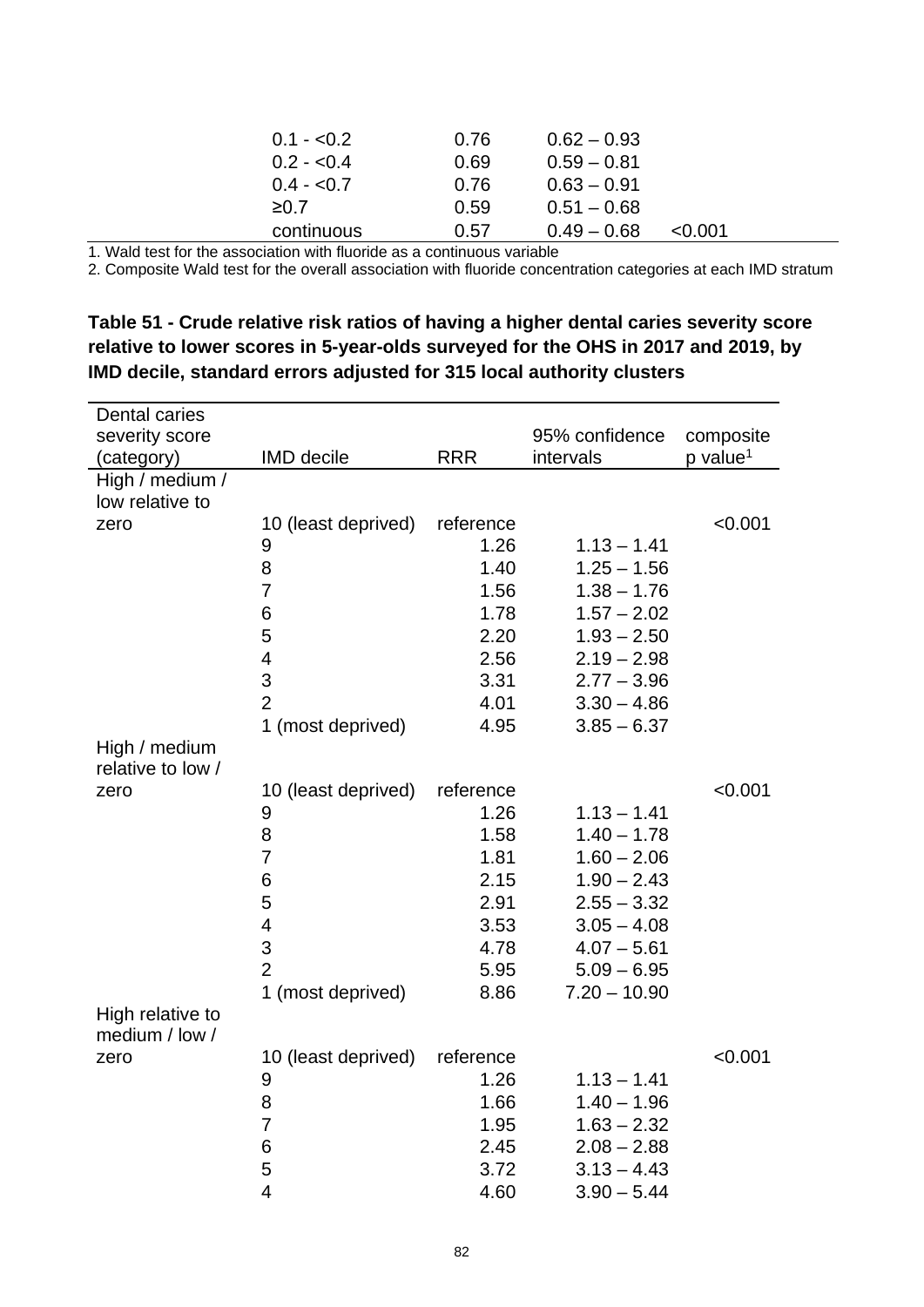|                   | 5.99  | $5.03 - 7.13$  |  |
|-------------------|-------|----------------|--|
|                   | 7.56  | $6.36 - 8.98$  |  |
| 1 (most deprived) | 11.82 | $9.56 - 14.62$ |  |
|                   |       |                |  |

Composite Wald p value for overall association with a categorical variable

#### **Table 52 - Relative risk ratios of having a high, medium, or low dental caries severity score relative to a zero score, in 5-year-olds surveyed for the OHS in 2017 and 2019, by IMD decile, standard errors adjusted for 315 local authority clusters**

| <b>IMD</b> decile   | mean fluoride<br>concentration<br>mg/l 2011 to<br>2015 | OR <sub>.</sub> | 95%<br>confidence<br>intervals | p<br>value <sup>1</sup> | composite<br>p value <sup>2</sup> |
|---------------------|--------------------------------------------------------|-----------------|--------------------------------|-------------------------|-----------------------------------|
| 10 (least deprived) | < 0.1                                                  | reference       |                                |                         | 0.015                             |
|                     | $0.1 - 0.2$                                            | 0.93            | $0.74 - 1.17$                  |                         |                                   |
|                     | $0.2 - 0.4$                                            | 1.26            | $0.94 - 1.69$                  |                         |                                   |
|                     | $0.4 - 0.7$                                            | 1.72            | $1.07 - 2.74$                  |                         |                                   |
|                     | ≥0.7                                                   | 1.35            | $0.87 - 2.09$                  |                         |                                   |
|                     | continuous                                             | 1.66            | $1.03 - 2.69$                  | 0.038                   |                                   |
| 9                   | < 0.1                                                  | reference       |                                |                         | 0.393                             |
|                     | $0.1 - 0.2$                                            | 1.01            | $0.83 - 1.24$                  |                         |                                   |
|                     | $0.2 - 0.4$                                            | 1.14            | $0.89 - 1.46$                  |                         |                                   |
|                     | $0.4 - 0.7$                                            | 0.87            | $0.51 - 1.47$                  |                         |                                   |
|                     | ≥0.7                                                   | 1.36            | $0.94 - 1.97$                  |                         |                                   |
|                     | continuous                                             | 1.30            | $0.86 - 1.97$                  | 0.219                   |                                   |
| 8                   | < 0.1                                                  | reference       |                                |                         | 0.262                             |
|                     | $0.1 - 0.2$                                            | 1.04            | $0.83 - 1.29$                  |                         |                                   |
|                     | $0.2 - 0.4$                                            | 1.31            | $0.99 - 1.74$                  |                         |                                   |
|                     | $0.4 - 0.7$                                            | 1.15            | $0.73 - 1.82$                  |                         |                                   |
|                     | ≥0.7                                                   | 1.30            | $0.95 - 1.79$                  |                         |                                   |
|                     | continuous                                             | 1.39            | $0.97 - 2.01$                  | 0.075                   |                                   |
| 7                   | < 0.1                                                  | reference       |                                |                         | 0.159                             |
|                     | $0.1 - 0.2$                                            | 0.91            | $0.72 - 1.15$                  |                         |                                   |
|                     | $0.2 - 0.4$                                            | 1.13            | $0.87 - 1.47$                  |                         |                                   |
|                     | $0.4 - 0.7$                                            | 1.42            | $0.86 - 2.32$                  |                         |                                   |
|                     | ≥0.7                                                   | 1.37            | $0.95 - 1.98$                  |                         |                                   |
|                     | continuous                                             | 1.57            | $1.03 - 2.39$                  | 0.034                   |                                   |
| 6                   | < 0.1                                                  | reference       |                                |                         | 0.406                             |
|                     | $0.1 - 0.2$                                            | 0.88            | $0.70 - 1.10$                  |                         |                                   |
|                     | $0.2 - 0.4$                                            | 1.09            | $0.82 - 1.47$                  |                         |                                   |
|                     | $0.4 - 0.7$                                            | 0.95            | $0.67 - 1.36$                  |                         |                                   |
|                     | ≥0.7                                                   | 1.28            | $0.77 - 2.14$                  |                         |                                   |
|                     | continuous                                             | 1.38            | $0.81 - 2.35$                  | 0.240                   |                                   |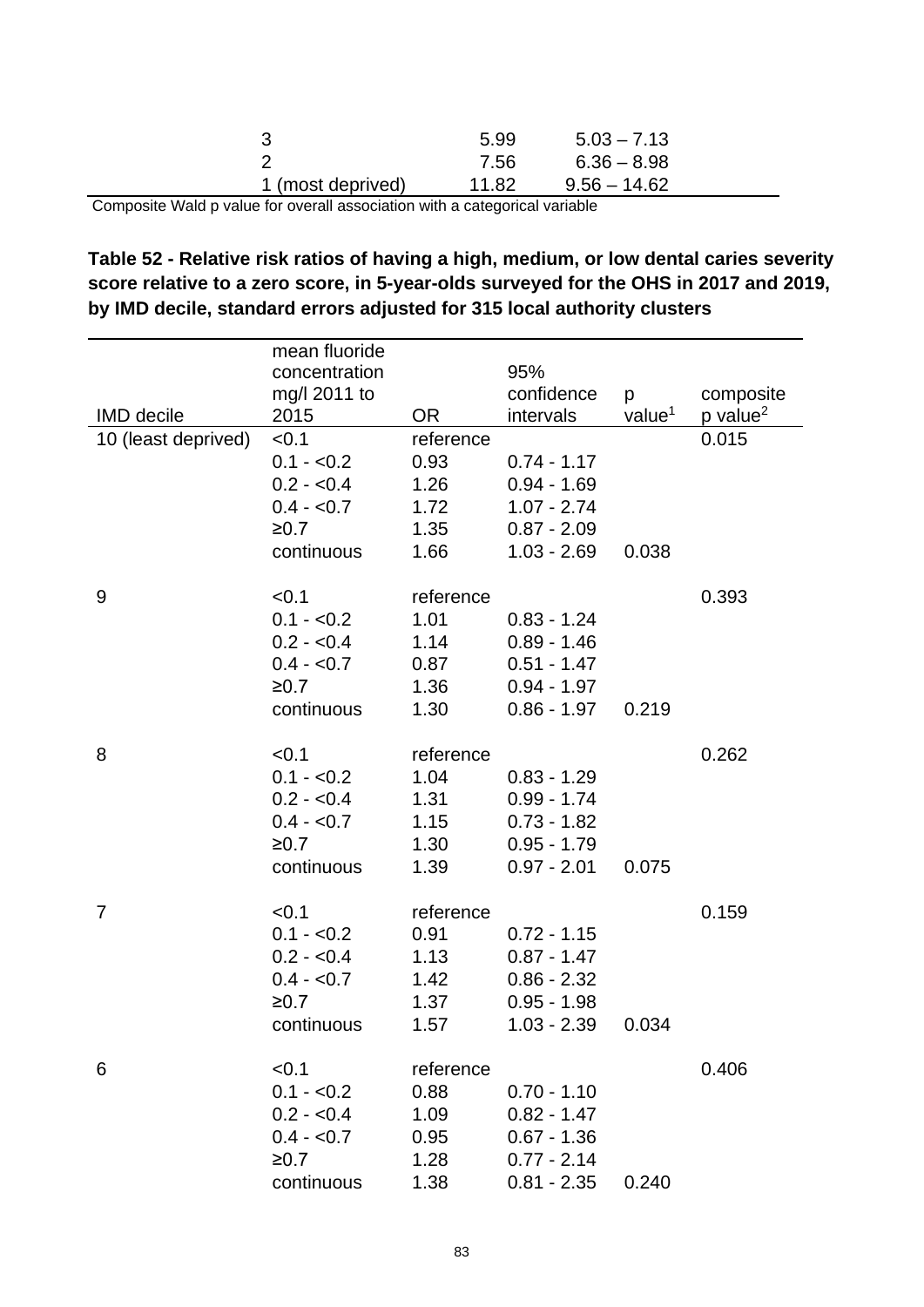| 5                 | < 0.1<br>$0.1 - 0.2$<br>$0.2 - 0.4$<br>$0.4 - 0.7$<br>≥0.7<br>continuous   | reference<br>1.07<br>1.36<br>1.33<br>1.63<br>1.41 | $0.86 - 1.33$<br>$1.01 - 1.84$<br>$0.84 - 2.11$<br>$1.06 - 2.52$<br>$0.87 - 2.30$ | 0.163 | 0.115 |
|-------------------|----------------------------------------------------------------------------|---------------------------------------------------|-----------------------------------------------------------------------------------|-------|-------|
| $\overline{4}$    | < 0.1<br>$0.1 - 0.2$<br>$0.2 - 0.4$<br>$0.4 - 0.7$<br>$≥0.7$<br>continuous | reference<br>1.01<br>1.47<br>1.05<br>1.31<br>1.45 | $0.79 - 1.28$<br>$1.07 - 2.02$<br>$0.72 - 1.54$<br>$0.65 - 2.64$<br>$0.69 - 3.03$ | 0.327 | 0.172 |
| 3                 | < 0.1<br>$0.1 - 0.2$<br>$0.2 - 0.4$<br>$0.4 - 0.7$<br>≥0.7<br>continuous   | reference<br>1.03<br>1.15<br>1.60<br>1.39<br>1.63 | $0.77 - 1.38$<br>$0.86 - 1.55$<br>$0.88 - 2.92$<br>$0.73 - 2.65$<br>$0.80 - 3.30$ | 0.179 | 0.521 |
| $\overline{2}$    | < 0.1<br>$0.1 - 0.2$<br>$0.2 - 0.4$<br>$0.4 - 0.7$<br>$≥0.7$<br>continuous | reference<br>0.88<br>1.27<br>1.92<br>1.44<br>1.91 | $0.68 - 1.13$<br>$0.90 - 1.80$<br>$1.07 - 3.47$<br>$0.74 - 2.79$<br>$0.92 - 3.95$ | 0.083 | 0.051 |
| 1 (most deprived) | < 0.1<br>$0.1 - 0.2$<br>$0.2 - 0.4$<br>$0.4 - 0.7$<br>≥0.7<br>continuous   | reference<br>0.81<br>1.06<br>1.81<br>1.16<br>1.50 | $0.57 - 1.16$<br>$0.70 - 1.60$<br>$0.93 - 3.52$<br>$0.52 - 2.57$<br>$0.62 - 3.62$ | 0.364 | 0.220 |

| Table 53 - Relative risk ratios of having a high or medium dental caries severity  |
|------------------------------------------------------------------------------------|
| score relative to a low or zero score, in 5-year-olds surveyed for the OHS in 2017 |
| and 2019, by IMD decile, standard errors adjusted for 315 local authority clusters |

| <b>IMD</b> decile   | mean fluoride<br>concentration<br>mg/l 2011 to<br>2015 | OR                        | 95%<br>confidence<br>intervals | D<br>value <sup>1</sup> | composite<br>$p$ value <sup>2</sup> |
|---------------------|--------------------------------------------------------|---------------------------|--------------------------------|-------------------------|-------------------------------------|
| 10 (least deprived) | < 0.1<br>$0.1 - 0.2$<br>$0.2 - 0.4$                    | reference<br>0.93<br>0.99 | $0.74 - 1.17$<br>$0.75 - 1.30$ |                         | 0.415                               |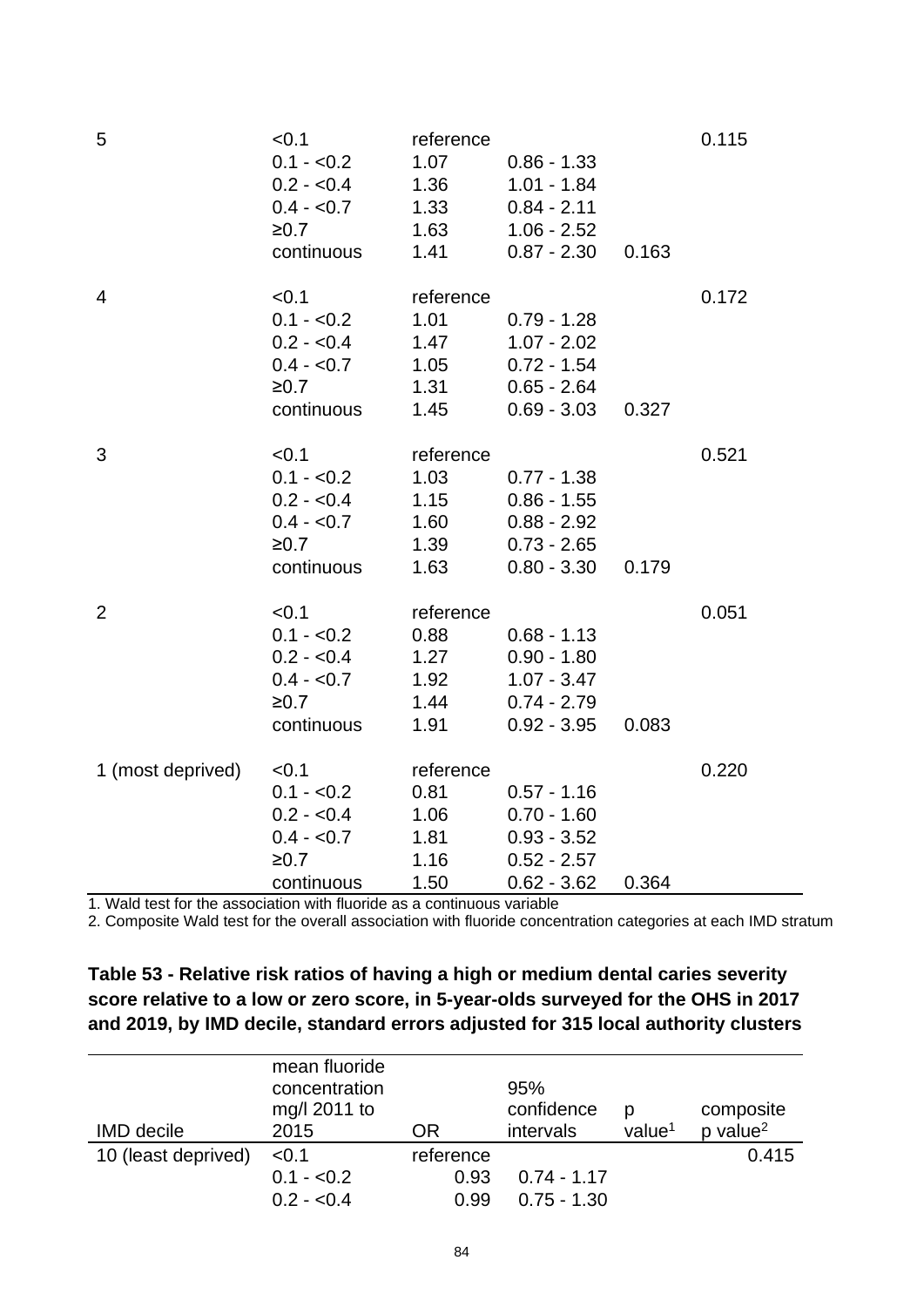|                | $0.4 - 0.7$          | 1.21              | $0.77 - 1.91$        |       |       |
|----------------|----------------------|-------------------|----------------------|-------|-------|
|                | ≥0.7                 | 0.76              | $0.54 - 1.08$        |       |       |
|                | continuous           | 0.77              | $0.53 - 1.12$        | 0.169 |       |
| 9              | < 0.1                | reference         |                      |       | 0.108 |
|                | $0.1 - 0.2$          | 1.01              | $0.83 - 1.24$        |       |       |
|                | $0.2 - 0.4$          | 0.89              | $0.70 - 1.15$        |       |       |
|                | $0.4 - 0.7$          | 0.61              | $0.36 - 1.04$        |       |       |
|                | ≥0.7                 | 0.77              | $0.58 - 1.02$        |       |       |
|                | continuous           | 0.60              | $0.43 - 0.83$        | 0.002 |       |
| 8              | < 0.1                | reference         |                      |       | 0.264 |
|                | $0.1 - 0.2$          | 1.04              | $0.83 - 1.29$        |       |       |
|                | $0.2 - 0.4$          | 1.03              | $0.81 - 1.31$        |       |       |
|                | $0.4 - 0.7$          | 0.81              | $0.53 - 1.26$        |       |       |
|                | ≥0.7                 | 0.73              | $0.54 - 1.00$        |       |       |
|                | continuous           | 0.64              | $0.45 - 0.92$        | 0.015 |       |
| $\overline{7}$ | < 0.1                | reference         |                      |       | 0.221 |
|                | $0.1 - 0.2$          | 1.05              | $0.83 - 1.32$        |       |       |
|                | $0.2 - 0.4$          | 0.88              | $0.70 - 1.12$        |       |       |
|                | $0.4 - 0.7$          | 1.00              | $0.63 - 1.60$        |       |       |
|                | ≥0.7                 | 0.77              | $0.59 - 1.02$        |       |       |
|                | continuous           | 0.73              | $0.53 - 1.00$        | 0.053 |       |
| 6              | < 0.1                | reference         |                      |       | 0.032 |
|                | $0.1 - 0.2$          | 1.06              | $0.85 - 1.32$        |       |       |
|                | $0.2 - 0.4$          | 1.15              | $0.87 - 1.52$        |       |       |
|                | $0.4 - 0.7$          | 0.68              | $0.49 - 0.93$        |       |       |
|                | ≥0.7                 | 0.73              | $0.51 - 1.02$        |       |       |
|                | continuous           | 0.64              | $0.44 - 0.93$        | 0.019 |       |
| 5              | < 0.1                | reference         |                      |       | 0.018 |
|                | $0.1 - 0.2$          | 1.07              | $0.86 - 1.33$        |       |       |
|                | $0.2 - 0.4$          | 1.06              | $0.79 - 1.43$        |       |       |
|                | $0.4 - 0.7$          |                   | $0.94$ $0.61 - 1.44$ |       |       |
|                | ≥0.7                 |                   | $0.63$ $0.46 - 0.87$ |       |       |
|                | continuous           | 0.65              | $0.47 - 0.9.0$       | 0.010 |       |
| 4              | < 0.1                | reference         |                      |       | 0.242 |
|                | $0.1 - 0.2$          | 1.01              | $0.79 - 1.28$        |       |       |
|                | $0.2 - 0.4$          | 1.15              | $0.86 - 1.54$        |       |       |
|                | $0.4 - 0.7$          | 0.74              | $0.51 - 1.07$        |       |       |
|                | ≥0.7                 |                   | $0.74$ $0.47 - 1.17$ |       |       |
|                | continuous           | 0.67              | $0.40 - 1.10$        | 0.115 |       |
| 3              |                      |                   |                      |       |       |
|                |                      |                   |                      |       |       |
|                | < 0.1<br>$0.1 - 0.2$ | reference<br>1.03 | $0.77 - 1.38$        |       | 0.619 |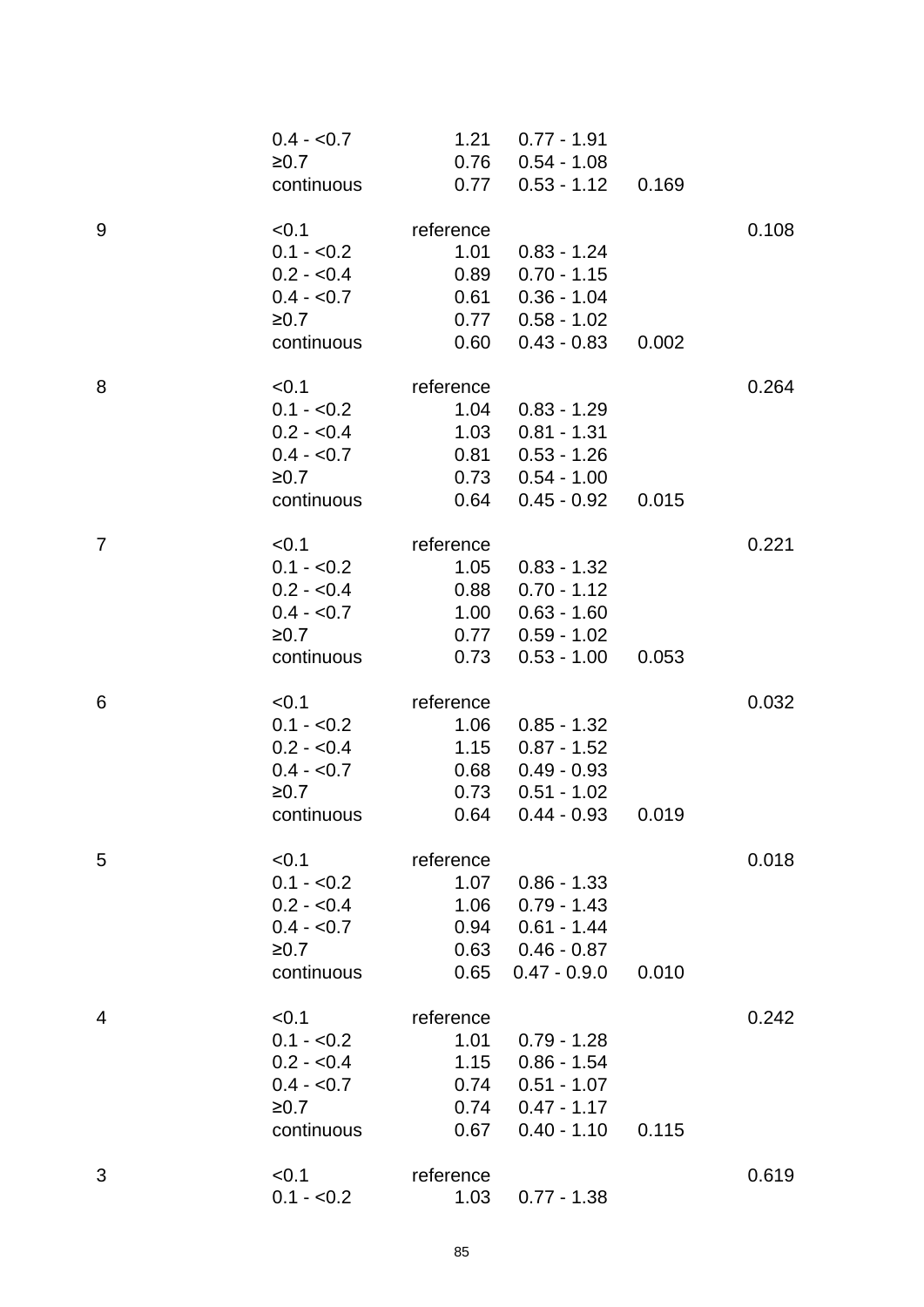|                   | $0.2 - 0.4$ | 0.90              | $0.69 - 1.18$ |       |       |
|-------------------|-------------|-------------------|---------------|-------|-------|
|                   | $0.4 - 0.7$ | 1.13              | $0.66 - 1.92$ |       |       |
|                   | ≥0.7        | 0.79              | $0.54 - 1.16$ |       |       |
|                   | continuous  | 0.75              | $0.48 - 1.19$ | 0.220 |       |
| $\overline{2}$    | < 0.1       | reference         |               |       | 0.328 |
|                   | $0.1 - 0.2$ | 0.88              | $0.68 - 1.13$ |       |       |
|                   | $0.2 - 0.4$ | 0.99 <sub>0</sub> | $0.74 - 1.33$ |       |       |
|                   | $0.4 - 0.7$ | 1.36              | $0.80 - 2.32$ |       |       |
|                   | ≥0.7        | 0.81              | $0.54 - 1.23$ |       |       |
|                   | continuous  | 0.88              | $0.55 - 1.42$ | 0.601 |       |
| 1 (most deprived) | < 0.1       | reference         |               |       | 0.237 |
|                   | $0.1 - 0.2$ | 0.81              | $0.57 - 1.16$ |       |       |
|                   | $0.2 - 0.4$ | 0.83              | $0.58 - 1.19$ |       |       |
|                   | $0.4 - 0.7$ | 1.28              | $0.71 - 2.33$ |       |       |
|                   | ≥0.7        | 0.65              | $0.39 - 1.08$ |       |       |
|                   | continuous  | 0.69              | $0.39 - 1.24$ | 0.217 |       |

|                     | mean fluoride |           |               |                    |                        |
|---------------------|---------------|-----------|---------------|--------------------|------------------------|
|                     | concentration |           | 95%           |                    |                        |
|                     | mg/l 2011 to  |           | confidence    | p                  | composite              |
| <b>IMD</b> decile   | 2015          | <b>OR</b> | intervals     | value <sup>1</sup> | $p$ value <sup>2</sup> |
| 10 (least deprived) | < 0.1         | reference |               |                    | 0.009                  |
|                     | $0.1 - 0.2$   | 0.93      | $0.74 - 1.17$ |                    |                        |
|                     | $0.2 - 0.4$   | 0.82      | $0.60 - 1.12$ |                    |                        |
|                     | $0.4 - 0.7$   | 0.75      | $0.46 - 1.23$ |                    |                        |
|                     | ≥0.7          | 0.42      | $0.26 - 0.68$ |                    |                        |
|                     | continuous    | 0.35      | $0.22 - 0.57$ | < 0.001            |                        |
|                     |               |           |               |                    |                        |
| 9                   | < 0.1         | reference |               |                    | < 0.001                |
|                     | $0.1 - 0.2$   | 1.01      | $0.83 - 1.24$ |                    |                        |
|                     | $0.2 - 0.4$   | 0.74      | $0.55 - 1.00$ |                    |                        |
|                     | $0.4 - 0.7$   | 0.38      | $0.22 - 0.64$ |                    |                        |
|                     | ≥0.7          | 0.42      | $0.27 - 0.65$ |                    |                        |
|                     | continuous    | 0.27      | $0.18 - 0.43$ | < 0.001            |                        |
| 8                   | < 0.1         | reference |               |                    | < 0.001                |
|                     | $0.1 - 0.2$   | 1.04      | $0.83 - 1.29$ |                    |                        |
|                     |               |           |               |                    |                        |
|                     | $0.2 - 0.4$   | 0.85      | $0.66 - 1.10$ |                    |                        |
|                     | $0.4 - 0.7$   | 0.50      | $0.32 - 0.80$ |                    |                        |

**Table 54 - Relative risk ratios of having a high dental caries severity score relative to a medium, low, or zero score, in 5-year-olds surveyed for the OHS in 2017 and 2019, by IMD decile, standard errors adjusted for 315 local authority clusters**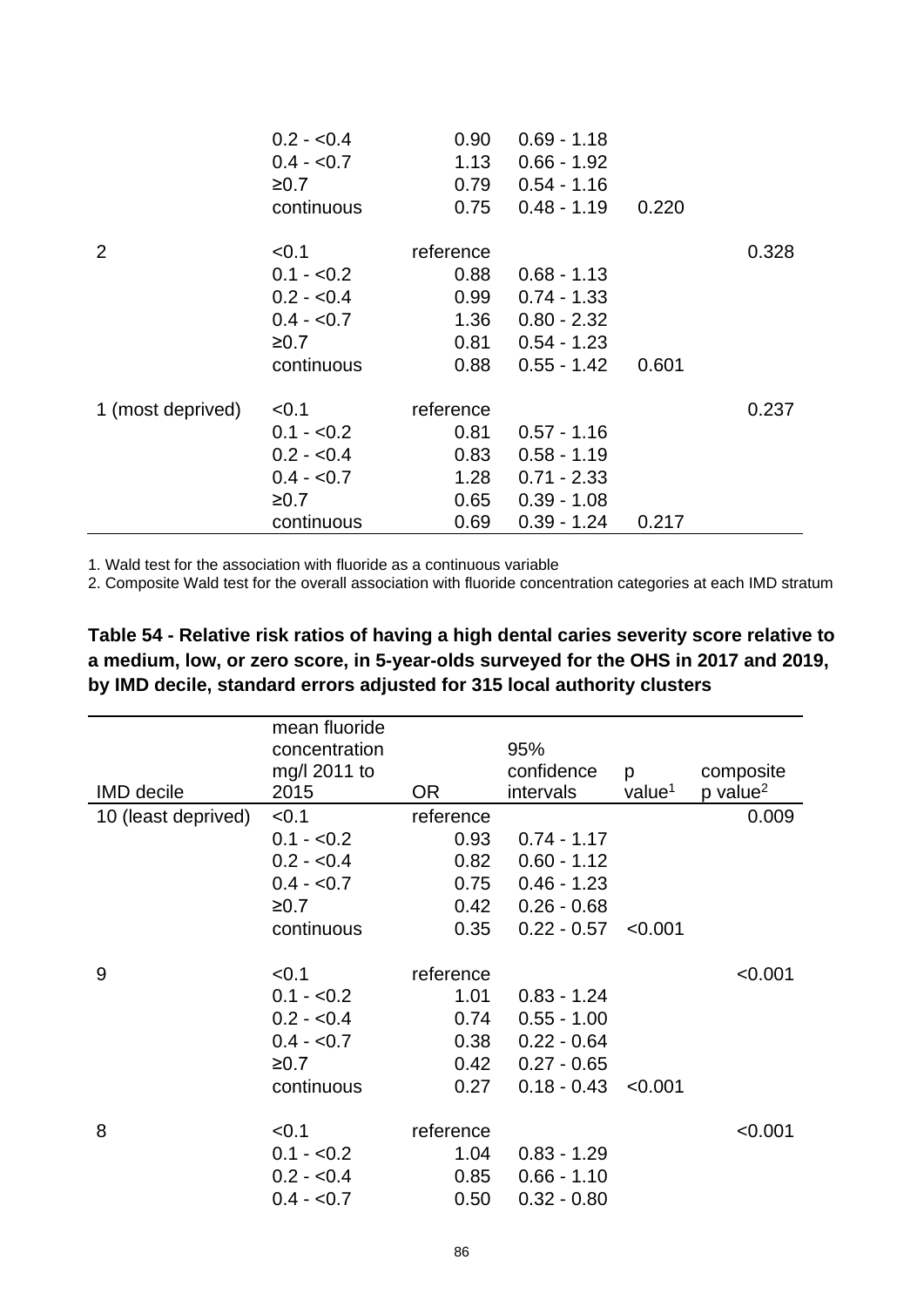|                   | ≥0.7<br>continuous   | 0.40<br>0.29      | $0.24 - 0.66$<br>$0.18 - 0.48$ | < 0.001 |         |
|-------------------|----------------------|-------------------|--------------------------------|---------|---------|
| $\overline{7}$    | < 0.1<br>$0.1 - 0.2$ | reference<br>1.12 | $0.84 - 1.49$                  |         | < 0.001 |
|                   | $0.2 - 0.4$          | 0.73              | $0.55 - 0.97$                  |         |         |
|                   | $0.4 - 0.7$          | 0.62              | $0.39 - 0.97$                  |         |         |
|                   | ≥0.7                 | 0.42              | $0.28 - 0.64$                  |         |         |
|                   | continuous           | 0.33              | $0.22 - 0.50$                  | < 0.001 |         |
| 6                 | < 0.1                | reference         |                                |         | < 0.001 |
|                   | $0.1 - 0.2$          | 1.19              | $0.93 - 1.53$                  |         |         |
|                   | $0.2 - 0.4$          | 1.14              | $0.79 - 1.63$                  |         |         |
|                   | $0.4 - 0.7$          | 0.42              | $0.31 - 0.57$                  |         |         |
|                   | ≥0.7                 | 0.40              | $0.27 - 0.58$                  |         |         |
|                   | continuous           | 0.29              | $0.19 - 0.43$                  | < 0.001 |         |
| 5                 | < 0.1                | reference         |                                |         | < 0.001 |
|                   | $0.1 - 0.2$          | 1.07              | $0.86 - 1.33$                  |         |         |
|                   | $0.2 - 0.4$          | 0.88              | $0.63 - 1.23$                  |         |         |
|                   | $0.4 - 0.7$          | 0.58              | $0.41 - 0.83$                  |         |         |
|                   | ≥0.7                 | 0.34              | $0.22 - 0.53$                  |         |         |
|                   | continuous           | 0.30              | $0.21 - 0.42$                  | < 0.001 |         |
|                   |                      |                   |                                |         |         |
| 4                 | < 0.1                | reference         |                                |         | < 0.001 |
|                   | $0.1 - 0.2$          | 1.01              | $0.79 - 1.28$                  |         |         |
|                   | $0.2 - 0.4$          | 0.95              | $0.71 - 1.29$                  |         |         |
|                   | $0.4 - 0.7$          | 0.46              | $0.32 - 0.66$                  |         |         |
|                   | ≥0.7                 | 0.40              | $0.28 - 0.58$                  |         |         |
|                   | continuous           | 0.30              | $0.20 - 0.46$                  | < 0.001 |         |
| 3                 | < 0.1                | reference         |                                |         | < 0.001 |
|                   | $0.1 - 0.2$          | 1.03              | $0.77 - 1.38$                  |         |         |
|                   | $0.2 - 0.4$          | 0.75              | $0.57 - 0.98$                  |         |         |
|                   | $0.4 - 0.7$          | 0.70              | $0.45 - 1.08$                  |         |         |
|                   | ≥0.7                 | 0.43              | $0.32 - 0.58$                  |         |         |
|                   | continuous           | 0.34              | $0.24 - 0.49$                  | < 0.001 |         |
|                   |                      |                   |                                |         |         |
| $\overline{2}$    | < 0.1                | reference         |                                |         | < 0.001 |
|                   | $0.1 - 0.2$          | 0.88              | $0.68 - 1.13$                  |         |         |
|                   | $0.2 - 0.4$          | 0.82              | $0.64 - 1.06$                  |         |         |
|                   | $0.4 - 0.7$          | 0.84              | $0.52 - 1.36$                  |         |         |
|                   | ≥0.7                 | 0.44              | $0.33 - 0.59$                  |         |         |
|                   | continuous           | 0.40              | $0.29 - 0.56$                  | < 0.001 |         |
| 1 (most deprived) | < 0.1                | reference         |                                |         | < 0.001 |
|                   | $0.1 - 0.2$          | 0.81              | $0.57 - 1.16$                  |         |         |
|                   | $0.2 - 0.4$          | 0.69              | $0.50 - 0.94$                  |         |         |
|                   |                      |                   |                                |         |         |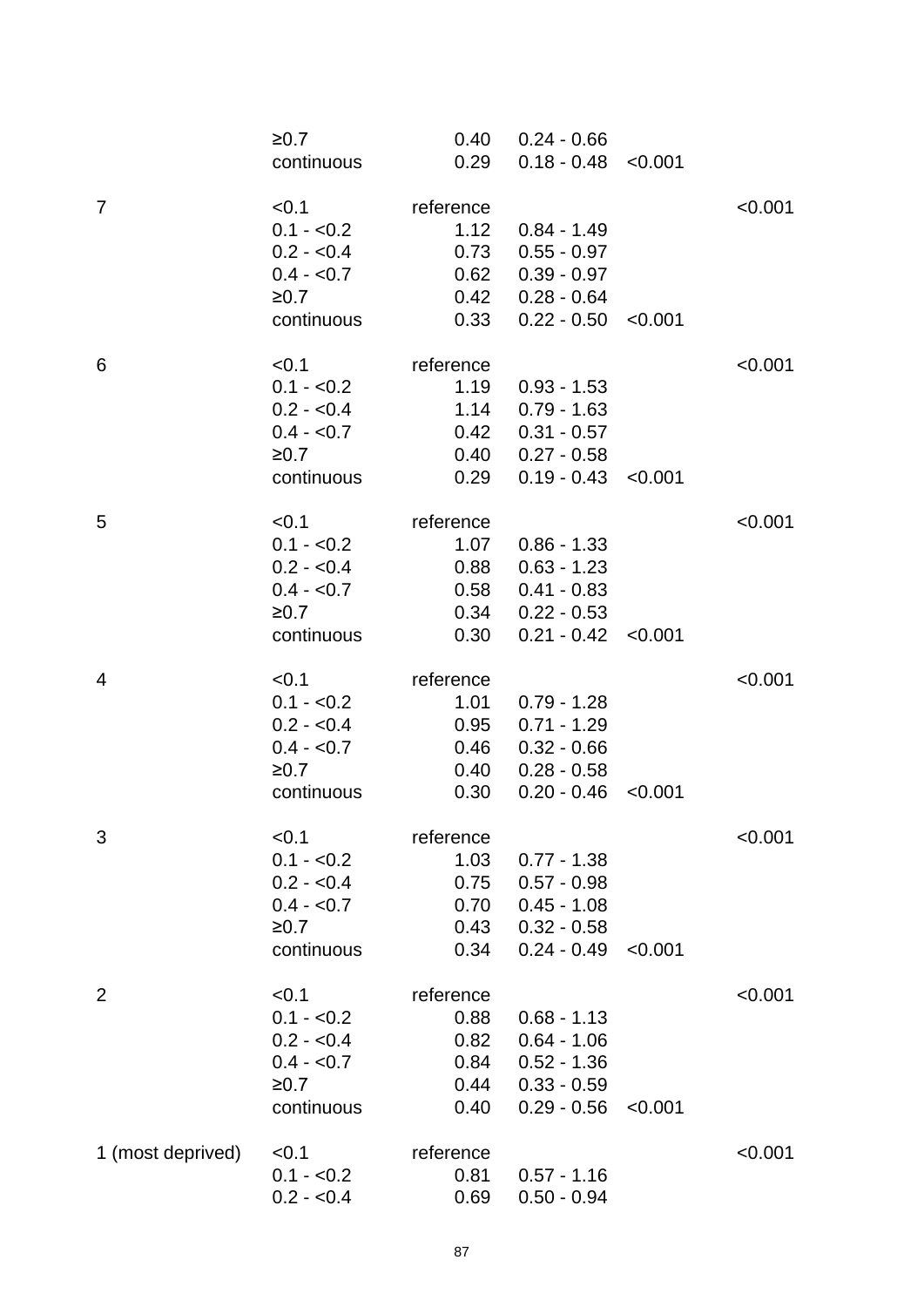| $0.4 - 0.7$ | $0.79$ $0.46 - 1.36$         |  |
|-------------|------------------------------|--|
| $\geq 0.7$  | $0.36$ $0.25 - 0.51$         |  |
| continuous  | $0.32$ $0.21 - 0.49$ < 0.001 |  |

2. Composite Wald test for the overall association with fluoride concentration categories at each IMD stratum

#### **Table 55 - Incidence rate ratios of admissions for carious tooth extractions among 0- to 19-year-olds 2016/17 to 2020/21, by deprivation quintile, adjusted for age and sex, standard errors adjusted for 316 local authority clusters**

|                     | mean fluoride |           |                |                      |                      |
|---------------------|---------------|-----------|----------------|----------------------|----------------------|
|                     | concentration |           |                |                      |                      |
|                     | mg/l 2011 to  |           | 95% confidence |                      | composite            |
| <b>IMD</b> decile   | 2015          | <b>OR</b> | intervals      | p value <sup>1</sup> | p value <sup>2</sup> |
| 10 (least deprived) | < 0.1         | reference |                |                      | < 0.001              |
|                     | $0.1 - 0.2$   | 0.73      | $0.57 - 0.94$  |                      |                      |
|                     | $0.2 - 0.4$   | 0.46      | $0.31 - 0.67$  |                      |                      |
|                     | $0.4 - 0.7$   | 0.32      | $0.18 - 0.58$  |                      |                      |
|                     | ≥0.7          | 0.40      | $0.18 - 0.91$  |                      |                      |
|                     | continuous    | 0.25      | $0.08 - 0.73$  | 0.011                |                      |
| 9                   | < 0.1         | reference |                |                      | < 0.001              |
|                     | $0.1 - 0.2$   | 0.82      | $0.66 - 1.02$  |                      |                      |
|                     | $0.2 - 0.4$   | 0.57      | $0.43 - 0.76$  |                      |                      |
|                     | $0.4 - 0.7$   | 0.79      | $0.48 - 1.31$  |                      |                      |
|                     | ≥0.7          | 0.44      | $0.26 - 0.77$  |                      |                      |
|                     | continuous    | 0.35      | $0.18 - 0.70$  | 0.003                |                      |
|                     |               |           |                |                      |                      |
| 8                   | < 0.1         | reference |                |                      | < 0.001              |
|                     | $0.1 - 0.2$   | 0.85      | $0.68 - 1.05$  |                      |                      |
|                     | $0.2 - 0.4$   | 0.58      | $0.43 - 0.80$  |                      |                      |
|                     | $0.4 - 0.7$   | 0.75      | $0.46 - 1.22$  |                      |                      |
|                     | ≥0.7          | 0.33      | $0.21 - 0.52$  |                      |                      |
|                     | continuous    | 0.26      | $0.15 - 0.43$  | < 0.001              |                      |
| 7                   | < 0.1         | reference |                |                      | < 0.001              |
|                     | $0.1 - 0.2$   | 0.73      | $0.59 - 0.89$  |                      |                      |
|                     | $0.2 - 0.4$   | 0.49      | $0.38 - 0.63$  |                      |                      |
|                     | $0.4 - 0.7$   | 0.50      | $0.33 - 0.76$  |                      |                      |
|                     | ≥0.7          | 0.45      | $0.28 - 0.73$  |                      |                      |
|                     | continuous    | 0.34      | $0.19 - 0.61$  | < 0.001              |                      |
|                     |               |           |                |                      |                      |
| 6                   | < 0.1         | reference |                |                      | < 0.001              |
|                     | $0.1 - 0.2$   | 0.77      | $0.63 - 0.94$  |                      |                      |
|                     | $0.2 - 0.4$   | 0.48      | $0.35 - 0.66$  |                      |                      |
|                     | $0.4 - 0.7$   | 0.68      | $0.47 - 0.97$  |                      |                      |
|                     | ≥0.7          | 0.42      | $0.25 - 0.70$  |                      |                      |
|                     | continuous    | 0.35      | $0.19 - 0.62$  | < 0.001              |                      |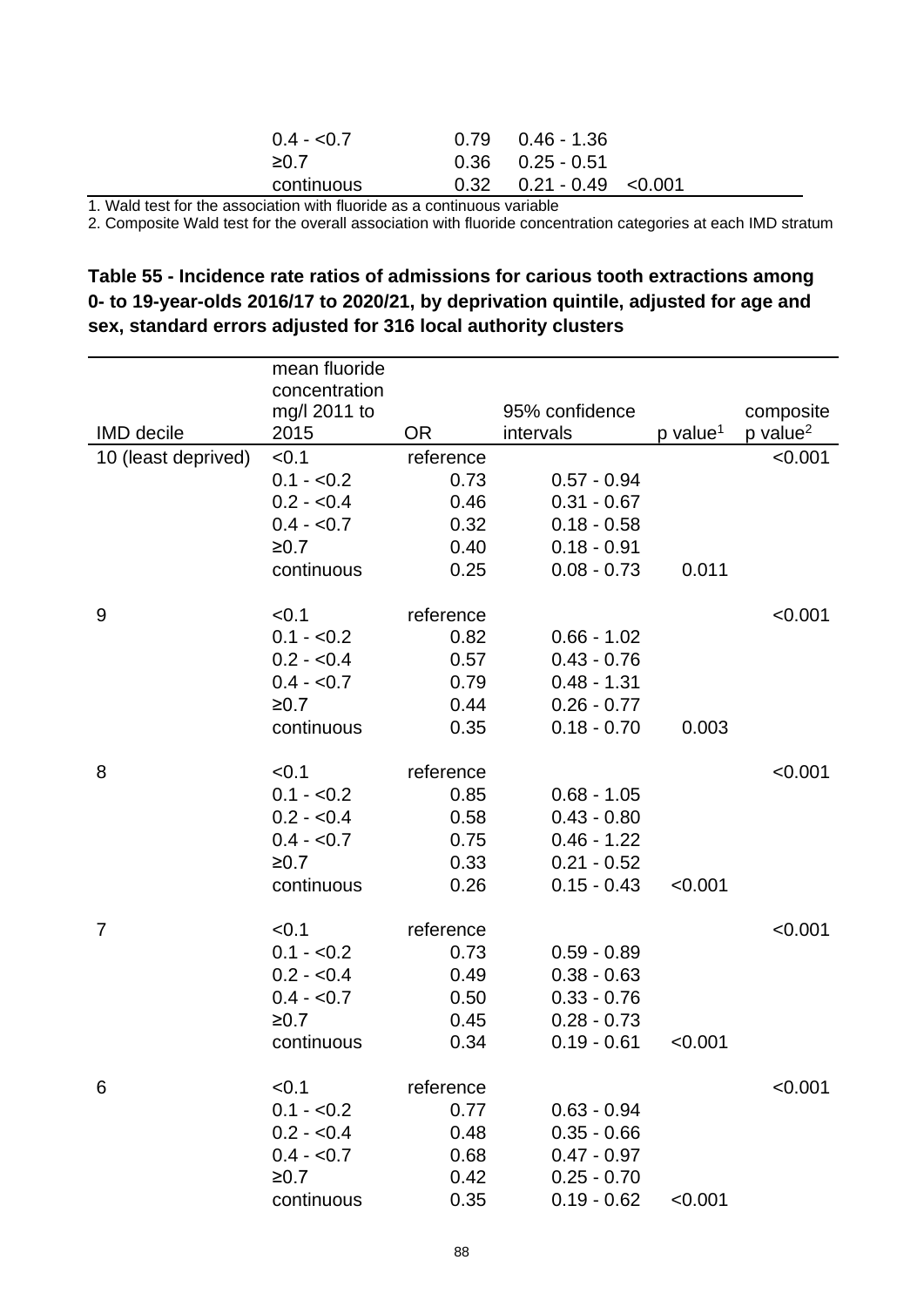| 5                 | < 0.1<br>$0.1 - 0.2$<br>$0.2 - 0.4$<br>$0.4 - 0.7$<br>≥0.7<br>continuous   | reference<br>0.83<br>0.54<br>0.66<br>0.58<br>0.47 | $0.66 - 1.04$<br>$0.40 - 0.72$<br>$0.46 - 0.95$<br>$0.32 - 1.05$<br>$0.24 - 0.91$ | 0.026   | < 0.001 |
|-------------------|----------------------------------------------------------------------------|---------------------------------------------------|-----------------------------------------------------------------------------------|---------|---------|
| 4                 | < 0.1<br>$0.1 - 0.2$<br>$0.2 - 0.4$<br>$0.4 - 0.7$<br>≥0.7<br>continuous   | reference<br>0.84<br>0.46<br>0.63<br>0.36<br>0.26 | $0.67 - 1.06$<br>$0.33 - 0.63$<br>$0.43 - 0.91$<br>$0.19 - 0.67$<br>$0.13 - 0.50$ | < 0.001 | < 0.001 |
| 3                 | < 0.1<br>$0.1 - 0.2$<br>$0.2 - 0.4$<br>$0.4 - 0.7$<br>≥0.7<br>continuous   | reference<br>0.79<br>0.52<br>0.55<br>0.42<br>0.35 | $0.64 - 0.98$<br>$0.38 - 0.72$<br>$0.38 - 0.80$<br>$0.21 - 0.83$<br>$0.17 - 0.72$ | 0.005   | < 0.001 |
| $\overline{2}$    | < 0.1<br>$0.1 - 0.2$<br>$0.2 - 0.4$<br>$0.4 - 0.7$<br>$≥0.7$<br>continuous | reference<br>0.75<br>0.48<br>0.59<br>0.50<br>0.47 | $0.60 - 0.94$<br>$0.33 - 0.68$<br>$0.39 - 0.89$<br>$0.29 - 0.88$<br>$0.24 - 0.89$ | 0.021   | < 0.001 |
| 1 (most deprived) | < 0.1<br>$0.1 - 0.2$<br>$0.2 - 0.4$<br>$0.4 - 0.7$<br>≥0.7<br>continuous   | reference<br>0.64<br>0.38<br>0.56<br>0.29<br>0.24 | $0.42 - 0.95$<br>$0.22 - 0.65$<br>$0.38 - 0.85$<br>$0.13 - 0.65$<br>$0.10 - 0.60$ | 0.002   | < 0.001 |